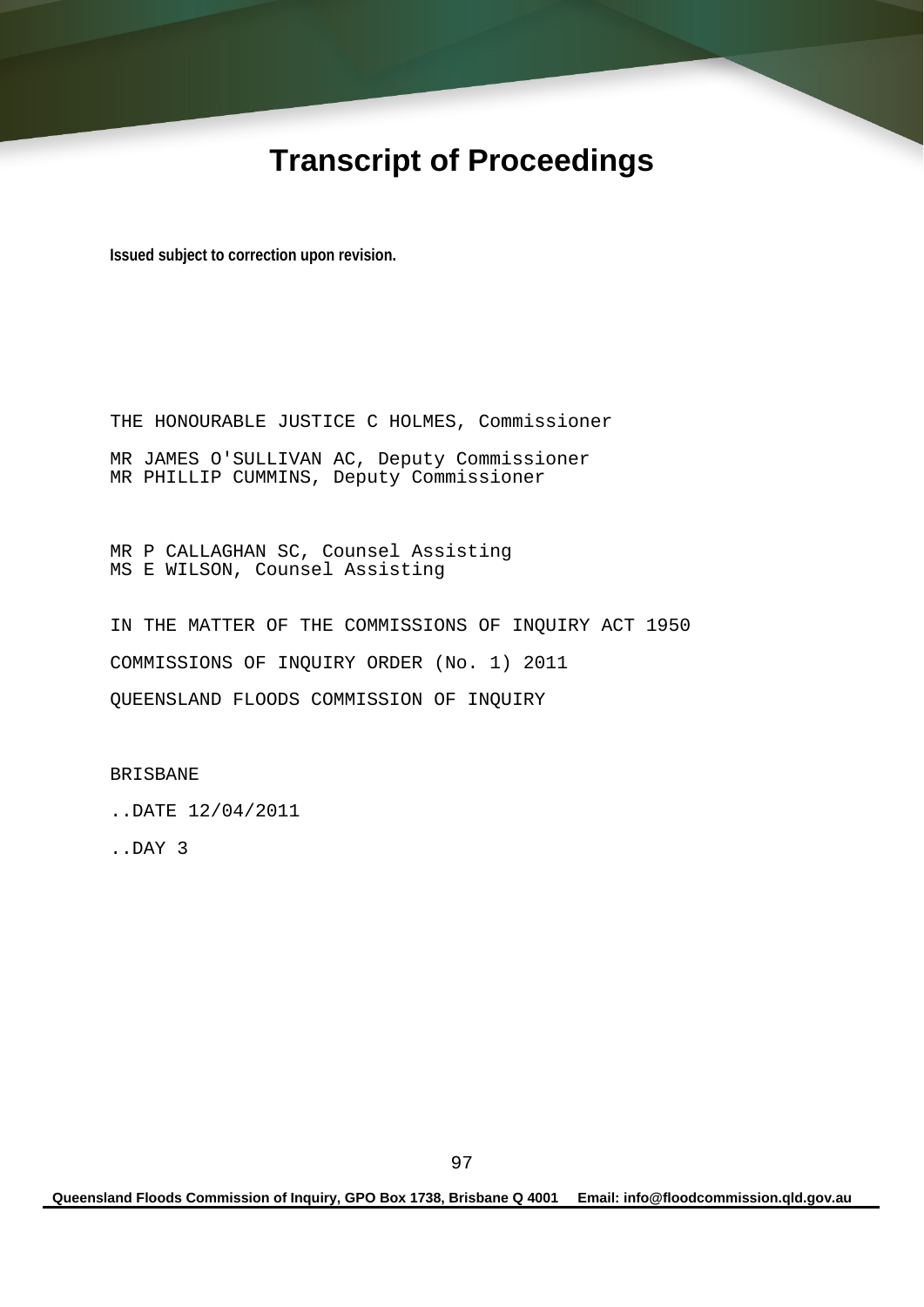THE COMMISSION RESUMED AT 10.02 A.M.

ROBERT ARNOLD AYRE, CONTINUING:

COMMISSIONER: Yes, Mr O'Donnell.

MR O'DONNELL: Can I tell the Commission the parties have agreed on the order of cross-examination of Mr Ayre. Can I hand up a list?

COMMISSIONER: Yes, certainly.

MR O'DONNELL: There are three copies.

**20**  COMMISSIONER: I am also a bit worried about Mr Telford having been bumped off the Bar table. I didn't mean that to happen yesterday, Mr Telford. Are you all right over there?

MR TELFORD: I appreciate your concern, your Honour. We made inquiries to see whether a desk could be placed here and we were told it couldn't for fire safety reasons.

COMMISSIONER: I see. And there is just no way of squishing you on otherwise?

MR TELFORD: Look, it appears not, but I am content to stay here for the moment.

COMMISSIONER: All right. If at any time that causes you real difficulty, would you let me know?

MR TELFORD: I will. Thank you, your Honour.

COMMISSIONER: Thank you for this, Mr O'Donnell. Yes, Mr Callaghan?

MR CALLAGHAN: Mr Ayre, just to recap, yesterday, as you will recall, we were concentrating on the management of Wivenhoe Dam?-- Yes, I recall.

And we agreed that during the events of January this year, Wivenhoe was required to be operated in accordance with the manual of operational procedures which - I have lost the exhibit number - but in any case you have it in front of you?-- Yes, I do.

And the manual contains a number of strategies?-- It does indeed, yes.

From W1 through W4?-- Yes.

And the strategy at any given time, the strategy adopted, is in essence dictated by the predicted level of the lake?--

**1**

**10** 

**30** 

**40**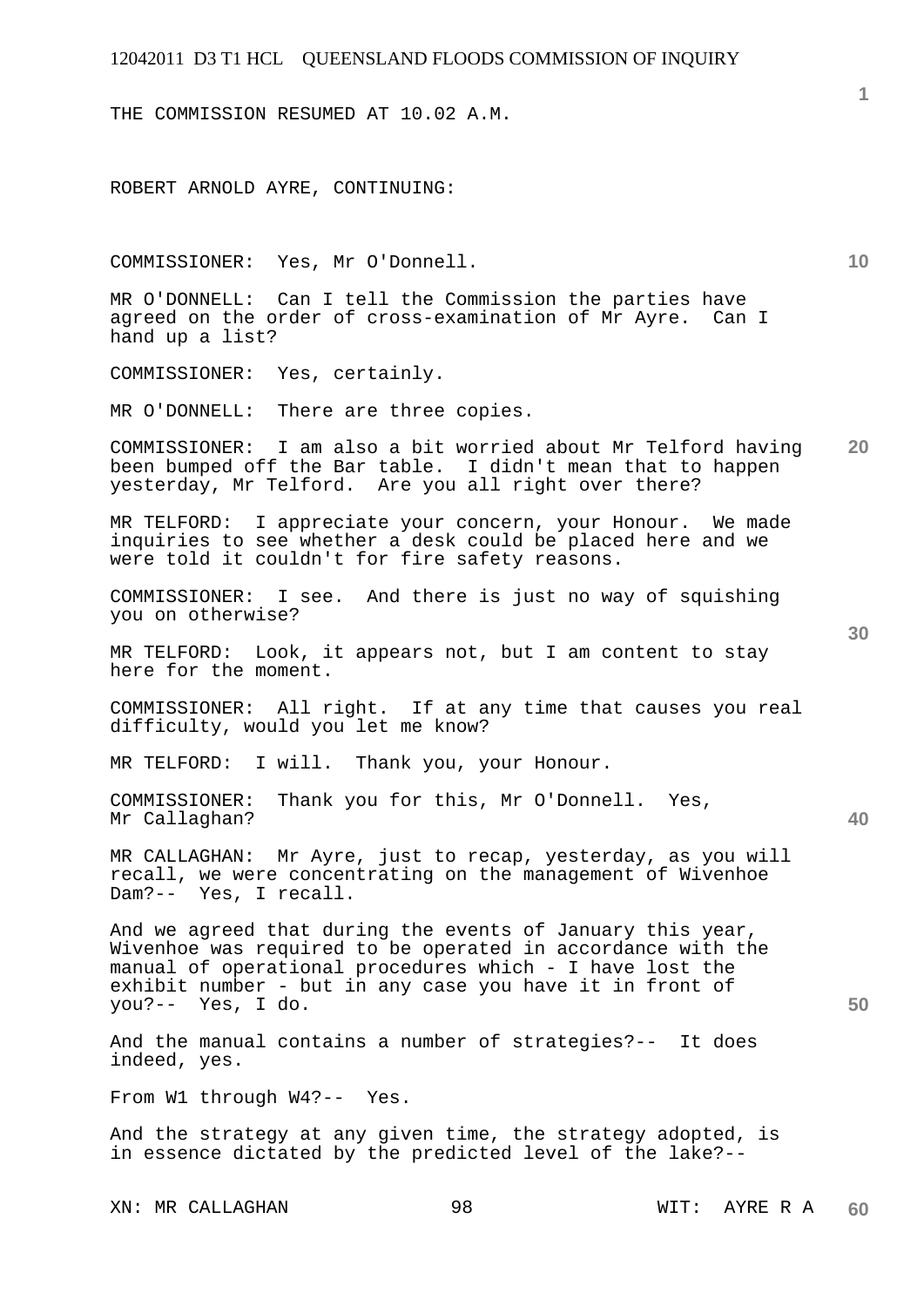Certainly for a number of the strategies and there are other considerations built into some of the lower level strategies as well.

Yes, all right. But certainly once we get to W4, the trigger for that is a predicted level of the lake at 74 or higher?-- And in accordance with the maximum release rates that is exceeded in W3.

All right. But as we read the manual, you can't go to W4 before it gets to a predicted level of 74, is that right?-- Yes, that's correct.

Okay. Can I ask, before we go on, we established yesterday, I think, the basis upon which the lake level is predicted and I took you through a number of the model runs-----?-- Yes, I recall, yeah.

-----which depict a projection as to the level of the lake?-- Yes.

**20** 

**40** 

**10** 

**1**

Is there an agreement or a statement anywhere as to how many such runs would be needed before it was agreed that the lake level was in fact predicted to exceed that figure of 74?-- No, there is no prescriptive number of runs per se. We conducted model runs to the - well, the number of model runs basically to convince ourselves that, indeed, we were potentially transitioning between strategies.

**30**  Well, if we can just look back to what actually happened - and I put before you the appendix A model results, and I will place those before you again - they are Exhibit 22 - we established quite clearly, I think, that for the purposes of using these documents, you were working on the red line?-- Yes, that's correct.

And even on that approach, if we looked at run 34, the lake level was predicted to be at least at 74 on that model run?-- It was, and at a predicted time later on the 12th of January.

Yes?-- Yes.

And certainly run 35, likewise-----?-- Yes, that's correct.

-----it was predicted to be in excess of 74?-- Yes.

**50**  There was no barrier - or was there any barrier to going to W4 at that time?-- No, not as such the way we interpret the transition between the movement from W3 to W4 is not necessarily as a step jump but it is more of a gradual transition. And that's reflected in the increases in release rates.

All right. We might just have to explore that. W4 is the strategy to be adopted at which the primary consideration is protecting the structural safety of the dam?-- Yes.

And according to the manual, the conditions - or the

XN: MR CALLAGHAN 99 WIT: AYRE R A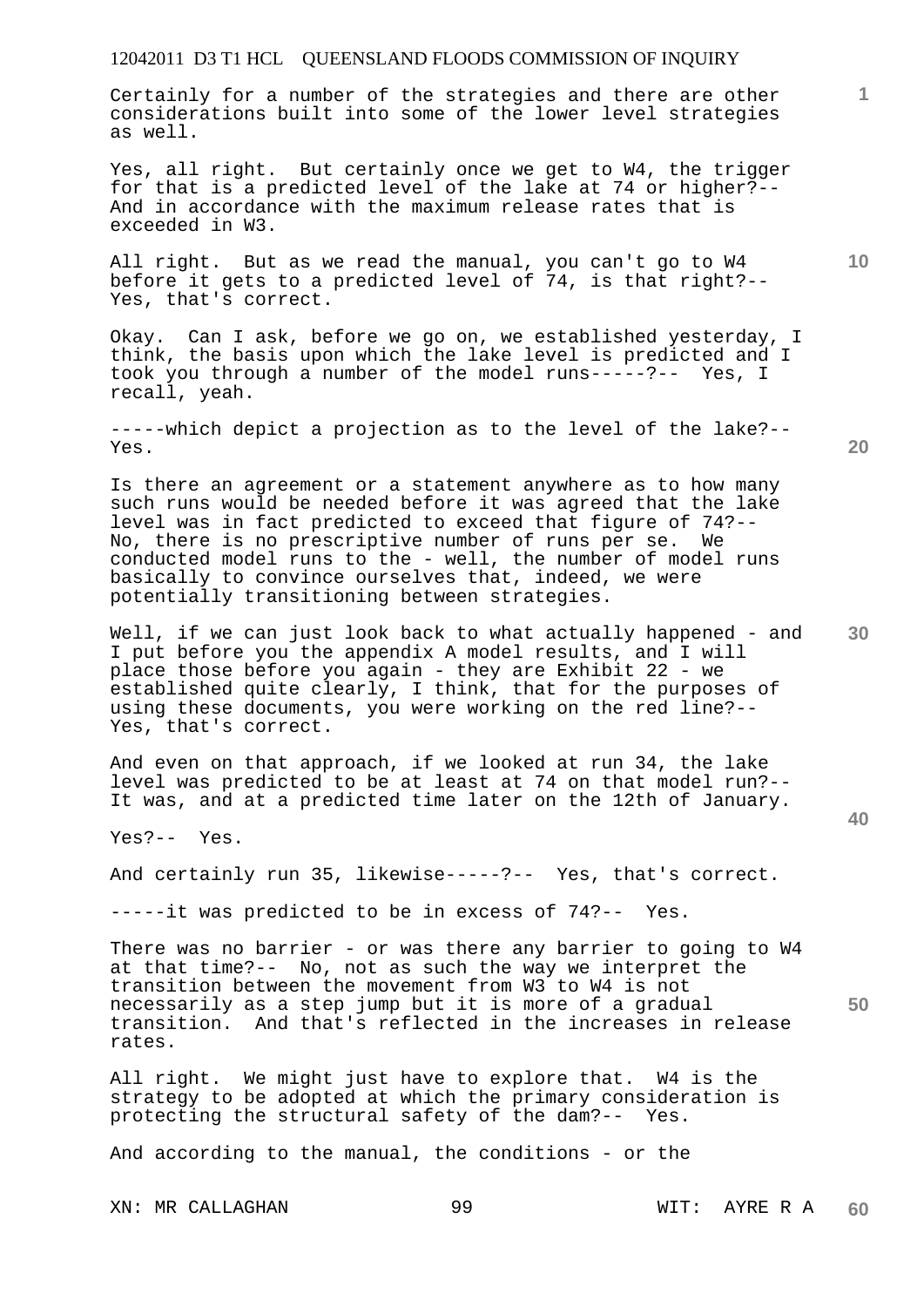conditions expressed in the table, at least - excuse me one moment - Exhibit 21, if we could get that up. And you have a copy of the manual in front of you, do you?-- I do, yes.

It is page 29?-- Yes.

It is said that the conditions are that the Wivenhoe storage level is predicted to exceed 74?-- It does, and there are a number of other dot points listed under there.

Well, there are. But just as I read them at least-----

MR DEVLIN: Commissioner-----

COMMISSIONER: Yes, Mr Devlin?

MR DEVLIN: -----yesterday I was fairly patient. My friend, probably unintentionally, cuts the witness off when clearly he is going to make a fuller explanation. These are very technical issues, and I really asked learned Counsel Assisting to not cut my client off when he is trying to answer.

COMMISSIONER: Thanks, Mr Devlin. Mr Callaghan, you will be careful of that?

MR CALLAGHAN: I do apologise. I have no intention of doing that and I wasn't conscious of doing it. The acoustics aren't perfect but I do want the witness to take as long as he needs and to give us as full an explanation as you feel the question requires, Mr Ayre. So, please, cut me off if I am doing anything that suggests I am cutting you off?-- Okay.

But I will try not to let that arise. There are a number of dot points - and I wanted to explore those with you one by one because - perhaps we can consider the other three there because they don't seem to be preconditions, if you like, to the triggering of W4. They seem to be things that you have to do when you are at W4 but they are not something that actually has to occur before W4 is operative?-- No, that's correct, yes.

Okay. As I read it - and, please, correct me if we're wrong but the only trigger for W4 is the prediction that the lake level will exceed 74?-- Yes.

All right. And as I think you agree, certainly by run 35 model run 35, and arguably at least by run 34, W4 could have been triggered?-- It could well have been. Our consideration at that time was the model estimates were only indicating that we were nudging 74 or just above and, as I mentioned before, the application of the transition between the strategies is really a progression and not necessarily a step jump.

Okay. Is that - it may well be - is that something that's expressed in the manual or is that just simply the interpretation that the flood operation engineers have adopted?-- I believe that's an interpretation that flood operations engineers have adopted.

XN: MR CALLAGHAN 100 100 WIT: AYRE R A

**10** 

**20** 

**30** 

**1**

**40**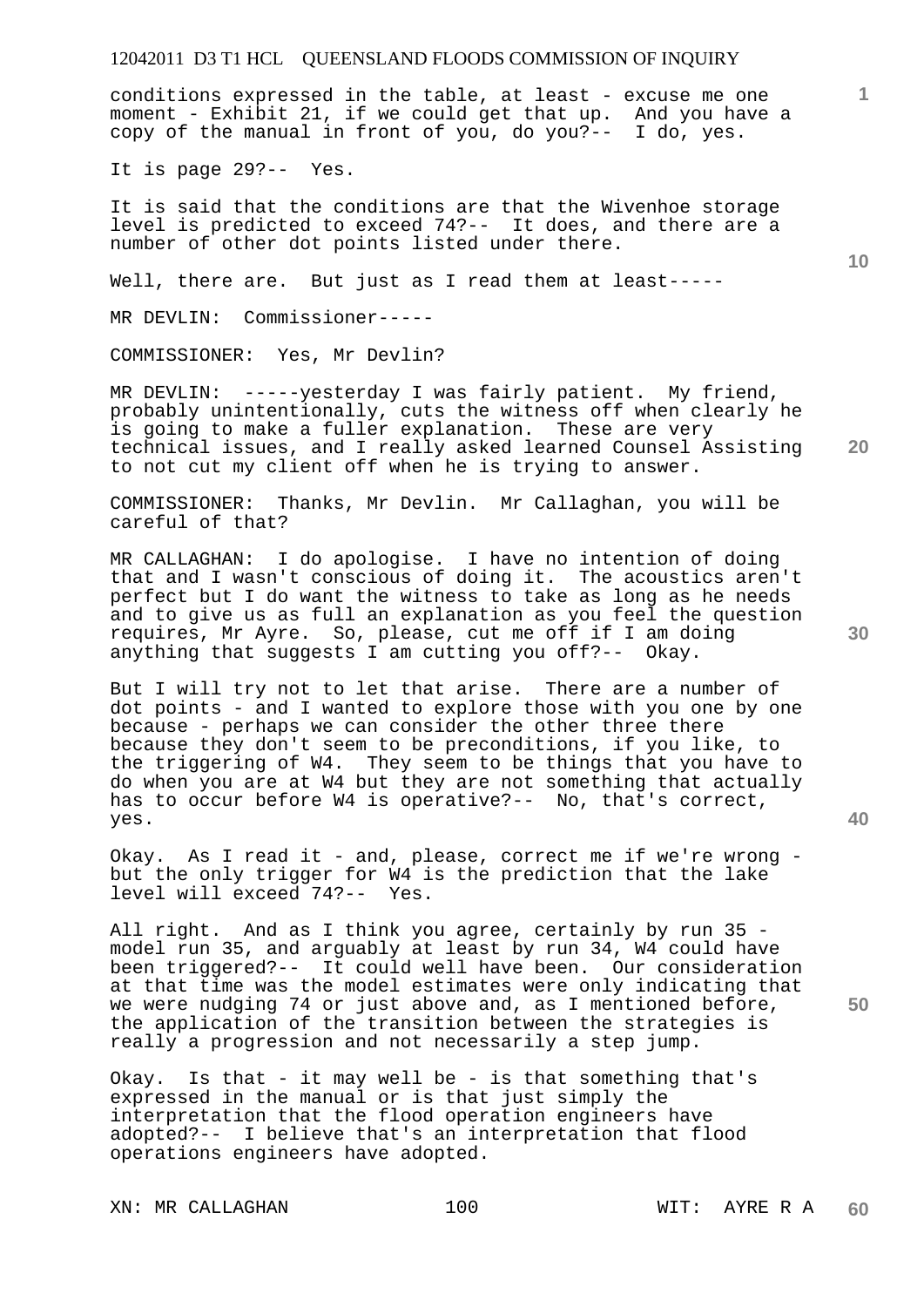Okay. You have agreed - I mean, I think we worked out that it was the model run 37 at 8 a.m. which actually triggered W4?-- That's correct, yes.

So there were perhaps five hours there when, even adopting your method of lake level predictions, W4 could have been operative but was not?-- It could well have been. However, our considerations at that point were we don't like to unnecessarily cause property damage and if we can avoid it then we will, and as we were only just nudging above EL 74 we were hopeful that we could just maintain an increased rate of release below the upper release limit on W3, which is 4,000 CUMECS, and still effectively provide sufficient mitigation for that particular event.

All right?-- I think what should be noted is the very intense rainfall that had commenced over the immediate environs of Lake Wivenhoe commenced around about 5 a.m. and that was at a point in time we were actually preparing our technical situation report, not necessarily doing any further modelling.

All right. I suppose again, just to complete the recap, you would agree that on the model results that you had, there were five hours at which even using the without forecast rain method W4 could have been operative but had you been using the with forecast rain method, W4 could have been triggered perhaps at 8 p.m. on Sunday. That's the time of run 22?-- That's correct, but I think I explained yesterday the dis-benefit of the forecast rainfall is there is no guarantee that rainfall will actually occur. So there is a very high risk of making releases that will either inundate bridges prematurely or inundate properties needlessly.

But there is the question of releases but under W4 you have still got - or you have got complete flexibility over the releases, don't you?-- Yes, we do, yes-----

**40**  So you can still make that - I am sorry, this is an example of where I actually didn't hear you?-- We do to a point. Obviously, we are required under W4 to have all of the spillway gates opened by the time the lake level reaches the EL 75.5.

Yes. Subject to taking that into account, you have got complete flexibility over how you release water and when you release it?-- Yes.

All right. That could have been the case - and I understand what you say about why you have adopted the without forecast rain method, but, nevertheless, had you adopted the other method there would have been some 36 hours when you had that flexibility which you did not?-- Yes, that's correct.

Yesterday I took you to paragraph 8.4 of the manual - this was just as we concluded yesterday - and I suggested to you that as it reads it requires that one of the things which must inform the choice of strategy is a prediction as to the level

XN: MR CALLAGHAN 101 101 WIT: AYRE R A

**10** 

**1**

**20** 

**30**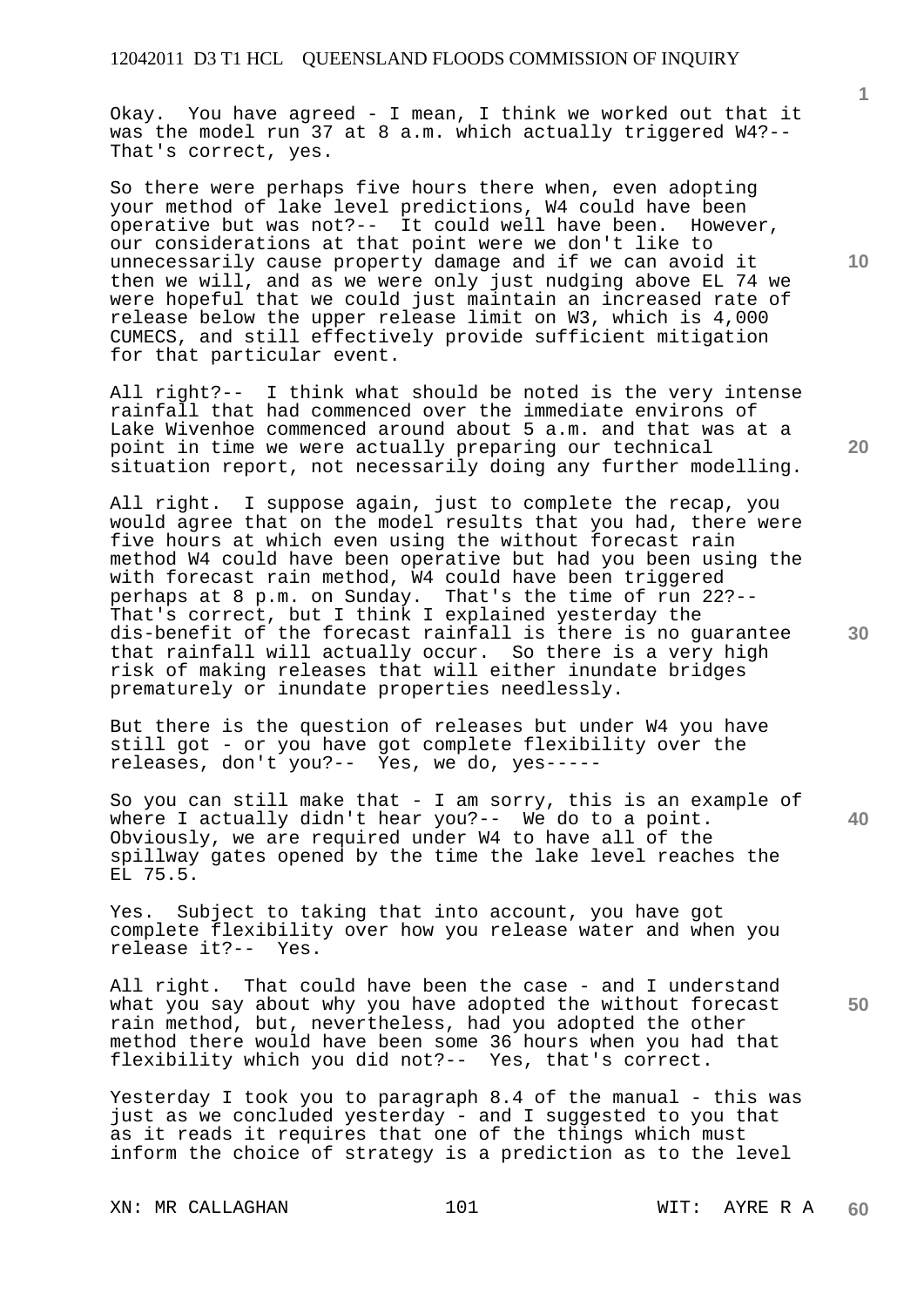of Wivenhoe Dam using the best forecast rainfall at the time?-- Yes, I recall.

All right. And I made the suggestion to you - or I make it now - that your approach was a departure from that which is required by the manual?-- I don't believe necessarily so. The Wivenhoe flood strategy flowcharts on page 23 actually points to the Wivenhoe level likely to exceed EL 74. It doesn't necessarily specify what basis that's made on.

Yes, that's true?-- And so an interpretation of the manual, I think, using that flowchart fits with the approach that the flood operations engineers use.

All right. And I am anxious to hear what you have to say about this: is there any other part of the manual which you say should inform the interpretation of paragraph 8.4?-- Not that I am aware of, no.

All right. Can I just ask about the method that you did adopt, that is to say the actual rainfall without forecast method-----

MR DEVLIN: Well, I am not sure that's even a fair question, Commissioner.

MR CALLAGHAN: Sorry.

COMMISSIONER: I am not-----

MR DEVLIN: Actual rainfall taking into account forecast. That was his evidence yesterday. The form of the question was actual rainfall without forecast. That is not his evidence. His evidence is he takes actual rainfall and he takes into account forecast rainfall.

MR CALLAGHAN: I withdraw that. I don't mean to misrepresent anything that you said. The predicted lake levels on the without forecast rain as depicted by the red line are made on the basis of rain which has already fallen and which is expected to enter the dam?-- That's correct.

Is that correct?-- Yes.

When we're talking about rain that's already fallen and is expected to enter the dam, that - and correct me if I'm wrong - obviously won't be every drop of rain that's fallen?-- No, not necessarily, and as evidenced in certain events during the January 2011 flood, such as the rainfall that fell on the Toowoomba escarpments, and also the rainfall that fell on the environs of Lake Wivenhoe, rainfall was not necessarily captured in gauges, so we couldn't actually incorporate that into the modelling.

That's certainly one issue. But the other is just, I suppose, the percentage of rain that falls which eventually finds its way into the dam?-- Yes. Not all rainfall necessarily becomes run-off.

XN: MR CALLAGHAN 102 WIT: AYRE R A

**10** 

**1**

**40** 

**20**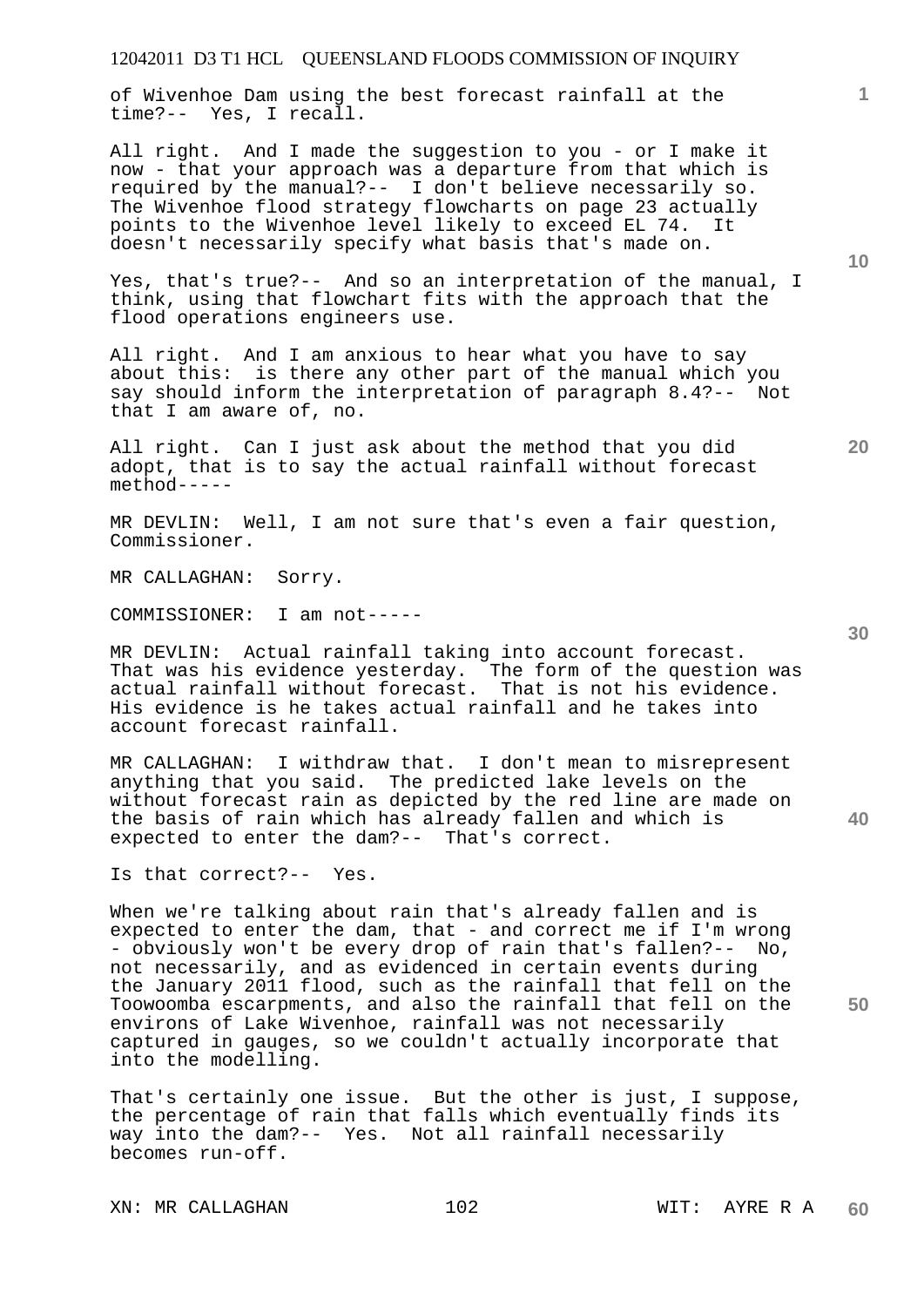There is an expression, I believe, known as the run-off fraction?-- Run-off coefficient or run-off fraction, yes.

Okay. And that is meant to describe the amount of rain which - or is meant to calculate, I suppose, the amount of rain the percentage of the amount of rain that falls that actually does enter the dam?-- It provides an index of how efficient the run-off process is, yes.

And the run-off process is something which, I would suggest, will be affected by the saturation of the catchment?-- It is influenced by that, yes.

Can I ask how that fraction is - perhaps more accurately, is that fraction recalibrated on a regular basis?-- During the course of events we do modify the calibration result - the loss rates to improve the fit of the model performance.

How frequently is that done?-- It - I guess it varies. It is certainly - during the early phase of the events, we spend a fair amount of effort in trying to replicate the rate of rise of the hydrograph, so that's predominantly adjusting the initial loss rate. And during the body of the flood - the hydrograph, we modify the continuing loss rate to ensure that there is a volume balance at the dam.

I guess what I am getting at is - and I am not sure I followed all of that, to be honest - but I guess what I am getting at is we're all aware that the saturation of the catchments were an influence in a lot of flood events around Queensland over this period?-- Yes, certainly key characteristics of these events.

And my question to you is simply whether you feel that the saturation of the catchment around Wivenhoe was adequately reflected in the run-off fraction which was applied to the predictions?-- Overall, because we don't necessarily just concentrate on one location, we do look at a number of gauging stations. I think the models produced fairly robust results across the whole range of the catchments. During the Tuesday it was noted that we were unable to actually replicate the rapid rate of rise that occurred resulting from that intense rainfall, and, as a consequence, operational decisions while we were in the strategy W4 were based on actual lake levels rather than any model predictions or model results.

The situation being a fast breaking one by that stage?-- It was certainly accelerating quite rapidly.

I think if we looked at your statement - your first statement at paragraph 408, you make the point that in respect of this question of whether we should be working on without forecast rain or with forecast rain models, the manual is unclear, which is why, I would suggest, you say it must be amended?-- Yes, that's correct.

And we can say this much at least, on the basis of what your

XN: MR CALLAGHAN 103 103 WIT: AYRE R A

**20** 

**1**

**40** 

**50**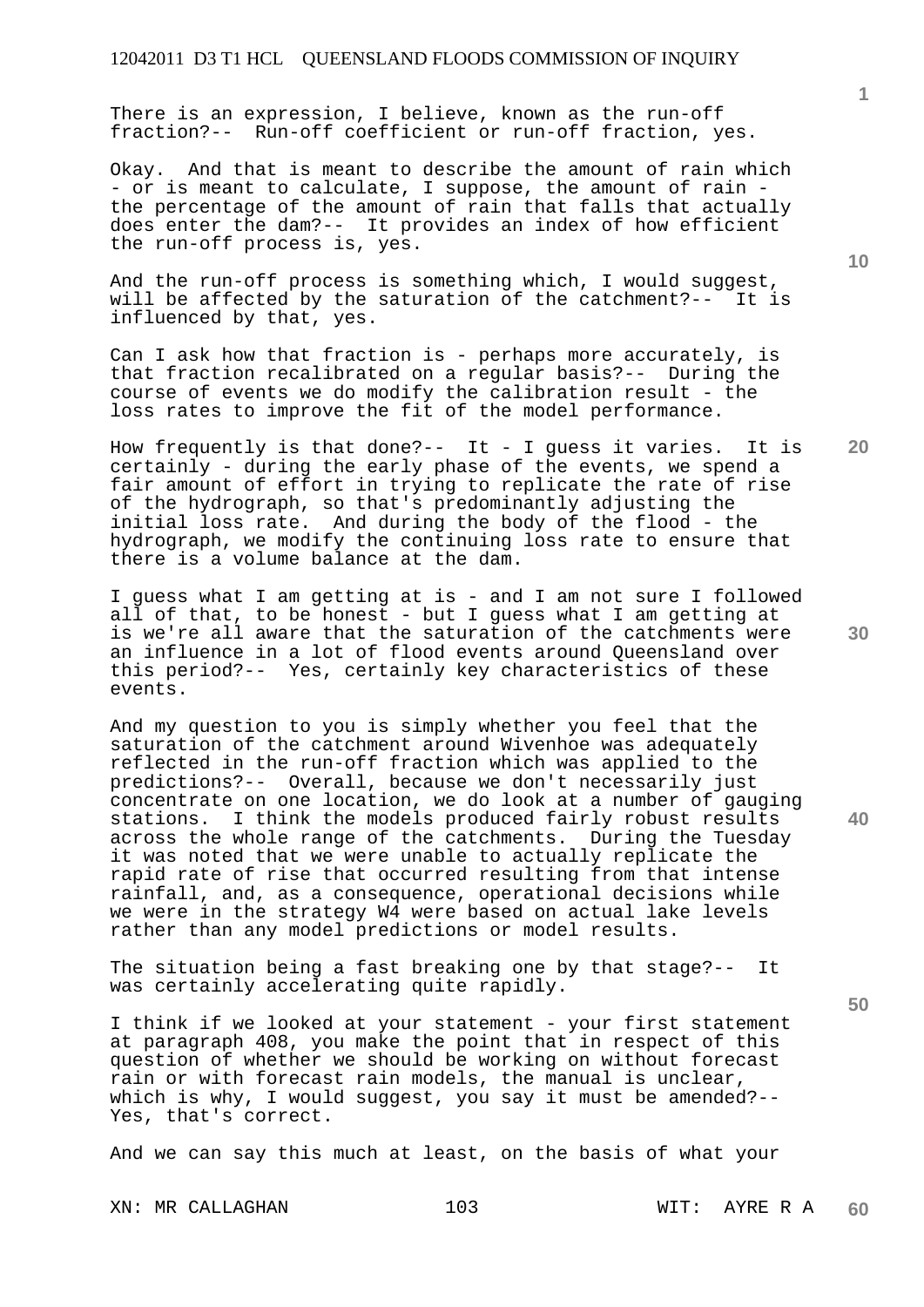evidence has been so far: that if paragraph 8.4 does mandate regard being had to forecasts, it does not reflect what you actually do?-- That's correct, yeah.

Which steers our attention now to the manual itself and how it comes into existence. Look, we will address this with some other witnesses, and you may not be the best qualified to say, but are you aware of the requirement to have a manual and where it comes from?-- I am aware of sections of the Water Supply Act of 2008 and the reference to the dam safety provisions regarding flood mitigation dams.

So there is a requirement by legislation that the dam should have a manual?-- Yes.

But then how does the manual itself actually come into existence?-- There is a - well, in the latest revision, a panel was formed by Seqwater, to which I was one of the members, and included representatives from the Dam Safety Regulator.

Can you just tell us - and, again, if you can't be exhaustive, that's okay - but can you just tell us who else was involved in the panel?-- I believe all four duty engineers participated, Peter Allen, who is the Director of Dam Safety of the dam, I think Ron Guppy, who is Peter's assistant, and I also believe there was another person from Seqwater. I can't recall whether it was Rob Drury or Barton Maher who was involved.

All right. This was the 7th revision of the manual for Wivenhoe and Somerset?-- Yes.

You have been familiar with earlier editions?-- Yes, I have.

And specifically if you were involved in revision 7, you would have necessarily had regard to revision 6?-- Yes.

And on this issue that we're focussing on at the moment, that is to say the relevance of the predicted lake level - and by all means correct me if I'm wrong - but is it the case that in revision 6 the reference point for all decisions was simply the actual lake level?-- Yes, that's correct.

This whole concept of predicted lake levels was only introduced in revision 7?-- Yes, it was.

Do you just want to tell us, if you can, why it was thought necessary to move the focus of the manual in that way?-- From my understanding of what was discussed during the revision process, the opportunity to provide a degree of flexibility in particularly the high level objectives, so strategies W2 and 3 and entering into strategy W4, would benefit from the use of a prediction which would give further - more lead time to actually respond to those changing strategies.

It was thought desirable to have some flexibility-----?-- Yes.

XN: MR CALLAGHAN 104 104 WIT: AYRE R A

**20** 

**40** 

**50** 

**10**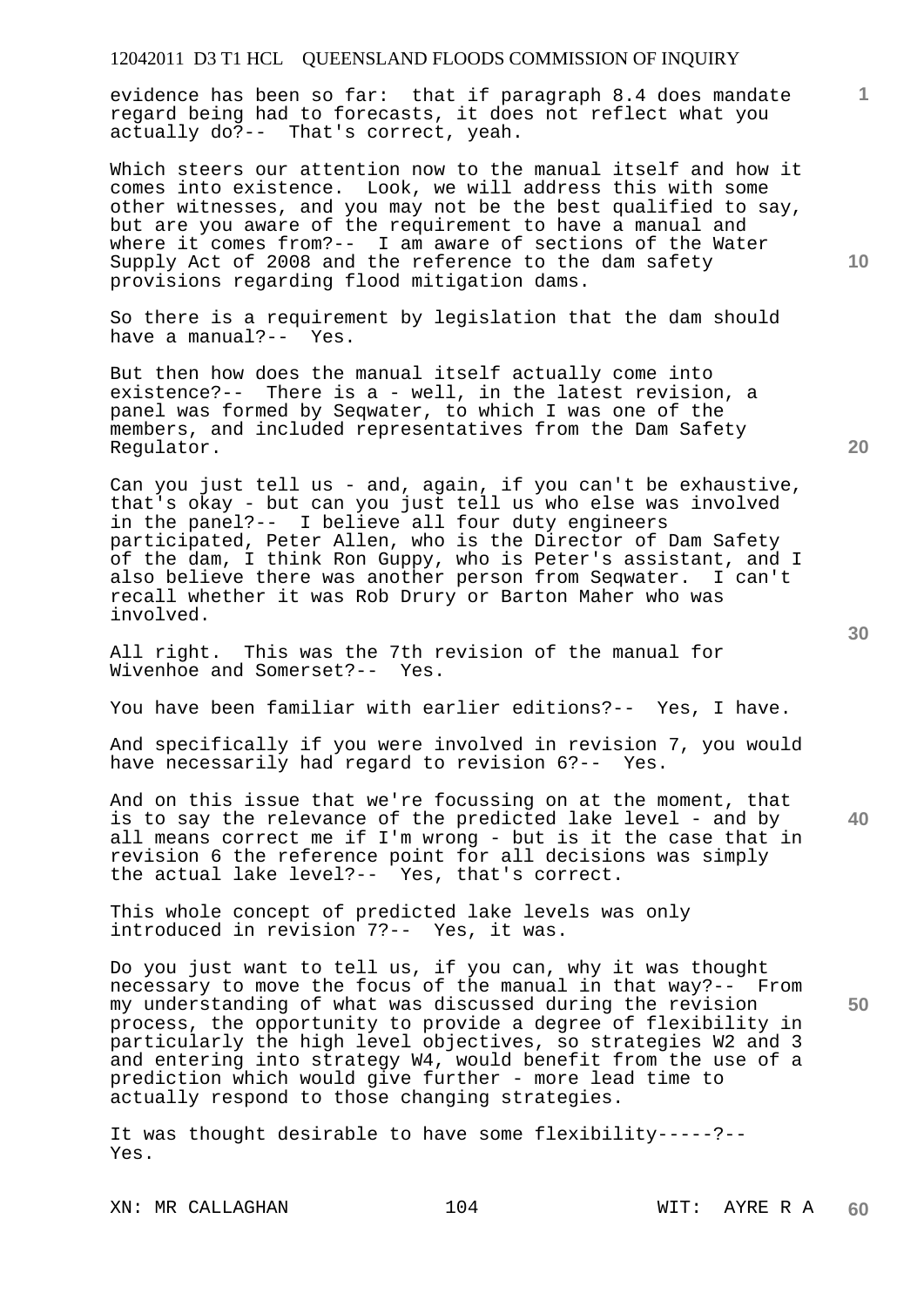-----especially once you get into the-----?-- Into the more well, the objectives that would have far more serious consequences.

Okay. I may as well take you to 8.4 on page 22 and get your comment on the passage which appears to be - or which may be problematic; that is to say the passage which begins, "The strategy chosen at any point in time", and continues on with the three bullet points below, and that's where the phrase "best forecast rainfall appears"?-- Yes.

Were you aware of how that phrase came to be included in the 7th revision or who the author of that phrase was, or what was intended by it? Anything you can tell us about it?-- Well, I believe the author was John Tibaldi, and I believe John was trying to put in his own interpretation of - as to how the duty engineers would interpret the manual.

As I think you have already acknowledged, Mr Tibaldi in fact shares the view of yourself and the other engineers that the without forecast model is in fact the one that ought to be used?-- Yes.  $used? --$ 

The problem probably being, I would suggest to you, simply the use of the word "forecast", if that read - if that sentence was the same but the word "forecast" was deleted, that would pretty much reflect the way you would say the whole thing should operate, wouldn't it?-- That's correct, yes.

You would say the best rainfall information was the stream flow?-- But no further forecast, yeah, yep.

The problem being, I would suggest to you, that forecast is a fairly well understood word that means just that, something which is predicted to happen in the future?-- I think it highlights the folly of engineers trying to write potentially legal documents.

**40**  I was going to ask you about that. It was actually my next question because, as you are aware, this document has potentially important legal consequences?-- Yes.

I mean, I am not going to ask you to comment on what they are but you know that in the Act-----?-- I am aware it is gazetted under the Act, so it-----

Is what under the Act, sorry?-- Gazetted under the Act.

**50**  Yes. And you are aware there is immunity provided if the manual's complied with, immunity for certain-----?-- Yes. In cases where damage occurs, the operator and the owner is not necessarily liable for damage.

**10** 

**1**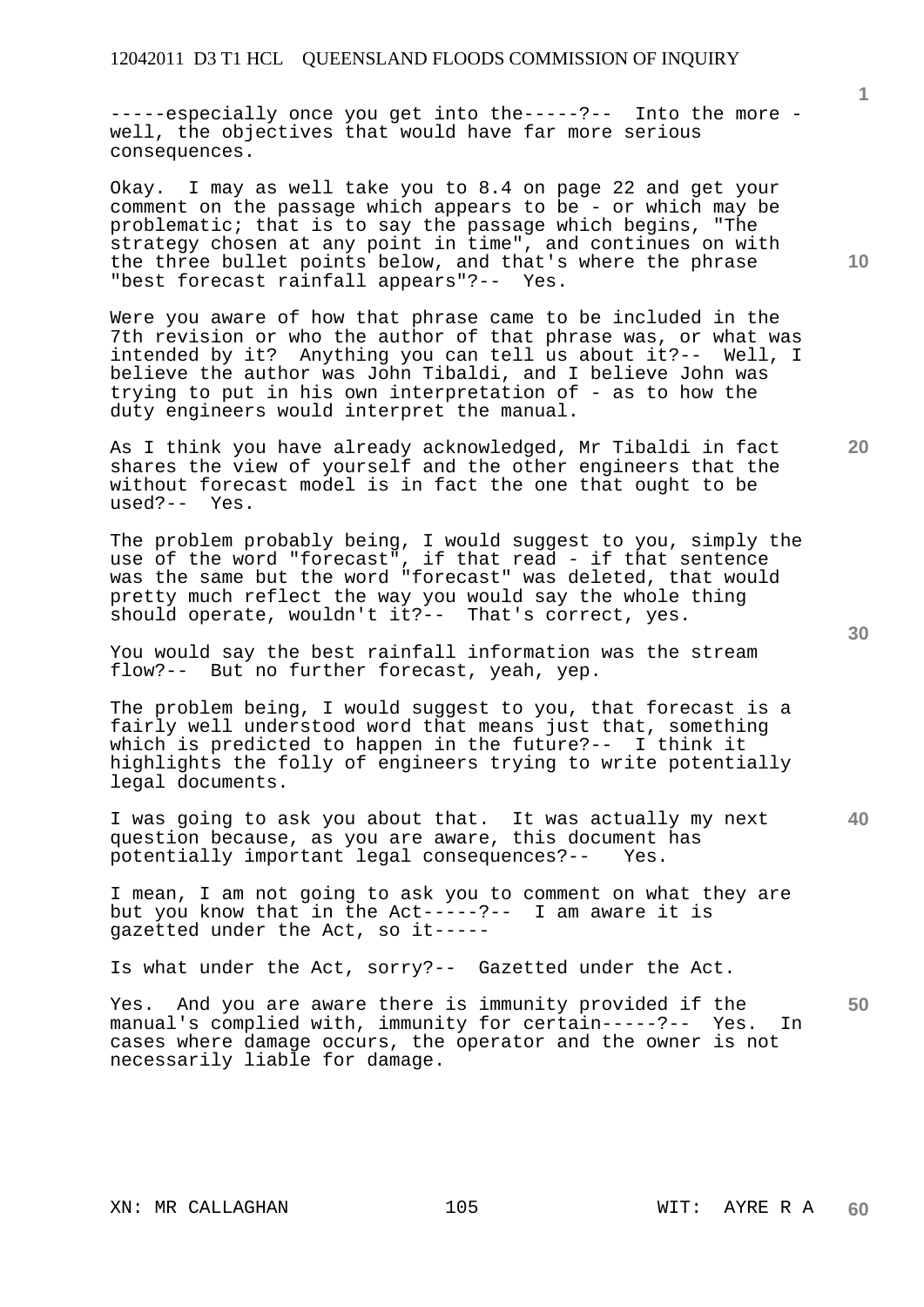So, can I ask, was a lawyer involved in the drafting of this document at any stage?-- I'm - I cannot comment. I am unaware if Seqwater had a - their legal team review the final revision of the document.

Certainly not during your input into it, there was no legal assistance offered to you?-- No, there was no legal representative at any of the panel meetings I attended.

**10**  And no-one suggested that it might be a good idea?-- No, I don't believe so.

To your knowledge?-- Yeah, I can't recall, but I don't believe so.

All right. You were also involved in the preparation of the Seqwater report on the operation of Somerset and Wivenhoe during the January flood event; is that correct?-- Yes, that's correct.

I might tender that document. You can see-----

COMMISSIONER: Exhibit 24.

ADMITTED AND MARKED "EXHIBIT 24"

MR CALLAGHAN: Mr Ayre, the document itself is contained in the box that's just been handed to the Commissioner's Associate. Do you have a copy of it?-- Not with me.

All right. Can we put one in front of you? This is a document which is required to be produced following every flood event; is that right?-- Yes, that's correct.

I think you have some comments to make about the difficulties that that can cause for you. We will come to those later on. But can you just tell us what your involvement in the preparation of this report was?-- With the four duty engineers, three of us are hydrologists and the other, who is John Tibaldi, is more of an assets management person, so it was decided because of the volume of hydrological information and analysis that we knew would be incorporated in the report that John Ruffini, Terry Malone and myself would focus on producing the chapters of the report that relate to the event data, the performance of the model, and we all contributed to the sections on the compliance of the operations to the manual.

Is it possible to unravel now who did what or is it just a team effort?-- Well, it was a team effort. Terry Malone and John Ruffini looked at the event data, both rainfall and stream information. We all contributed to the assessment of the preliminary magnitude of the flood. I performed most of the work to produce the model performance and validity

XN: MR CALLAGHAN 106 106 WIT: AYRE R A

**30** 

**40** 

**20** 

**50**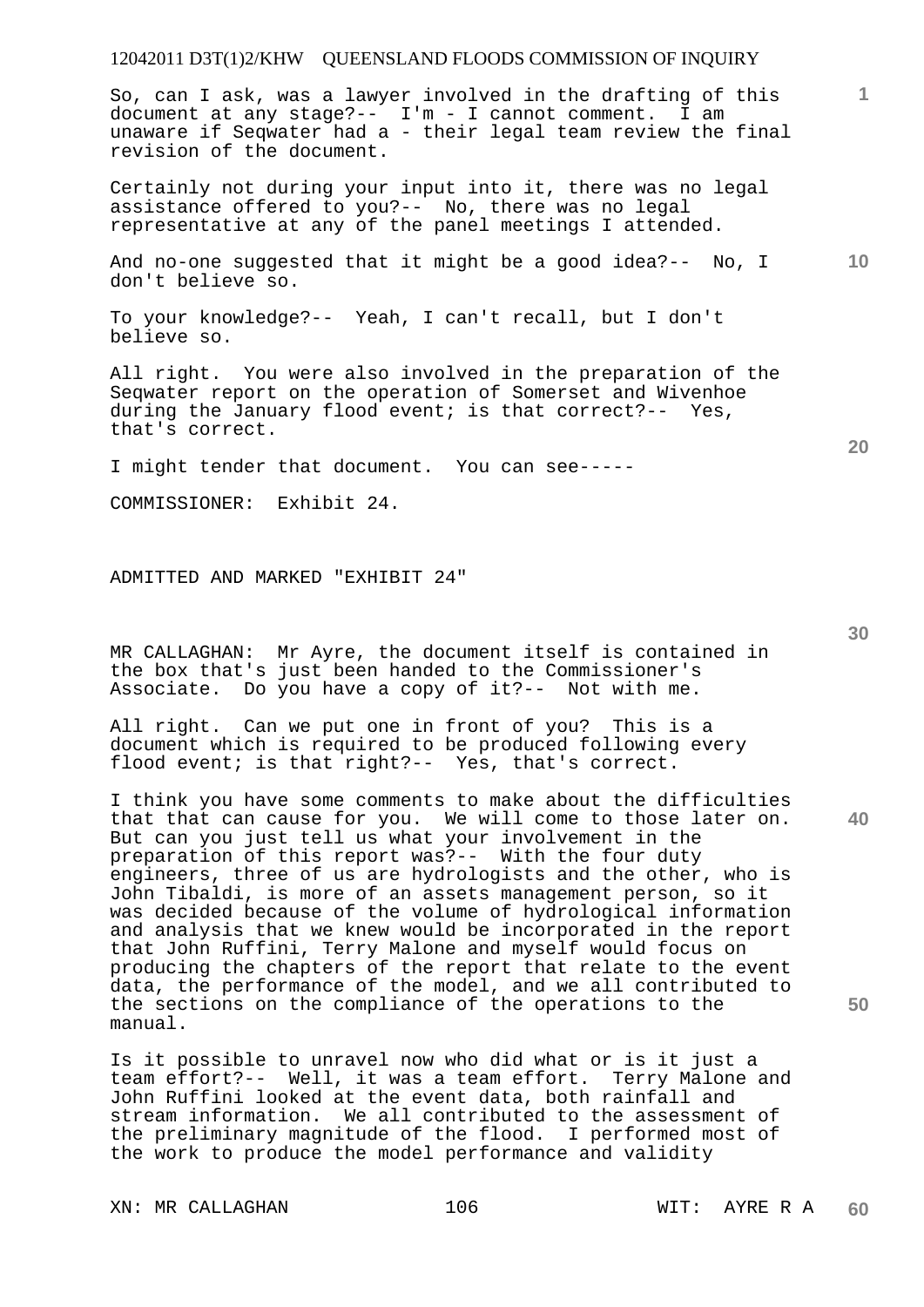section, and, like I said, it was a combined effort to look at some of the other sections. John Tibaldi took the lead authorship in the - producing the report.

Okay. I just wanted to ask about the degree of - what I'm getting at is this: was there any disagreement between you and any of the Flood Operation engineers in the course of the discussions and communication which would have been involved in the preparation of in report, any disagreement which is not reflected in the report itself?-- Oh, I don't believe so. There was certainly difference of opinion about how things should be presented or what was the best way of actually conveying what happened, but the end product was effectively the report you see.

I do just have to ask you about this e-mail that was sent apparently by you on Friday, the 14th of January, which is still while things are fairly raw, I'd suggest. Can I just place this in front of you? It's an e-mail, 3.46 p.m.. I will just give you a chance to read it?-- Yes.

And the concern being simply this is an e-mail sent to the other - to be seen by the other flood engineers; is that right?-- Yes, that's correct.

Just sent to duty engineer, but it's to be seen by Messrs Tibaldi, Ruffini and Malone?-- They would be able to access the e-mail through the Flood Operations Centre.

**30**  And just looking at the sentence, "We need to ensure we have a consolidated view on things before information is distributed."?-- Yes.

I am just wondering whether that is the attitude you have all adopted all along, that you have to all say the same thing or whether there has been any dissent?

MR DEVLIN: With respect, learned Senior Counsel Assisting, in fairness ought to ask the witness what he meant by it, rather than putting his own construction on it in the form of a sentence.

COMMISSIONER: Well, you can put your own construction on it, Mr Callaghan. You can't assume it in the course of your sentence, so you really need to ask him was that the approach that they took, one of-----

MR CALLAGHAN: Madam Commissioner, I am happy to ask him. What did you mean by that?-- All I was aware was there was a number of articles in the media speculating about the operation of the dam and I just want to ensure that we didn't provide different interpretations of our actions during the course of the flood.

All right. I will tender that.

COMMISSIONER: Exhibit 25.

**10** 

**1**

**40** 

**50**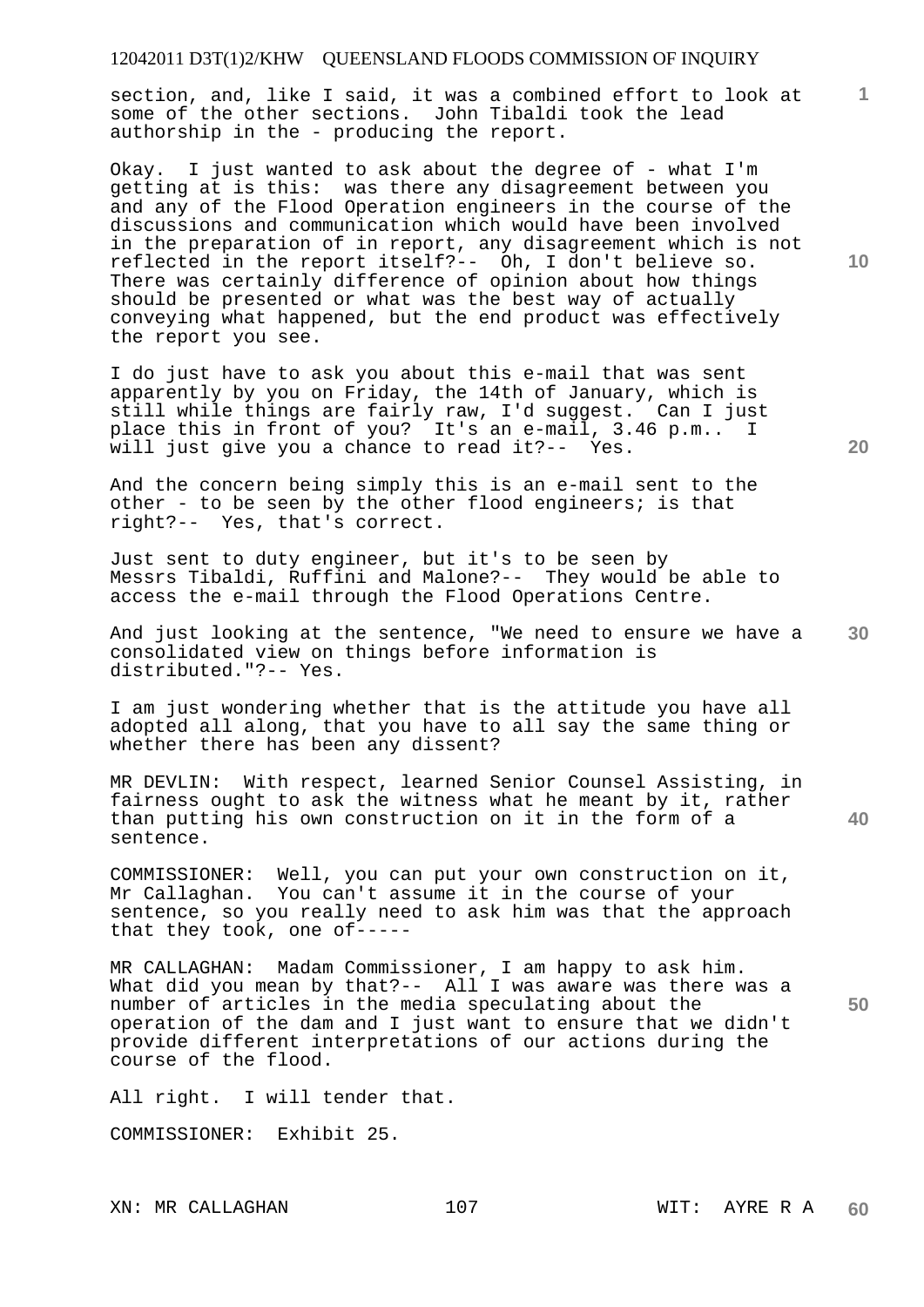ADMITTED AND MARKED "EXHIBIT 25"

MR CALLAGHAN: As I think I drew your attention yesterday, the - well, you can see that the document - the report itself perhaps - I haven't added it up but it might contain over a thousand pages of material?-- I believe there is 11,020 pages.

Okay. Committed the figure to memory. And I will just revisit the proposition that I expressed some concern about yesterday, that the results of model runs 34 and 36 are not included in all those many pages. You may have said all you wish to say about that yesterday, but I suggest to you that's a matter of concern?-- I don't believe the noninclusion of those particular runs necessarily suggests anything. The from my interpretation of those model results, they were all indicating that the predicted peak level would be around EL74 and if I could refer to my schedule in - Schedule 1 in my first statement, if you review the model results in terms of the peak releases from those particular runs, they're all relatively consistent in being of the order of, I think, about 3,300 CUMECS.

The concern being expressed, though, is that each of those model runs, 34 and 36, do suggest that even on - even by adopting your preferred method for working out the prediction of the level of the lake, they both suggest a level of over 74 at a critical time?-- Yes.

All right. Can I take you to the Seqwater report and paragraph 6.1, which is page 55? You have that now?-- Yes, I do.

**40**  And in the box on that page containing the bold type, it says, "It should be noted that the data contained in the section is operational data that was collected during the event and upon which operational decisions were made."?-- Yes.

We are talking about here about for the most part data - this certainly includes data provided by the Bureau of Meteorology?-- It does indeed, yes.

Can I ask you what operational decisions were made on the basis of this data?-- The setting of actual release rates associated with a number of the lower level objectives did take into consideration some of the forecast rainfall.

Anything else?-- There was - it was certainly used throughout the event to inform us in terms of the duration and the potential magnitude of the event.

Anything else?-- Not that I can think of at the moment.

The interest being to know what you do rely on or what

XN: MR CALLAGHAN 108 108 WIT: AYRE R A

**20** 

**30** 

**50**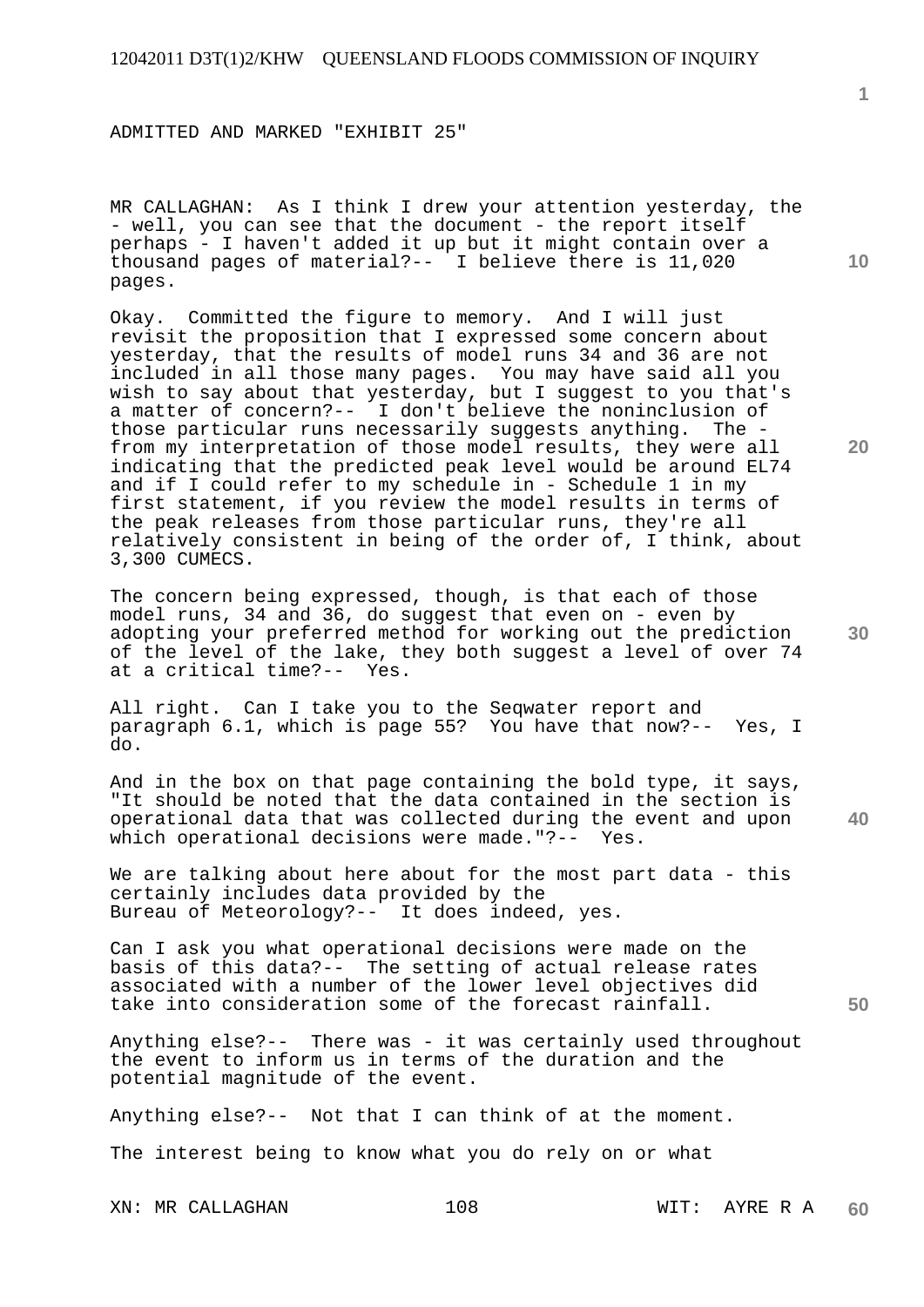decisions you do make that are based on forecasts and its release rates at the lower level strategies?-- Yes.

And an estimate as to the duration of an event?-- Yes.

It's obviously management considerations involved in that?-- And it's resourcing and particularly of the dams ensuring we have enough people available.

**10**  All right. When you talk about informing release rates at the lower strategies, are we confined to W1 there?-- Not necessarily confined to W1. I think we also applied them in W<sub>3</sub> as well.

Well, on the subject of release rates, they are - one of your concerns when you are setting release rates is the prediction of the flow rate at different places down the river?-- Yes. Strategies W2 and W3 inform us to take regard of the flows at Lowood and Moggill respectively.

Can I ask when you do that, you have already a prediction of the flow at Moggill, say, which will be introduced from other sources, such as the Lockyer-----?-- Yeah, there will be downstream tributary contributions and the residual catchment to Moggill.

And where do you get that figure from?-- They are estimates that also come out of the Real Time Flood Operations Model.

And then in terms of working out the flow at Moggill, is it simply a matter of adding - predicted flow - is it simply a matter of adding the proposed release from Wivenhoe to a figure which is supplied by the model as to what the flow will be from other sources?-- That's an approximate approach that can be used, or the alternative is to actually use the hydrological models to route the releases from Wivenhoe down to Moggill and incorporate the estimates from the other downstream tributary streams.

What do you actually do?-- For the most part, we use the approximate approach.

Adding the two together?-- Adding the two together.

Not using the routing method?-- Not necessarily, until it becomes a significant flood.

**50**  Well, what was the story in January? When did you adopt - can we work out now, having regard to the materials, and I appreciate it must have been a fast breaking situation, can we work out now when you adopted which approach?-- I don't believe it would be necessarily - and I can't speck for all the other duty engineers as to what approaches they took when they were on shift-----

No?-- -----so, it - it - you know, would be a difficult thing to unravel.

**20** 

**1**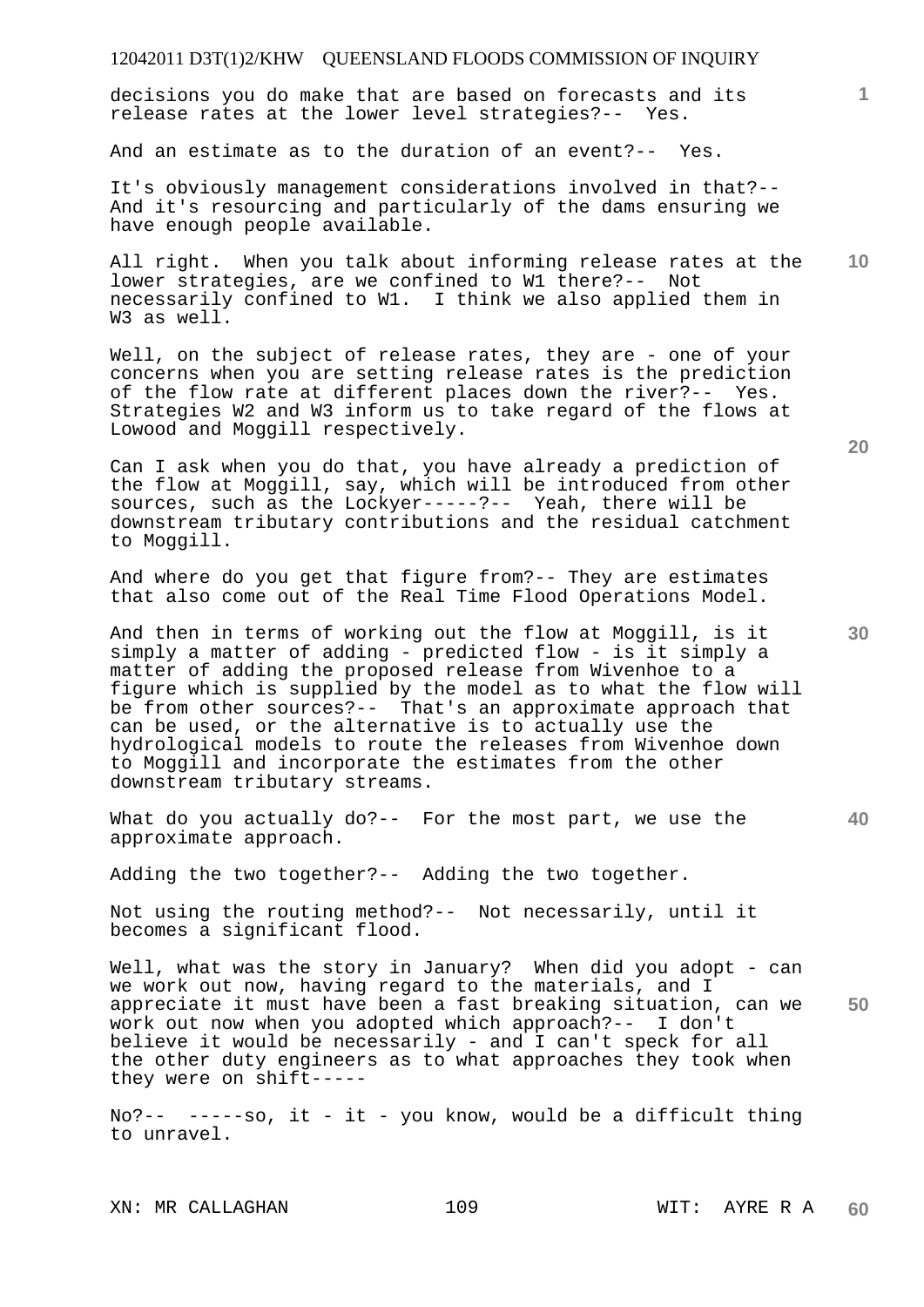Okay. The routing method is a more sophisticated method; is that correct?-- It does take into account the attenuation that occurs naturally within the river channel.

Do you have available appropriate tools to adopt the routing method?-- Yes, the real time model incorporates the releases from Wivenhoe and we can route those flows down to the lower extremities of the Brisbane catchment.

Would there be any reason not to use that all the time, the more sophisticated method?-- It is just expediency, generally.

Does it take longer?-- It does take longer to rerun the runoff rounding model, yes.

What sort of time are we talking about?-- Oh, it would be of the order of 15 minutes or so.

Okay. We talk about flow rates and water levels at various places downstream from the dam, such as Moggill and Lowood?-- Yes.

Do you have a method of measuring flood levels at other points all the way down the level?-- There are a number of other gauging stations that we do refer to, particularly in the model calibration, which are located at different locations within the Bremer and Lockyer - the Bremer, Lockyer and lower Brisbane.

The levels at those sorts of places are something that can be measured by various hydrodynamic tools; is that-----?-- Well, there are actually stream gauging stations, so the ALERT data we are capturing in real time, so-----

Don't sorry?-- So, we are capturing that data in real time, so we do have that information available directly to us when we have undertaken the modelling.

That's where it is?-- Yes.

But what about a projection or where it's going to be?-- Well, the projection is based on the hydrologic models.

All right. Perhaps I can put it this way: are you aware of any hydrodynamic tools that you'd like to have that you don't have?-- The current system did have a hydrodynamic model but when the system was brought into the latest Linex platform, the hydraulic model wasn't fully ported over to that system, so we don't have an integrated hydraulic model available in the system at the moment, but we do have access to the Wivenhoe alliances Mike-11 model of the Brisbane River system.

You say you have got access to it. Was that accessed during these events?-- It wasn't available during the peak of the event, but we made arrangements during the drawdown phase of the event to get access to it.

XN: MR CALLAGHAN 110 110 WIT: AYRE R A

**30** 

**20** 

**50** 

**10**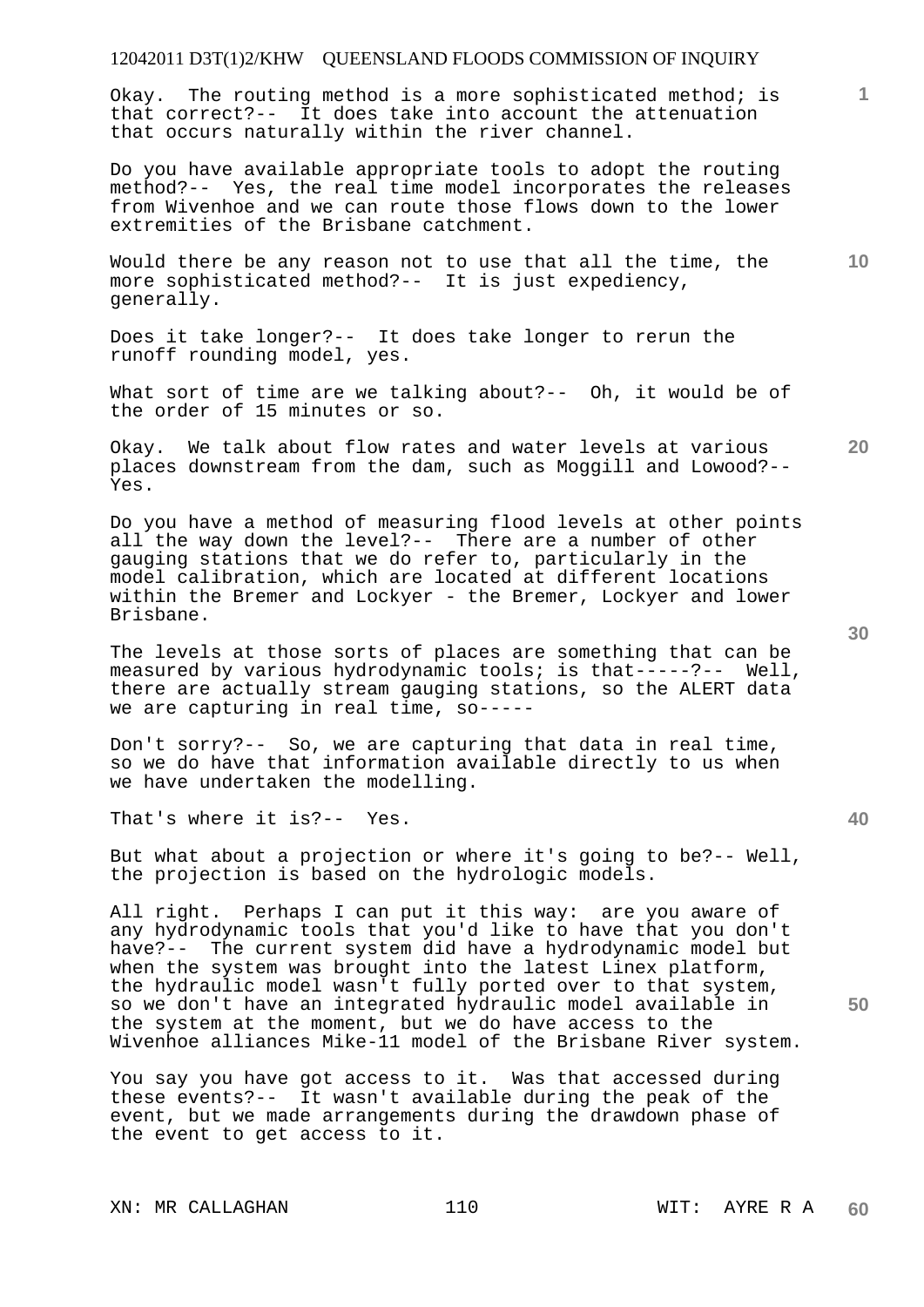Why wasn't it available at the peak of the event?-- Well, it was not available in the Flood Operations Centre, but it was available within Seqwater's office.

Is this something that might have helped you?-- It would help to an extent. There is a trade-off in terms of the effort required to actually run the hydrodynamic model because it would need to be calibrated to this particular event. So, there would have been a substantial effort required to actually ensure that the hydraulic model was, indeed, applicable to this particular flood.

So, it's resources issue as well as an access issue?-- Yes.

Sorry, you have access to it, but-----?-- Yeah, we have access to it, but in terms of actually implementing it, it would certainly be a significant resource requirement.

Now, as you are aware, there's been a lot of media attention paid to the operation of Wivenhoe and, in particular, there's been currency given to some concerns expressed by Mr O'Brien?-- Certainly.

And as a result, you have produced your fourth statement which really deals, as you understand it at least, with every concern that he's raised?-- I have tried to address the issues raised in the submission, yes.

All right. And, look, Mr O'Brien said what's he's said, you've responded, he can make further submissions to the Commission if he wishes to. I don't propose to take you through those. With respect, your document is very clear in your responses, but can I just ask you about this one, and I think we have your fourth statement. I think it might be paragraph 66. Just by way of background, I suppose, this is, I'd suggest to you, an issue of language and what's meant by "flood mitigation capacity"?-- Yes.

**40**  The concern being expressed that the installation of the fuse plugs lowers the level at which - well, the concern that has been expressed is it lowers the level of flood mitigation capacity because if the fuse plug's triggered, then you are not mitigating the flood. That's the concern that's been expressed?-- That's the concern, yes.

You have responded to that by saying, well, you are still mitigating the flood, it is just water's being released at an uncontrolled and-----?-- Uncontrolled rate, and I think the what's not necessarily been interpreted is that only Strategies W1 to W3 deal with flood mitigation. Strategy W4 is actually for the protection of the Wivenhoe Dam, the security of the dam. So, strategies W1 to W4 only affect Wivenhoe up to EL74, and the-----

I suggest you meant W3 there?-- Sorry.

W1 to W3?-- Yep, so W3 only applies up to EL74 and the auxiliary spillway fuses don't trigger until a much higher

XN: MR CALLAGHAN 111 WIT: AYRE R A

**10** 

**20** 

**1**

**30**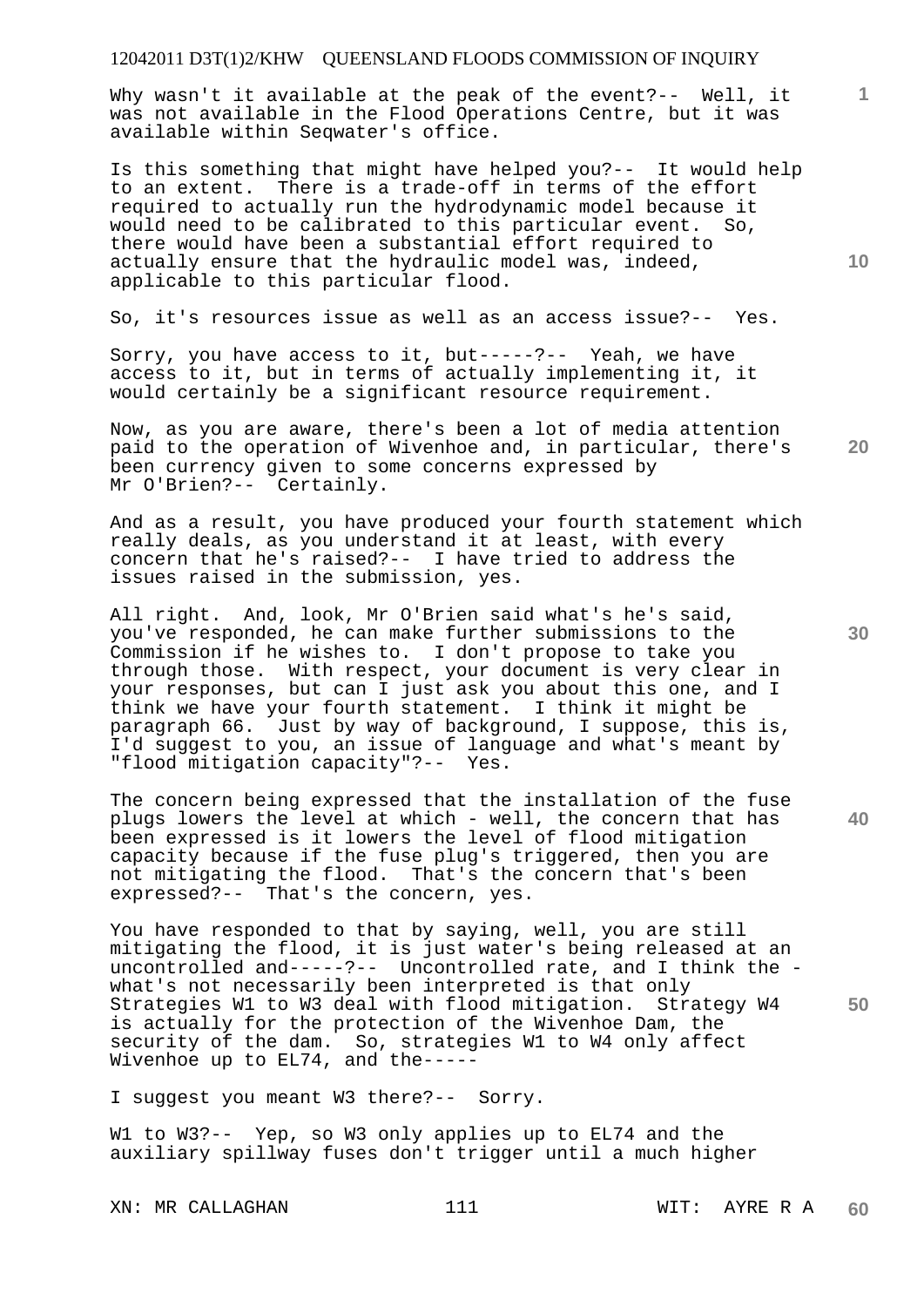level.

Yes?-- And so, therefore, don't influence the flood mitigation capacity per se of those lower level strategies.

You can see the point that's being made in that case, that it's a bit misleading to a layperson, confusing at least, to talk of a flood mitigation capacity of a certain amount when, as you say, well, the strategy doesn't even contemplate that flood mitigation is an issue once you get to the top?-- Yes, I appreciate that concern. The amount of air space on - I think is where Mr O'Brien was trying to-----

Yes?-- -----indicate in his submission, and in reality we have actually got more air space available to us since the augmentation, because the dam can now take water levels, peak water levels up to the top of the wave wall, which is now EL80. So, it wasn't just the augmentation in terms of the fuse plugs, there was the ancillary works which included the strengthening of the main spillway monoliths anchoring into the foundation, the baffle plates across the service bridge, which stopped the high level flows impinging on the fully opened gates, and the contiguous nature of the wave wall now. So, in reality, we can actually take higher levels than the original dam design.

But to the average player, if water's careering uncontrolled through three fuse plugs, as it would be if the dam level was up to 80, wouldn't it-----?-- Yes.

The layperson would find it hard to accept that the temporary air space available above the fuse plugs was really relevant to any concern. I understand you say it's-----?-- The dam would still be providing a mitigation in that sense, albeit it would be a fairly devastating result for downstream communities.

That's where you can understand the-----?-- Yes.

**40**  -----public concern?-- Yep. But I think the - what's missed in the interpretation here is that the auxiliary spillways actually make the dam safer and that's what their purpose was.

You have made a good point, that once you are at W4, dam safety is the only issue?-- Yes.

Or the primary-----?-- Primary.

-----consideration?-- Yes.

Yes. Can I take you now to a few issues which you have raised in the course of the various statements that you have given concerning suggestions that might be made for improvements-----?-- Yes.

-----to various things which have arisen out of the - which were revealed after these flood events? Firstly, I think, and all means look at your statements if you need to, I think it's

XN: MR CALLAGHAN 112 WIT: AYRE R A

**10** 

**1**

**30** 

**20**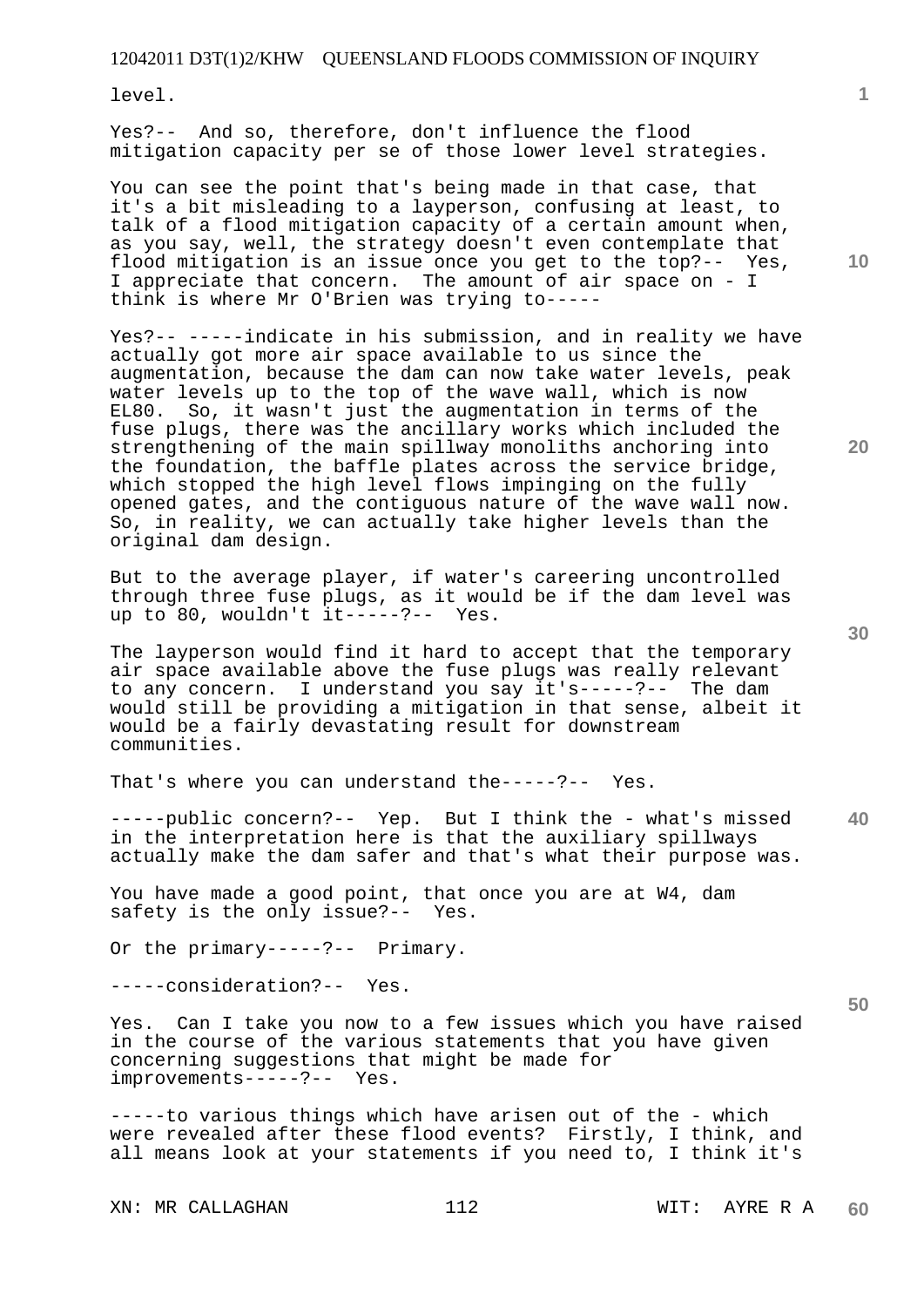paragraph 140 of your first statement, draws our attention to the arrangements for staff accommodation and communication during future flood events?-- Yes.

I mean, you have probably said in your statements all you want to say, but I'd suggest to you that it doesn't make a lot of sense for people to be sleeping in meeting rooms on temporary bedding when there's a good hotel very close to the Flood Operations Centre. You might find it difficult to comment on some of these for various reasons?-- No, I think it does highlight there was certainly a lack of forethought in respect to floods of this magnitude with regard to the potential long-term stay required by the staff of the flood response team. So, I am aware that the Bureau of Meteorology, the Flood Warning Centre, has arrangements of that sort and it seems to me that that's a - certainly a sensible idea. The difficulty the Flood Operations Centre faces is the lack of frequency of these type of events, so putting in standing arrangements with a hotel on the basis that we may need them for three days every 35 years is more problematic.

But this wasn't a need for anything more than a room to sleep in though, was it?-- That's correct.

There was also concern expressed about keeping family members informed and communicating - for Flood Operations staff to communicate with their own family?-- A number of the flood assistants, they lived in suburbs which were affected by the floods, so they lost power or indeed were isolated during the course of the flood. We were able to call upon most of our team to actually get into the flood centre. So, those guys who did have family who were without power or, indeed, were living in flooded suburbs, they obviously were concerned about their family conditions.

Concerned. I mean, did it contribute to a level of anxiety about-----?-- No, I believe they performed their tasks professionally. They-----

I am not suggesting they didn't?-- I - well, I think they were able to concentrate on the job at hand, but it was obviously a concern for them.

All right. You also talk at - you have spoken, I think, at maybe at 396, 397 about the staffing arrangements?-- Yes.

Would you like to elaborate on that or summarise your position on that?-- I think whilst we had an adequate number of personnel to handle this particular event, it did highlight that there was potentially a need to restructure the team so that we had a logical succession planned for certainly the duty engineers, and the number of duty engineers, I think optimally five in the rotation would be very useful, just to ensure that - the management of fatigue and the like.

And I think you suggest perhaps there be someone designated to do the modelling?-- Yes, we - it would be ideal if we had a number of the technical assistants who were actually able to

XN: MR CALLAGHAN 113 WIT: AYRE R A

**10** 

**1**

**20** 

**30** 

**40**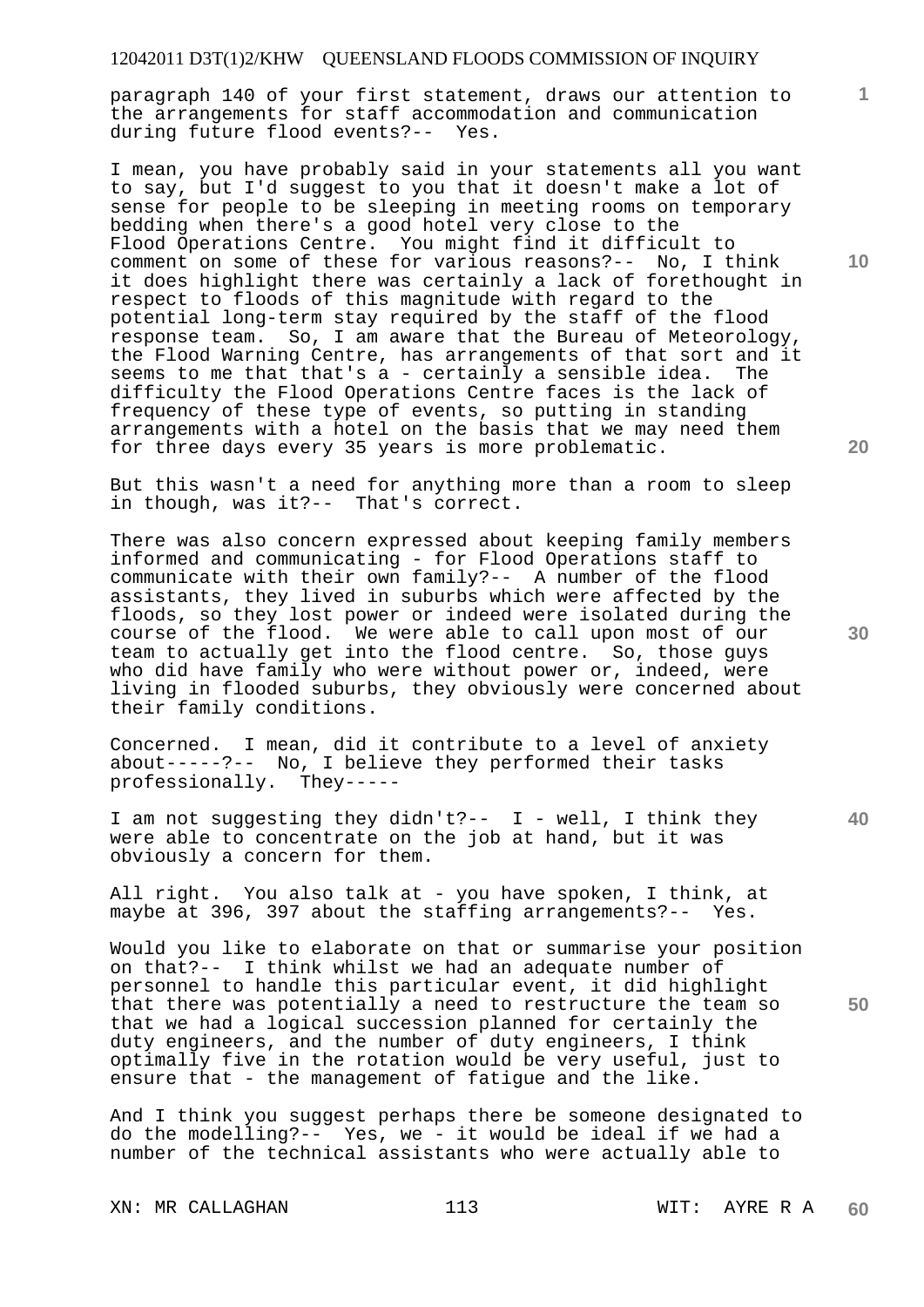be dedicated to the modelling side of things so that that freed up the duty engineers to look at the strategies and the communications.

Did you want the people doing the modelling to be technicians or I think at one stage you suggest a trainee Duty Flood Operations Engineer?-- I think logically speaking if they were people who would be eligible to become duty engineers, that would be ideal.

**10** 

**1**

**20** 

**40**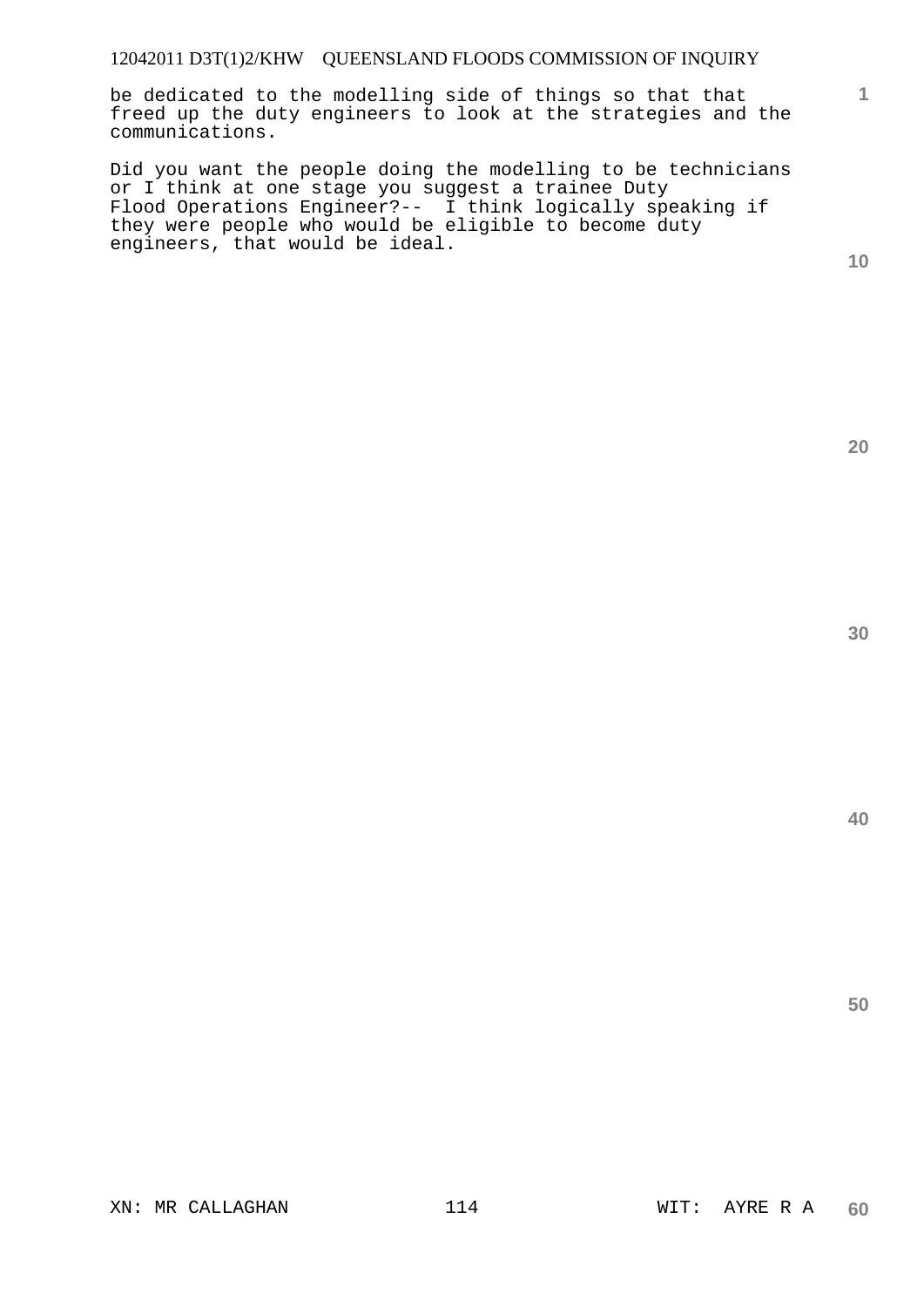It would be a good training position?-- It would be a good training position for them to learn.

You have also spoken, I think, perhaps at 393, about a need to expand the network of rainfall gauges. I suggest this is something that at least one of your colleagues has also suggested. Would you like to elaborate on that?-- Well, as hydrologists we can never have enough data, but the event did highlight that there are still areas within the catchments where perhaps there is a scarcity of rainfall gauging stations and we would certainly welcome those areas being accommodated by additional sites, recognising there is a cost in installing and maintaining these gauges. So it would have to be a need well, a review of the actual network to ensure that it is optimal.

There has specifically been a suggestion that additional rain gauges should be installed at the base of the Upper Brisbane catchments, that is close to Wivenhoe itself?-- Yes.

Because that's the area which has the shortest run-off time into the lake?-- Yes. The area just behind D'Aguilar Range which runs off into Lake Wivenhoe, certainly there is not a lot of coverage in that area.

Likewise, in the Upper Lockyer, is that something that's been drawn to your attention?-- Yes. The - and I had discussions with the Flood Warning Centre at the bureau. Obviously the inability to actually quantify exactly how much rainfall fell in those areas, if we had additional stations that would obviously be advantageous.

What about just the adequacy of the data collected by the Flood Operations Centre itself? I mean, is there other data out there to which you would like to have access which you didn't?-- There certainly is information that's collected by other agencies, primarily the local authorities, that would be useful to incorporate into the system, and, indeed, the new platform, the fuse system, has been designed to incorporate that information.

The flood event log itself is something which I have asked you a couple of questions about, and I think you agreed yesterday that it didn't actually record the moment at which W4 was declared which to the rest of us is a fairly significant moment. I understand that it was a fast breaking situation in the centre?-- Yes. I think the event log is certainly an area which can do with a lot of review and restructuring so that the information captured is actually truly reflective of the conversations that occurred.

All right?-- I believe as part of the new Flood Operations Centre that Seqwater are planning, they are looking at having telephone calls recorded.

And I suppose to revisit something I raised with you yesterday, I think, in effect, there has never been a specific

XN: MR CALLAGHAN 115 115 WIT: AYRE R A

**10** 

**1**

**20** 

**40**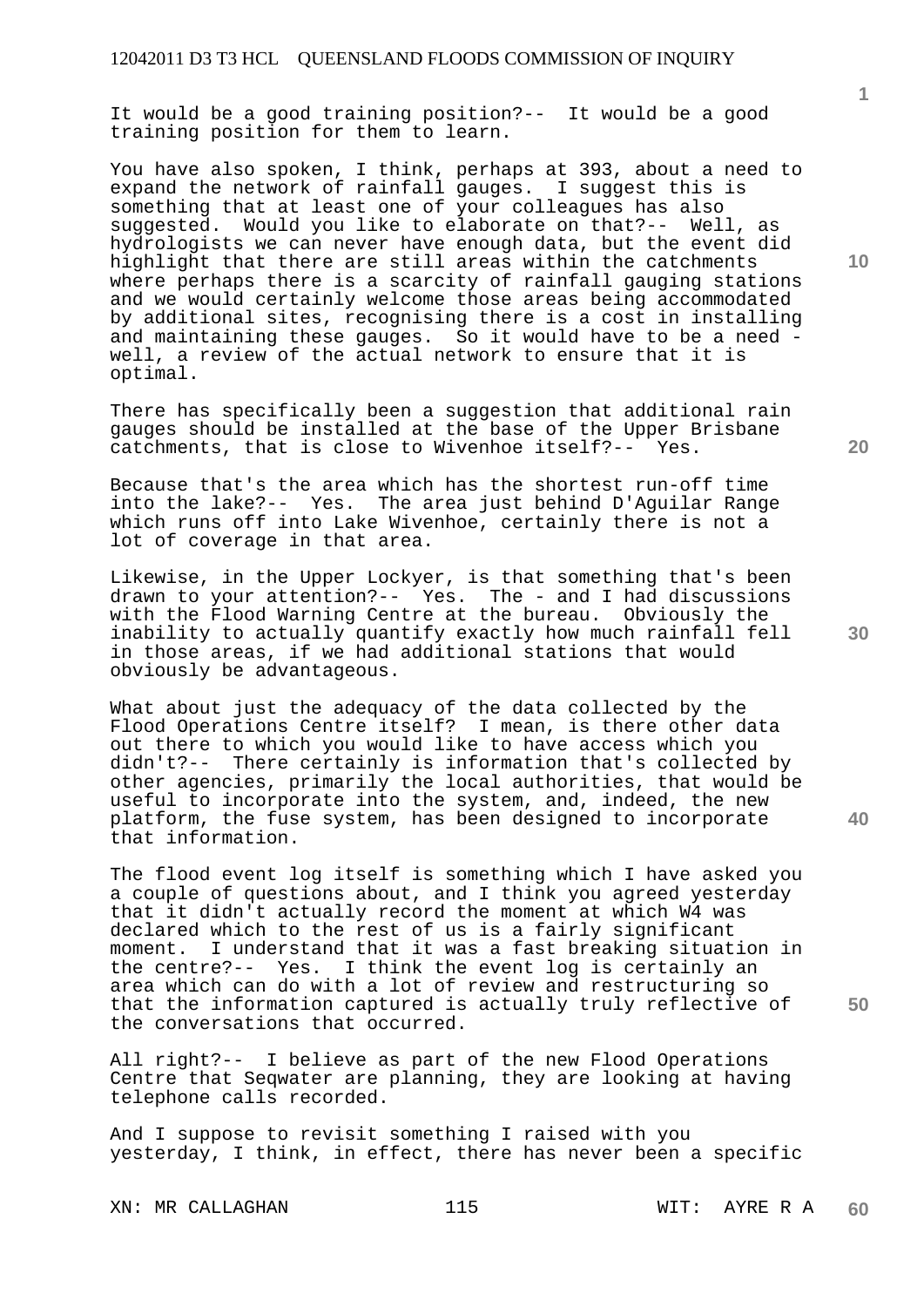training exercise addressing the W4 considerations?-- No, that's correct. Simulation exercises that we have done in the past have been targeted at the more frequently occurring events, so the 1 in 20 AEP type of scenarios. It is certainly something that would be worth incorporating in the future.

And what about training generally, because - don't take this the wrong way, but you gentlemen are all of a certain age. We have to be looking to the future and developing, I would suggest, a training model for anyone who holds the important positions that you hold?-- Yes, it is certainly - well, I know all four of us recognise that the age within the Flood Operations Centre is probably representative of a high demographic, and bringing in junior engineers, especially for the modelling roles, would be very appropriate. And, as you suggest, actually trying to formalise a training program is indeed worthwhile investigating.

All right. Can I turn then to the topic of communications with people outside the Flood Operations Centre? Again, I think yesterday I drew your attention to a couple of examples in the flood event log of difficulty in contacting some agencies. I think paragraphs 240 to 242 of your statement deal with that, but, again, could you elaborate or summarise that for us?-- Yes, there certainly were operational issues in terms of loss of communications with certain agencies at particular periods. We did try multiple avenues of communication, so it was not only just phone calls but we had fax, email, indeed two-way and satellite phones if necessary. I don't believe the inability to contact some of the agencies necessarily inhibited our operational capacity in the Flood Operations Centre. It simply meant that we weren't sure that the parties that we were trying to communicate were necessarily getting the latest information.

And I am not going to quibble with you as to whether it inhibited you but if we go back to paragraph 229, I think the best practice model is for the FOC to have a limited and focussed role on what you are actually doing?-- Yes.

All right. There is a draft communication protocol you refer to in paragraph 400. In that part of your statement, I suppose I draw your attention also to paragraph 404?-- Yes.

Would you care to speak to the issues you raise there?-- Well, the draft protocol was the first time it had been implemented, and at the moment we haven't had any structured feedback from the recipients of the protocol communications. I think the main focus of our communications was through our situation reports. Rob Drury from Seqwater then utilised those situation reports to produce what we term technical situation reports for distribution to the Water Grid Manager and other agencies. I understand that Seqwater are currently doing a review of that communication process but I don't believe they have formally come to any conclusion on that.

All right?-- In terms of the communications with the Bureau of Meteorology, I certainly think our communications with the

XN: MR CALLAGHAN 116 116 WIT: AYRE R A

**10** 

**1**

**20** 

**30** 

**40**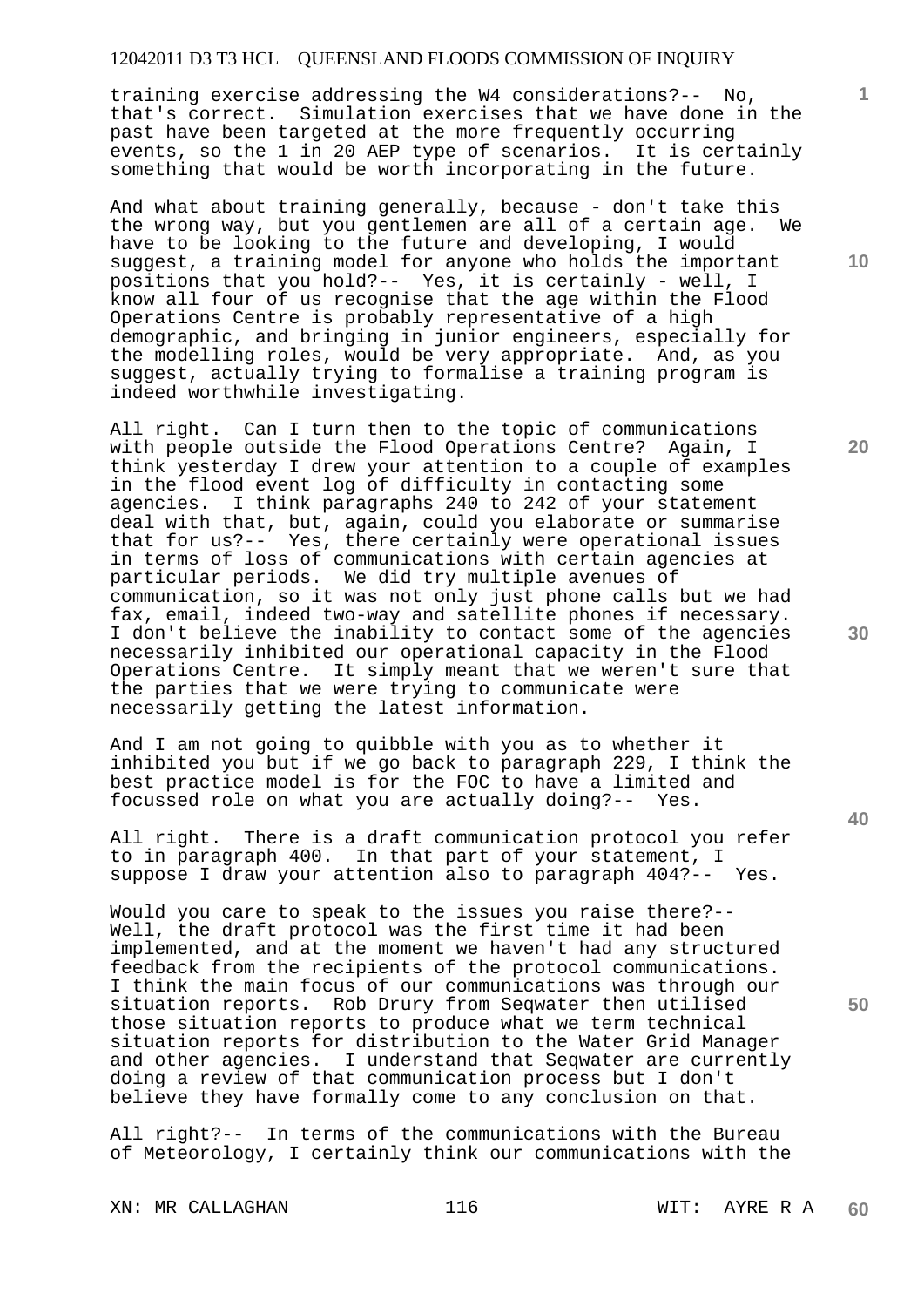Flood Warning Centre in particular worked very well. The information they were able to provide and the sharing of model results with the Flood Warning Centre certainly helped to inform us as to the responses in the Lockyer catchment in particular but also help confirm what information was going was related to the Upper Brisbane, and, hence, assisted us greatly in sizing the event and coming up with appropriate strategies. The area that we probably lacked was in getting a better understanding of the actual meteorological systems and I guess the unpredictability and nature of that particular system that affected us. So I think a more structured approach in being able to access the meteorologists within the bureau would certainly benefit the duty engineers.

There was, of course, a specific communication issue as between the Flood Operations Centre and the Brisbane City Council as to the upper threshold of the non-damaging flows at Moggill. I am not sure whether you were on duty at that time?-- I was on duty and in the Flood Operations Centre but I didn't take that particular call.

All right. That's the sort of misunderstanding with another agency that ideally would not occur, isn't it?-- Well, I don't know whether it was such a misunderstanding. I think it was a sharing of information between Brisbane City Council and the flood centre. I think we were seeking clarification of how we actually reported things in the technical situation report - sorry, in the situation report.

Am I wrong, though, because I thought that as a result of that for a few hours, at least, you were attempting to hold-----?-- No, sorry, I think I am confusing that with the quarter past mass 12 phone call.

Okay?-- No, but on the Monday morning, the teleconference between John Tibaldi and Terry Malone, no, I wasn't present at that.

That's - you are aware about what I am talking about, though?-- Yes, I am, yep.

And that is to say the council expressed a certain view as to what the appropriate release rate ought to be?-- To-----

Sorry?-- To - in terms of they were indicating their assessment about what they knew about damage that would occur in the City of Brisbane.

Yes?-- And I believe - again, it was a good exchange of information between the parties. I think it is entirely appropriate, in terms of the application of strategy W3, that John and Terry tried to accommodate that requirement from Brisbane City Council. However, as circumstances overtook them, they had to revert to the higher release strategy that was determined earlier in the day.

Yes. I am sure you - I think I understand why you say it was entirely appropriate, but for a few - for a couple of hours

XN: MR CALLAGHAN 117 117 WIT: AYRE R A

**10** 

**1**

**50**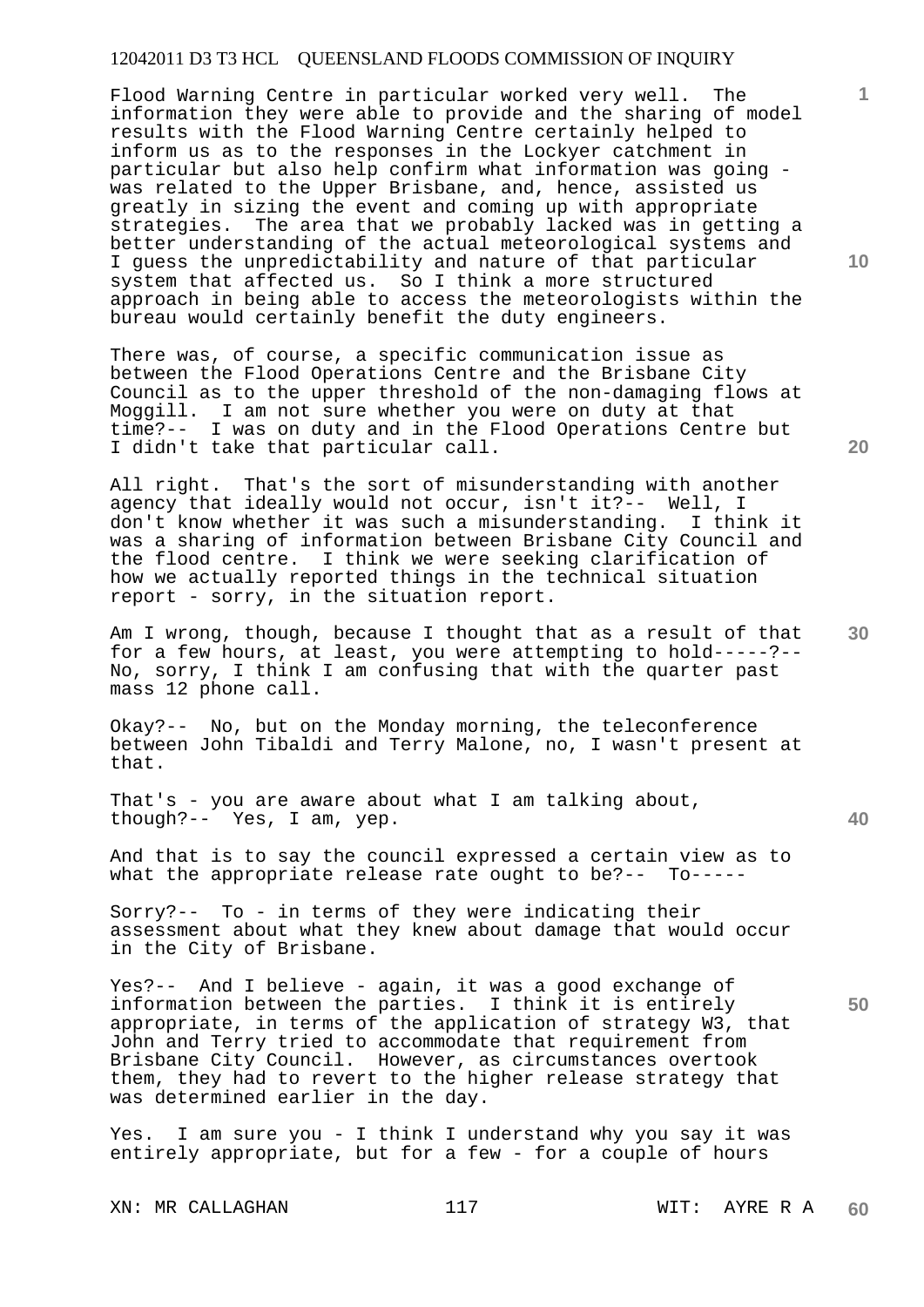there at least it did mean that the manual was not being used as the basis - or the figures in the manual were not being used as the basis for operating the dam, though, didn't it?-- Oh, no, I don't believe so. I think in accordance with the manual, we were trying to maximise protection to urban areas in strategy W3 and that's, indeed, what John and Terry were undertaking. They weren't necessarily following the model results at that time. I understand they did a calculation which determined that they thought the predicted level would increase by .2 of a metre. As a consequence of delaying those releases, I don't therefore think that they believed it was not going to invoke strategy W4. So it was in keeping with the strategy objective.

All right. I have taken you already to the manual and some of the more perhaps controversial parts of it. Are there other parts of the manual which to your mind might deserve some attention? Perhaps could I specifically take you to paragraphs 301 and 406 of your first statement? We're talking here about strategies W2 and W3?-- Yes, there is certainly attention develops in those particular strategies where we're trying to set target flows or releases to meet mitigation requirements, be that either trying to prevent the inundation of bridges or maximise protection to the urban areas, which is countered by the requirements to drain the flood storage within seven days. The manual doesn't necessarily indicate which of those two requirements takes precedence. So I think a clarification on that point would be good.

Finally, I think, for you on this topic can I take you to 155 of the statement where you speak about the need for reports to be prepared. Do you have a suggestion in that regard?-- Certainly during this period from October through to March, we have experienced over 19 flood events in North Pine Dam and five flood events - five separate flood events in Somerset and Wivenhoe. So the requirements within the manual for the duty engineers to prepare a report for the dam safety regulator within six weeks becomes fairly problematic because effectively for most of that period we have been operational. So we have been concentrating on actually doing the operations as opposed to being able to dedicate time to preparing reports. So I think the - some latitude in terms of that time-frame, particularly during wet seasons where there is a lot of activity perhaps could be given.

Okay. I might just tidy up a few gaps in the record by tendering a few exhibits which are relevant to your evidence on the Wivenhoe topic in particular. You refer in your statement, I think, to a document entitled Flood Preparedness Report?-- Yes.

I will just get a copy of that shown to you. I don't think I had any specific questions for you about this document, Mr Ayre, but it is, as I say, referred to in your statement. Can you just perhaps speak to it briefly?-- Yes. There is a requirement in the manual for Seqwater to now prepare a report at the commencement of each wet season indicating the level of preparedness of the Flood Operations Centre, the Flood

XN: MR CALLAGHAN 118 118 WIT: AYRE R A

**10** 

**1**

**20** 

**30** 

**40**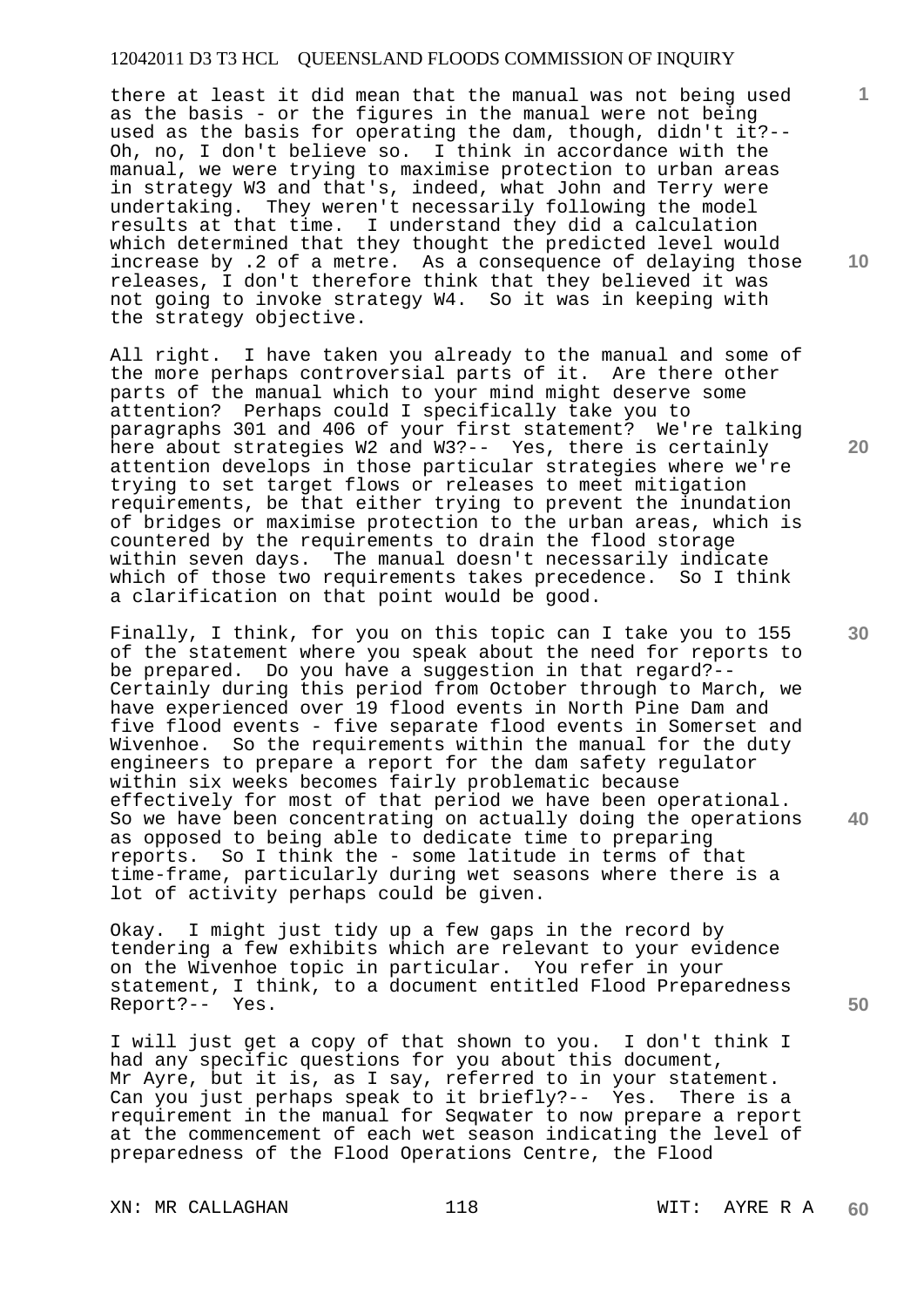Response Team and the dams to accommodate floods in ensuing wet season. So the document outlines the training and the preparedness of the Flood Operations Centre for the ensuing wet season.

I tender that.

COMMISSIONER: Exhibit 26.

ADMITTED AND MARKED "EXHIBIT 26"

MR CALLAGHAN: I will show you this document. This is probably self-explanatory. It is appendix Q from the flood report itself?-- Yes, very familiar with that one.

Very familiar with that one, all right. It is simply a document which gives us an indication as to the manner in which Wivenhoe Dam - the level of Wivenhoe Dam raised during the flood event?-- Yes, it does.

Yes, I tender that.

COMMISSIONER: Exhibit 27.

ADMITTED AND MARKED "EXHIBIT 27"

MR CALLAGHAN: I suppose one thing that we haven't touched upon but did get some currency in, amongst other things, the material advanced by Mr O'Brien is the significance of the gauge readings which are perhaps reflected in that little irregularity at the peak of that graph, would that be right?-- That's correct. The area - well, the pink squiggle and the red crosses.

I might just get that up and give you the opportunity - can I just get that up on the screen and give you the opportunity to - exhibit 27 - we're concerned with the - as you describe the squiggly part - the pink squiggle and the blue squiggle at the top of the line?-- Yes.

**50**  Can you just explain that to us?-- Wivenhoe Dam has two automatic headwater gauges. They are shown in the pink line and the blue line. Those gauges are located in the approach to the main spillway adjacent to the intake. I do have a photograph of that in some evidence I think we provided.

All right. We can-----?-- I will just continue just describing that. So those headwater gauges are used to primarily monitor the lake level. However, they are situated about 35 metres upstream of the main gates. During elevated

XN: MR CALLAGHAN 119 119 WIT: AYRE R A

**10** 

**1**

**20**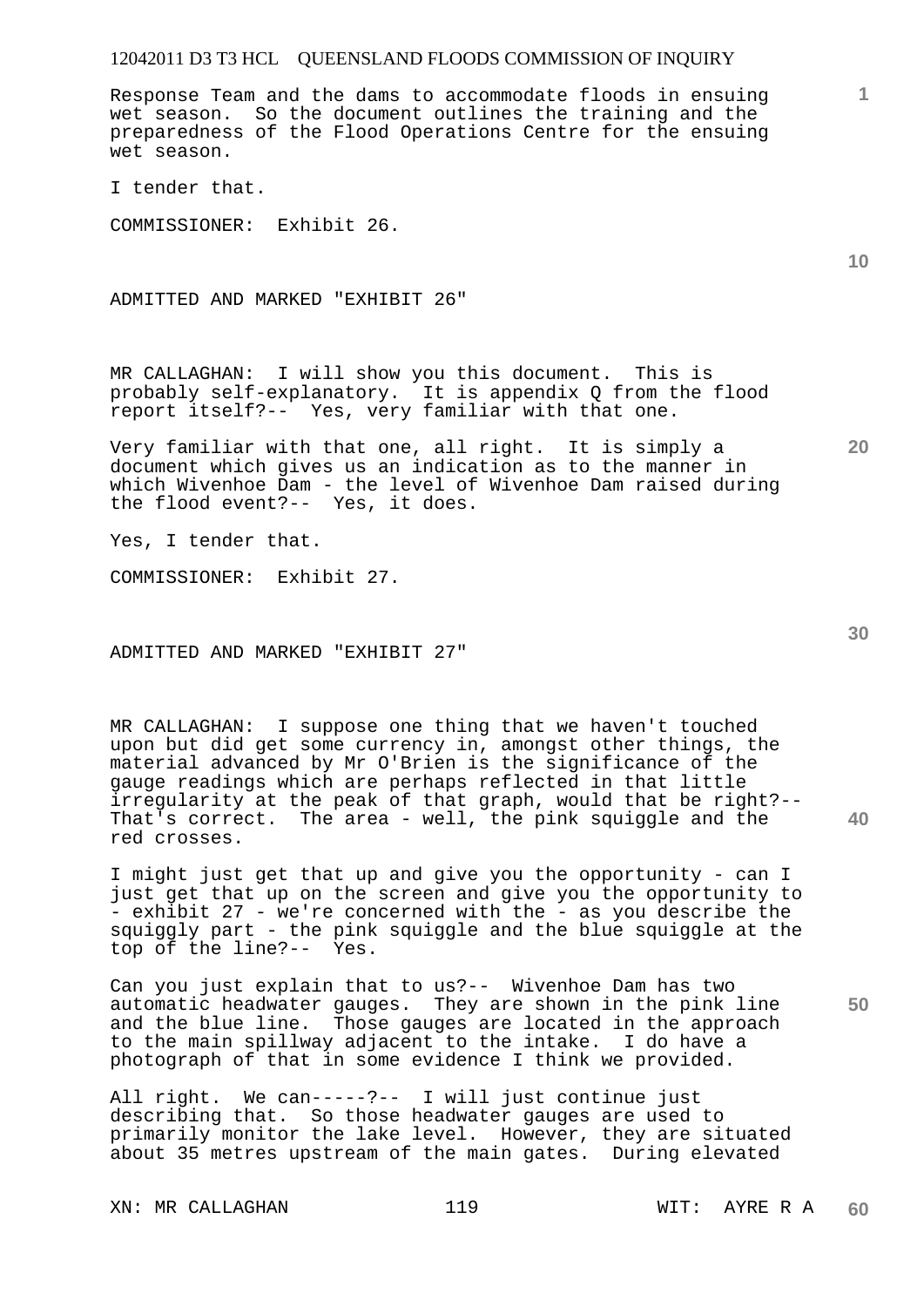water levels, as occurred during this particular flood, there is a phenomenon known as drawdown that occurs and we believe those automatic gauges were influenced by the effect of drawdown. So they effectively don't show the true water level within the lake. They are depressed, as such, and there is also circulation issues that occurred during that time which is evidenced by the erratic nature of the pink line. Again, associated with the hydraulics of the spillway approach. As a requirement when we do flood operations, in accordance with our Emergency Action Plan, the operator is required to actually take manual gauge board readings. The manual gauge board for Wivenhoe Dam is actually located on the opposite side of the wall of the approach wing wall. So it is not affected by drawdown as such, and that's the reason why the red crosses give a different description of the water level compared to the automatic gauges. We rely on the manually red values in preference to the automatic gauges primarily because we can instruct the operators to go out and reread a value if indeed we think it is inconsistent, whereas the automatic gauges are fairly basic. They just simply broadcast a number and they don't necessarily retain that number on board in a logger. So there is no way to actually interrogate the automatic gauges once you determine an erratic number.

Thank you. Madam Commissioner, I am just about to move on to another topic altogether. Would that be a convenient time for a short break?

COMMISSIONER: You would like a break? All right. We will come back at 20 to.

MR CALLAGHAN: Thank you.

THE COURT ADJOURNED AT 11.22 A.M.

**40** 

**50** 

**10** 

**1**

**20**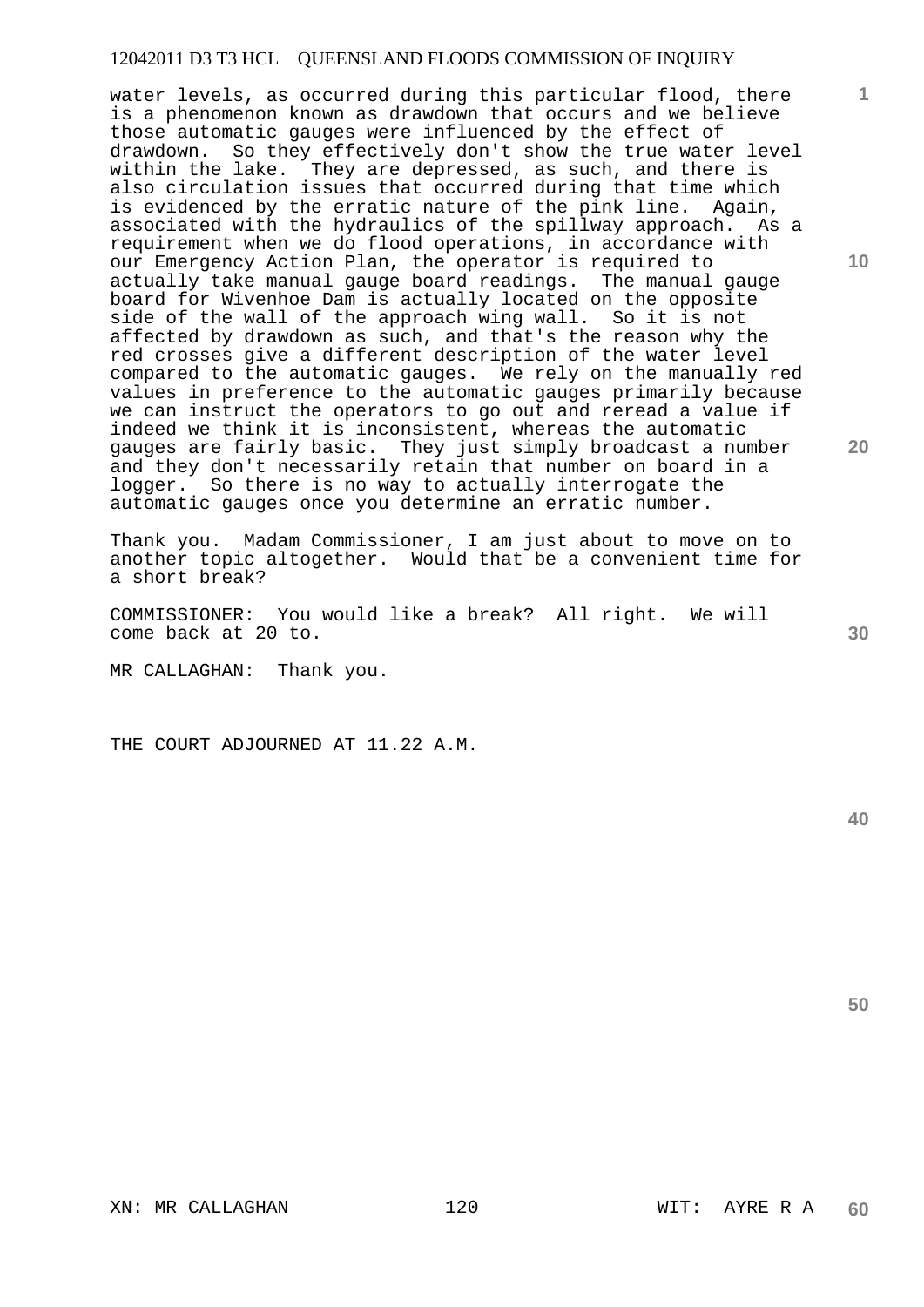THE COMMISSION RESUMED AT 11.41 A.M.

ROBERT ARNOLD AYRE, CONTINUING:

COMMISSIONER: Yes?

MR CALLAGHAN: Mr Ayre, during the adjournment, I think you were shown a copy of an e-mail from a Mr Peter Hill to Mr Barton Maher?-- Yes, that's correct.

And we are showing you that because it will be introduced into evidence - well, we will introduce it now - but people will be asked about its contents which are to this effect, that other dam owners with large gated storages do consider the Bureau's forecast rainfall out to four days in their decision making, and the opinion is expressed that such forecasts provide a reasonably robust indication of whether significant rainfall<br>is likely. You have had a chance to read that?-- Yes, I You have had a chance to read that?-- Yes, I have, yes.

We are really, because this is going to be introduced, inviting your comment on it?-- I understand where Peter is coming from. However, I do also note the - he acknowledges the words of caution that Peter Baddiley from the Brisbane Flood Warning Centre provides regarding rainfall forecasts. I, indeed, hope there are improvements in forecast products which will provide us with the ability to contain greater reliance on them. However, at this point in time, I don't think those products have necessarily demonstrated their worth in that regard. That is just my experience.

Yes, thank you. All right. I tender that document.

COMMISSIONER: Exhibit 28.

ADMITTED AND MARKED "EXHIBIT 28"

MR CALLAGHAN: Can we move, then, to the topic of North Pine Dam?-- Yes.

And it too is subject during times of flood to operation in accordance with a manual?-- Yes.

A Manual of Operational Procedures For Flood Mitigation at North Pine Dam?-- Yes, I am aware of that.

Provision 5 issued in August of 2010?-- Yes.

You have a copy of that in front of you?-- I do, yes.

XN: MR CALLAGHAN 121 WIT: AYRE R A

**1**

**10** 

**30** 

**20** 

**40**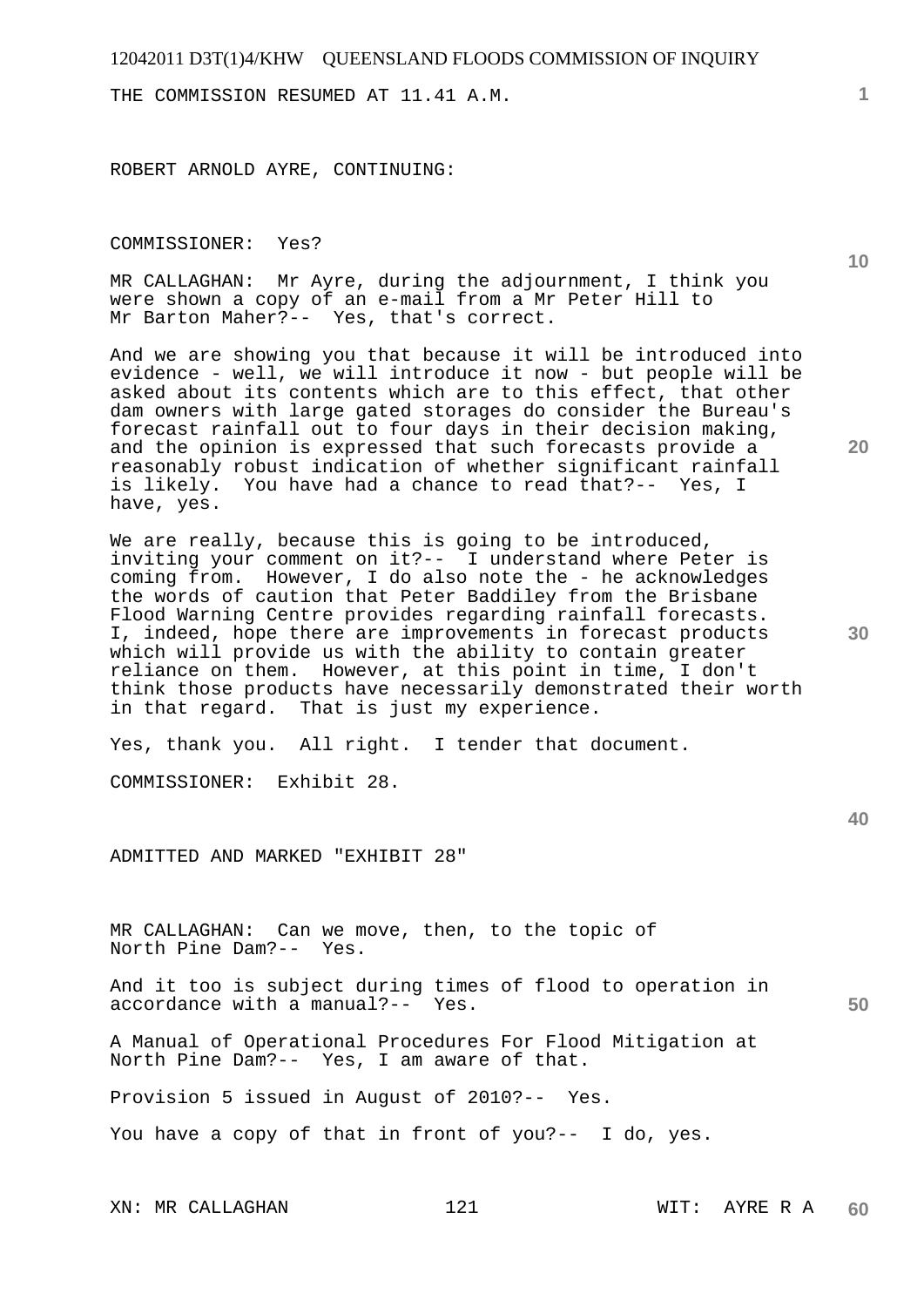# 12042011 D3T(1)4/KHW QUEENSLAND FLOODS COMMISSION OF INQUIRY **1 10 20 30 40 50**  And I tender a copy of the manual. A photo of the dam is helpfully displayed on the screens in front of us. COMMISSIONER: I'm sorry, Mr Callaghan, did you actually just tender the manual? MR CALLAGHAN: I did tender the manual. I meant to, if I didn't. COMMISSIONER: Have you already tendered it - yes, you have. MR CALLAGHAN: Yes. There was an error on the original - on the exhibit list, which is circulated. Exhibit 21 might be recorded as being the North Pine Dam, but it should be Wivenhoe. COMMISSIONER: Okay. So North Pine Dam isn't in? MR CALLAGHAN: Just then as 29. COMMISSIONER: When I say----- MR CALLAGHAN: When you say it's 29----- COMMISSIONER: Exhibit 29, North Pine Manual. MR CALLAGHAN: Mr Ayre, perhaps if we go to page 9 of the manual?-- Yes. The flood mitigation objectives are set out. It records there that full supply level of the dam is 39.6 AHD?-- That's correct. And the other figures recorded there show that the radial gate control gear is 41.66 and the embankment crest 43.28?-- Yes. So, full supply level is very close to the top of the height of the dam; is that right?-- There isn't a lot of freeboard between full supply and the crest. All right. And at page 19, I think it specifies there that perhaps to rewind, you are obliged to maintain the dam at full supply level or bring it back down to full supply level after a flood?-- It is primarily a water supply dam, so, yes, we are obliged to bring it back to at or near full supply level at the cessation of releases. And you're not, according to page 19, permitted to release water until it, in fact, exceeds the full supply level by 50 millimetres?-- The gate trigger level is, yes, indeed 50 millimetres above full. All right. And the Flood Operations Strategy specifies that you have to ensure that peak outflow doesn't exceed peak inflow?-- Yes. That is the flood mitigation strategy?-- The philosophy behind the operation of North Pine Dam, yes.

XN: MR CALLAGHAN 122 WIT: AYRE R A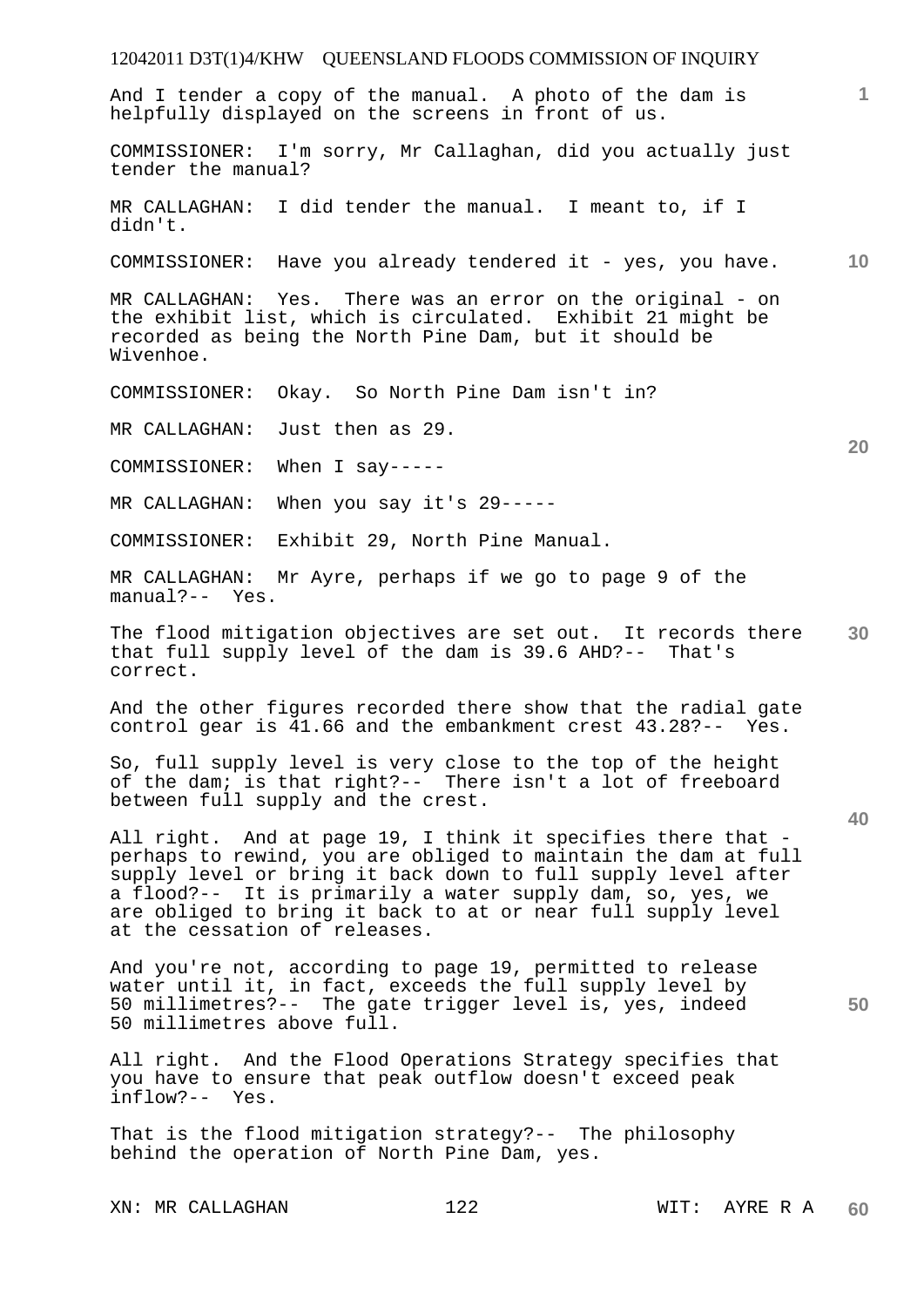It just seems that there's very little scope to be able to achieve that?-- Indeed, you are actually chasing somewhat during the early phases of the event until such time as the peaking flow occurs.

**10**  The only way, I suggest, that the flood mitigation capacity could be improved or provided would be if the full supply level was set at a lower height?-- That or - well, potentially an auxiliary spillway, but, yes, indeed if you did lower the full supply level, that would improve the capacity, yes.

Can I draw your attention to page 16? Just excuse me a moment. Can I take you to page 19, and the second paragraph from the bottom of the page with the three bullet points there?-- Yes.

That, as it reads, seem to authorise prerelease of water from the dam to reduce the risk of the dam overtopping?-- Yes, I think that recognises the limited working storage above full supply.

Yes?-- And as a consequence, in use of the discretionary powers of the Senior Flood Operations Engineer would enable us to do free releases.

When would that happen?-- That potentially would occur if we had relatively good knowledge about the magnitude of the inflows that were likely to occur.

And where would you get that knowledge from?-- That would be based on our modelling, utilising both the no rain and forecast rainfall scenarios.

All right. So, you'd look at those model runs, both aspects of them-----?-- Yes. of them-----?--

-----to make an assessment? Okay. Is that the only basis on which that part of the manual would be implemented?-- Potentially if there is a gate malfunction and we would need to accommodate the loss of release capacity, we may be able to accommodate some prerelease through the operational gates.

There's a contrast between this manual and the Wivenhoe. They're very different documents?-- They are indeed, yes.

And whatever else we might say about the Wivenhoe document, in so far as dam safety is concerned, it's fairly well structured, we can understand you work through the strategies until things get serious and then W4 kicks in. I can take you through the whole thing if we have to, but can I just suggest to you as a global proposition that this document doesn't really follow any similar sort of structure?-- It's certainly different in nature and I think that's related to the - well, the actual configuration available to us at North Pine Dam.

Yes?-- So, we - North Pine Dam catchment is only

XN: MR CALLAGHAN 123 WIT: AYRE R A

**1**

**20** 

**40** 

**50**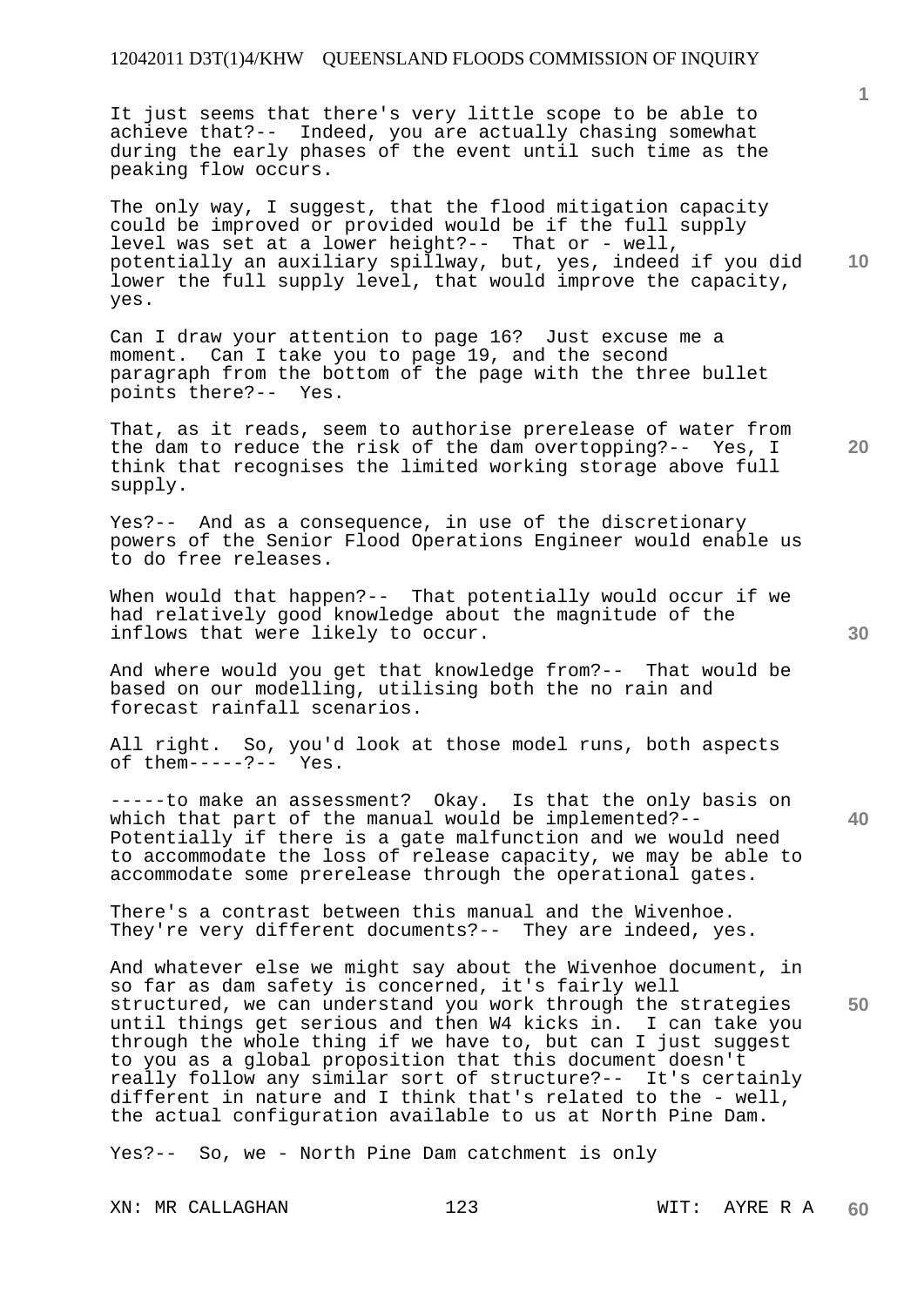350 square kilometres, so it is a fairly quick responding catchment. The working storage that we have to have - as temporary storage above full supply is only a maximum of about 40,000 megalitres, of which we don't necessarily wish to use all of that, so the risk profile for North Pine is quite different in that context.

Yes. And I suppose on that topic, just if you can in summary form just explain how the whole concept of dam safety is served by the manual, by this manual?-- Well, the manual specifies minimum gate settings based on lake level, so we need to achieve those minimum gate settings corresponding to a range of levels within the lake. So, in that sense, that's what's used to make sure that outflows are as close as inflows or as close as practicable as inflows.

Once you get to full supply level, there can't be much of a range, though?-- Well, there's the operational range of - you know, just two and a half metres or so.

Right. I think one well recognised risk at this dam is, apart from the one we have already discussed in other context of overtopping and dam failures, is a specific risk of inundation of the radial gate control equipment?-- Yes. The design's not ideal in that context. The radial gate switch gear is located under the service bridge, so it doesn't allow for a great deal of freeboard above full supply level.

And there's not a lot that can be done about that, other than to release-----?-- Well, I understood Seqwater are actually investigating the relocation of the controls-----

All right?-- -----and hence the switchboard.

Okay. A report was prepared in relation to this event or in relation to North Pine for this event as it was for the others. Was it prepared on a similar basis?-- It was, yes.

And you had input into the preparation of that report?-- I did, yes.

Do you have a copy of that report with you?-- No, I don't.

All right. I will show you a copy. Just excuse me for a moment.

COMMISSIONER: What's to become of the North Pine report? Is it an exhibit?

MR CALLAGHAN: Yes. Sorry, I tender that.

COMMISSIONER: That's 30.

ADMITTED AND MARKED "EXHIBIT 30"

**10** 

**20** 

**1**

**50**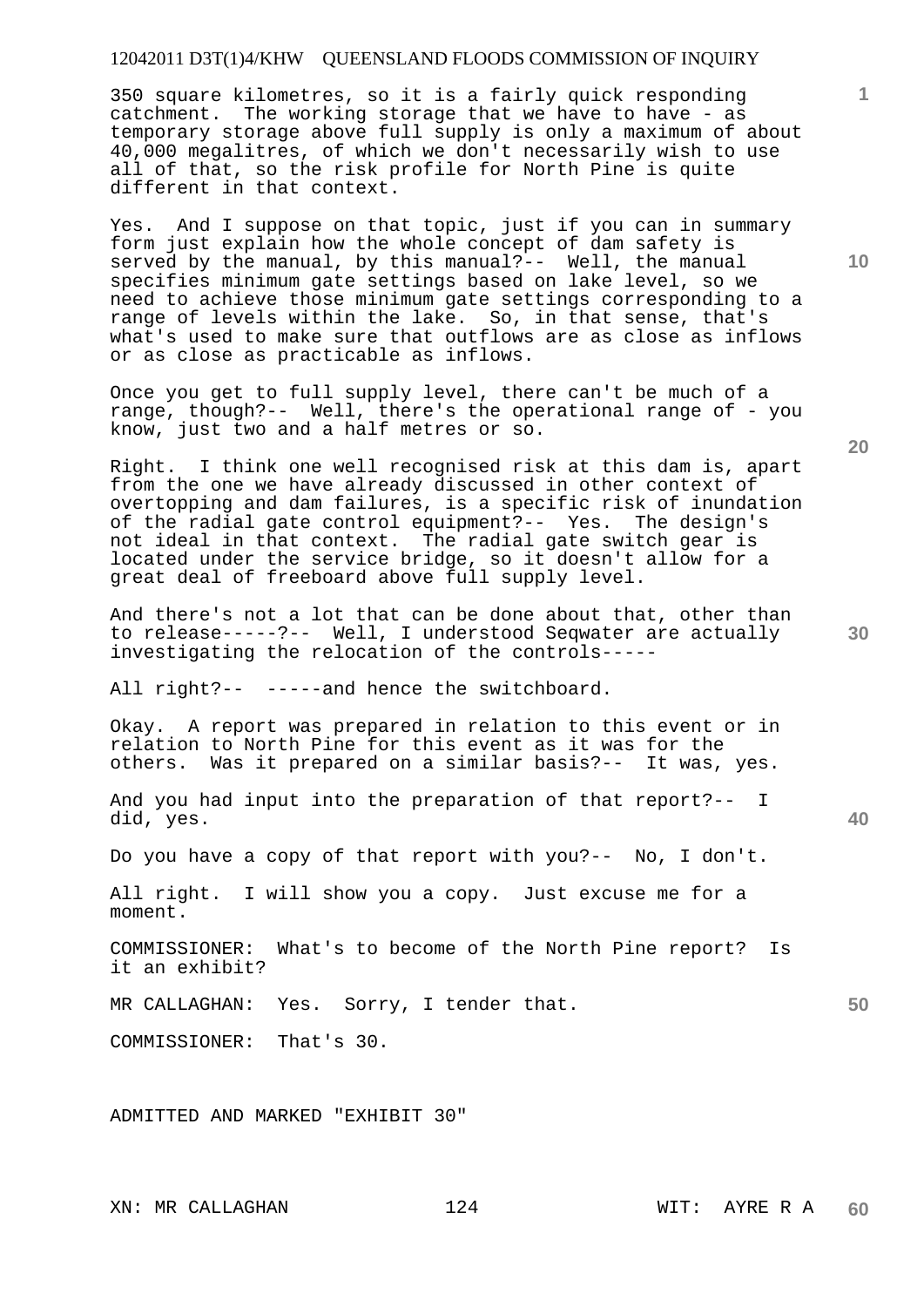MR CALLAGHAN: My query with this document, Mr Ayre, is this, that if we go to - I am not sure if there's a page number, but it's the Flood Event Summary which is chapter 2. Have you managed to locate that yet?-- Yes

The summary's prepared in block form, if you like. There's initially a summary as to that block of 16 hours and so on, the short point being this, that the dam level at the end of the period, that last column there, records the height of the dam AHD?-- Yes, it does, yes.

And the highest figure in those columns, I think, is 39.96; is that right?-- Yes, I believe that's the case.

We know that the dam, in fact, got higher than that, though, don't we?-- We do, yes, yes.

And I appreciate that's not something that necessarily ought to have been included in a summary in that form, but my query is whether a summary in that form that doesn't include the actual peak height of the dam is really an effective summary?-- Yeah, I agree, it's an oversight and should have been collected.

Can I turn, then, to some - again - comments that you have made in respect of proposals for improvement or-----?-- Yes.

**30**  -----things that can be addressed? Perhaps, again, if you have got your statement there - you might have already covered this - at 317 you refer to the winches which might be submerged in high flows. That's what you have spoken about already, is it?-- That's correct, yes.

And that's receiving attention as we're speaking?-- I believe Seqwater are looking at alternatives in terms of the location of the controls and, indeed, the motors and winch gear.

I will take you to paragraph 368. Is that dealing with the same issue?-- Yes.

All right. Can I take you to 413? I think you canvassed the revision of the radial gate setting?-- Yes, that's correct.

Would you elaborate on that for us?-- Well, I believe there's opportunity, because of the height of the release from North Pine Dam, we had the centre gate at setting 20 and the four other gates at setting 19 out of a possible 23 available settings. We were aware that the operators were actually shin-deep in water accessing the controls in that situation. Advice from the operators indicated that water levels above EL40 started to make access to the piers and the controls somewhat difficult and so a recommendation that I think should be investigated is the potential to look at either larger gate increments, so that would mean that the gates are opened more earlier, or, indeed, more frequent gate operations which would achieve the same sort of outcome.

XN: MR CALLAGHAN 125 WIT: AYRE R A

**10** 

**1**

**20** 

**40**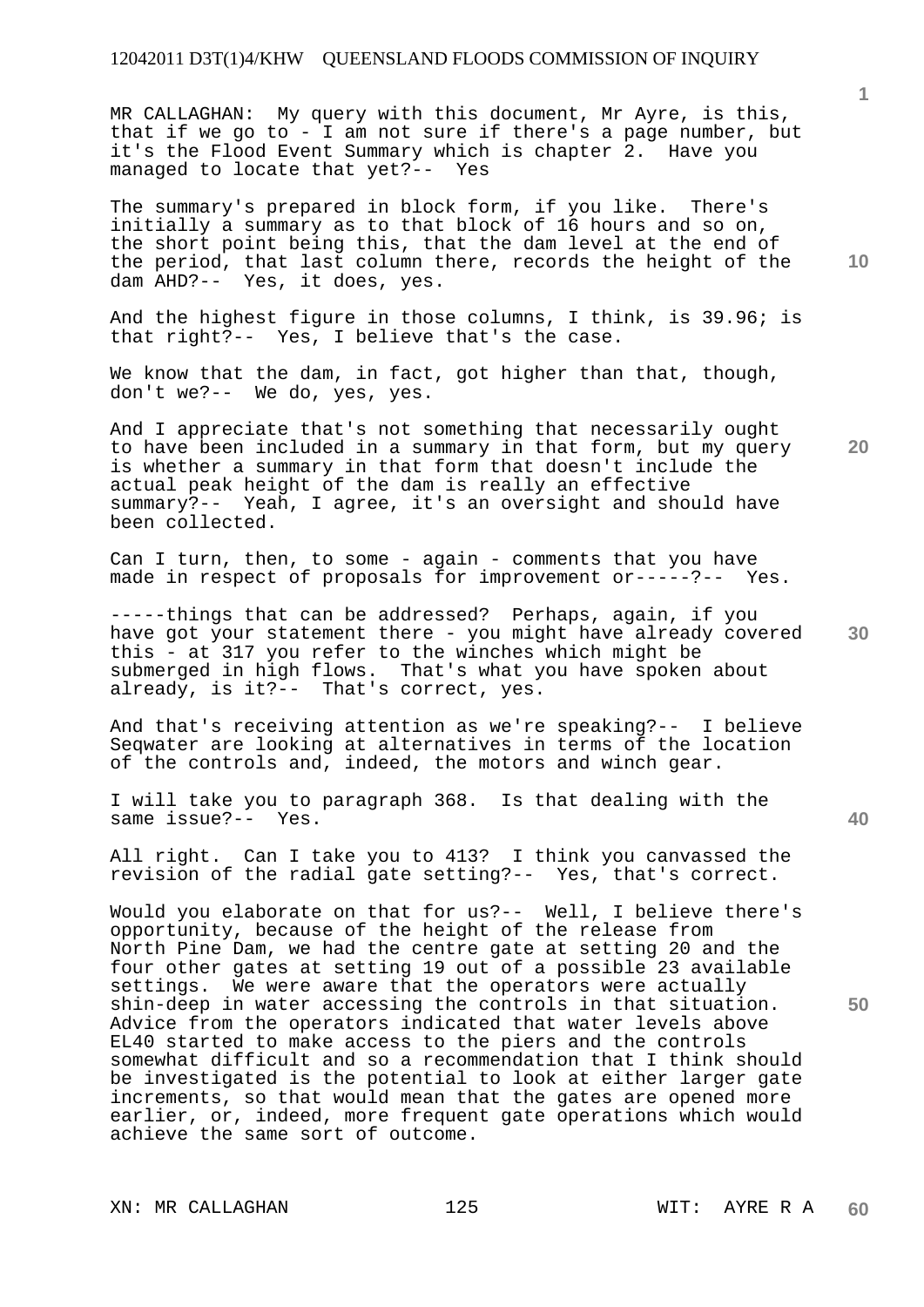When you talk about operators walking through shin-deep water, can you just describe that a little more for us?-- In the bottom of the service bridge there's a grated panel, so the water is actually coming up from the bottom of the bridge, and they were accessing the controls through that water.

Is this moving water or was it still or-----?-- It's moving water.

**10**  Moving water. And had this happened before?-- Not that I'm aware of.

All right. Did the operators have available to them any equipment to assist in that regard?-- They did have harness lines and equipment, safety equipment of that sort. I'm not sure whether they were actually utilising them at that time.

Right. And even to the extent of waterproof footwear or anything like that, were you aware of whether they-----?-- They certainly had, you know, personal equipment in terms of their rain jackets and I believe they all wear waterproof footing, yes.

All right. And you have also raised if not in your statement at least in an interview that you had with Commission staff the question of reviewing whether the same Flood Operations Centre should deal with both the Wivenhoe/Somerset system and the North Pine system at the same time. Do you have something to say about that?-- Yes, certainly the requirements for both operations are somewhat different. As I mentioned, the North Pine catchment responds very quickly and the lake level does rise rapidly, so having a dedicated team to look at North Pine specifically, I think, is worth investigating.

**50** 

**1**

**20**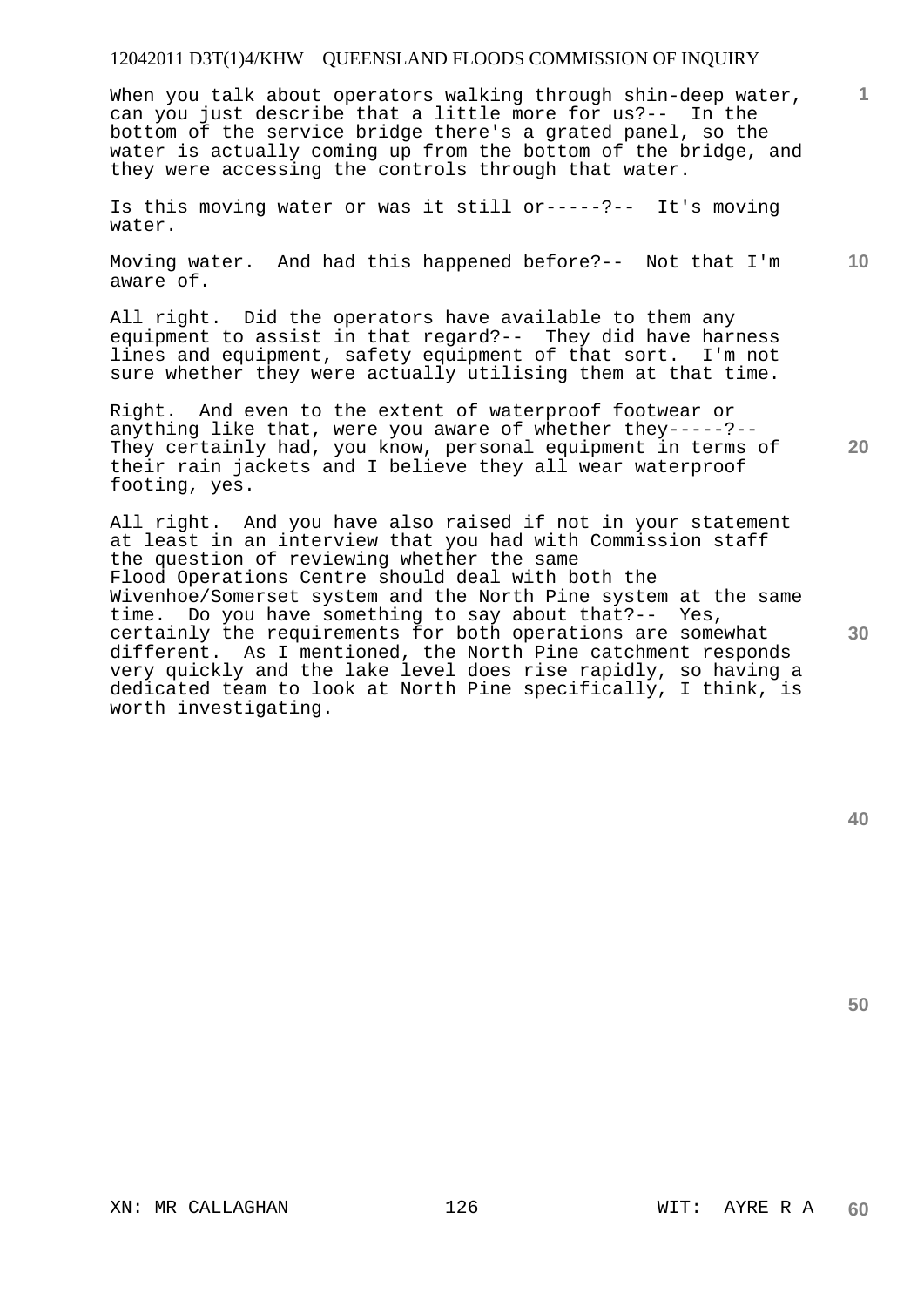It does seem to be a very different sort of an operation?-- Yeah, it certainly is a very different context in terms of time-frames.

Perhaps finally on the question of communications with the Moreton Bay Regional Council as to things like closing bridges and so on, do you have an observation to make in that regard?-- Generally speaking, I think the communications with the Moreton Bay call centre has been reasonably good. I am aware of a number of occasions where both parties have not necessarily received contact confirming or otherwise the closure of Youngs Crossing, and that has required us to make further inquiries. So I think just tightening up that communication protocol would be certainly appropriate.

Thank you. That's all I have for the moment. Oh, I am sorry, I think in the copy of the first statement that was tendered there was an appendix which may not have accompanied the document that was tendered. So I will - there was a schedule 1A?-- Yes.

Should have gone in as well?-- That's correct.

Yes, all right. That should be-----

COMMISSIONER: I will make that Exhibit 17A so it stays with the statement.

ADMITTED AND MARKED "EXHIBIT 17A"

MR CALLAGHAN: That's all I have for the moment.

COMMISSIONER: Thank you. Yes, Mr-----

**40**  MR DEVLIN: Commissioner, during the break a number of counsel spoke to me in terms that it might save the time of the Inquiry if I were to examine at this point so that a broader range of topics of interest separately to various counsel-----

COMMISSIONER: Is everybody happy? Anybody got an issue with that? Go right ahead, Mr Devlin.

**50**  MR DEVLIN: And, your Honour, if I might then at the end examine only by leave on matters that I haven't canvassed that might be canvassed by the counsel, but I would promise to be brief.

COMMISSIONER: All right. I will hold you to it. Thank you, Mr Devlin.

**1**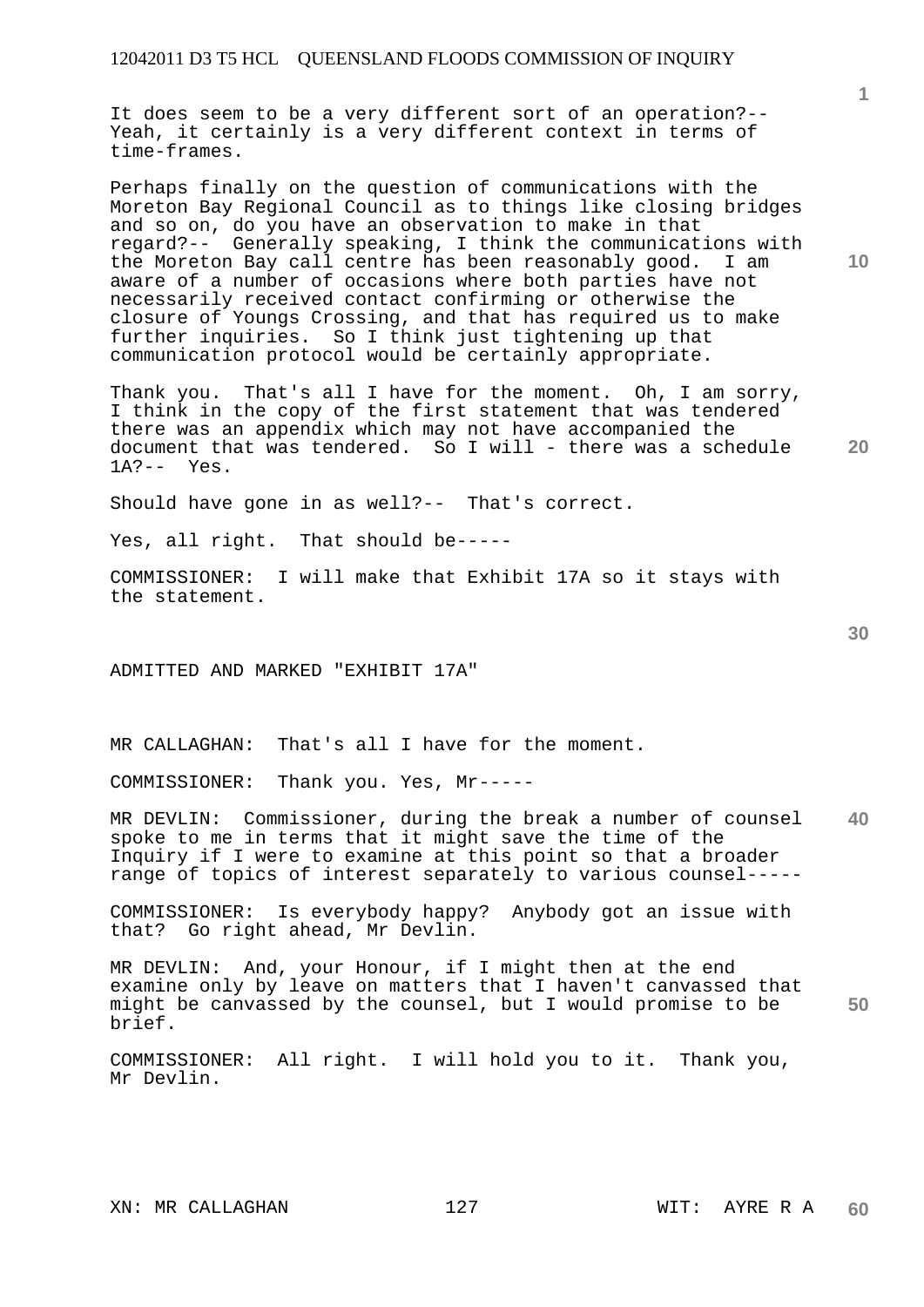MR DEVLIN: Thank you. Mr Ayre, you gave this answer about the use of forecast rainfall and the no forecast rainfall basis for making operational decisions. You told learned Senior Counsel Assisting that the no forecast rainfall basis has proven to be the most reliable although you take into account forecasts?-- Yes.

Now, in your first statement have you at various points endeavoured to explain in detail for the public and for the benefit of this Inquiry the basis upon which you make those statements and that you acted in that way?-- I believe I have.

Now, firstly, have you endeavoured to set out in some detail the experience upon which that judgment is based?-- I believe we have given accounts of some previous flood events that are not of the same magnitude but where it has been successfully applied.

Where you came to the conclusion, I take it, that the no forecast rainfall basis had proven to be the most reliable and the forecast basis proven to be less reliable?-- Yes, that's the case.

Can I first of all take you to your first statement, and at paragraphs 199 to 209? Have you got that?-- Yes, I have.

At paragraph 201, you have said that there were in this event significant differences between forecast rainfall and actual rainfall during the very event itself?-- That's correct.

Now, somewhere in your statement, I think a couple of pages on at page 43 paragraph 206, have you endeavoured to set out the statistics where there has been some underestimated forecasts and some overestimated forecasts?-- Yes, I have.

**40**  And if we go through the real time-frame there, do we see on the left - on the two columns to the right, sorry, you have got "catchment average forecast rainfall", in the left hand of the two columns and "catchment average actual rainfall", is that right?-- Yes, that's correct.

And do we see, for instance, the second entry from Monday the 3rd of January at 4 p.m. to Tuesday the 4th of January at 3 p.m., do we see that the forecast rainfall exceeded the actual rainfall by an order of magnitude of almost 4?-- Yes.

The next one by an order of magnitude of 15?-- Yes.

The next one, an order of magnitude of 5?-- Yes.

COMMISSIONER: Mr Devlin, you are not going to read them all out, are you?

MR DEVLIN: No, I am not, your Honour.

Then as we go down the columns, do we see the differences set

**50** 

**30** 

**10**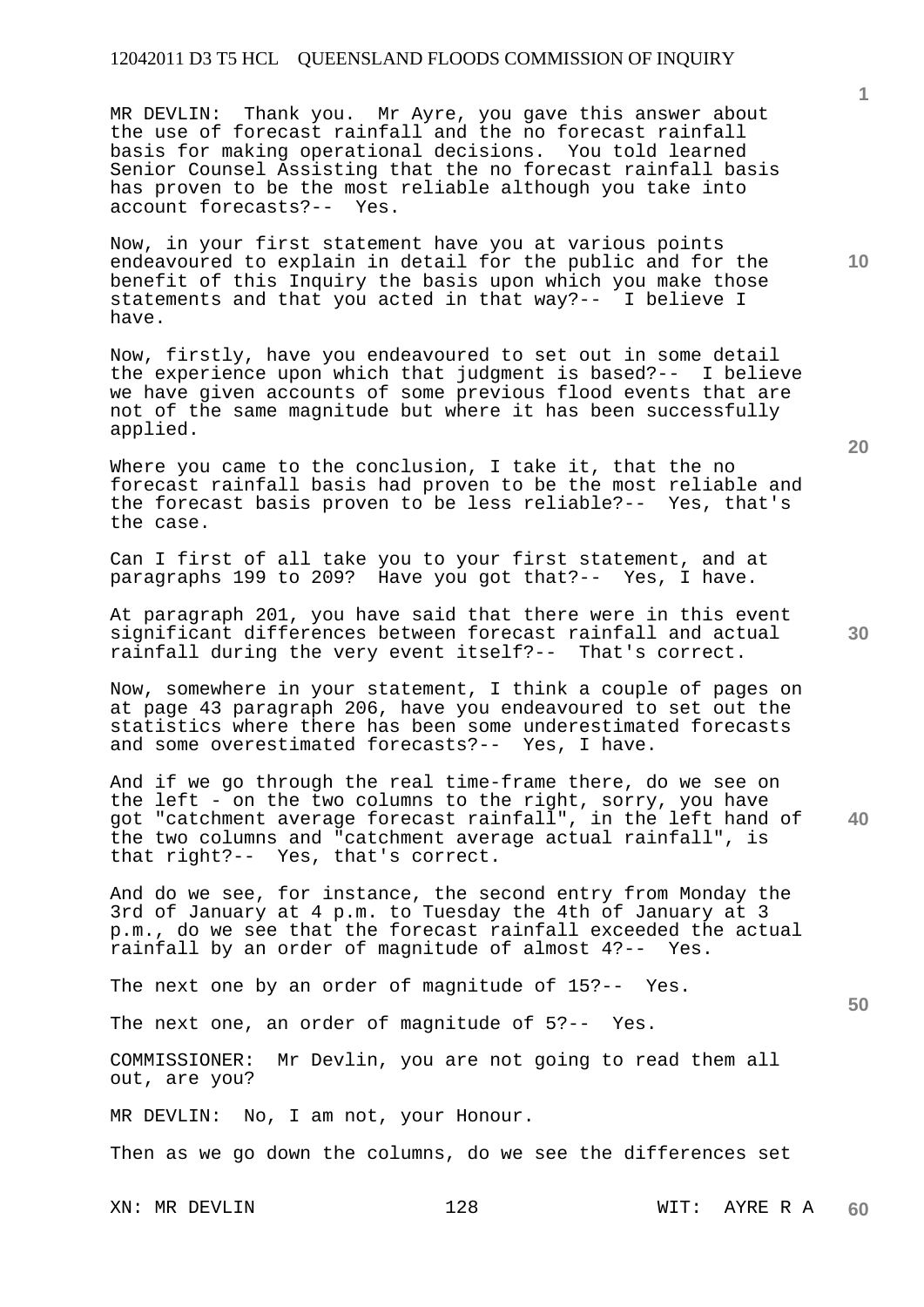out?-- Yes.

Very well. You also speak in paragraph 201 of this being consistent with observations made in previous heavy rain and flood events since 1996?-- That's correct.

Now, a number of your fellow flood engineers have served with you over a number of these flood events?-- They have, yes.

**10**  So you have the same shared experience about what is reliable and what is not?-- We do, yes.

And what is more reliable than something else?-- That's correct, yes.

Thank you. Now, at 204 you set out the various tools that the Bureau of Meteorology does supply you?-- Yes.

**20**  You set them out from A to F, and then you say the most reliable tool is the QPF?-- Yes, the short duration 24 hour estimate.

But even with that being the most reliable there are significant variations-----?-- Yes. significant variations-----?--

-----in your experience?-- Yes.

And then over at 207, when you look at forecast three and five day rainfall, then the variations continue?-- Yes, the longer duration forecasts are more volatile.

And you have set out some of those variations on the next page?-- Yes.

And the page after that. Now, if you go then to paragraph 216 - it is only a page or two on - you set out there details of a study which you actually - or a report that you actually prepared in September 2001?-- Yes, that's correct.

**40**  So that was an empirical study?-- It was an empirical study based on information related to the forecast rainfalls.

And at 217 you say that that report concluded that the use of pre-releases was hard to justify on the basis that the current level of rainfall forecast accuracy in those catchments?-- That's correct.

Now, go to paragraph 221. You also drew attention to a Connell Wagner study, a copy of which you no longer have?-- Yes, that's right.

But what did it conclude?-- It concluded similar findings to the 2001 report in that trying to base operational strategies on forecast rainfall was indeed very difficult.

And did that Connell Wagner study postdate your own study in 2001?-- Yes, it did.

**50**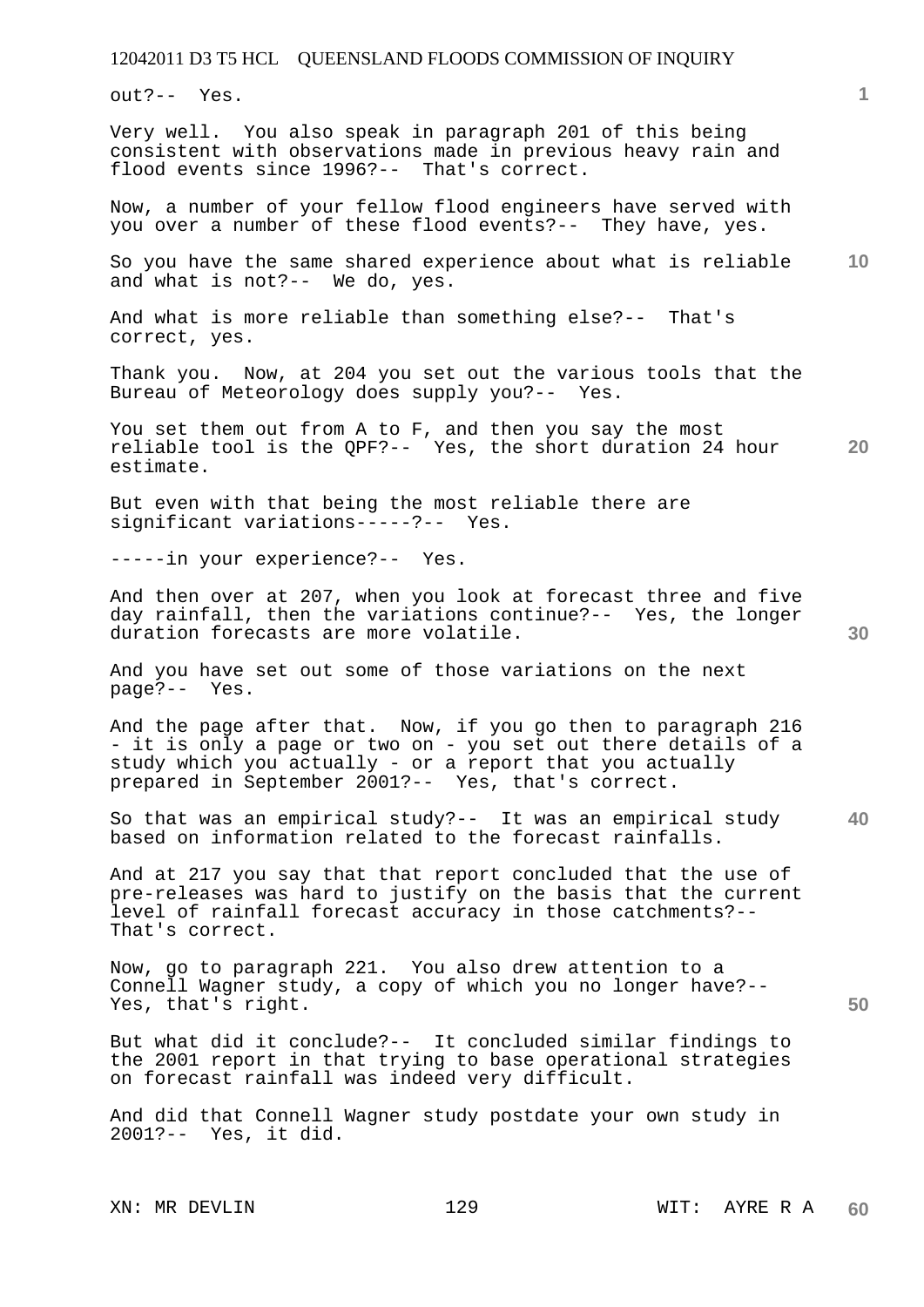Now, are you also aware - if I could ask Mr Ruffini's statement, exhibit JLR12, to be placed on the screen? As that's being put up I can commence my questioning. Are you aware that on about the 1st of December 2010 there was a re-statement by Mr Bradley of the Bureau of Meteorology, a re-statement to the effect that "the forecast of rainfall amounts over catchment time space scales is recognised as one of the most challenging, difficult tasks. Detailed rainfall forecasting is not deterministic. The uncertainties involved are often expressed in probabilistic forecasts, an example of which is at a website." You are aware of that communication?-- Yes, John did alert me to that, yes.

And that communication came out of a further discussion at your level about the use of rainfall predictions forecasts?-- That's correct, yes.

And attached to that email, which we see at JLR12, is a document headed "Rainfall forecasting for the Wivenhoe Dam catchment"?-- Yes.

You are familiar with that document?-- I am.

And you are familiar with the fact that the document repeatedly discusses the levels of uncertainty in the use of rainfall forecasts?-- Yes.

I think in your evidence also you spoke about the difficulty of the catchment in terms of having reliable forecasting actually reflecting on run-off into Wivenhoe and Somerset dams?-- Yes, the issue isn't simply the depth of rainfall on the catchments of the dams; it is also the distribution of that rainfall within the overall catchment. So there is a risk that whilst the depth might be right, it might not necessarily fall in the location specified. So there is uncertainty associated from that perspective as well.

We know that there are mountain systems there in the near vicinity of Wivenhoe and Somerset. Has that got a lot to do with it as to where the rainfall falls, on one side of the mountain or the other? Is it that simple?-- The typographic features do influence rainfall in the catchment to a significant degree, yes.

Also, of course, there is the feature that a good slice of the catchment for the Brisbane River is below the dam itself?-- Yes. Wivenhoe Dam only commands just over 7,000 square kilometres out of the total 13 and a half thousand to Brisbane City.

If I could turn to another topic then, and that was you were being asked about the upgrade of the software. Have you addressed this in your statement at paragraph 162? If you turn to that. Was the proposed replacement software, this Deltares FEWS - is that the way you pronounce it?-- Yes, that's correct.

Was that in any way used during this flood event?-- We have

**10** 

**1**

**30** 

**20** 

**40**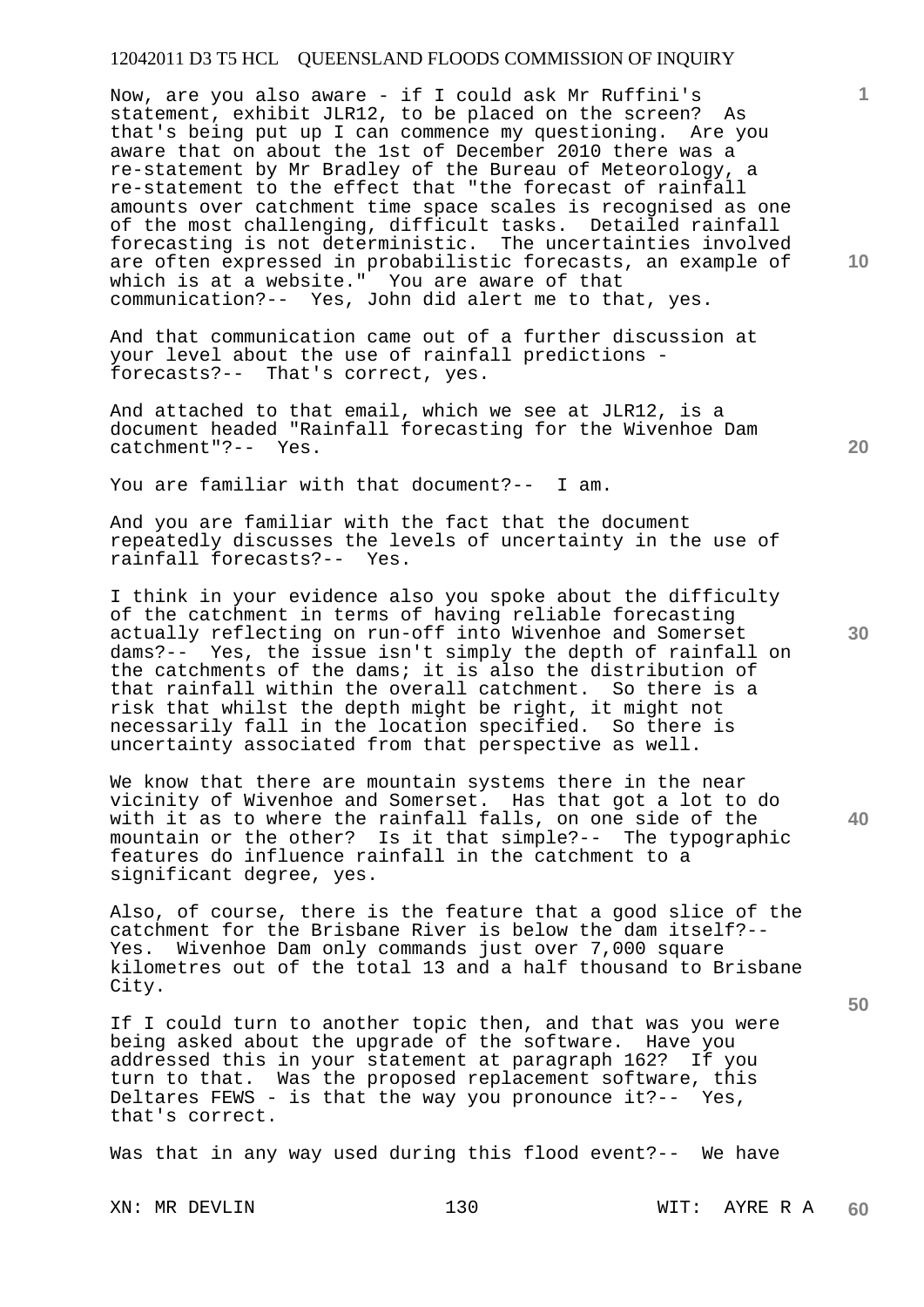used it in some of the post event analysis and some test runs were done on the system but it was not used in an operational context.

It wasn't?-- Wasn't used in an operational context.

Right. What are the potential benefits of this replacement system?-- Well, the system itself is simply an operating platform. It will rely on the existing models, as such, and the calibration associated with those models. The benefits of the system - or the new system is really from an IT perspective, there is greater support available to it. It does have a few good features in terms of ensuring that model runs - all model runs are preserved, unlike the existing system. So it has a better cataloguing arrangement of scenarios that are needed to be kept.

Now, the state of the software as it was, was there any particular point at which the current state of the software impinged upon what the Flood Operation Centre had to do during that crisis?-- I don't believe so. I think the models actually performed very well. At no stage did we have any failures with the system as such. I think the system is still robust despite its age and we would certainly - we're certainly comfortable with its use.

I want to take you briefly to exhibit 25, the email that you sent. It is a requirement, is it not, for you and your fellow flood engineers to collaborate on the compilation of the flood report?-- Yes, I certainly think it is a team effort and all parties - as I made counsel aware before, I wasn't necessarily in the Flood Operations Centre for all periods of the event, so we do need each of the engineers to contribute to make a full and complete picture.

And that is a process widely known and understood within the relevant government departments?-- I believe the dam safety regulator is fully aware of that, yes.

Very well. Now, by the 14th of January, clearly you were<br>aware of assertions made in the media?-- Yes. aware of assertions made in the media?--

By saying "The media has already made assertions about the appropriateness of our adopted operational strategy, and we need to manage our response/position", what did you mean by that when you communicated that to the other - it was directed to the other duty engineers, is that right?-- It was directed to the duty engineer email, so, yes, the other duty engineers in the Flood Operations Centre. My meaning was simply that we just needed to make sure that there wasn't any further misinformation being bandied around and we just needed to make sure that we focussed on our operations and, indeed, considered a consolidated approach when responding to anybody with any particular questions.

Was that communication in any way inconsistent with the fact that you had a duty to collaborate on the production of the flood report?-- No, I don't believe so.

**10** 

**1**

**30** 

**40** 

**50**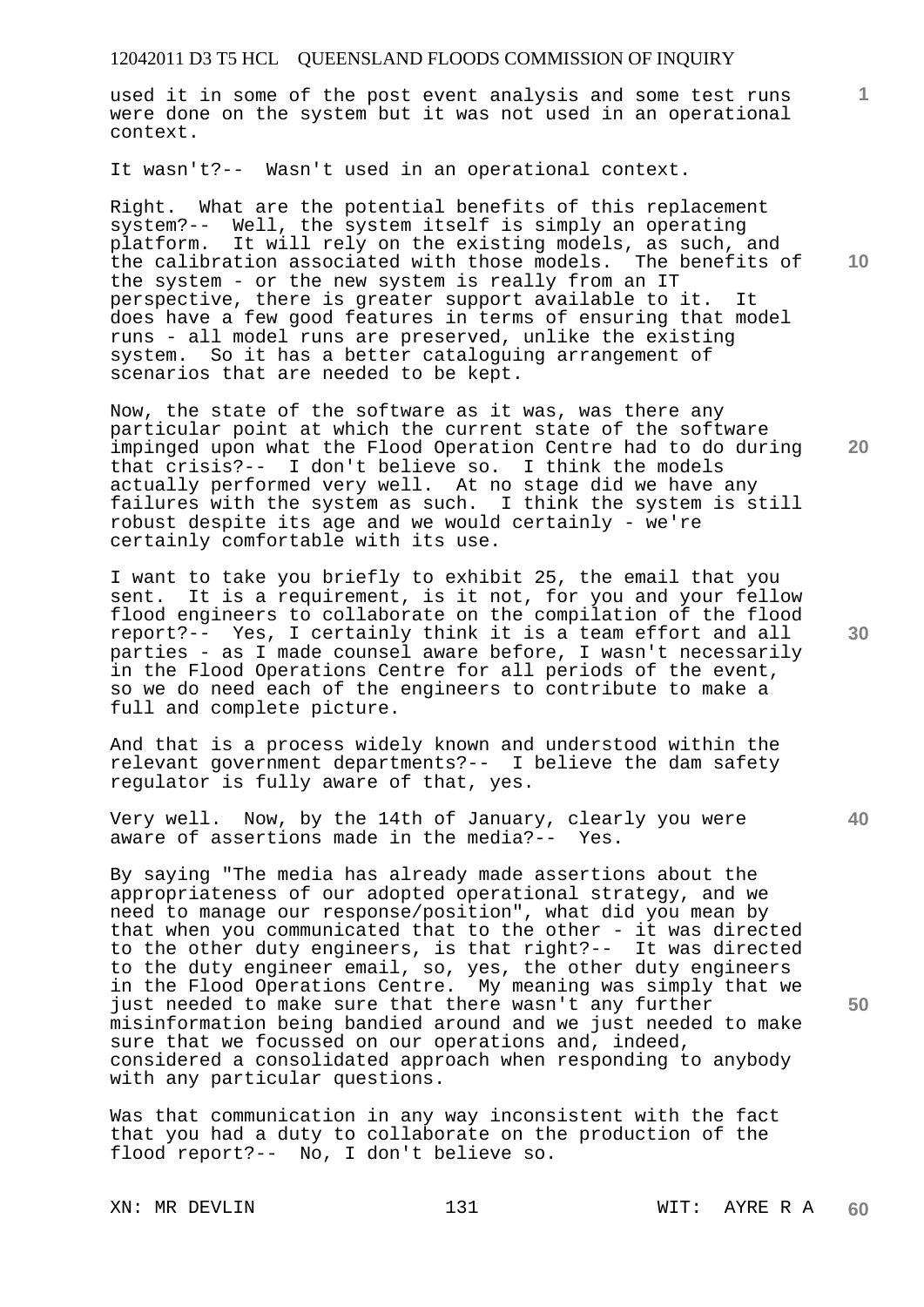Was it in any way calculated to conceal any information from media sources or from the public?-- No, no intention.

Now, you were also asked - or it was put to you that it was a matter of concern that in the flood report you did not include model runs 34 and 36. Do you recall that being put to you-----?-- Yes.

-----by Counsel Assisting? You didn't agree with that suggestion, is that right?-- That's correct.

You said this: "They all indicated that we were around EL 74 predicted lake level. The models were all consistent pointing to a 3,300 CUMECS release rate."?-- Yes, that's correct.

Well, now, is it the fact that in the flood report you did include runs 35 and 37?-- Yes.

Run 35 showed a predicted lake level of 74.1?-- Yes.

So it already showed exceeding that 74 level?-- Yes.

And, of course, run 37, which you mention, had a predicted lake level of 74.5?-- Yes.

So was there any reason specifically now that you can think of that 34, which showed 74.0, and 36, which showed 74.3, from memory, was not included?-- No, the - we were simply trying to reduce the number of - or the amount of information in the report and distilling it back to those particular model runs we thought were pertinent.

So can we conclude that at the time the collaborative thought of the flood engineers, including 35 and 37, was that they were broadly consistent with 34 and 36, the other two runs?-- Yes.

So 35 and 37 were included as being part of a consistent run?-- Yes, that's correct.

There was no agenda in keeping something back from government or the public in not including runs 34 and 36?-- No, we were already aware that the report was quite voluminous, and, as I said, we were endeavouring to simplify things.

You were asked about the changes to version 6 - between version 6 and version 7 of the manual. I would ask you to go to paragraph 254 of your statement. Is this the paragraph in which you explain, or endeavour to explain in detail why the wording was changed?-- It is, yes.

Would you like to just briefly expand on that reason?-- The word "predicted" was incorporated primarily to signify that rainfall that was already on the ground should be taken into account, and to do that the no rainfall scenario is adopted in order to reach that predicted level.

**10** 

**1**

**30** 

**20** 

**40**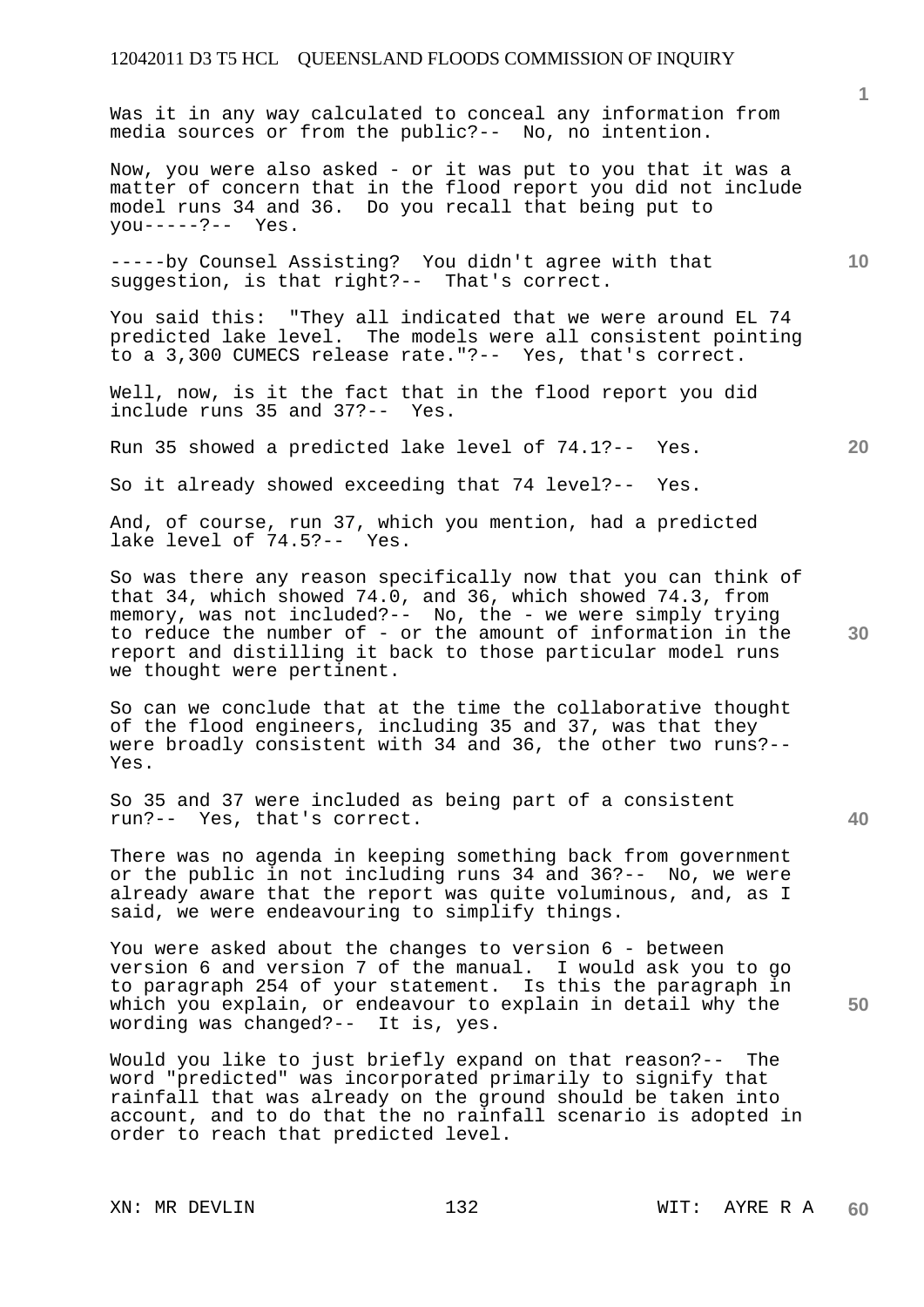Very well. So you had - you had the mechanism to factor those things into your modelling, and so on?-- Yes.

So best to change the way the manual reads to take that into account?-- It was done in light of the transition of responsibilities between, effectively, the current senior flood operations engineers into Seqwater's team. So it recognised the Terry Malone has been nominated as a new future senior flood operations engineer, and so for Terry and John Tibaldi to actually sculpt the elements within the manual to best assist them in their understanding of what's done.

Thank you. Next I would like to take you to exhibit 20, your fourth statement. Did you locate on the website of one of the media outlets the report compiled by Mr O'Brien?-- I did, yes.

After compilation of your statements for the assistance of this Inquiry, and after, indeed, the conclusion of your duties with the production of the flood report, did you turn your mind in the last week or so to what Mr O'Brien claimed?-did, yes.

And you have distilled that into Exhibit 4?-- Yes, that's correct.

I just want to take you to a couple of features of that. Go to paragraph 15, please. Mr O'Brien generally asserts that the flooding in Brisbane could have and should have been substantially avoided?-- Yes.

What do you say to that?-- Well, I reject that assertion completely.

And have you become aware of hydrologic modelling done by Mr Malone since the flood event has concluded?-- Yes. As part of the flood event report production and subsequent addressing of various issues, Terry has done a number of additional hydrologic assessments.

And have you had the benefit of reading, during this morning's break, a statement - a second statement of Mr Malone signed yesterday, the 11th of April?-- Yes, I have.

Were you, however, generally aware that the modelling had taken place and what its conclusions were?-- Yes.

Were you ever in a position to look at what was the results of that modelling in order to determine whether or not you agreed with it?-- Yes.

Thank you. Now, by reference to Mr Malone's second statement, he deals with the suggestion that if Wivenhoe releases were increased to 3,000 CUMECS at midnight on Sunday the 9th of January 2011, the peak of the flood in the lower Brisbane River would have been significantly lower?-- Yes.

Now, generally what is your response to that particular

**20** 

**40** 

**50** 

**10**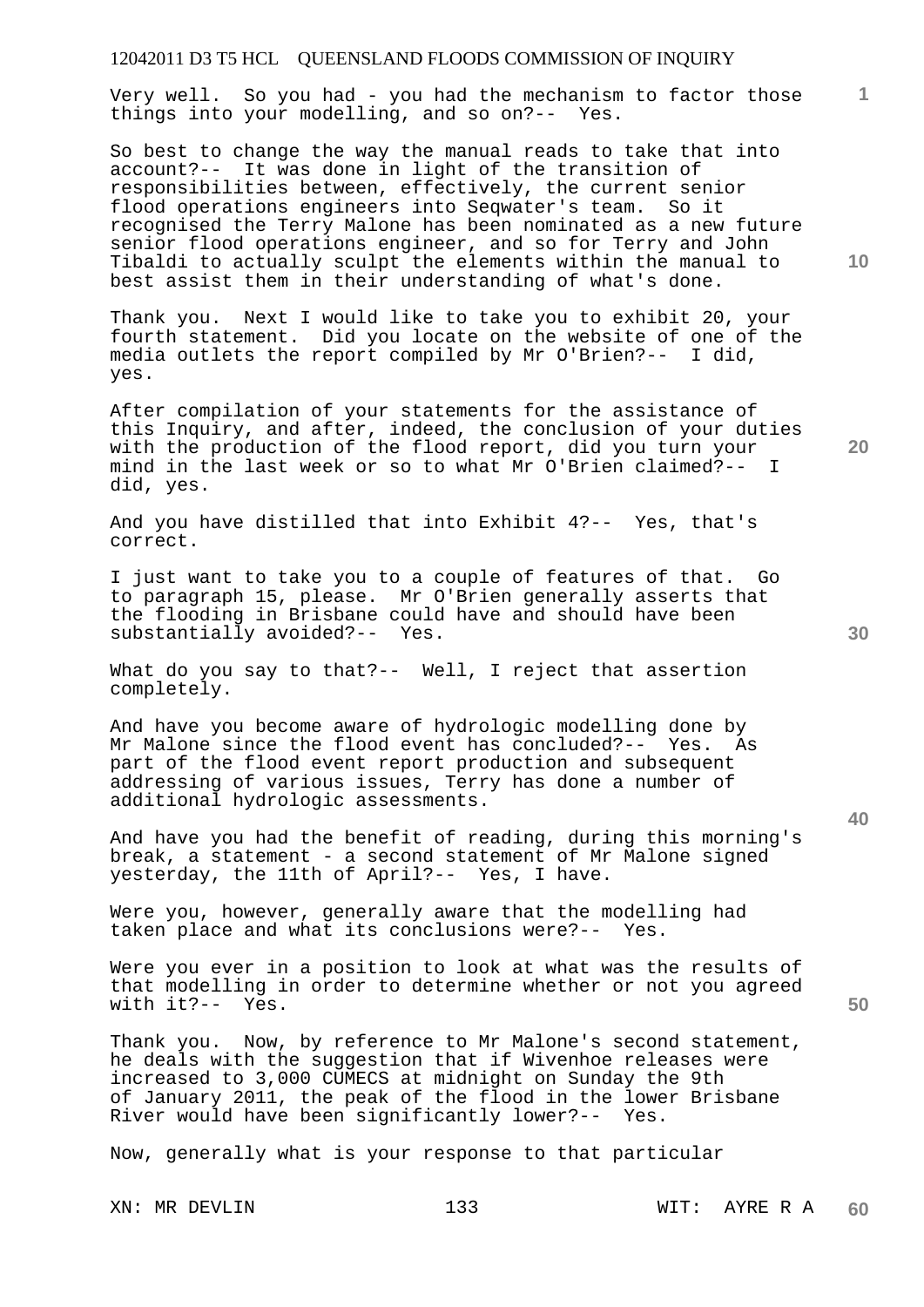proposition?-- Certainly the peak may have been lower. However, I think the overall combination of the downstream tributaries with the releases from Wivenhoe Dam would still have resulted in flood levels at the Port Office gauge which were above major flood levels.

Now, we know that Mr Malone in the modelling, for modelling purposes modelled releases increasing from 1,000 - I am reading from paragraph 3C of your second statement - releases from 1,450 CUMECS at 09:00 on Sunday the 9th of January to 3,000 CUMECS at midnight on Monday the 10th of January, continuing increases until 3 p.m. Tuesday the 11th of January?-- Yes.

Are you aware that that was the nature of the modelling?-- Yes.

He noted that these releases would be contrary to the manual but they had been adopted for the purpose of the modelling. You would agree with that?-- Yes.

That they would be contrary to the manual?-- Yes.

So that he reports that "Under that scenario at 3 p.m. on Tuesday 11 January the water level in the dam would have reached EL 74.0 and strategy W4 would have been invoked." You agree with that?-- Yes.

"Under the current manual then", he says, "releases would have been increased up to 5,000 CUMECS at which stage the modelling would have shown the water levels had stabilised." You agree with that?-- Yes.

And then he says that the model - "The modelled impact of this modified release strategy upon the flow at Moggill is shown", in a particular figure, and he notes that "The reduction in peak flow at Moggill is only small but the onset of damaging flows under this model of 4,000 CUMECS as set out in the manual comes earlier and lasts for 12 hours longer."?-- Yes.

Do you agree with that conclusion?-- I do, yes.

And further that "The modelled impact of the releasing earlier from Wivenhoe Dam, as has been suggested, would have had minimal impact on the peak height at the Brisbane Port Office gauge." Do you agree with that conclusion?-- I do, yes.

Thank you. He makes this qualification, however: "That is a hydrologic model. A hydrodynamic model would be more appropriate and that there are steps being made to produce such a model."?-- Yes, that's correct.

Thank you. Next he examines the proposition or the suggestion that if the level in Wivenhoe Dam was at 75 per cent full supply level, that the peak of the flood at Moggill would have been significantly lower. You are aware of that suggestion?-- I am, yes.

**10** 

**1**

**20** 

**30** 

**40**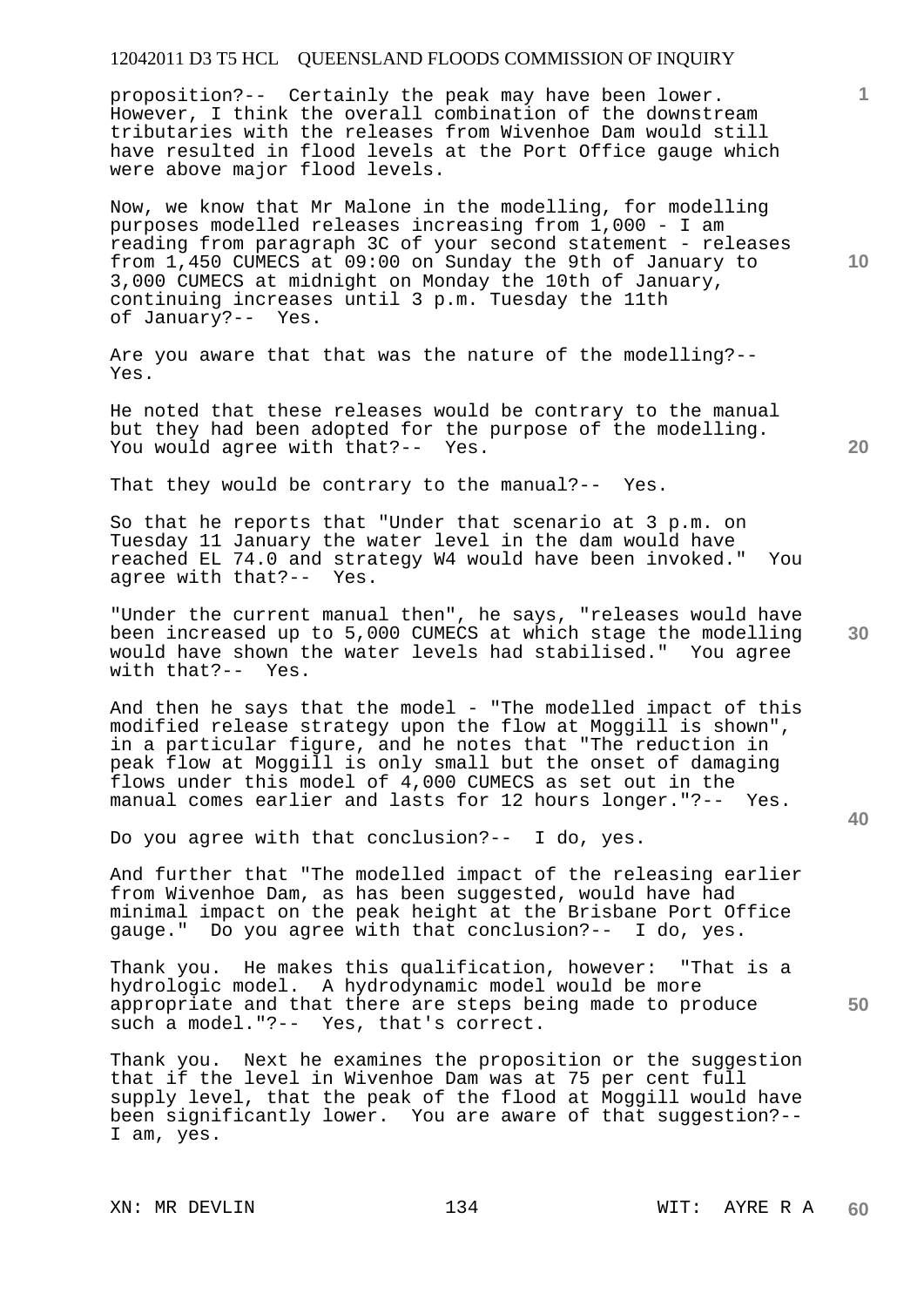And he says that, "Modelling of inflows to the dam shows that the deficit would have been filled and gate trigger level reached on early Sunday morning without any releases having occurred up to that time."?-- Yes.

**1**

**20** 

**40**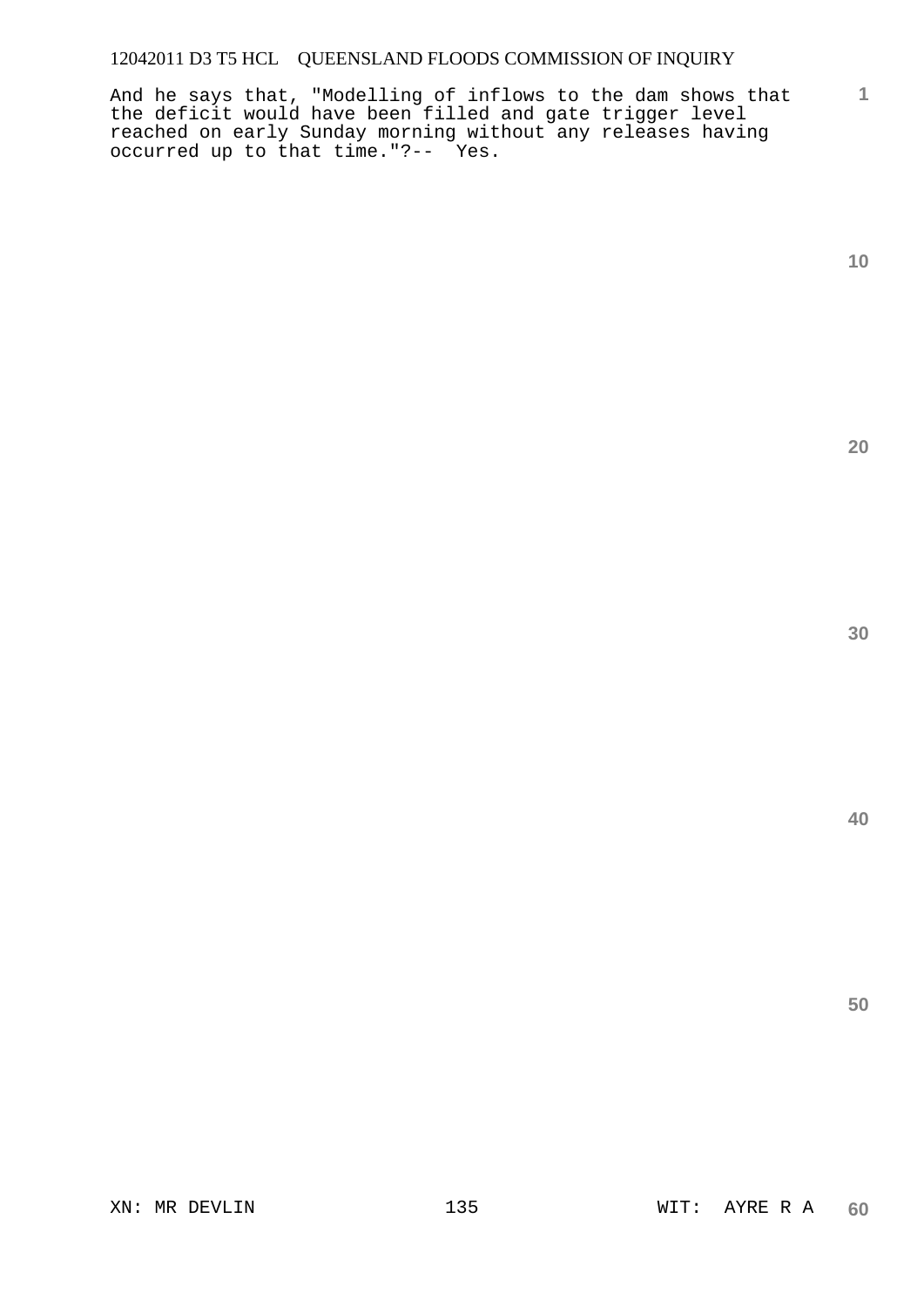Is that your personal view, professional view?-- Yes, it is, yes, I concur with that.

He says, "From the this point, releases would have been made in accordance with the manual. Releases would have increased up to 1,500 CUMECS late Sunday night and thereafter would have followed a similar pattern to the actual releases up to 1400", that's 2 p.m., "on Tuesday, 11th of January 2011."?-- Yes, I agree with that.

Do you agree with that?

MR O'DONNELL: I don't know if members of the Commission have the second statement of Mr Malone that my learned friend is cross-examining on?

COMMISSIONER: No.

MR O'DONNELL: We have three copies of it.

COMMISSIONER: Thank you, Mr O'Donnell. That's very considerate of you.

MR O'DONNELL: There are a number of diagrams which are helpful to look at.

COMMISSIONER: Thank you. Yes, Mr Devlin? We have got those.

MR O'DONNELL: Yes, thank you, your Honour. At page 4, I am reading from the bottom, I do apologise, 5C, so that the modelling allowed Mr Malone to conclude that even with a starting point of 75 per cent FSL, the point would have been reached on Sunday night, the same point as if the dam had started at - as it did, at 100 FSL?-- Yes, that's correct.

Over at page 6, paragraph (g) Mr Malone, referring to the graph figure 5, which is up on the screen, concludes, "The modelled reduction in peak flow, that is starting off at 75 per cent FSL, at Moggill is very small. The reduction in starting level only impacts the low flows between 8 and 11 January. After that point, the hydrograph at Moggill is virtually the same."?-- Yes, it's very similar, yep.

Do you agree with that conclusion? You agree with that conclusion?-- I do, I do, yes.

**50**  And then further by reference to figure 6 and by reference to the Brisbane Port Office gauge, Mr Malone concluded from the modelling that, "A lower starting level at Wivenhoe Dam would have had minimal impact on that height at the Port Office."?-- Yes, I believe Terry's indicated it's less than 200 millimetres.

Less than 200 millimetres. That's starting off at 75 per cent FSL?-- Yes.

Do you subscribe to the view that this event rivalled 1893?-- Certainly in terms of the characteristics associated with

**10** 

**1**

**20** 

**30**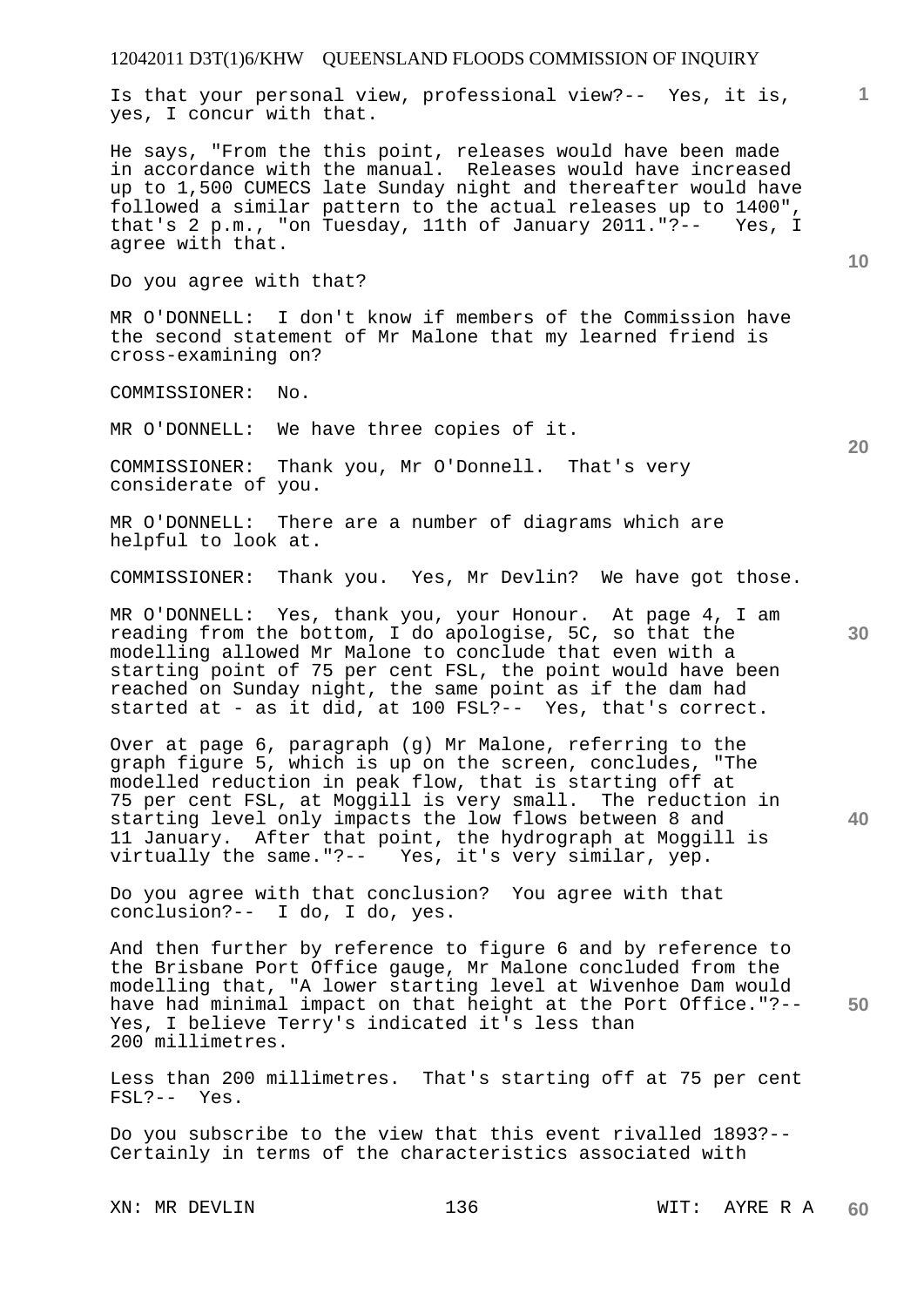flood volume, it was of a similar magnitude. This particular event was some 2.65 million megalitres in volume to Wivenhoe Dam. The February 1893 was some - slightly larger at 2.7 million megalitres.

So, the flood event at least approximated 1893?-- It was similar in the upper Brisbane and Stanley Rivers in that context, yes.

It's probably a matter of everlasting fascination to members of the South East Queensland public to know that there were such figures available in 1893. Are you aware of the providence of those statistics?-- Yes. Due to my earlier involvement in flood studies on the Brisbane River in the 1990s, we were able to recover a series of archival information regarding the 1893 flood, including the peak levels at the Port Office gauge, and estimates in the upper Brisbane.

So, were there measurements taken even back then in the upper Brisbane - by what location do you mean?-- There's a station at Cabomba on the Brisbane River.

And, of course, the Port Office gauge would have been a well-recognised flood gauge in those days?-- Yes.

Thank you. Can I take you to another observation? Then turning back to away from Mr Malone's second statement and back to Exhibit 20, your fourth statement, he makes this assertion, which you have set out at the bottom of the paragraph 22 on page 5, "Some 50 per cent to 60 per cent of the water passing the Brisbane City River gauge during the major, moderate and minor flooding was water released from Wivenhoe." What do you say to that proposition?-- I'd agree that there was a significant contribution from the releases from Wivenhoe to the flood peak in Brisbane.

Is it possible to quantify to it that extent?-- Well, it depends on the techniques used. I have done an assessment based on the releases from Wivenhoe at that 2.6 million megalitres and there are estimate of the flow emanating from Lockyer Creek, which was just under 680,000 megalitres, and 430 thousand megalitres from the Bremer River.

So, they're your basic figures?-- They're our numbers, yes.

Thank you. I ask you to go to page 11 where you set out this assertion at paragraph 49, just below 49, "In only 14 out of the 180 hours in the lead-up to the very high releases at 1900 hours on Tuesday 11th January, did the releases from Wivenhoe exceed the inflows. In this period Seqwater were collecting water in Wivenhoe that was subsequently released into the peak of the flood in Brisbane." You have got a response to make to that?-- Well, the very nature of a flood mitigation dam means you do store water at the earlier parts of the event to meet predefined release targets. The assertion here that we were storing water so that we can

**40** 

**50** 

**20** 

**10**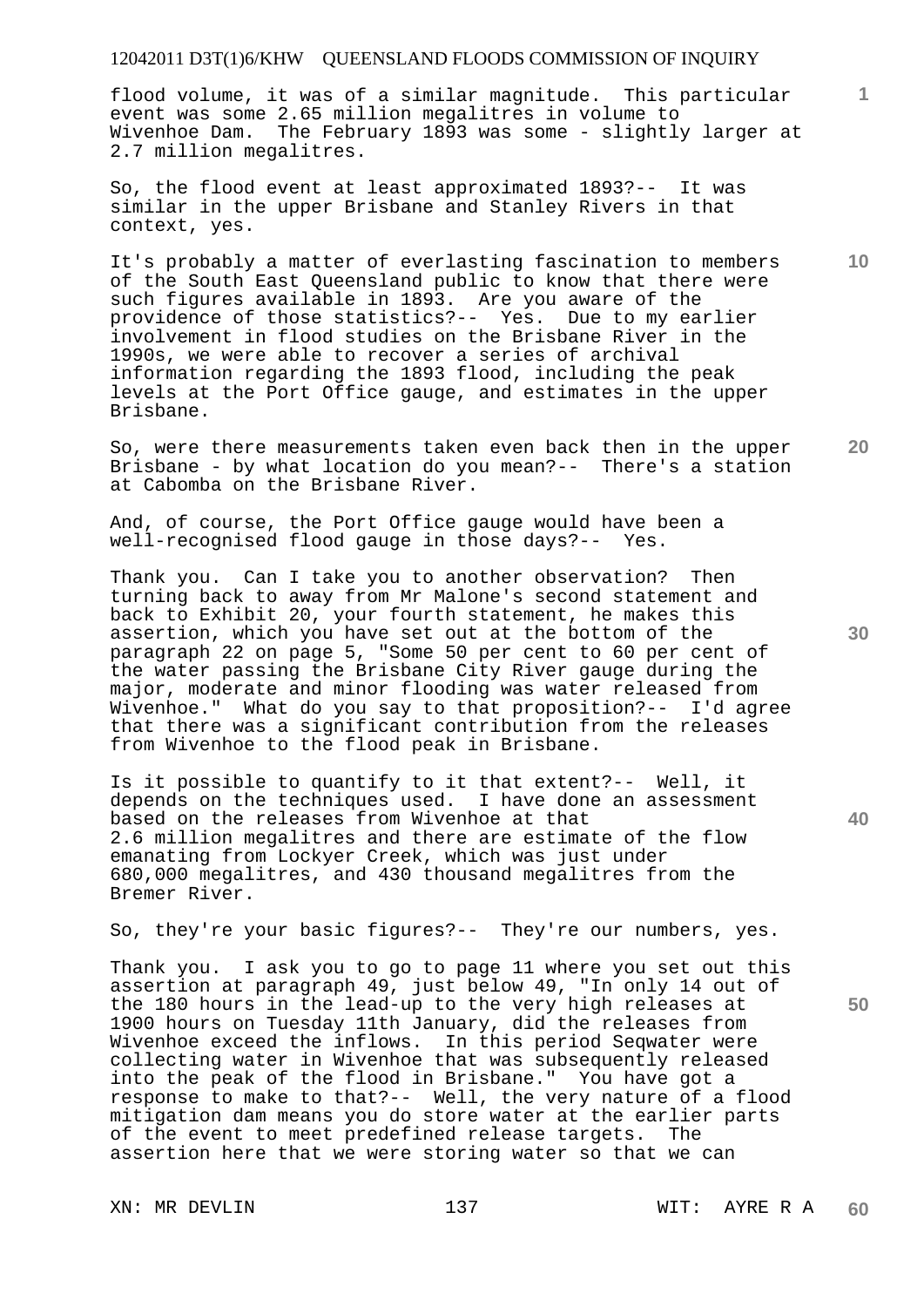release later in the event, I think, is somewhat misleading. If we have a look at the numbers in terms of flood volumes that occurred over the period from Thursday through to midnight on the Sunday, the 9th, there was something like - I will just find it - 560,000 megalitres of inflow and we had released approximately 230,000 megalitres of water in that timeframe. So, effectively we had actually around about 340,000 megalitres of water in storage during that period and that equates to a lake level of around EL68.6, which is just above the W1, W2 threshold level. So, effectively we'd only utilised some 22 per cent of the total flood storage capacity available to us.

So, the flood mitigation function of Wivenhoe Dam was alive and well and doing its job?-- It was, indeed, working in accordance with the strategies, otherwise you would have to ignore the strategies in W1 and not store that water.

Thank you. Next at paragraph 58, just below it in your fourth statement, it is asserted by Mr O'Brien that, "In the flood report, Seqwater has relied upon an undocumented rainfall event twice the size of any of the actual rainfall events to support the dam level readings that were used as a basis for the maximum releases late on Tuesday the 10th." Would you care to explain what occurred in relation to that period of time and the rises in the lake level?-- Well, the - I would certainly reject the assertion that we were trying to justify the manually read readings at the time. The analysis that we did was actually post-event and all we were simply trying to do was to ascertain what quantum of rainfall would have had to have fallen in that vicinity to actually cause the actual rate of rise. As we have mentioned previously, there were no actual rainfall gauges in that immediate vicinity to verify, but there were stations located at Mt Glorious, the dam - the headwater itself lowered in Savages Crossing which did actually record very intense rainfalls with average recurrence intervals in exceedance of one in 2,000.

**40**  How large is the lake surface?-- The lake surface is some 80 kilometres long and I just can't recall the actual surface area itself, but it's very substantial.

Did you have reason to conclude that there was significant rainfall on the surface of the lake itself?-- Yes, we did  $but --- -$ 

During this particular period Mr O'Brien's talking about?-- Yes, based on the rate of rise from around about 5 a.m. on the Tuesday morning through to about 2 p.m. in the afternoon.

Right. So if you haven't got gauges on the lake, what do you do in order to work out whether there's been rainfall on the lake itself?-- Well, in this instance, we actually utilised reverse routing calculations to determine what the inflow would have to be and it basically had abandoned the use of our hydrologic models which are rainfall based. So, the operational decisions were actually taken based on actual lake levels during that period.

XN: MR DEVLIN 138 WIT: AYRE R A

**10** 

**1**

**20** 

**30**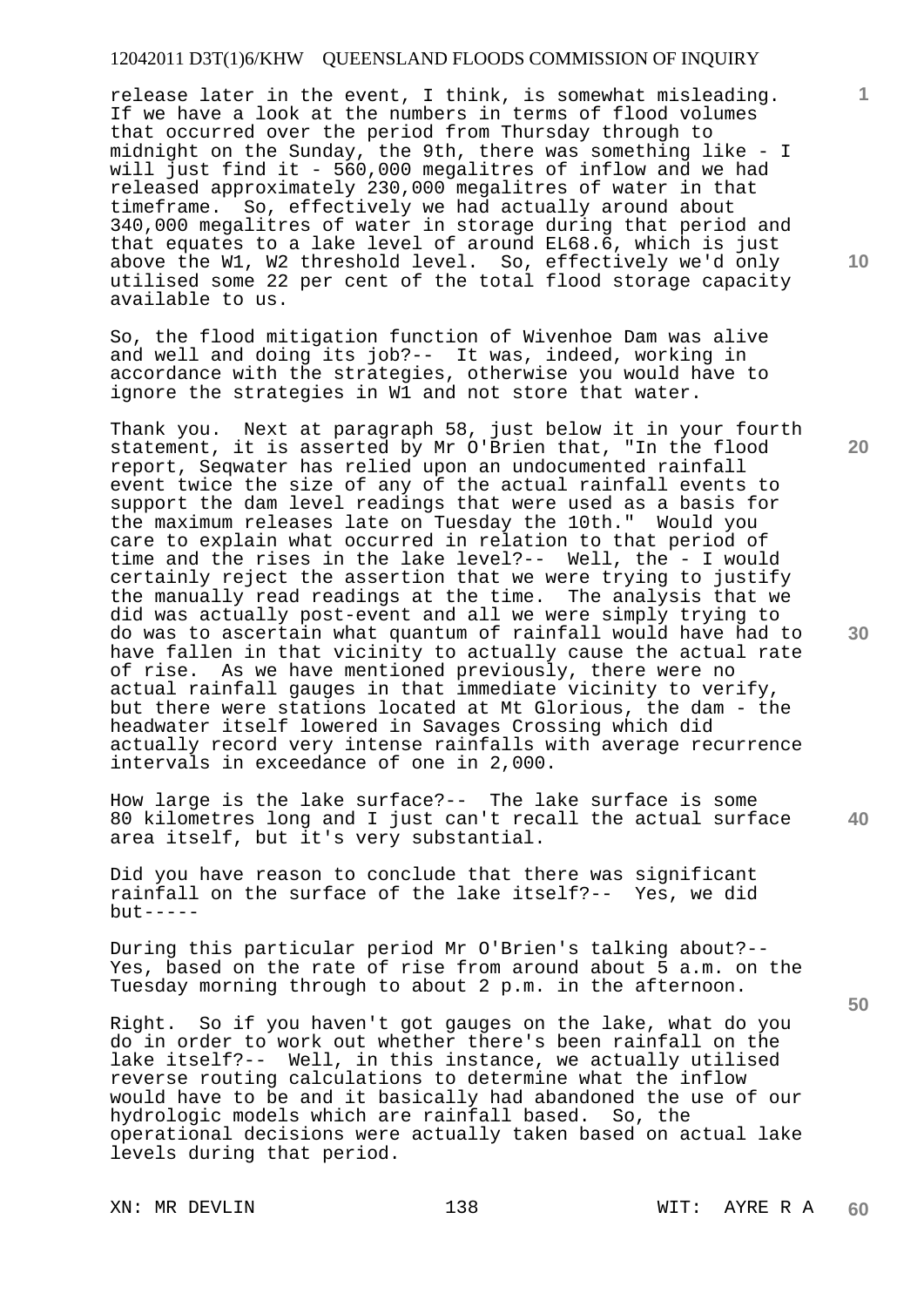Yes. This is what you referred to earlier in answer to Counsel Assisting?-- Yes.

So, you have got a rising lake level, number 1?-- Yes.

You know your lake level. You have got surrounding gauges, but they - but the run-off and so on calculations don't explain the rising lake level?-- That's correct, yes, the modelling just didn't replicate the actual rate of rise.

So, when you did your - what did you call it, reverse routing?-- Yes.

When you did that form of calculation or modelling, what happened?-- Well, we were able to determine what the estimated inflow was during that timeframe and in accordance with Strategy W4, we were trying to equalise the releases out of the dam to arrest the rate of rise in the storage.

Yes. So, did you conclude as a result of those calculations that there must have been significant rainfall on the dam itself?-- That was our conclusion, there was significant rainfall that didn't actually fall in any of our gauges.

See, the implication in the press and so on was that you in some way, with your three flood engineers, invented some kind of phenomenon in order to self-justify your management of the dam at that point. What do you say to that suggestion?-- Yeah, I certainly reject the suggestion that was the intent of the modelling. All we were trying to do was demonstrate the magnitude of the intensity of the rainfall that must have occurred to cause the rapid rate of rise.

Thank you. If I can go to the next one, which is above paragraph 62, again in your fourth statement, Mr O'Brien makes this assertion, "For reasons that are not apparent, Seqwater did not use the available capacity of the flood storage system. This could be because the declared capacity is truly unavailable due to operational concerns, due to changes to the assets, or Seqwater deliberately or unconsciously chose not to use the available capacity." What do you say to that assertion?-- Well, I refer earlier to the discussion had with Mr Callaghan before, that - regarding the inclusion of the auxiliary spillway. Certainly the flood mitigation capacity of the dam, in my view, has not been altered for the application of strategies W1 to W3, because the auxiliary spillways do not impact on lake levels below EL74.

**50**  Yes?-- Additionally, the operational concerns with respect to the conjunctive use of the dams - I will try to explain what we do is actually use what's called the operating target line to actually equalise the level of - the risk within both dams, so that we maximise the flood mitigation capacity out of the entire system and not just one dam.

Thank you?-- So, we utilised that approach in this event.

**10** 

**1**

**20** 

**30**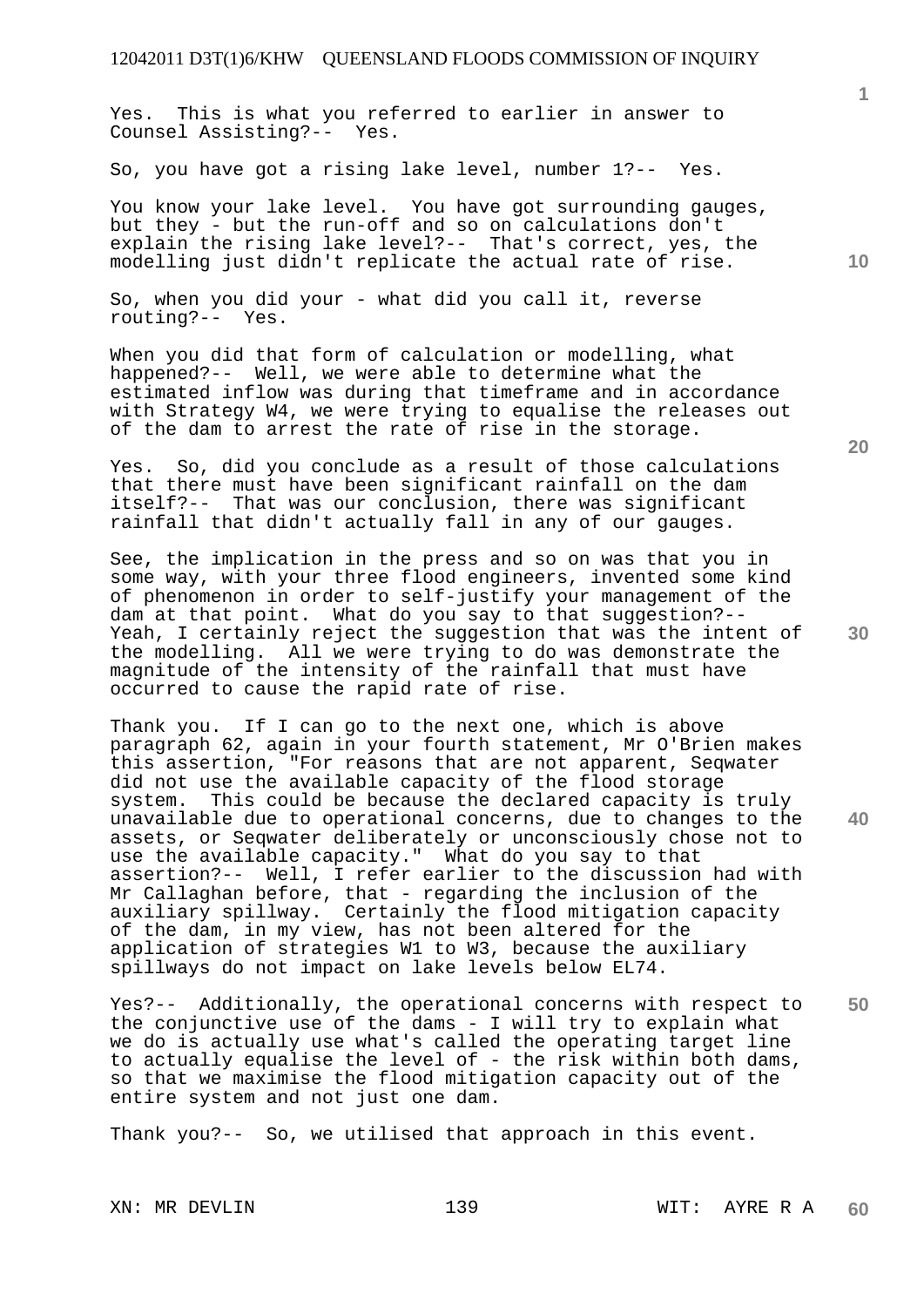Go to just above paragraph 92. Madam Commissioner, before we move away from that topic of rainfall on the lake, we have a video of the radar situation at that time. I understand it is ready to play, and I'd ask that it be played.

COMMISSIONER: All right. While that's being set up, do you want to tender the disc?

MR DEVLIN: Yes, I am happy to tender the disc.

COMMISSIONER: Thank you. That will be Exhibit 31.

ADMITTED AND MARKED "EXHIBIT 31"

MR DEVLIN: Madam Commissioner, I don't know whether we have a laser pointer available, but it would be appropriate or helpful once the video starts for Mr Ayre to show the position of Lake Wivenhoe.

COMMISSIONER: I wouldn't count on a laser pointer. You have one?

MR DEVLIN: You have heard what I have asked you to do once the video plays, Mr Ayre?-- Yes, I have.

Just point it in the right direction.

COMMISSIONER: We might just rearrange ourselves a bit so that we can see properly, Mr Devlin.

MR DEVLIN: Thank you. Would you keep the laser point steady on that point, because it will get - it allows us to understand the movement?-- I will endeavour to do so.

EXHIBIT 31 PLAYED

DURING THE PLAYING -

WITNESS: So, just before we actually start the playing, so this animation had been developed out of the Deltares FEWS system and what Terry has done is he's taken the three hourly rainfall that was captured in all of the gauges around the catchment and put it into an animation which commences on the 31st of December and it extends through to the 14th of January, I believe. The colour coding as shown in the legend here indicates varying rainfall intensities. So, the pink colours are the most intense and white indicates no rainfall. Somerset Dam is located there, Wivenhoe Dam is located here,

XN: MR DEVLIN 140 140 WIT: AYRE R A

**10** 

**20** 

**1**

**30**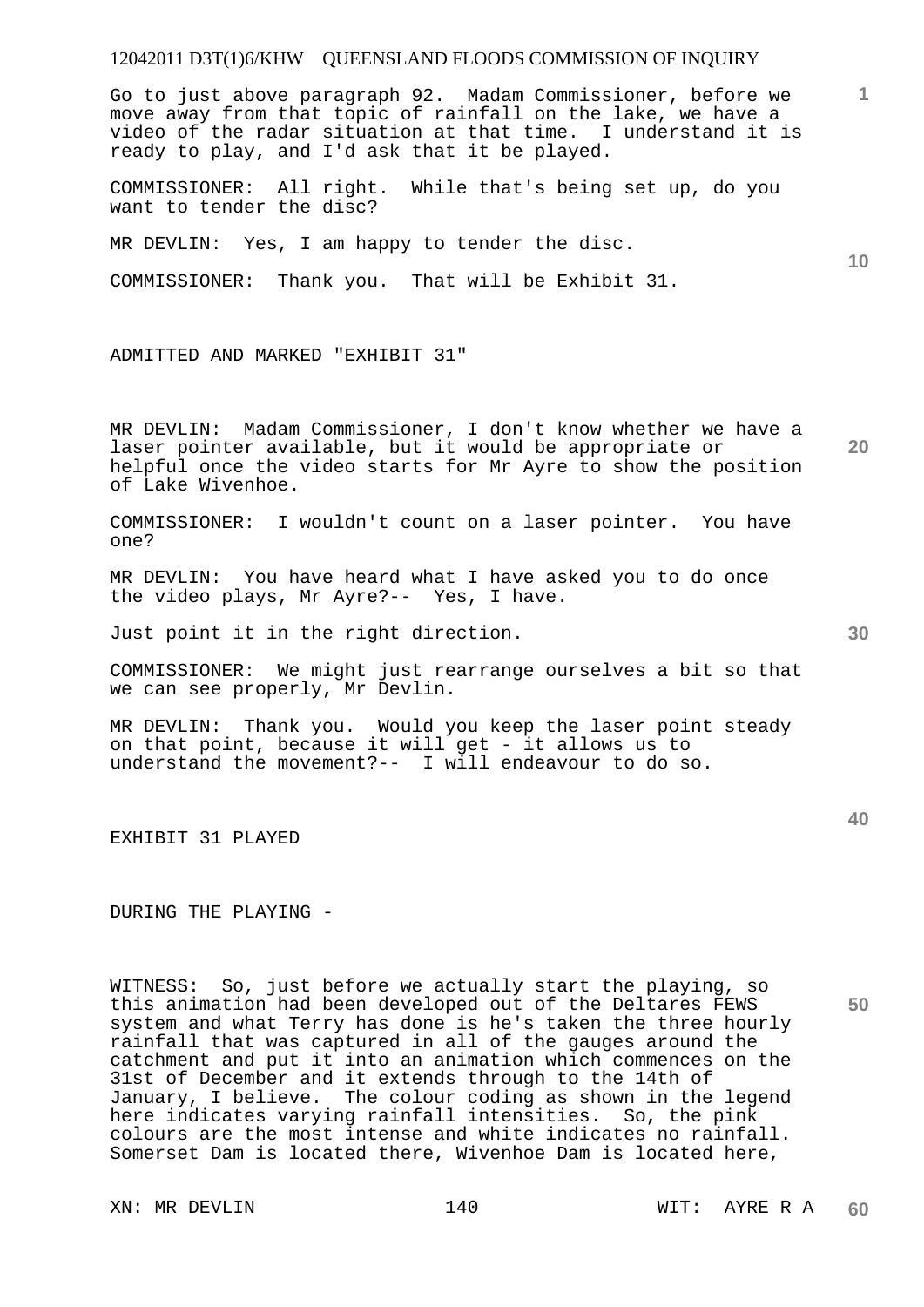and North Pine Dam is located in the catchment adjacent to the coast, and I will endeavour now to keep the-----

MR DEVLIN: If I could ask the Associate to pause it on your say-so, Mr Ayre, at the 11th of January?-- So what this video will show is the movement of the rainfall, both in - spatially and temporally. So, the rainfall that's occurring now is relatively small in nature, it's only scattered showers.

Can you give us a time at regular intervals, please, if you are able to do that?-- So, this is the 2nd of January. We have just commenced - we have just finished operations at that stage. We are now approaching the Monday/Tuesday, the 4th of January. Wednesday is when the rainfall commences that actually commenced the event. So, this is the rainfall that starts the actual event off. So, we're into Thursday the 6th, Friday the 7th coming up. So, the rainfall did vary quite significantly throughout the event. On Saturday the 8th, the rainfall effectively cleared for some period before returning on Sunday the 9th. So, that's the rainfall that actually occurred that's caused me to call for the duty engineer meeting on the Sunday afternoon. The Grantham rainfall - can we just pause there, please? The Grantham rainfall occurred in this area here. Unfortunately, because of the lack of gauges, it doesn't necessarily show up particularly significantly. If we can restart, please? It doesn't look like it's actually responding. If you just hit the "pause" button? I think it's just paused there. Yes.

Have we started again?-- Yeah, we have actually started again.

That's all right?-- Having to keep running through.

We will pick it up where we left on, please?-- Yes.

Perhaps we should just keep it running and you should just speak over the top of what's happening?-- Yeah, I think it's probably-----

You left off on the Sunday, did we, Sunday the 9th?-- Monday the 10th.

Just tell us when we're back to Monday the 10th, please?-- Certainly. So, this is Tuesday the 4th at the moment. So, the commencement of the rainfall on the Wednesday is about to enter.

**50**  What date are we up to now, please?-- That's Thursday the 6th. Friday the 7th. The rain effectively clears on Saturday the 8th for some period, before returning on the Sunday the 9th.

What day are we on here?-- That's Sunday the 9th. So, that's when we saw the escalation of the upper Brisbane. The 10th is the Toowoomba and Grantham rainfalls, and you can see them there. Going into Monday night where the upper Brisbane, 125 mils in Monsildale and then the intense rainfall that

**10** 

**1**

**20**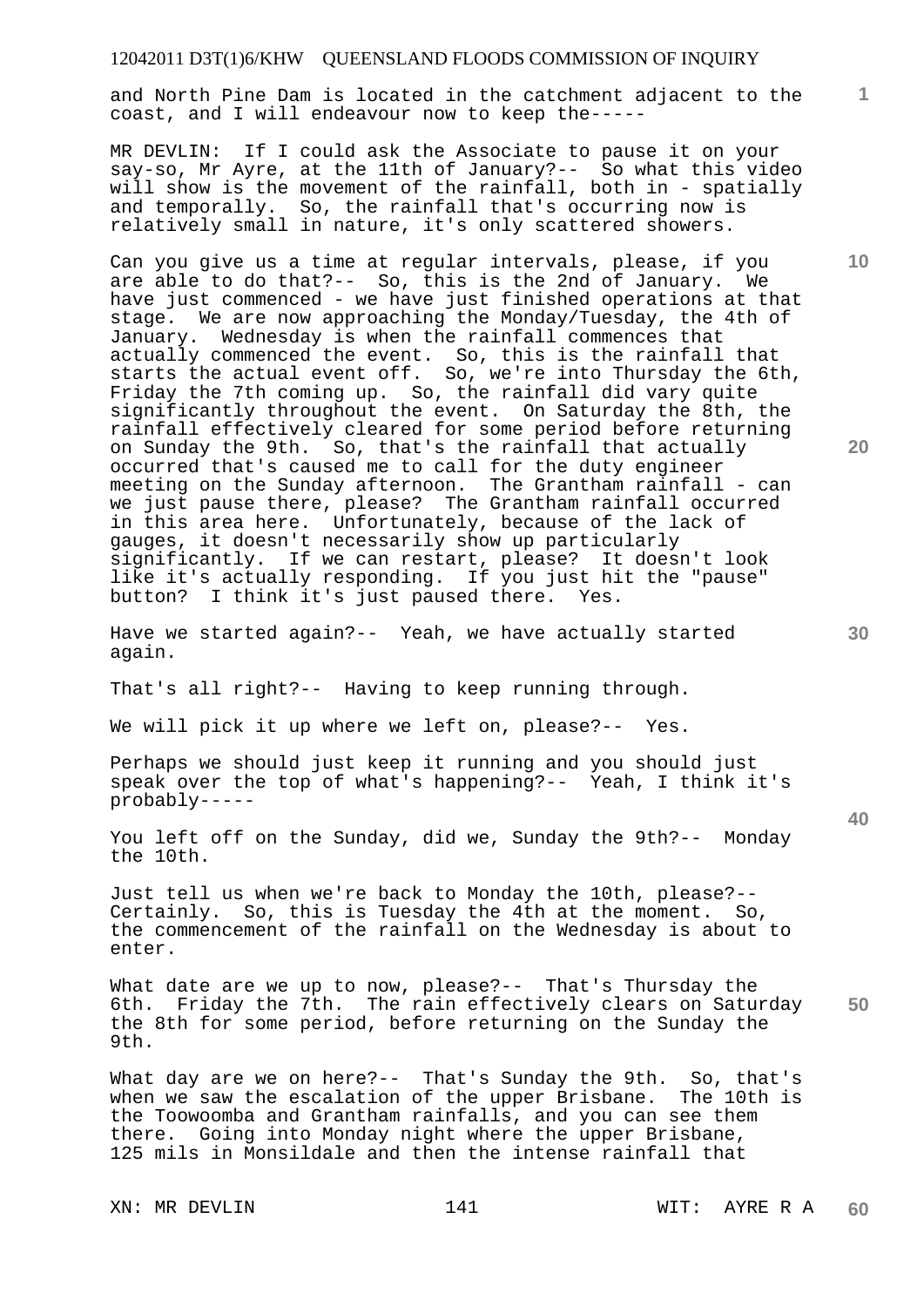occurred on Tuesday morning and set across the catchment, and then the rain unlawfully effectively cleared from Wednesday the 12th.

Thank you. I will ask you now to go to just above paragraph 92 of your first statement, Exhibit 20? This assertion is made, "Changes in the assets and to operational procedures appear to have substantially reduced the capacity of the dams to provide flood mitigation for Brisbane." You may have already dealt with this, but what do you say as to that proposition?-- Well, I disagree.

The next assertion is - sorry, did you want to finish?-- I was just going to say there is a change associated with the operational strategy with respect to W4 as a consequence of the auxiliary spillway. So, the requirement is for now the gates to be fully opened by the time we reach EL75.5, whereas previously the - our evaluation design level was EL77. So, we had to release more water earlier in strategy W4.

Does that, in effect, reduce the capacity of the dam to mitigate floods, however?-- No.

And why is that?-- Well, that gives it the opportunity to actually improve the security of the dam by increasing the release capacity.

Very well. Down the bottom of that page, this assertion, "Even with this apparent reduction in the capacity of the dams for flood mitigation, the flooding in Brisbane could still have been avoided or substantially mitigated." I think you have dealt with that one?-- Well, just to point out that the release rates were at least 40 per cent less than what the estimated peak inflows were for the event, so I do believe Wivenhoe did provide a substantial amount of mitigation even during the peak of the event.

Very well. Go to paragraph 110. This deals with the necessity for earlier releases, so Mr O'Brien asserts, in order to avoid an avoidable flood. Is the post-event modelling of Mr Malone the answer to that, or is there more to it?-- No, the assessment done by Terry certainly highlights that point.

Thank you. Paragraph 126. Perhaps we might take these in turn. Mr O'Brien asserts that there were four basic fundamental contributions to the event. So, we have dealt with not releasing sufficient water. Mr Malone's modelling deals with that, I presume?-- Yes.

The second one, reducing flexibility?-- Indeed, there is a reduction in options as water is stored at high elevations in Wivenhoe Dam. However, as I have indicated before, we certainly do not want to cause needless inundation of bridges or, indeed, property damage unnecessarily. So, I think it's in keeping with the objectives of the strategies that water is, indeed, stored during strategies W1, 2 and 3.

**20** 

**10** 

**1**

**30** 

**50**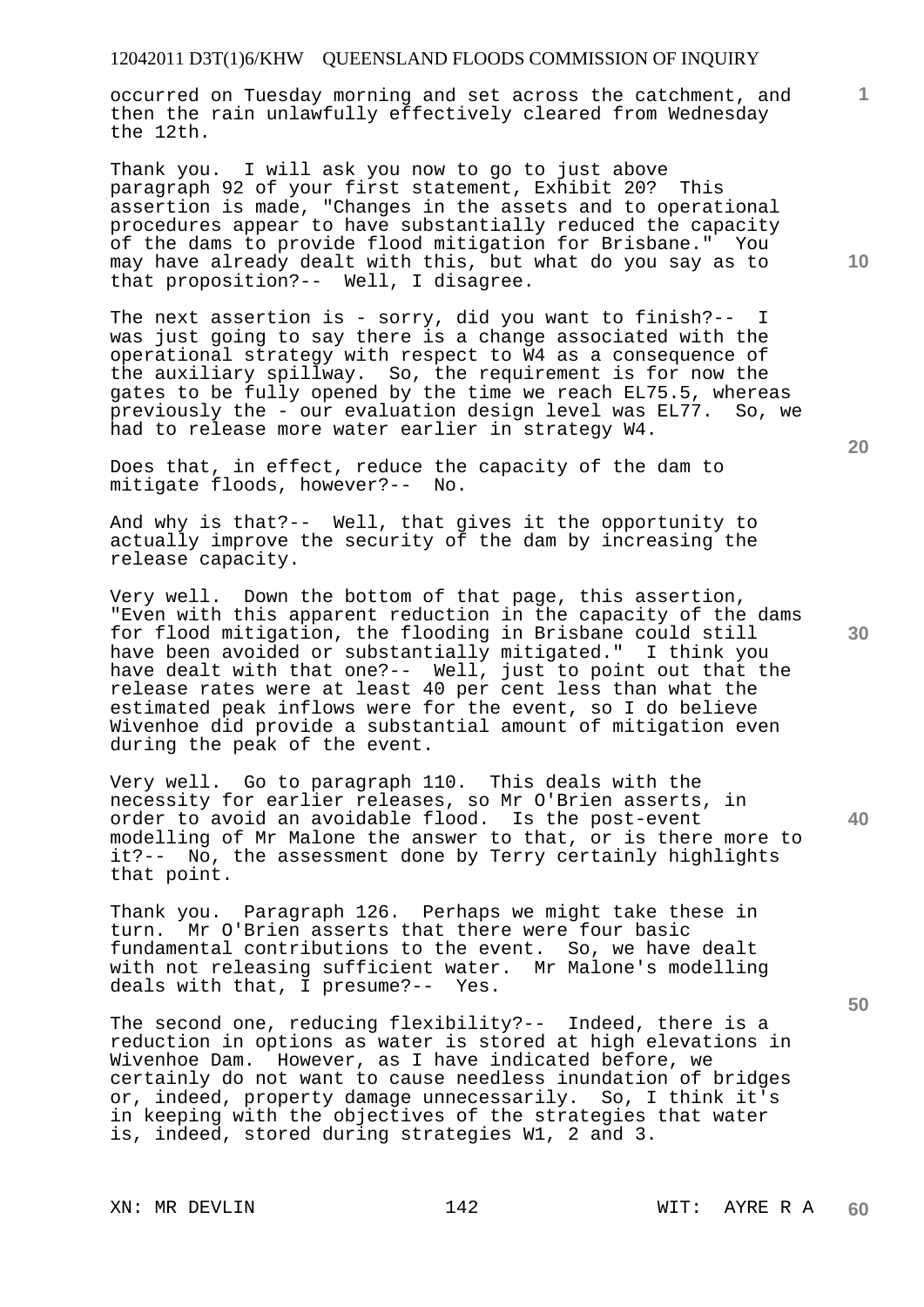That's actually the mitigation process in action?-- It is, yes.

What about the third one, "Undertaking peak discharges of this stored water at a time what had maximum impact on downstream flooding."?-- Well, under strategy W4, we have no other alternative. We have to increase release rates to ensure that we maximise - sorry, equalise the inflow and outflow of the dam to arrest the rate of rise in Wivenhoe, so we had no - no other option at that stage.

And, once again, the modelling after the event shows that you'd got to the same point around about Sunday or Monday?-- Yes, that's correct.

If you had started at 75 FSL, for example?-- If we had a drawdown, yep.

Thank you. Now, number 4, "Not using the full capacity of the flood storage system at the peak of the flood."?-- This is really the opposite of one of the earlier assertions. If, indeed, we did try to store all the water in Wivenhoe and Somerset, we run the risk of if the event is actually larger than what occurred, we would end up overtopping or certainly initiating the fuse plugs and causing an even worse downstream consequence.

Go to now paragraph 158. This is an assertion that there were differences in readings between the automatic headwater gauge and the manual gauge board readings. Earlier you talked about the drawdown effect for the automatic gauges; is that the answer to that?-- It is, yes, and - but I do know that Mr O'Brien doesn't actually acknowledge the notes that are attached to the Bureau website, which indicate that, "The river height data in the - is the latest available operational data provided for flood warning purposes, and has not been quality controlled." So, I just think he has not acknowledged that, indeed, this is operational data and it will contain errors.

Thank you. Commissioner, I think I have finished and I promise I won't get a second wind, but would it be appropriate if I just look to see I have covered all the topics over lunch?

COMMISSIONER: All right. We will take the lunch break, but there is an application to be heard during it which doesn't really concern any of the parties. So, if you wouldn't mind moving off quickly, that would be helpful.

We will otherwise resume the hearing at 2.30. Adjourn the Court.

THE COURT ADJOURNED AT 12.58 P.M.

**10** 

**1**

**20** 

**50**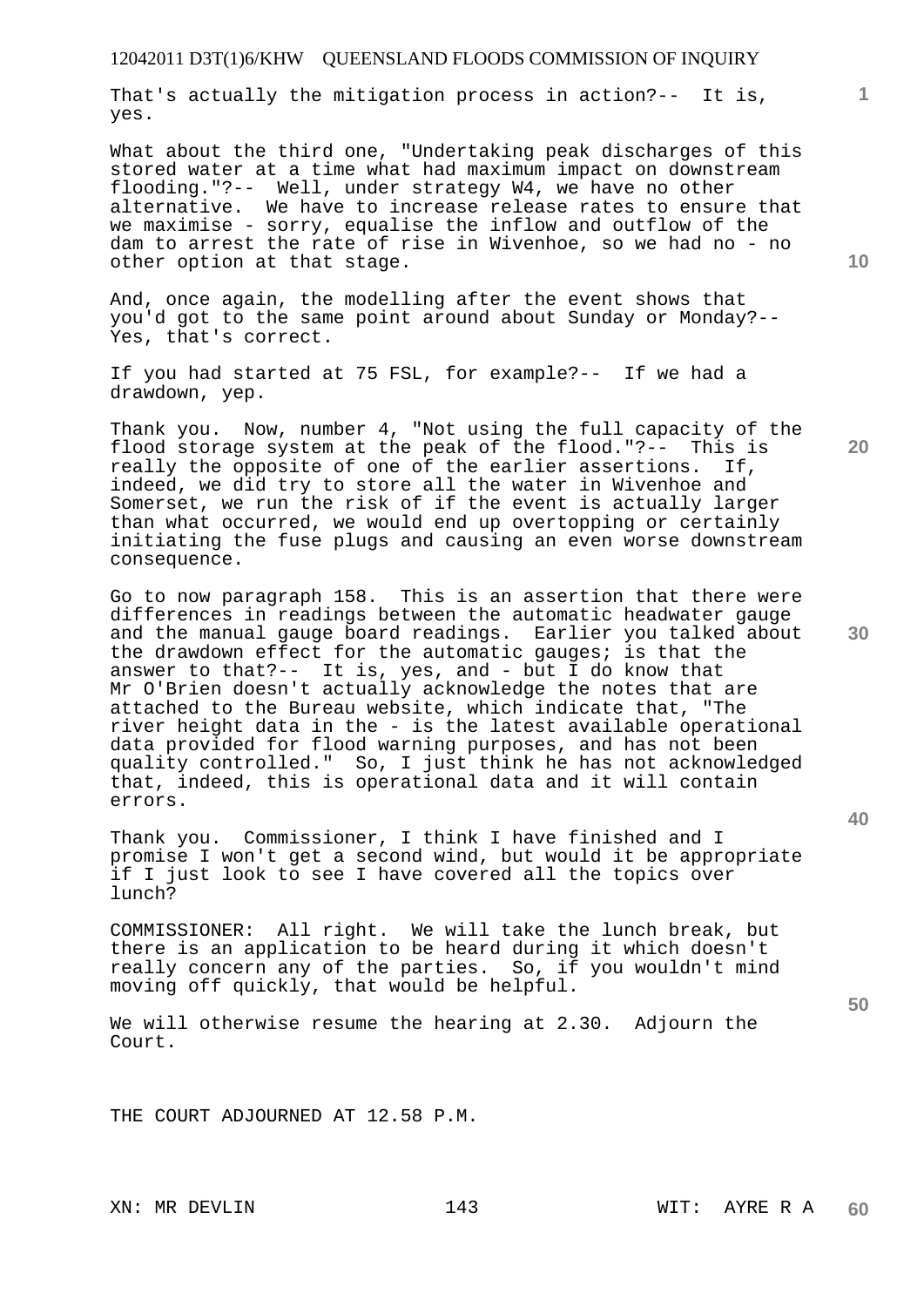THE COMMISSION RESUMED AT 1.03 P.M.

COMMISSIONER: Yes?

**10**  MR JOHNSTON: Madam Commissioner, my name is Johnston, initials M F. I seek leave to appear on behalf of the Australian Broadcasting Corporation, Seven Network, Queensland Television, which is Channel Nine, Network 10 and Queensland Newspapers, which is The Courier-Mail.

I seek leave to appear on behalf of those media outlets and I am instructed by Thynne McCartney Lawyers. I have prepared a written application for leave to appear. That was sent through this morning. I don't know if you have had an opportunity-----

**20**  COMMISSIONER: Well, I have seen multiple copies of it, and it is really the least of my concerns.

MR JOHNSTON: Yes.

COMMISSIONER: I don't have any difficulty about giving you leave to appear to make the application. I am more interested in the substance of the application, I must say.

**30**  MR JOHNSTON: I have also prepared written submissions which have just been settled, given the urgency of this application, and I have provided those to your associate. I am not sure if you have been given a copy-----

COMMISSIONER: I have just been given them, so if you wouldn't mind taking a seat I will read them.

MR JOHNSTON: Yes, thank you, Madam Commissioner.

COMMISSIONER: I have read those, thanks, Mr Johnston.

**40** 

**50** 

**60**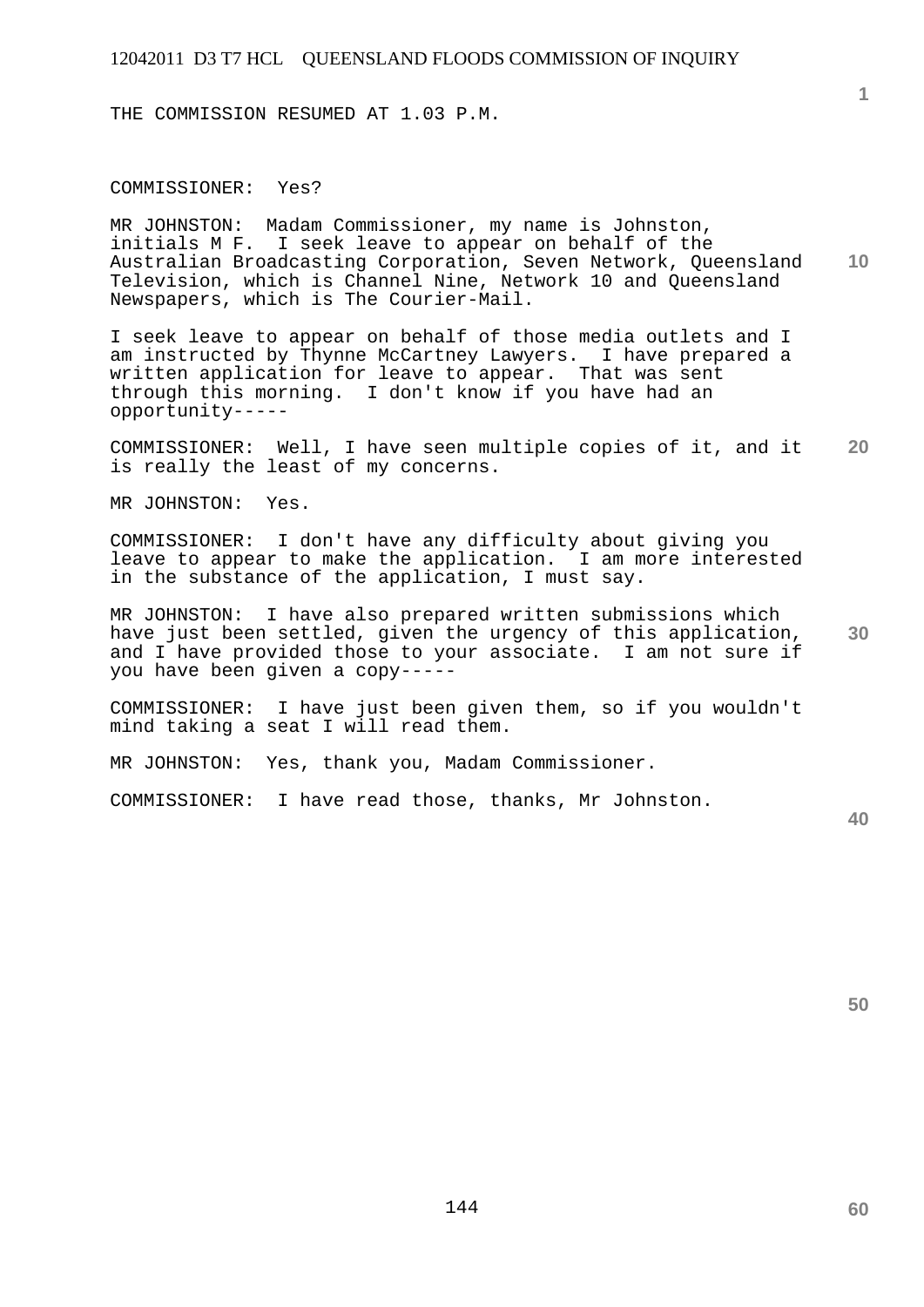MR JOHNSTON: Yes.

COMMISSIONER: Your first point is about power.

MR JOHNSTON: Yes, Madam Commissioner. The point is quite simple but, in short, it is this. That when one has regard to section 16 of the Act, the Commission is given the power not to make a prohibition against publication and the words used are: "contents of any book, document, writing or record produced at the inquiry". My submission is that that gives the Commission the discretion at first instance to make a prohibition against publication for, in this case, recordings taken within these hearings. But once the Commission excises discretion not to rely on that power, that is the Commission allows that to be broadcast and distributed to the world at large by the Internet, the Commission has no further power. That is, it will be beyond what is contemplated in section 16 to prevent or restrict or prohibit the republication or the further publication of that material.

COMMISSIONER: Well, you have to argue, don't you, that republication is not publication because if there's a power to prevent publication, then one would ordinarily read that as extending to any publication whether it happens to be a republication or not.

MR JOHNSTON: My submission is that the power is not that wide and because there's an inherent inconsistency in allowing that material to go to the world at large via the Internet, it is publicly available to everybody. It's available for anybody to download. But then to somehow try to crimp or restrict that further republication of that material will be beyond what is contemplated in section 16 and beyond the powers of this Commission.

COMMISSIONER: It is simply a matter of statutory interpretation.

MR JOHNSTON: Yes, it is.

COMMISSIONER: Do you say that the Commission can only prohibit publication of something absolutely? It can't prohibit-----

MR JOHNSTON: No, I'm not. No, I'm not, Madam Commissioner. What I'm saying is there could be other examples where there's evidence - I notice you just saw a video, for example, and you may exercise your discretion and say, "Well, I am not going to allow publication of part of that video but I'll allow publication of the rest." But, Madam Commissioner, once you allow the publication of part of that video that we just saw, let's say on the Internet, then it's out there to the world at large. You, in effect, have lost control of it. You have no further power once it's distributed to the world at large to then somehow crimp or further restrict that publication of that material. Another example may be-----

**1**

**10** 

**20** 

**50**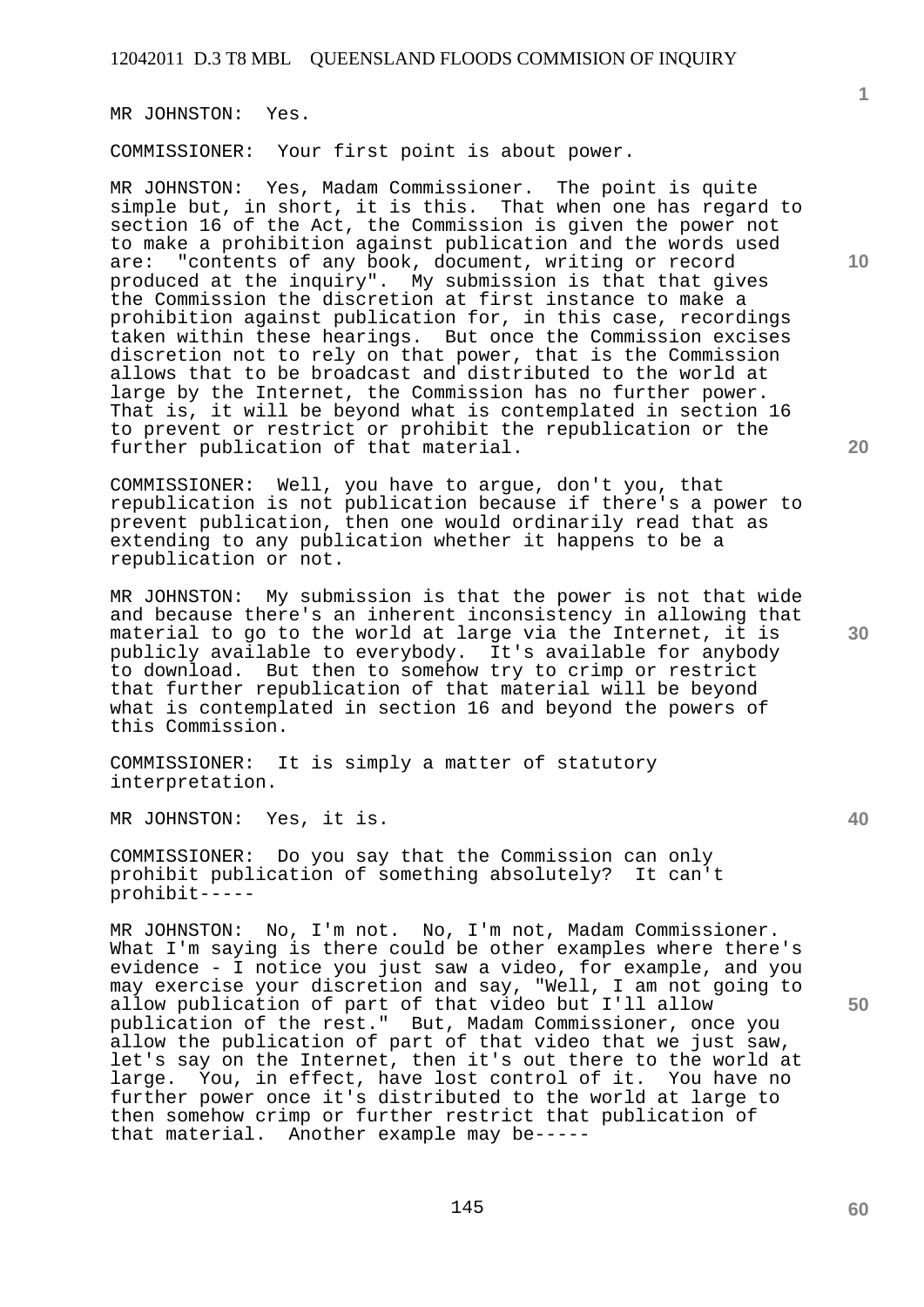COMMISSIONER: Well, you say that but why do you say it?

MR JOHNSTON: Because there's an inherent inconsistency on the one hand to allow material to go out to the world at large, to allow it to be published to everybody.

COMMISSIONER: Well, it's material going out in a particular form.

MR JOHNSTON: Yes.

COMMISSIONER: And it is a matter of saying, "But it is not to be published in a different form." Can you give me some examples.

MR JOHNSTON: Well, Madam Commissioner, I have given some examples of the problem with that and some of the examples in my written submission talk about where people may e-mail, so you may have interested people there who may e-mail to their friends or there may be a chat group or a blog or so forth. People out there may want to cut out part of the Internet stream of this hearing and rebroadcast that, that is further distribute that material to others. Now-----

COMMISSIONER: Well, they might want to. It doesn't mean that they can.

MR JOHNSTON: My submission is that is beyond the power of the Commission to, once it has been released to the world at large, further somehow restrict the republication or further publication of that material. My submission is that comes out of the words "shall not be published."

COMMISSIONER: Once somebody sits in that box and says something, it's published to this up audience here.

MR JOHNSTON: Yes.

COMMISSIONER: Surely the powers extend to controlling the further publication of what's said here.

MR JOHNSTON: You certainly have that power to do that. But my submission is once you exercise your discretion to allow it to go outside this room-----

COMMISSIONER: So it is once through that door you're talking about?

**50**  MR JOHNSTON: Once you allow it to go to the world at large, my submission is you do not have the power to somehow restrict how it goes to the world at large. Once you have exercised your discretion to allow it to go to the world at large, you can't restrict or narrow how that material is further dealt with.

COMMISSIONER: All right. I'm not sure you're convincing me. MR JOHNSTON: There is obviously no case law on it. But the

146

**60** 

**20** 

**40** 

**30** 

**10**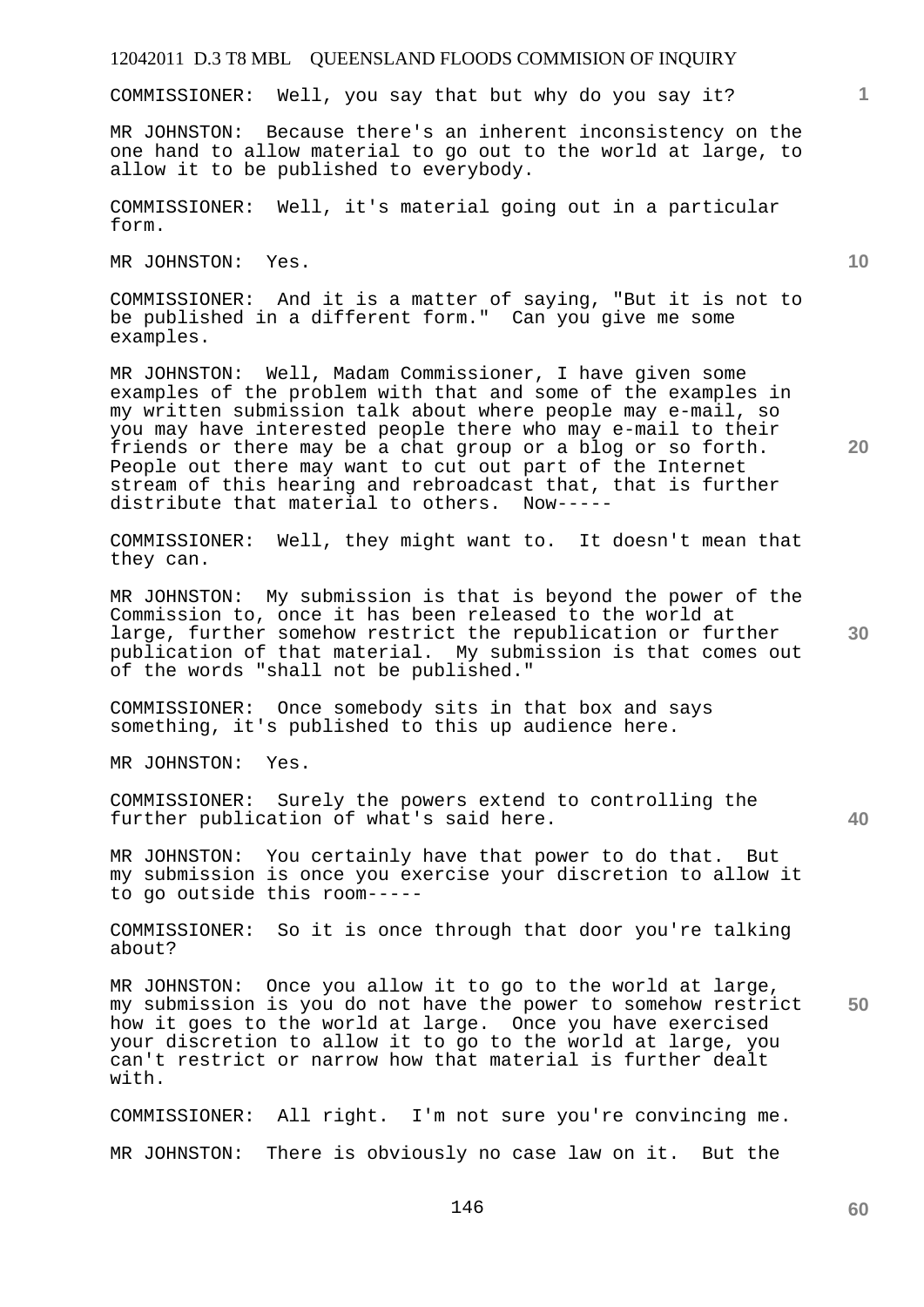submission is a simple one because, Madam Commissioner, when you think about it, it is a strange situation to have material that's out there publicly available, anybody can look at this website, but it is an odd situation to have that there's then, in my submission, an uncertain order about how that material can be dealt with by members of the public, including my clients, the media organisations.

COMMISSIONER: Maybe it is a rather short-sighted submission too because it is thought undesirable it be published in the way your clients propose so the obvious answer is not to publish it at all. So that the effect of your application might in fact be counterproductive, that there was no feed.

MR JOHNSTON: And I have made that point that it would - it is not subject to my application at the moment but it is arguable that it would be within your discretion to say, "Well, I am not going to allow the publication of any Internet feed. I am not going to allow the publication of any video recordings taken within this hearing", and if you do that, of course my clients, anybody else would not be able to publish that material. But once, Madam Commissioner, you decide to allow that material to go to the world at large, it's beyond your power, in my respectful submission, to crimp or restrict that further.

COMMISSIONER: Yes, you have told me a few times that.

MR JOHNSTON: My second submission comes to the principle of open justice and the discretion and considerations.

COMMISSIONER: When you get to open justice, aren't you rather in a position of saying the Courts aren't affording open justice because they're not allowing the live feed to be played on the evening news?

MR JOHNSTON: It is a different situation, with respect, Madam Commissioner, because in the Courts, once again, I think once they've decided to allow that material to go out then it's out there. But in this situation you have decided to allow that material to go to-----

COMMISSIONER: No, refer to your first submission. We're talking about open justice now.

MR JOHNSTON: Yes.

COMMISSIONER: You can hardly say that a forum isn't affording open justice simply because there isn't an Internet feed being played on the evening news, otherwise you would have to say every other forum isn't affording open justice.

MR JOHNSTON: Well, I have given some good explanations as to why that would not be the correct position to take on a discretionary ground and I have given some examples of, and some pretty clear and simple examples, that not everybody has access to the Internet, not everybody has access to a computer. That there are those that may even have access to a

**10** 

**1**

**30** 

**20**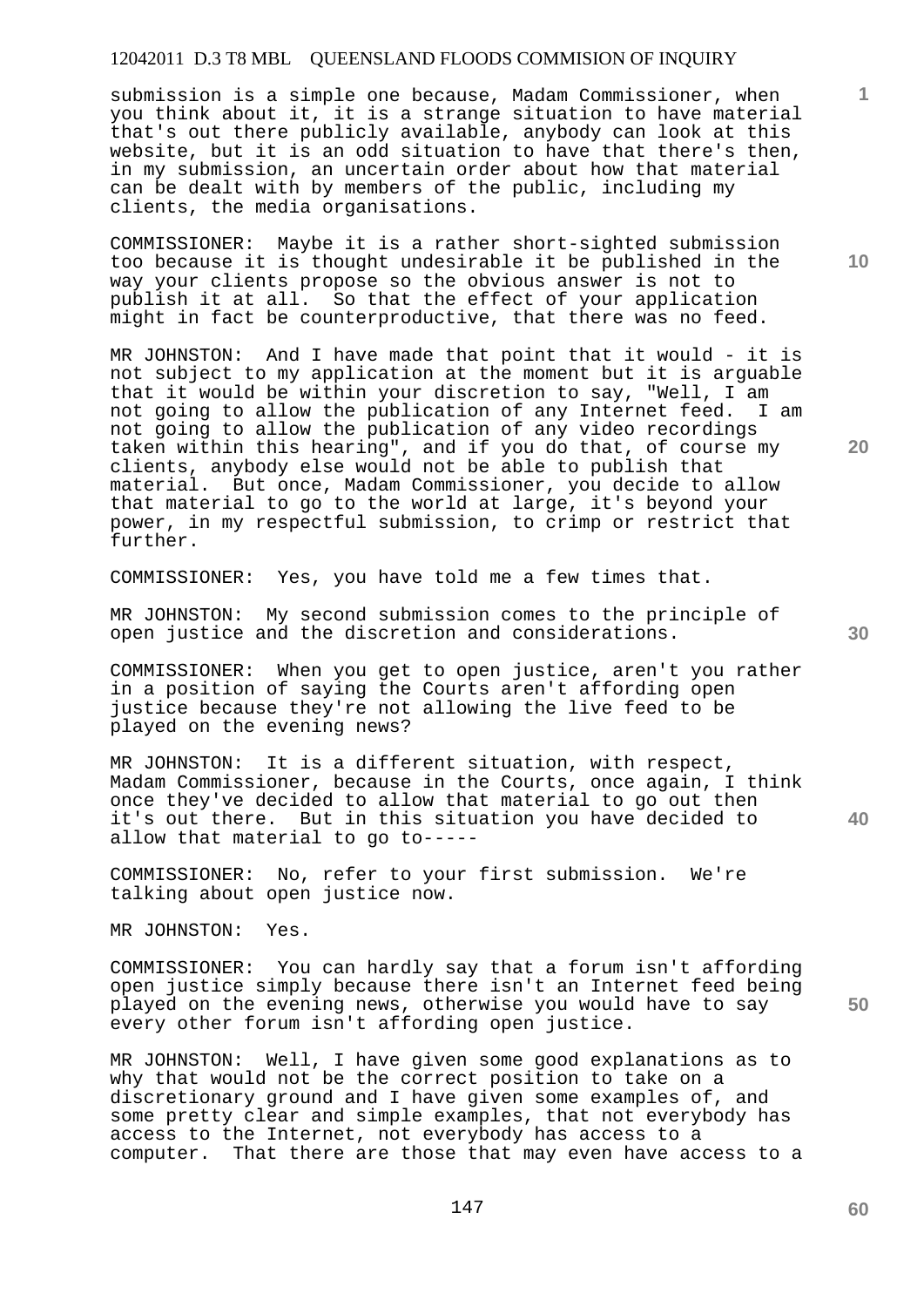computer, say, through a local library; are computer illiterate. There are people who were displaced by these floods who have lost their belongings, lost their computers, lost their access to Internet who are clearly directly interested in these proceedings but they-----

COMMISSIONER: But you're not really answering my question, which is if the Supreme Court in a murder trial, for example-----

MR JOHNSTON: Yes.

COMMISSIONER: -----doesn't give access in the way you propose, is it not affording open justice?

MR JOHNSTON: Once it decides to allow it to go-----

COMMISSIONER: Why does it matter if it has decided to allow that feed or not? Either it is open justice or it isn't.

MR JOHNSTON: Because the effect of allowing it only to go to the Internet in part or not allowing it to be rebroadcast is that only certain categories of people are allowed to see these broadcasts and those categories of people-----

COMMISSIONER: No, no, it is - that is not a question of being allowed to or not. And if you look at the example of a Supreme Court murder trial, then those categories would be excluded from seeing - or those categories who have access to a computer would be excluded. So getting back to my question, is that open justice?

MR JOHNSTON: Well, my submission is, no, it wouldn't be in that particular case because-----

COMMISSIONER: That's going to be a surprise to the Supreme Court, I think, Mr Johnston.

**40**  MR JOHNSTON: Once it has been decided to allow that material go out, there should be some reasonable basis not to allow the further publication of that material. Now-----

COMMISSIONER: But does that have anything to do with open justice as you put it in your submission?

MR JOHNSTON: It's a different point, I accept that.

COMMISSIONER: Okay. Good.

**50**  MR JOHNSTON: But I have given some of those basic examples in my written submissions and I think they're good points. That there are people out there that won't have access to these live broadcasts, they won't - the elderly, the people displaced by the floods will not be able to log on and download these broadcasts. Moreover, there's also people who won't have the time because of work, family commitments-----

COMMISSIONER: Look, this would all be well and good if what

**20** 

**10** 

**1**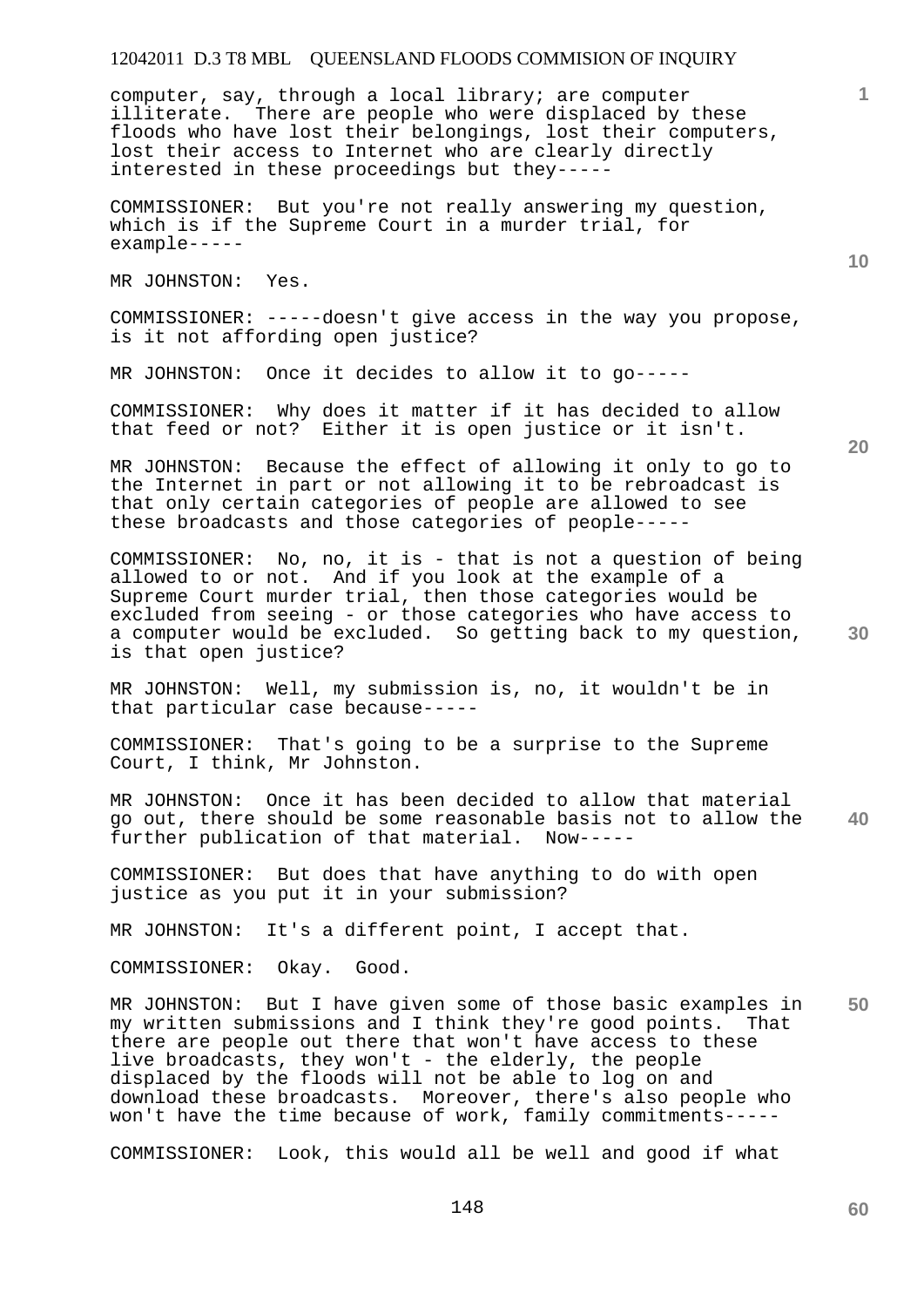you were proposing was that each of these stations actually play the entirety of everything that happened in the day's proceedings. I assume you're not undertaking to do that.

MR JOHNSTON: No, I'm not, Madam Commissioner.

COMMISSIONER: The idea is to take bits for the evening news effectively.

MR JOHNSTON: And that is the role of the media. The role of the media is to be the eyes and ears of the public. They are there to publish objectively and independently and critically while this Inquiry is going on. We have journalists, professional journalists, who review the material, work out what's relevant, what's not relevant and, in effect, provide a summary to those who don't have time to download the whole hearing.

COMMISSIONER: Is there anything preventing them providing a summary without showing the video snippets?

MR JOHNSTON: They can obviously rely on the transcript. But if one says, of course, they can rely on the transcript, the rhetorical question is why can't they also rely on the video footage.

COMMISSIONER: Well, they can. They can look at it to make sure that what they say is accurate, but it is just a matter of replaying it. It doesn't mean they can't give a summary.

MR JOHNSTON: But, Madam Commissioner, if you allow extracts of the transcript to go out on the nightly news, then there is no difference between allowing the transcript to go out and allowing footage to go out as well, which provides that visual impression for members of the public that are interested in this Commission.

COMMISSIONER: It's just a visual impression. Well, that's what you're looking for. You want a visual impression?

MR JOHNSTON: No, it allows the full openness of this Inquiry. And, Madam Commissioner, you've decided, I think for good reason, to allow it to go out onto the Internet and I assume the basis for that is to allow people to watch the proceedings. That same logic applies to the nightly news. That on the nightly news, a professional journalist can summarise, can look at the issues and also provide, for the same reasons that you've allowed it to be streamed to the Internet, its viewers with a summary of.

Now, it may be the case, for example, that people who watch the downloads aren't going to sit there and watch the entire day. They may watch certain parts, if there's a Minister or a key witness. They may only watch part of it. It is no different to the media extracting parts of the video and broadcasting that on the nightly news.

They're my submissions.

**30** 

**20** 

**40** 

**10**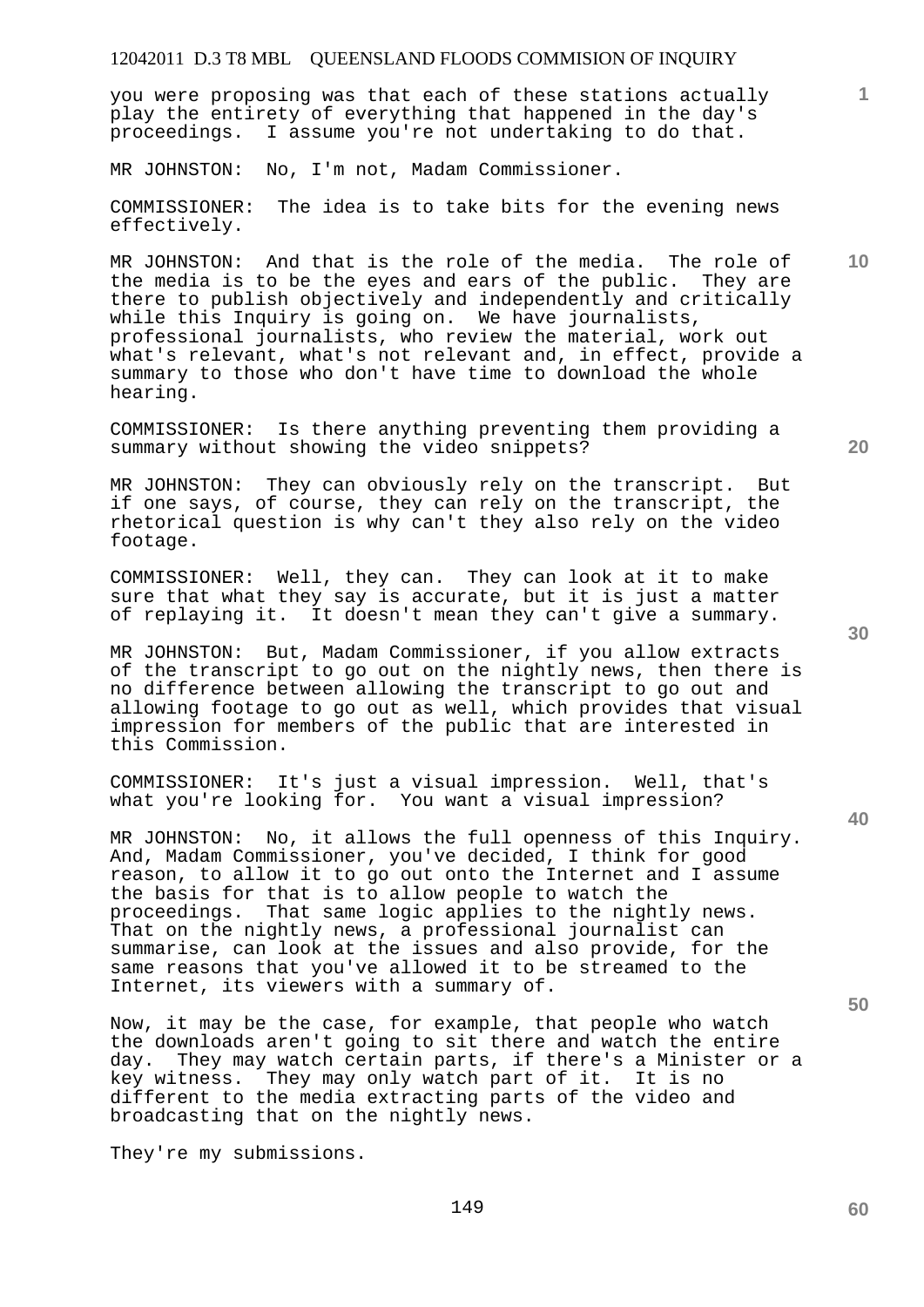COMMISSIONER: Thank you. I'm not sure if counsel assisting want to be heard on this. Is there something?

MS WILSON: The only other matter that should be raised in relation to this and to the open justice issue is this matter to be considered. That witnesses will be called who will be recounting their experiences and for some this will be a very emotional experience for them and it may be very overwhelming and intimidating. It may even affect their evidence to know that their evidence will be repeatedly replayed on various media outlets. That's the only other matter that we wish to bring before the Commission, Madam Commission.

COMMISSIONER: Mr Johnston, anything in response?

MR JOHNSTON: Two points. First of all, there is no evidence that I understand that there is going to be people in a particular category that are going to be embarrassed or upset. But, secondly, when one looks at the cases dealing with open justice, issues of embarrassment, issues of reputation are not relevant considerations in deciding whether to release material or not. Those principle principles should apply equally here.

My third point is if they're going to be embarrassed, they're going to be embarrassed by the transcript; they're going to be embarrassed by the video footage. There is no legitimate difference in terms of - as a discretionary consideration, in terms of whether to allow that material to be disclosed or rebroadcast in the order's terms.

COMMISSIONER: Thanks, Mr Johnston. I'll adjourn briefly for, say, 10 minutes to consider the matter.

THE COMMISSION ADJOURNED AT 1.21 P.M.

**40** 

THE COMMISSION RESUMED AT 1.29 P.M.

COMMISSIONER: Yesterday I made an order that the evidence and exhibits in the Inquiry not be published by way of rebroadcast of the Internet feed, which the Inquiry provides to its website by way of a live stream for the benefit of the public. That order is now the subject of an application to me to set it aside.

The first point which is made is as to the power to make the order under section 16 of the Commissions of Inquiry Act 1950. It simply states that:

"A commission may order that any evidence given before it, or the contents of any book, document, writing or record produced **10** 

**1**

**20** 

**30** 

**60**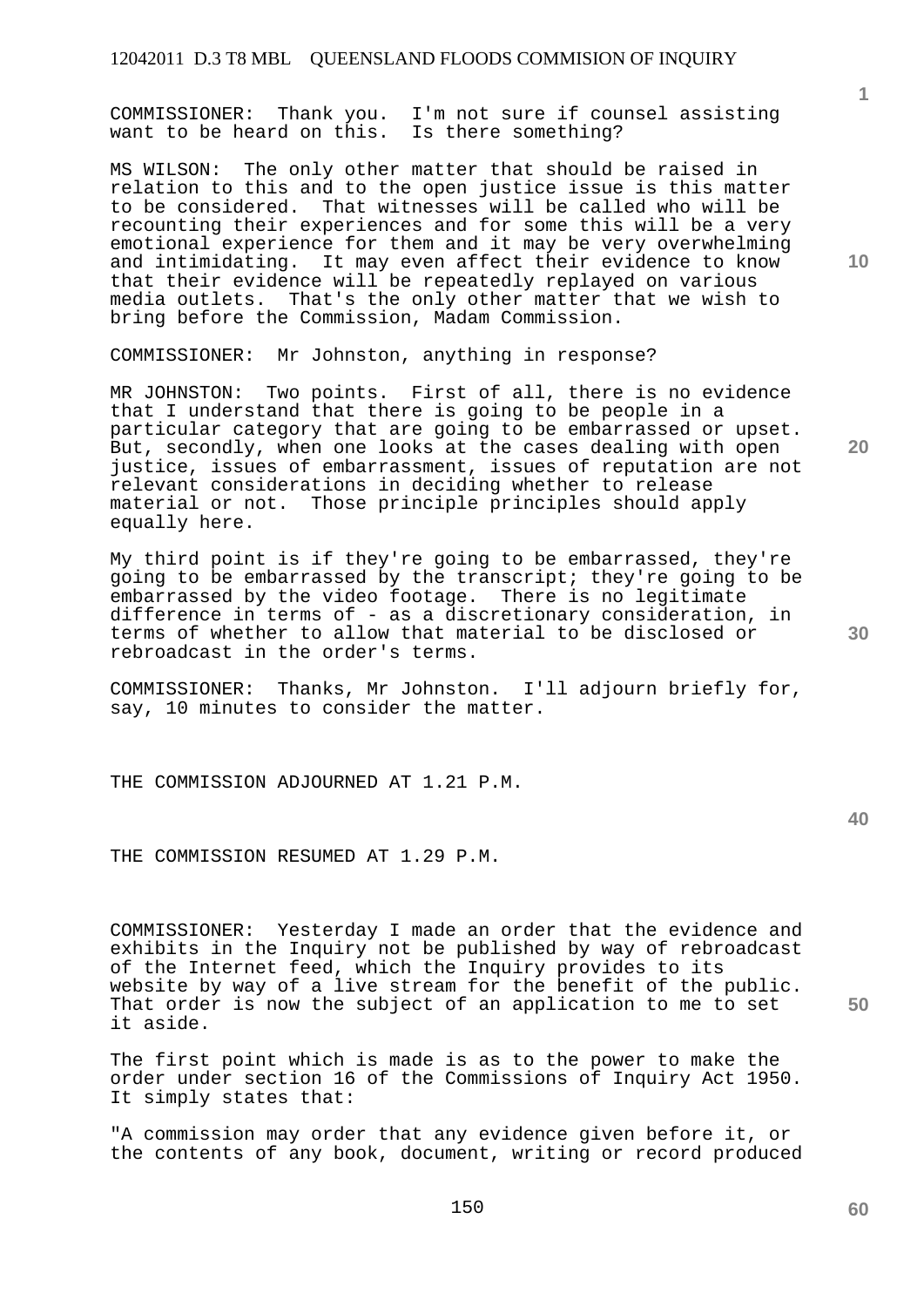at the inquiry, shall not be published."

There is no argument that the video recording in this instance qualifies as a document or record. The argument is about what the power entails when it comes to ordering it shall not be published.

Mr Johnston, for the applicants, argues that once the live stream is permitted, material goes to the Inquiry's website, that is the end effectively of the power. I do not agree with that construction of section 16. I do not think that there is a basis to construe it so narrowly as to conclude that it allows only absolute prohibition of publication of particular evidence. I read it, particularly in the light of the Court powers granted to the Commission under the Act, as extending to the prohibition of publication of evidence in a particular form - in this case, the publication by way of incorporation of snippets of live stream footage into the nightly news.

I conclude that I do have the power and had the power to make the order.

Then one turns to discretionary considerations. It is a balancing exercise between the public interest and having the footage aired in the way described and the public interest in the effective functioning of the Inquiry. I am unconvinced that open justice can't be achieved or is somehow impaired if this footage is not available to the news services. There is no inhibition on the news services providing a summary of the events of the day at the Inquiry. It seems that the desire to have the feed available for reproduction of segments is simply a matter of adding visual and, I suppose, auditory effect.

The public interest in having segmented portions of the feed displayed on the evening news seems to me relatively limited. I am unconvinced that it is a very effective way of conveying information to the public, but it is particularly so given the very high levels of access which have been provided to the public to the Inquiry's information, in far more complete forms by the feed on the website itself, the placing of submissions, statements and exhibits on the website and the making available of the transcript on the website.

Against that are the objectives of the Inquiry to make full inquiry into the subject matter of the terms of reference. It seems to me that they are better achieved by not having witnesses distracted in giving their evidence or counsel in asking their questions by the prospect of having chopped up portions appearing on the evening news.

Balancing those matters, my conclusion is that the order should stand and I don't propose to vacate it.

Thanks, Mr Johnston.

MR JOHNSTON: Thank you, Commissioner.

**10** 

**1**

**20** 

**30** 

**40**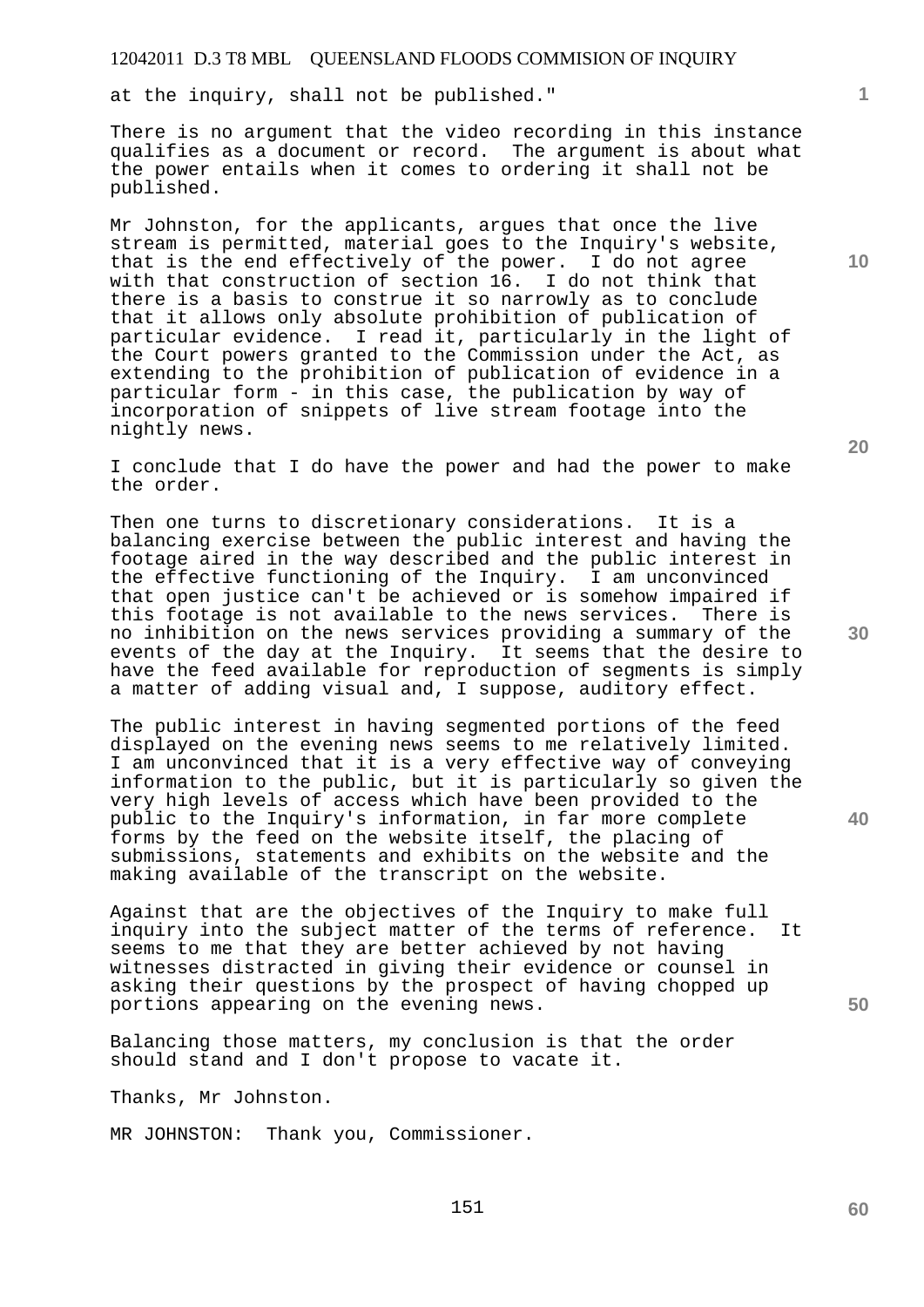COMMISSIONER: Now, I am thinking you might want your submissions made an exhibit.

MR JOHNSTON: That would be helpful, Madam Commissioner, if I can tender those.

COMMISSIONER: All right. Exhibit 32 will be the submissions in relation to this application.

ADMITTED AND MARKED "EXHIBIT 32"

COMMISSIONER: Nothing further? MR JOHNSTON: No, Commissioner? MS WILSON: No.

THE COMMISSION ADJOURNED AT 1.35 P.M. TILL 2.30 P.M.

**40** 

**1**

**10** 

**20**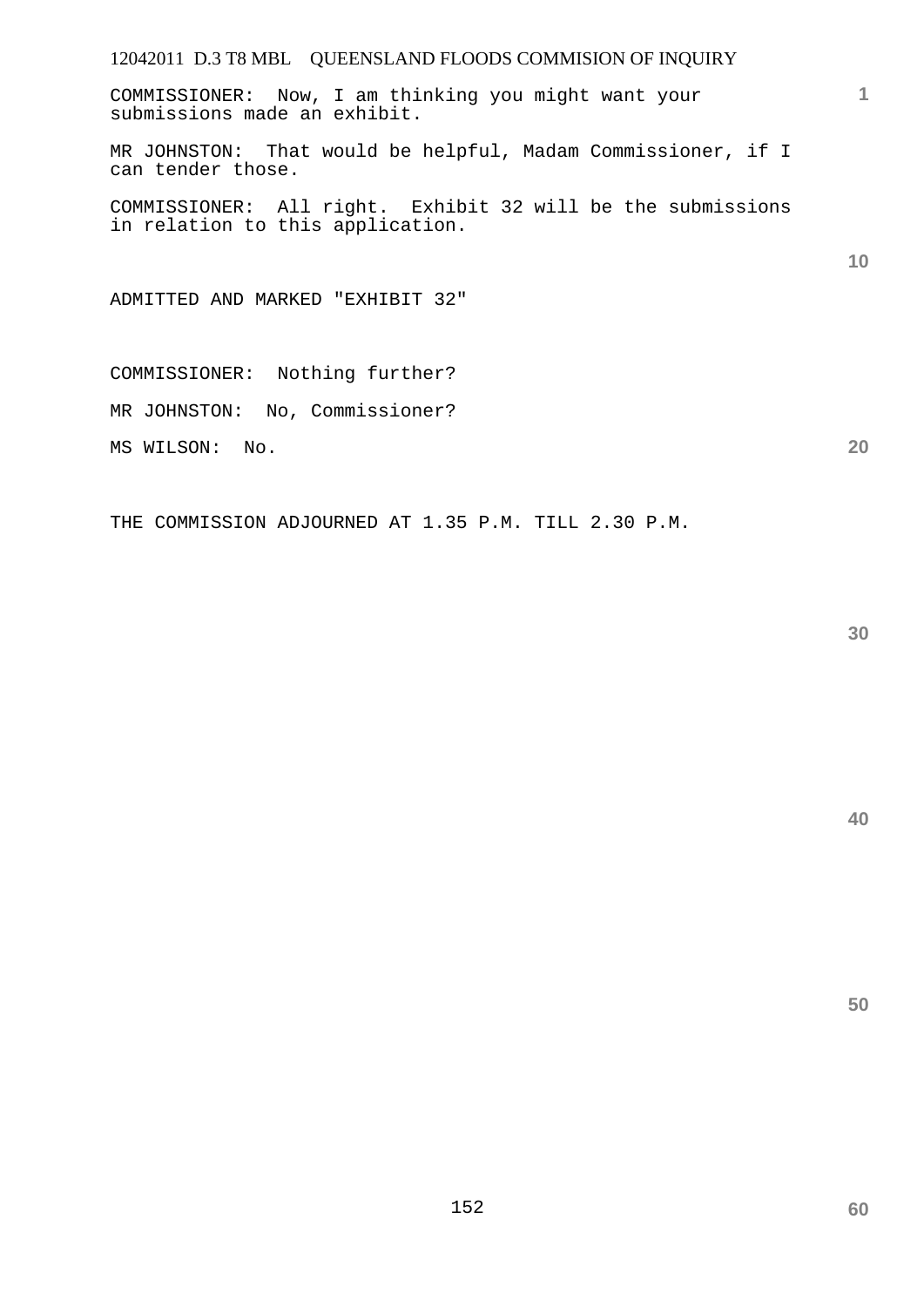THE COMMISSION RESUMED AT 2.31 P.M.

ROBERT ARNOLD AYRE, CONTINUING:

COMMISSIONER: Just before we start, I have had some concerns expressed about the barrier to safe passage constituted by the gentlemen sitting in the wheel chairs up against the barrier. It doesn't seem to me that there is much to be done about it. You all, presumably, need to be there to instruct your counsel as the case may be, but could you just make sure you don't leave any obstacles to progress in front of you and you don't stick your legs out unnecessarily, and I hope we will be able to get away with that.

Mr Devlin, did you have more questions?

MR DEVLIN: Yes, only a couple though. First of all, Commissioner, may I tender the statement of Mr Malone which I spoke about, the second statement dated yesterday?

COMMISSIONER: That will be Exhibit 33.

ADMITTED AND MARKED "EXHIBIT 33"

MR DEVLIN: I have had a query from a member of the public and I simply told him that the expectation would be that it would be published in due course on the net. Thank you.

Mr Ayre, if I can just take you back to - this is the second last matter I want to take you to - if I can just take you back to part 5.1 of the Manual of Operational Procedures, which is Exhibit 21, which is to be found at page 13 of the manual. You would be familiar with this part of the manual where it recites that a Real Time - under the heading "5.1 General", "A real-time flood monitoring and forecasting system has been established in the dam catchments." Then in the next paragraph, "The rainfall and river height data is transmitted to Seqwater's Flood Operations Centre in real time. Once received in the Flood Operations Centre, the data is processed using Real Time Flood Model (RTFM) to estimate likely dam inflows and evaluate a range of possible inflows scenarios based on forecast and potential rainfall in the dam catchments. The RTFM is a suite of hydrologic and hydraulic computer programs that utilise the real-time data to assist in the operation of the dams during flood events." Do you see that?-- Yes.

And then at 5.2, "The senior flood operations and flood operations engineers use the RTFM for flood monitoring and

**1**

**10** 

**20** 

**30** 

**40**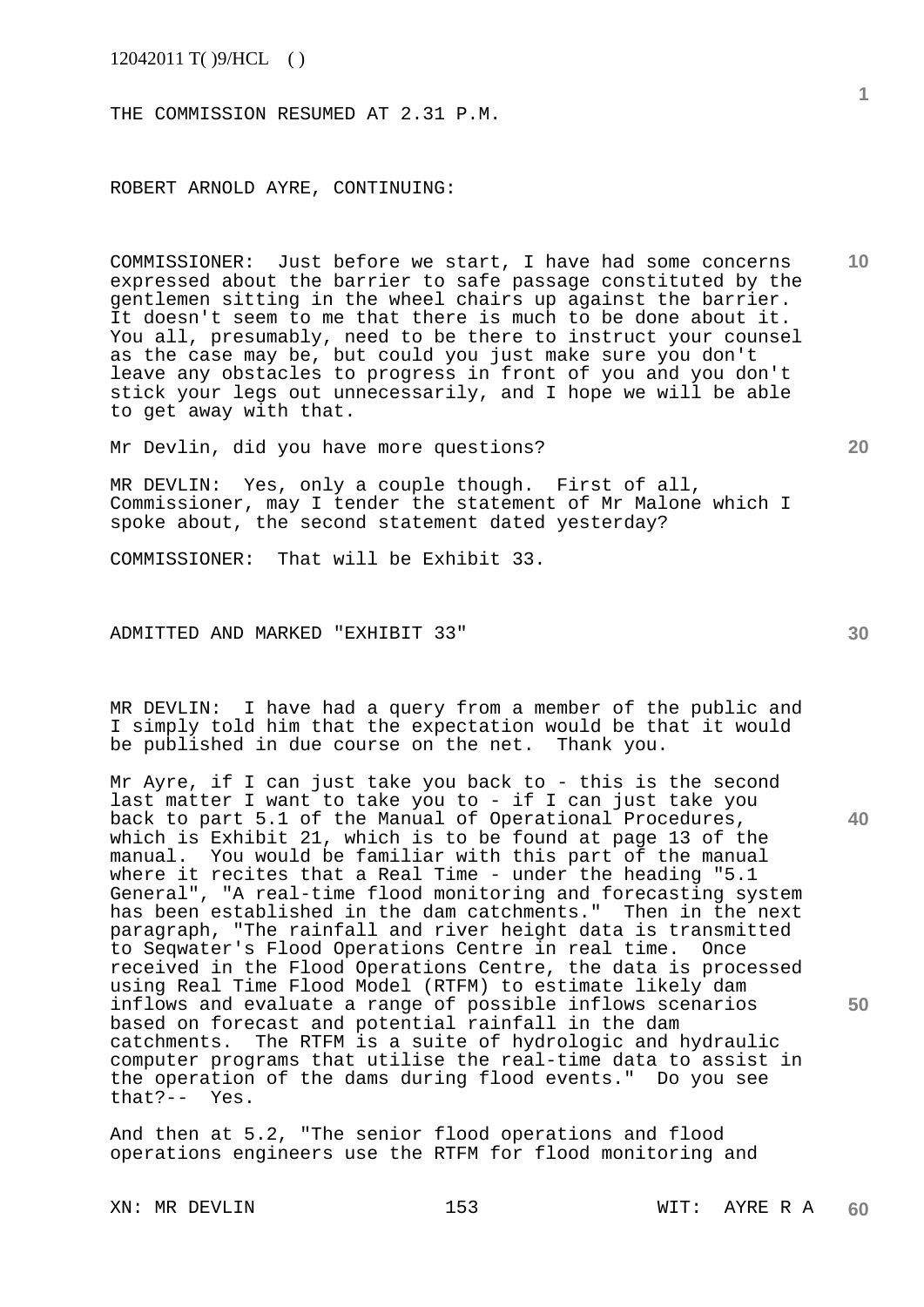12042011 T( )9/HCL ( )

forecasting during flood events to operate the dams in accordance with this manual." See that?-- Yes.

So the manual at 5.1 requires you to use the RTFM, is that correct?-- It does indeed, yes.

Right. Now, when you use the RTFM itself, what forecasts does it provide?-- It provides forecasts of inflows into the dams and flows in downstream tributaries to enable the projected lake levels to be determined.

And then if we go to 8.4, at page 22, the paragraph that you were asked about this morning?-- Yes.

"The strategy chosen at any point in time will depend on the actual levels in the dams and the following predictions which are to be made using the best forecast rainfall and stream flow information available at the time." When it uses the phrase "using the best forecast rainfall", is that limited to QPF?-- No, it is - I believe it is referring to the Real Time Flood Operations Model predictions.

Thank you. Now, my last question concerns the dam operators. Can you explain, just very briefly - it might be obvious to you, but can you just explain the difference between the engineers in the Flood Operations Centre and the dam operators?-- The engineers in the Flood Operations Centre, such as myself, we determine the operational strategies required and issue directives regarding gate movements. The operators of the dams actually manipulate the machinery that opens and closes the gates at the dams. So those operators are actually stationed at the dams during periods of flood.

Now, it has been acknowledged that the Flood Operations Centre itself operated under maximum pressure for an extended period of time. What was your observation of the operating pressure under which the dam operators themselves lived during that same period?-- The operators were actually exposed to the elements, so they experienced the worst of the rainfall and, indeed, were working equally as long hours as the Flood Response Team in the Flood Operations Centre.

And were their responses to you strictly in accordance with your requirements?-- I would have to say that the operators performed their duties with the utmost professionalism, dedication and commitment during those trying circumstances.

So far from there being any glitches in that relationship, the performance was over and above the call of duty, as you would see it?-- I believe the flood operations engineers owe the operators a debt of gratitude for the way in which they carried out our instructions.

Thank you. Thank you, Commissioner.

COMMISSIONER: Thank you. Mr Rangiah?

**10** 

**20** 

**1**

**40** 

**50**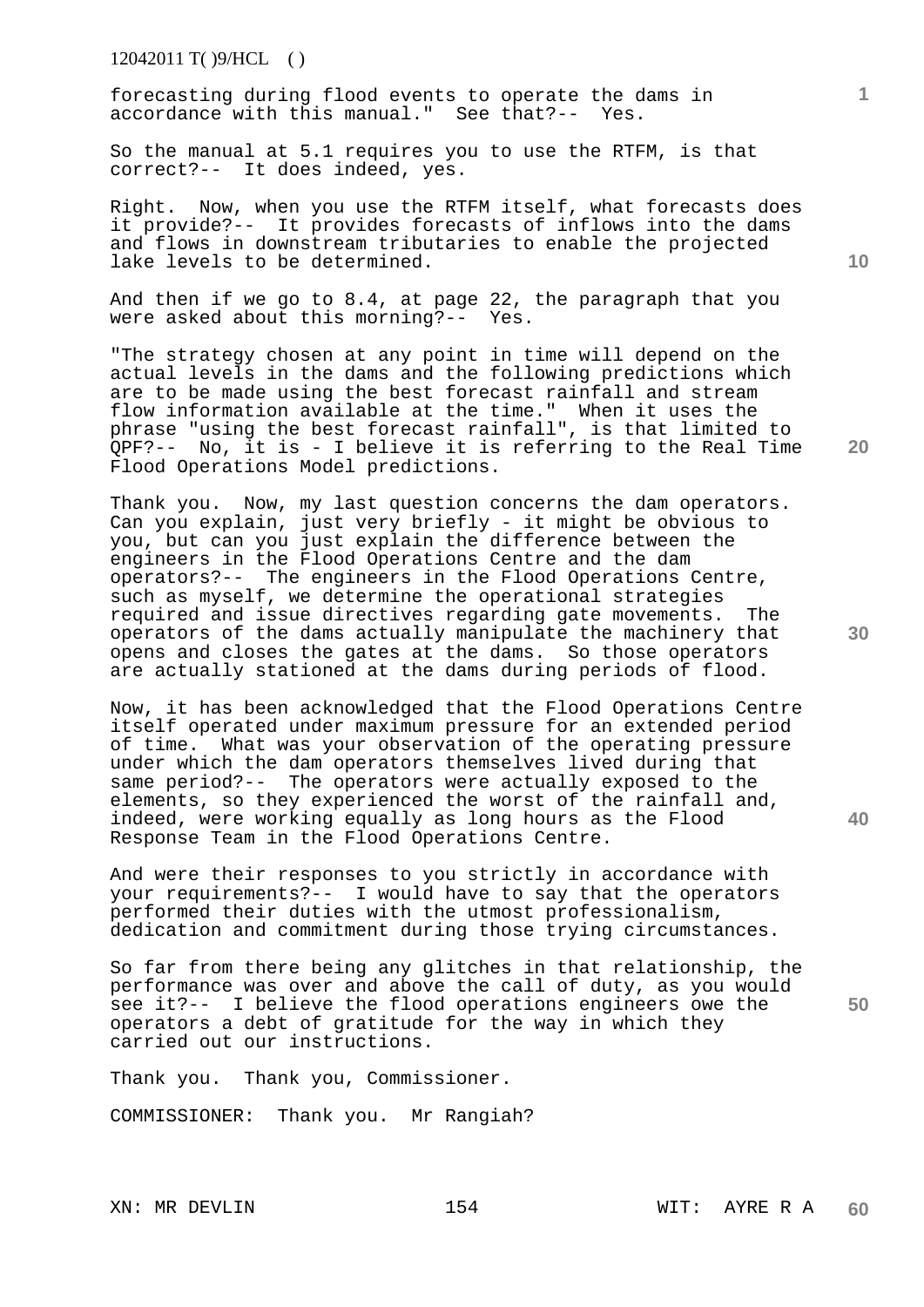MR RANGIAH: Mr Ayre, I represent a number of residents Fernvale. Could I ask you to take up your supplementary statement - that is your first supplementary statement - and could you turn to paragraph 31 on page 11? I think this is exhibit 18, Commissioner.

**10**  MR DEVLIN: Commissioner, I am having a little trouble hearing Mr Rangiah, and I am sure the members of the public are. Could Mr Rangiah speak up?

COMMISSIONER: Well, there you go, Mr Rangiah.

MR RANGIAH: Yes, I will.

Now, paragraph 31, you refer to commencing another shift in the Flood Operations Centre at 7 a.m.?-- Yes.

And that was on Saturday the 8th of January 2011?-- Yes, that's correct.

Now, to put that date in context, is it the case that the flood event had been declared on Thursday the 6th of January?-- Yes, that's correct.

And the maximum dam height for Wivenhoe peaked the following Wednesday, the 12th of January?-- It peaked at 7.30 on the Tuesday evening.

I see, thank you. Now, in paragraph 34, you say that by about 8 a.m. Wivenhoe Dam had reached 68.52 metres AHD. Then you say, "Because this level was above the predicted lake level of 68.5 metres AHD and relevant to strategy W1, I was conscious of the fact that we were transitioning the strategies from W1 to W2 or W3."?-- Yes.

**40**  When was W3 engaged?-- It was engaged with the directive that John Ruffini had issued, essentially, which required the releases to be taken to 1,250 CUMECS by 2 p.m. on that Saturday afternoon.

Well, when was that directive given?-- I will just have to refer to my schedule 1 in my first statement.

Could I perhaps trigger your memory by suggesting that it was at 8 a.m.?-- Yes, it would have been just - during the handover that was occurring between John and I.

And is that recorded anywhere?-- The directives?

The transition from W2 to W3?-- The change in strategies are outlined in our situation reports which were issued approximately every 12 hours.

And it is not recorded in the flood log event, is that right?-- That's correct, yeah.

**20**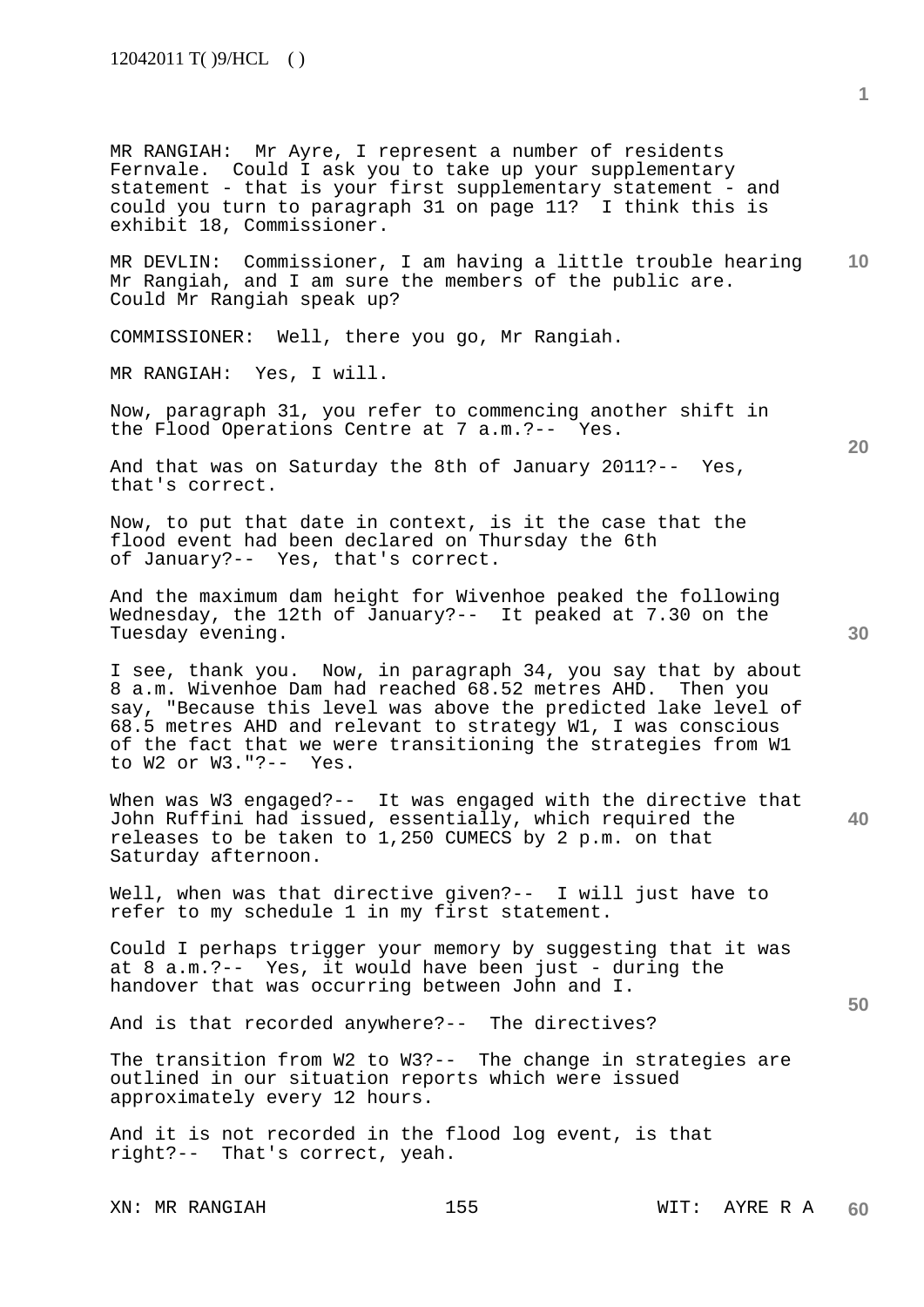12042011 T( )9/HCL ( )

So is it the case that you weren't transitioning from W1 to W2 or W3; you were in fact at W3 at 8 a.m.?-- As I explained this morning, it is not a step jump process. We do - we do transition gradually from each of the strategies, and as we had just entered the lower level of the range between 68.5 and 74, we were, indeed, in that transition process.

Well, at what point in time can you say that you had transitioned to W3?-- When the lake level exceeds EL 68.5.

And, in fact, you say in paragraph 34 that the level was above 68.5 by 8 a.m.?-- Yes.

So by 8 a.m. you had transitioned into W3?-- That's correct.

So it is not correct to say that "we were transitioning the strategies from W1 to W2 or W3"?-- As I said, it is not a step jump type arrangement; it is really a gradual transition from each of the strategies.

Now, you say then, "I knew that Burtons Bridge had been inundated on Friday evening, as had Kholo Bridge, so I was now concentrating on ensuring that Mt Crosby Weir Bridge was not inundated by making sure the releases plus the combined flows from Lockyer Creek were less than 1,900 cubic metres per second."?-- That's correct.

You accept that at that stage you were in W3?-- Yes.

And the primary consideration under W3 is protecting urban areas from inundation, is that correct?-- That's the primary objective, yes.

And there are other objectives, such as minimising disruption to the rural life, or retaining full supply level, which remain relevant?-- Yes, correct, yes.

But they have a lower priority?-- They do, yes.

But the primary consideration under W3 is to protect urban areas such as Brisbane from inundation?-- Yes.

So is it the case that your primary obligation then was to concentrate on ensuring that Brisbane is not affected by moderate or major flood?-- It is an objective to ensure appropriate flood mitigation but being cognisant of the lower level objectives.

Do you have a copy of revision 7 of the manual of Operation Procedures for Flood Mitigation at Wivenhoe Dam and Somerset Dam in front of you?-- Yes, I do.

Could you go to page 28 of that manual, please? Do you see just under the box that contains some conditions, it reads: "The intent of strategy W3 is to limit the flow of the Brisbane River at Moggill to less than 4,000 cubic metres per second."?-- Yes.

XN: MR RANGIAH 156 1990 WIT: AYRE R A

**30** 

**40** 

**50** 

**20** 

**10**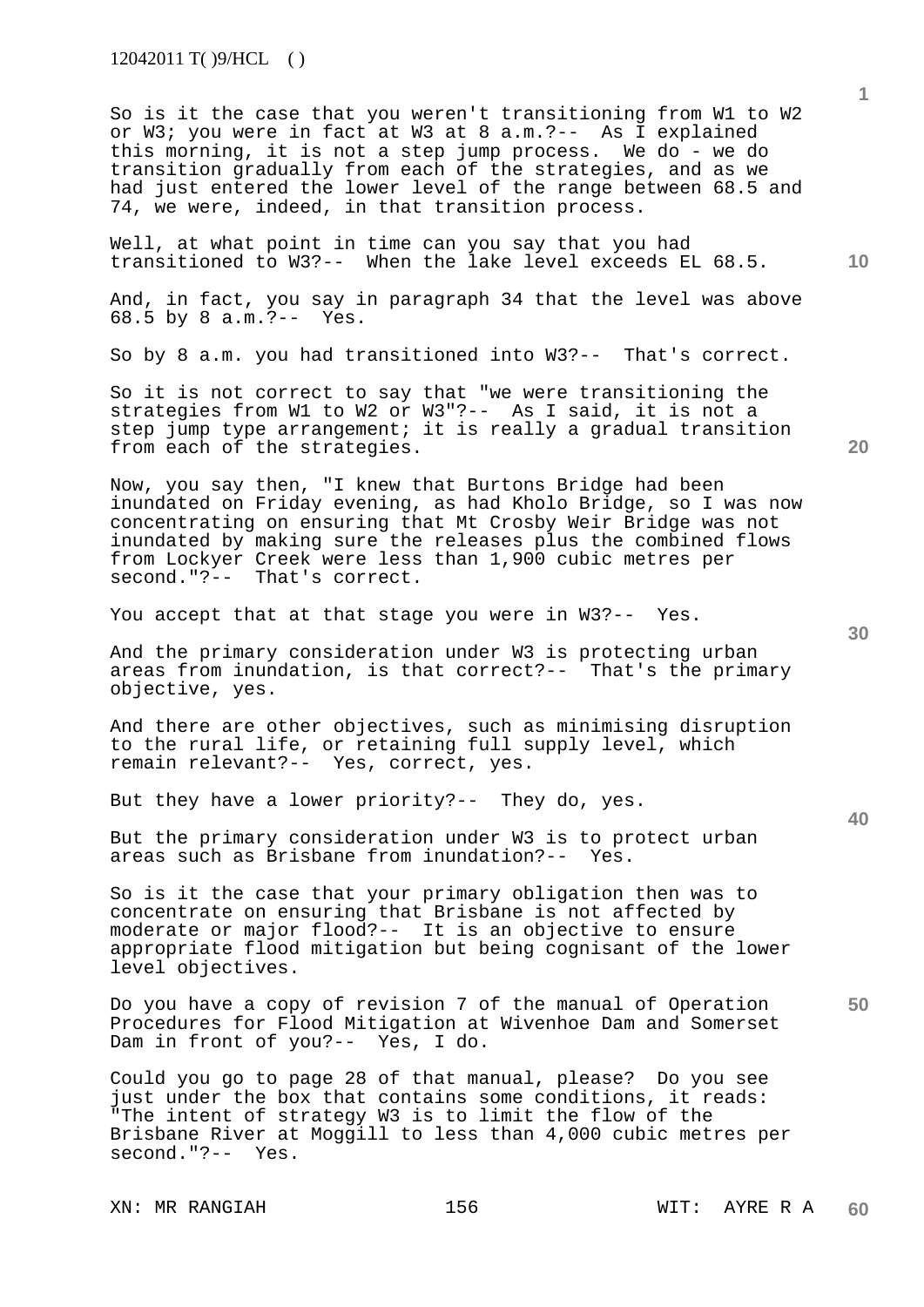And that flow of 4,000 cubic metres per second represents a combination of the natural flows below Wivenhoe Dam as well as releases from Wivenhoe Dam-----?-- Yes.

-----is that correct?-- That's correct.

It is then indicated in the manual that 4,000 CUMECS at Moggill is the upper limit of non-damaging floods downstream?-- Yes, that's right.

So at 4,000, would you expect minor flooding as described at page 12 of the manual?-- I am aware through the damage curves that were provided by Brisbane City Council that, indeed, some residential properties and other infrastructure would be inundated at flows less than 4,000.

This is on the basis that the Brisbane City Council says the appropriate figure is 3,500?-- Yes.

But the manual gave that figure of 4,000?-- That's correct.

And that was the only figure that you were aware of that was relevant on this Saturday?-- I - well, it is - I know it is the target release for the combined flows at Moggill for strategy W3, yes.

You were really required to assume that the manual is correct?-- We worked in accordance with the values in the manual, yes.

Now, according to the manual, is it likely then that release of 4,000 CUMECS would produce minor flooding of the type described at page 12?-- I believe so, yes.

That is causes inconvenience, low lying areas next to watercourses are inundated which may require the removal of stock and equipment, minor roads may be closed and low level bridges submerged?-- Yes.

Now, the purpose of releases of water from Wivenhoe at rates of up to 4,000 CUMECS is to avoid moderate or major flooding in urban areas?-- It is to - well, the purpose of W3 is to actually maximise the protection to urban areas regardless of the size of the flood.

So are you agreeing with me?-- In a way, yes.

**50**  So in other words, these releases at that level may cause minor flooding but the objective is to avoid moderate or major flooding?-- The objective is to maximise the protection to urban areas.

And what we ended up with in Brisbane was major flooding, wasn't it?-- On the Tuesday, yes, that's correct.

Now, one of the ways that you protect urban areas from flooding is by preserving the storage capacity of the flood

**20** 

**40** 

**10**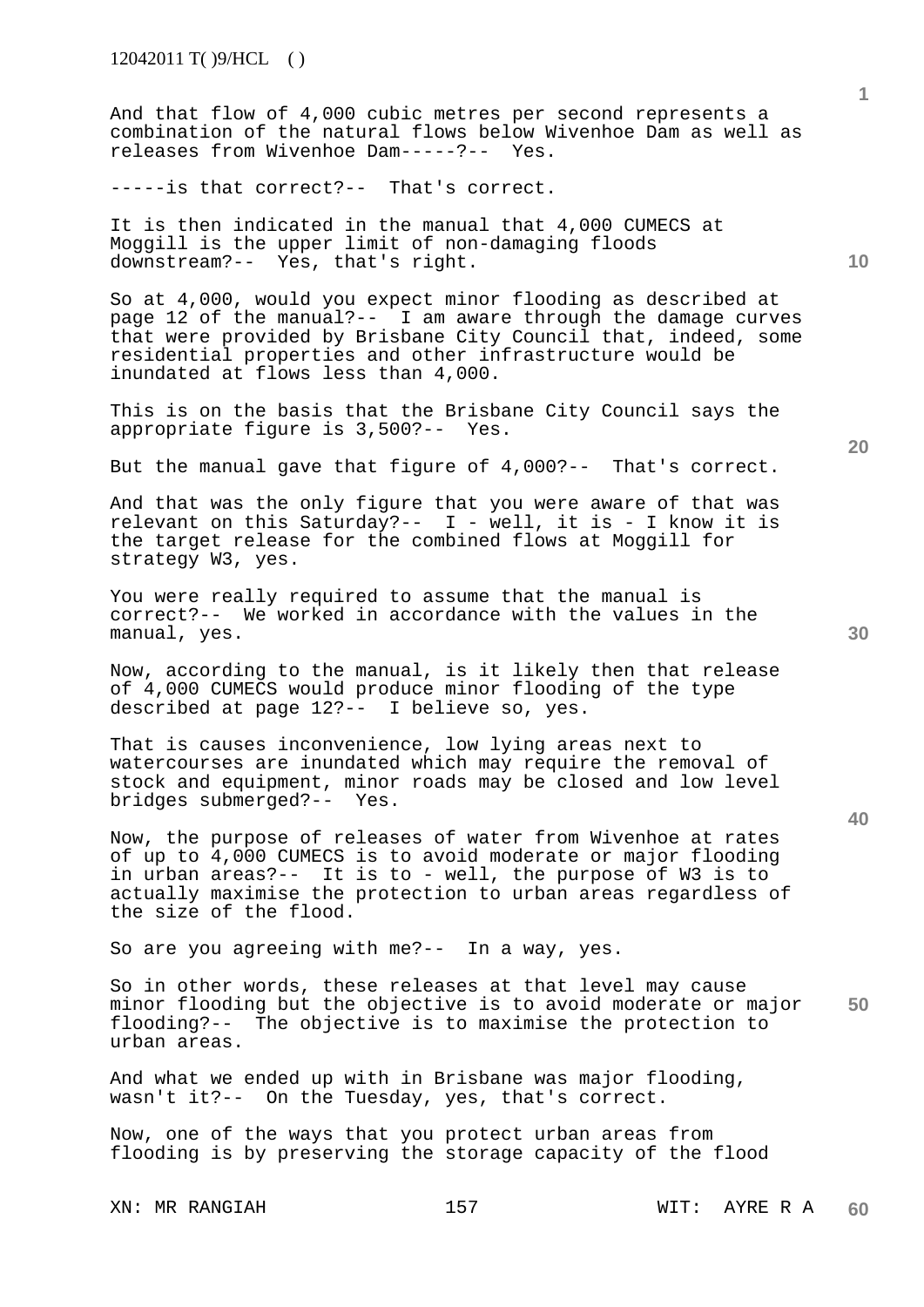| $12042011 \text{ T}$ ()9/HCL ()                                                                                                                                                                                                                                                                                                                                                           |    |
|-------------------------------------------------------------------------------------------------------------------------------------------------------------------------------------------------------------------------------------------------------------------------------------------------------------------------------------------------------------------------------------------|----|
| compartment of Wivenhoe Dam, is that correct?-- It is a<br>strategy that can be applied, yes.                                                                                                                                                                                                                                                                                             | 1  |
| And by 8 a.m. on that Saturday, you had indicated that the<br>level had reached 68.52 metres at Wivenhoe?-- Yes.                                                                                                                                                                                                                                                                          |    |
| And that was 1.52 metres above the full supply level?--<br>That's correct, yes.                                                                                                                                                                                                                                                                                                           |    |
| And then if you could go to paragraph 44 of your statement,<br>you say that at about 2 p.m. a further model was run, and by<br>that time the model indicated that Wivenhoe would peak at 68.7<br>$metres---?--- Yes.$                                                                                                                                                                     | 10 |
| -----at 1 a.m. on Tuesday the 10th of January?-- I am sorry,<br>I am just-----                                                                                                                                                                                                                                                                                                            |    |
| It is paragraph 44?-- Yep. Almost there. Yes, I believe<br>that's the outcome of the modelling I undertook at that time.                                                                                                                                                                                                                                                                  | 20 |
| And did you have - or are you required to have in the back of<br>your mind, as a flood engineer, that if the dam level reached<br>75.5 metres, then the first fuse plug would be triggered?-- I<br>am aware of that, yes.                                                                                                                                                                 |    |
| And that would then produce an uncontrolled release of about<br>4,000 CUMECS?-- The first central bay at 75.7 metres releases<br>about 1,900 CUMECS.                                                                                                                                                                                                                                      |    |
| But the aim is to avoid getting to that stage by controlled<br>releases to preserve water storage capacity in the dam?--<br>When strategy W4 is invoked, yes.                                                                                                                                                                                                                             | 30 |
| Now, in paragraph 45 you quote from the situation report that<br>was prepared at 2.22 p.m. At page 15 where it refers to<br>Wivenhoe, in the first paragraph you said that "It was<br>intended to increase the release from Wivenhoe to 1,250 CUMECS<br>by $1,400$ on Saturday "?-- Yes.                                                                                                  |    |
| And, in fact, by the time the situation report had been<br>completed that must have already been done?-- I believe the<br>last gate movement was undertaken at 2 p.m., yes.                                                                                                                                                                                                               | 40 |
| And you said, "This will maintain flows of up to 1,600 CUMECS<br>in the mid-Brisbane River throughout the afternoon."?-- Yes.                                                                                                                                                                                                                                                             |    |
| Now, under strategy W3, it was open to you to release up to<br>4,000 CUMECS?-- It is. However, that would have made<br>releases in excess of inflows, and therefore not in keeping<br>with an overall flood mitigation strategy.                                                                                                                                                          | 50 |
| Well, on that basis, it was certainly open to release more<br>than 1,250 CUMECS at that stage?-- On the basis the modelling<br>that was undertaken, and keeping with our operational<br>strategies that we implement, the unnecessary or needless<br>inundation of bridges or property is to be avoided, and that's<br>in keeping with the way we operated on that Saturday<br>afternoon. |    |
|                                                                                                                                                                                                                                                                                                                                                                                           |    |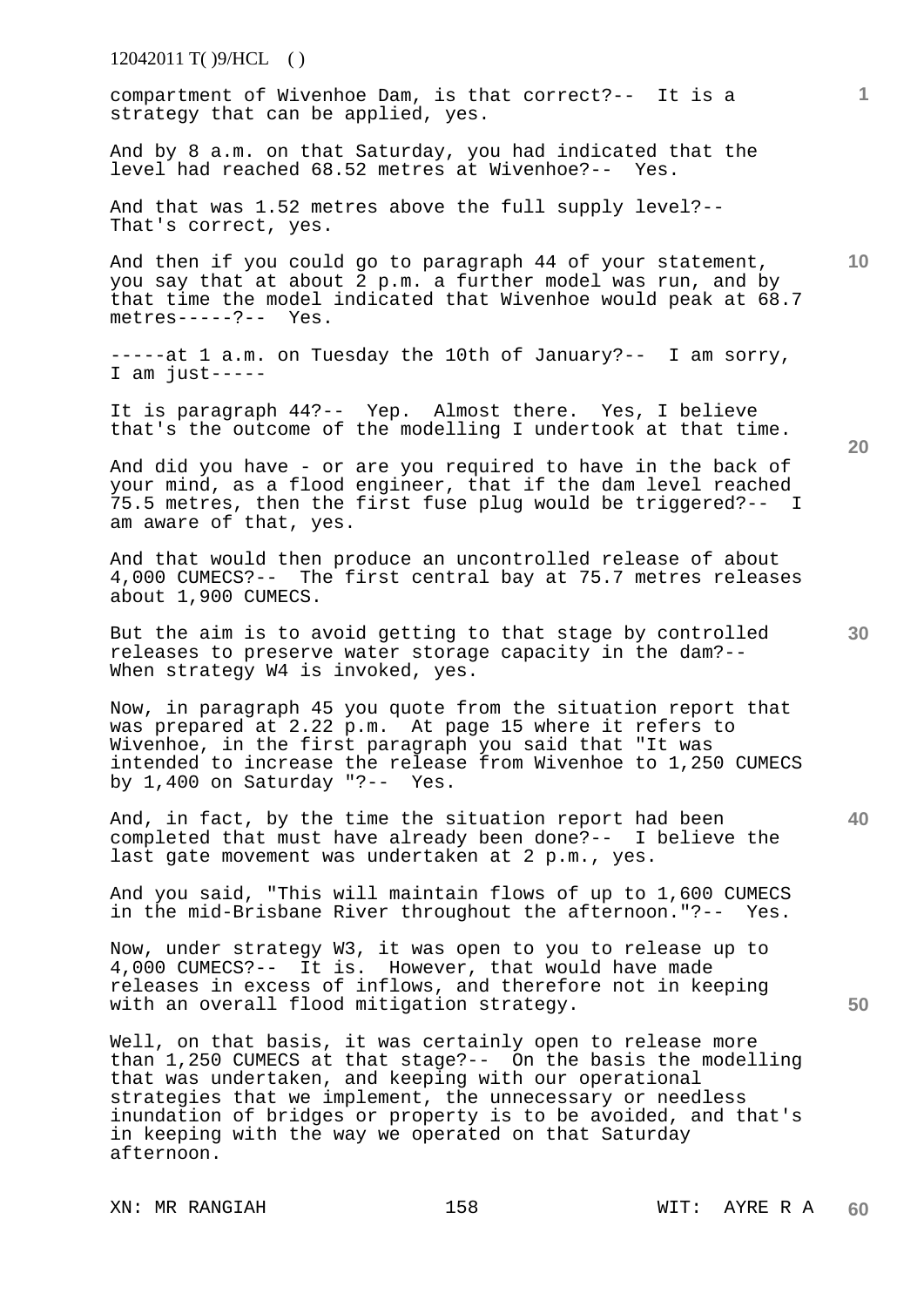But, nevertheless, it was open to you to increase the rate of release at that stage because you were engaging strategy W3?-- I don't believe there is any justification for doing so.

Now, at that stage the Bureau of Meteorology was predicting high rainfall over the catchment?-- Yes.

So, in fact, in the situation report on page 14, you had recorded that "advice from BOM indicates that south east Queensland can expect further high rainfall totals over the next four days"?-- Yes, that's correct.

And then further down you said: "Given the saturated condition of the catchment, significant inflows to Seqwater dams will be generated especially following the forecast rainfall on Sunday/Monday"?-- Yes.

And those significant inflows would be a product of the high rainfall that was expected plus the saturated conditions?-- That's correct, yes.

If we could go to paragraph 47, you said in the first sentence, "A release of 1,250 CUMECS from Wivenhoe Dam is a significant release. It will result in the closure of several downstream bridges."?-- That's correct, yes.

And you had already authorised that release, hadn't you?-- I had, yes.

And then you go on to say, "The release rates during the October and December flood events were about 1,600 CUMECS and the combined flow had led to minor flood damage in Brisbane." What was that damage?-- As I understand, it was damage to lower level infrastructure, including bikeways and walkways adjacent to the main Brisbane River area and, as council has identified, the usual trouble spots in places like Windsor, Rocklea, Oxley.

Is flood damage at the level of 1,600 CUMECS consistent with the indication at page 28 of the manual that 4,000 CUMECS flowing past Moggill is the upper limit of non-damaging floods downstream?-- No, I believe the phrase "non-damage" - the limit of non-damaging floods is potentially incorrect.

I see. So you're suggesting that the entry in the manual is incorrect?-- Yes.

**50**  And that was the view you took at the time on that Saturday, was it?-- No, it is - we recognise that damage does occur below the 4,000 CUMECS limit.

I am sorry, could you repeat that?-- We recognise that damage does accrue below the 4,000 CUMECS limit.

But that's not what the manual says, is it?-- The manual indicates that, no, 4,000 CUMECS is the limit of non-damaging floods, yes.

XN: MR RANGIAH 159 MIT: AYRE R A

**1**

**10** 

**30** 

**40**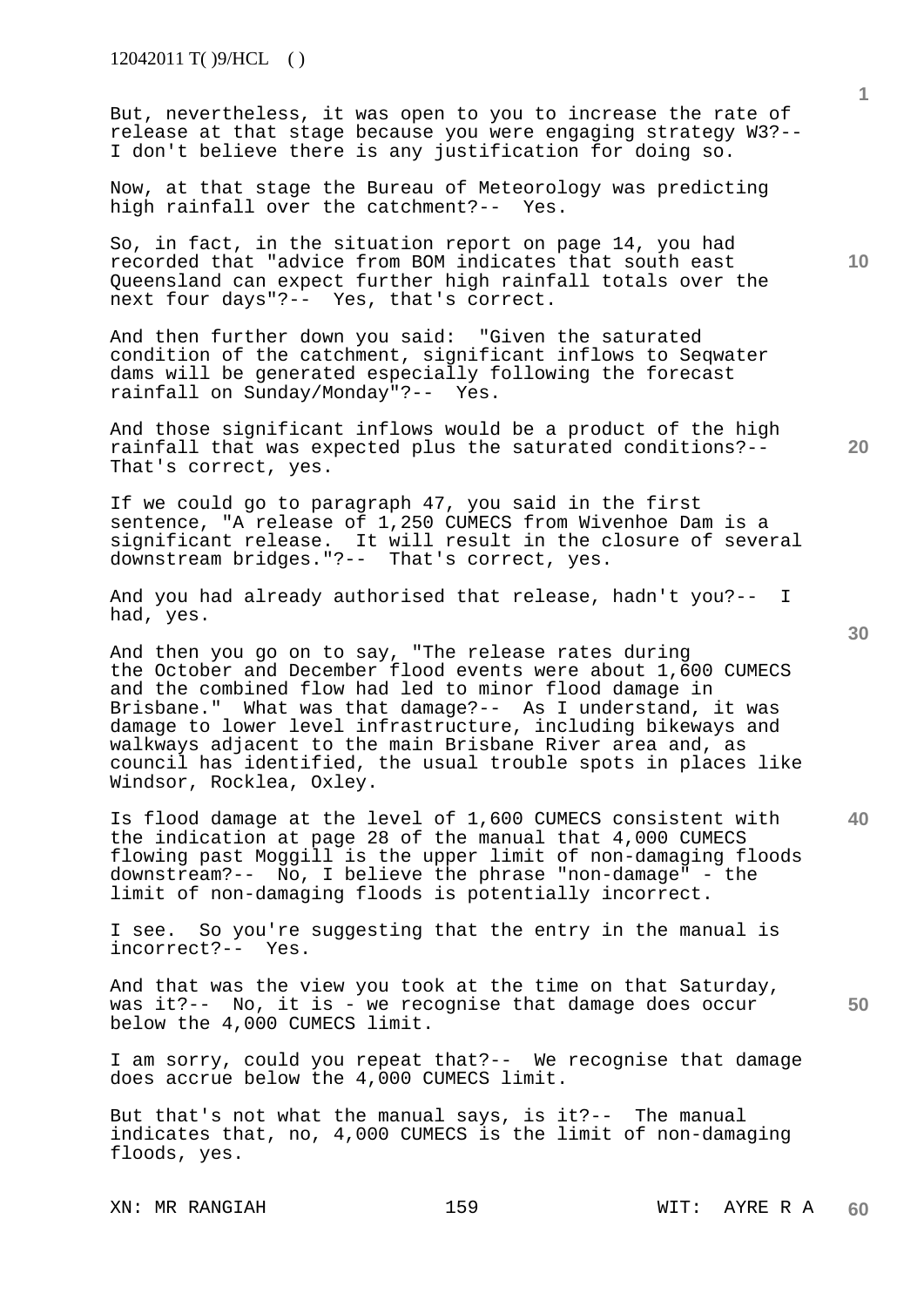The upper limit of non-damaging floods?-- Yes.

So that entry on page 28 of the manual is inconsistent with your own view that you could get minor damage at 1,600 CUMECS?-- Yes, I believe it needs to be revised.

On that Saturday then, did you prefer your own view to that to the requirement in the manual?-- I preferred my own view because there was nothing to justify making releases up to 4,000 CUMECS at that time.

Well, you say at paragraph 47 of your statement, "I was conscious, therefore, of trying to minimise release rates from Wivenhoe Dam in order to minimise the risk of urban damage occurring."?-- Yes.

But you have agreed with me, haven't you, that one way that you can minimise the risk of urban damage occurring is by releasing water at rates that might cause minor flooding but prevent - but thereby preventing moderate or major flooding?-- I don't necessarily believe that's in keeping with the strategies contained in - well, the objectives contained in the strategy W3.

Now, you have suggested that this entry on page 28 of the manual, that 4,000 CUMECS at Moggill is the upper limit of non-damaging floods downstream is incorrect?-- I believe the phrase needs to actually be revisited in a review of the manual.

And you believed it was incorrect on that Saturday that we are discussing?-- No, I recognise the value in the manual and that's the target release that we operated to, 4,000 CUMECS.

But one of the factors that you took into account was your view that releases at 1,600 CUMECS would cause minor flood damage in Brisbane?-- It is, yes.

**40**  You're operating on a premise which was different to that contained in the manual?-- I don't believe so. I think they are entirely consistent.

If we could go back to paragraph 44? You referred to the model indicating that the Wivenhoe Dam would peak at 68.7 metres?-- Yes.

And that was a model run on a without rainfall basis?-- That's correct.

That is, it did not take into account predicted rainfall?-- That's correct.

It only took into account rainfall that had actually occurred?-- Yes.

Just over the page - sorry, just excuse me for one moment. Now, I want to suggest to you that W3 - I am sorry, I will

XN: MR RANGIAH 160 MIT: AYRE R A

**10** 

**1**

**20**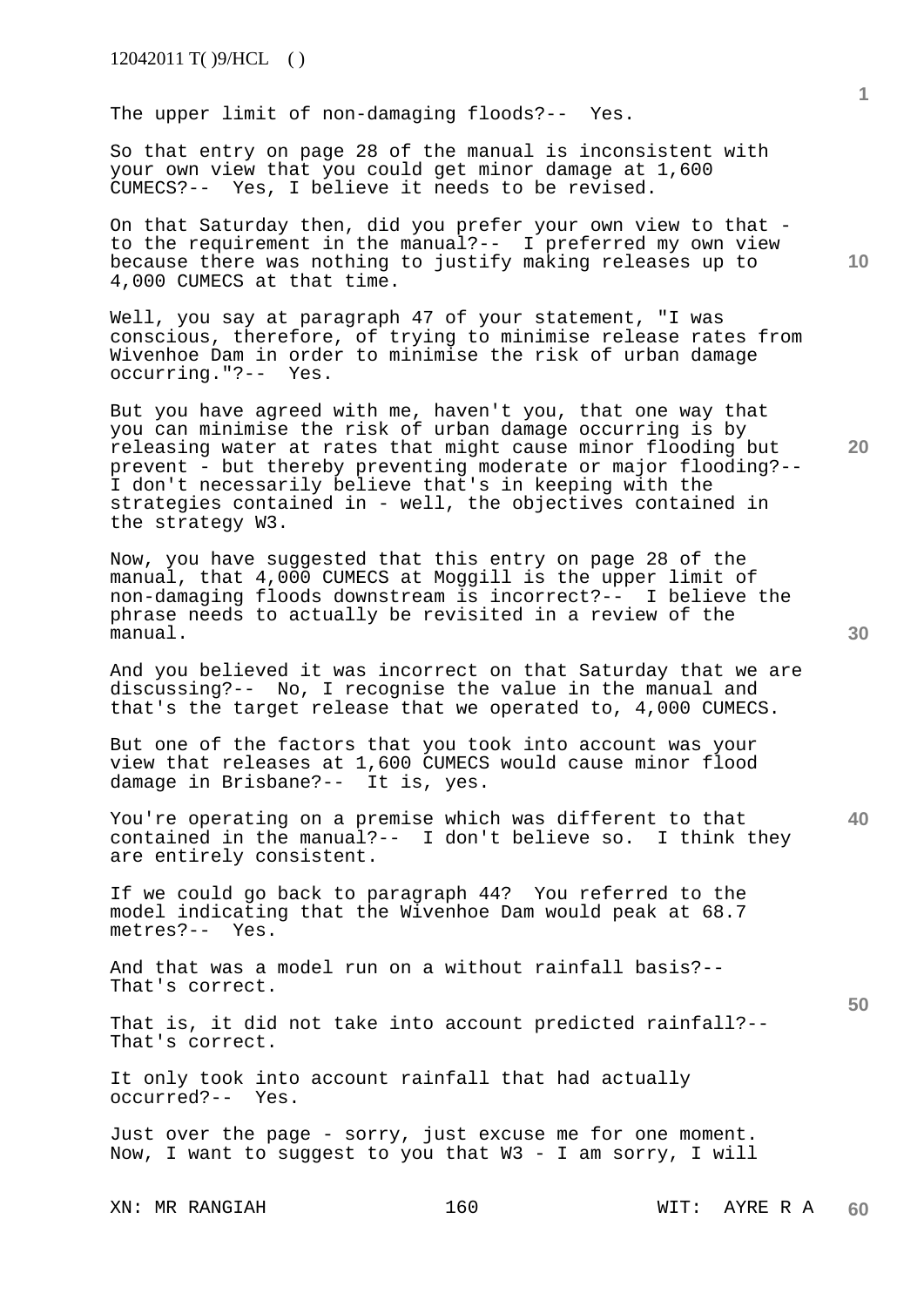12042011 T( )9/HCL ( )

start that again. I am suggesting to you that under the manual you were permitted to temporarily reduce the dam level to below FSL. Would you agree with that?-- I believe that option is available under certain circumstances, particularly in the draindown phase of an event where we need to comply with the other objective in the manual which states we need to be - return the storage back to full supply level at the end of the event. So sometimes we create a temporary deficit to account for further base flows that may flow in after we cease gate operations.

And the other way in which you are permitted to reduce the level below full supply level is by exercising the discretion under paragraph  $2.8$ -----?-- That's correct-----

-----of the manual?-- -----yes, but I would have to have justification for doing so.

Yes. Now, at page 15 of your statement then, in the second paragraph from the bottom, you say that, "Further assessments will be undertaken to determine increases above this level given the high likelihood of significant inflows in the next few days." Now, that is a statement that refers to both actual rainfall and predicted rainfall-----?-- That's correct-----

-----isn't it?-- -----yes.

Would you agree that generally revision 7 of the manual works on the basis of predicted dam levels?-- Yes.

And it uses, for example, on page 23, expressions such as "is Wivenhoe level likely to exceed EL 68.5 CUMECS"?-- That's correct.

**50** 

**30** 

**1**

**10**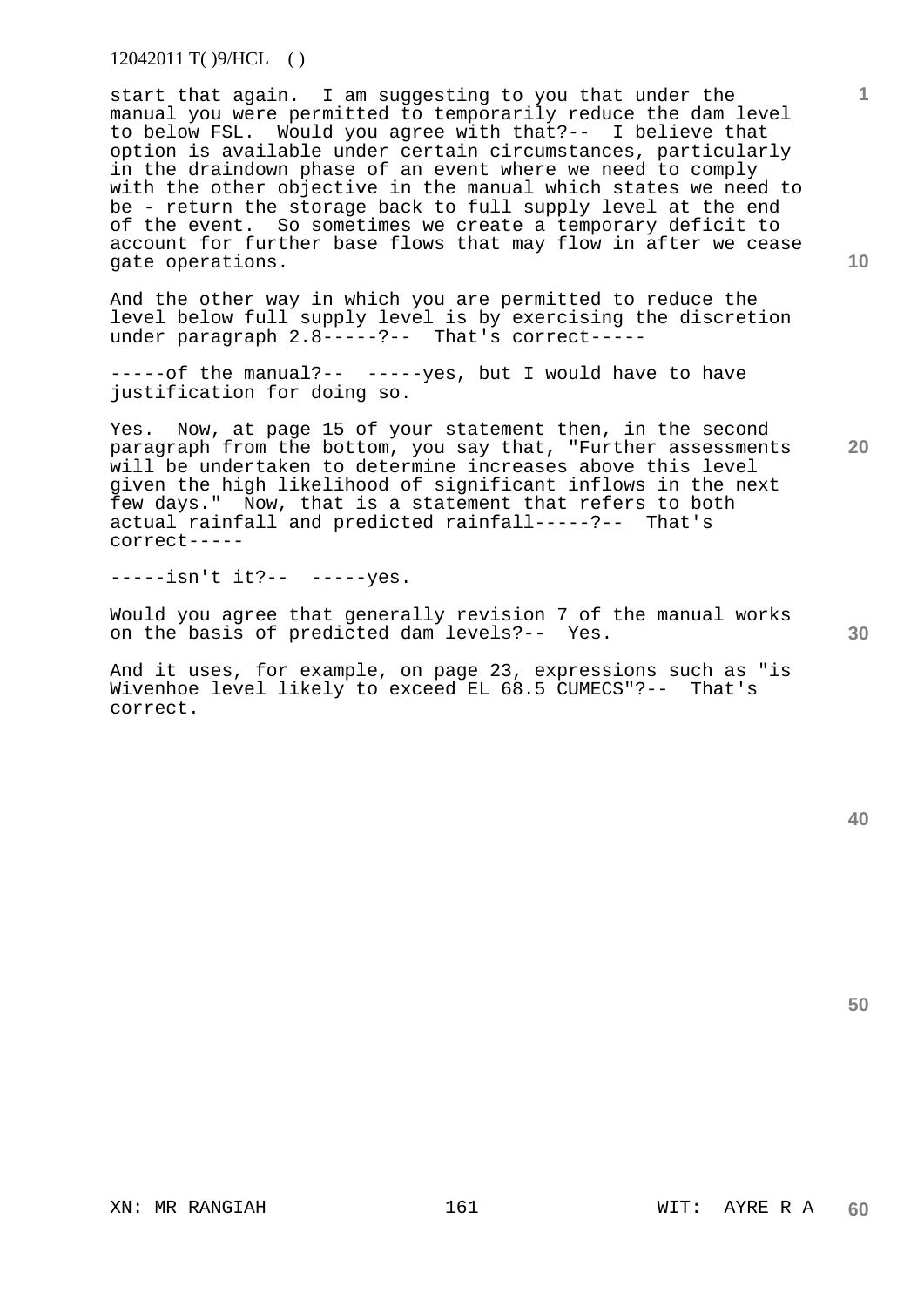I'm sorry, metres, I should say. And on page 24, a condition for the engagement of Strategy W1, "Is Wivenhoe storage level is predicted to be less than 68.5 metres?"?-- That's correct, yes.

So, it looks to what the future situation is likely to be, not just the present?-- Yes. just the present?--

**10**  And you have interpreted - you interpreted the manual as indicating that the prediction must be based only on rainfall which has actually occurred and not predicted rainfall?-- We found that to be the most reliable projection, yes.

Was it your interpretation that you were permitted to take into account predicted rainfall?-- It was the interpretation of the panel who reviewed the manual.

Sorry, what was the interpretation of the panel? Were you permitted-----?-- That we were allowed to take into account predicted water levels on the basis of implementing strategies.

So, when you decided what strategy to engage and the way you engaged that strategy, are you saying that you do take into account predicted rainfall as well as actual rainfall?-- We take into account no further rainfall as the usual basis, but we do run forecast rainfall scenarios to advise us as to the likelihood of where the event could develop to so that we can come up with our final release strategy to accommodate circumstances.

COMMISSIONER: I am completed confused now, Mr Ayre, I am afraid. When you decide what strategy you are going to be in, do take into account rainfall forecast or not?-- Mostly the strategies are based on the actual rainfall on the ground to that point in time.

**40**  Which ones aren't?-- Well, all of the scenarios we do includes the rainfall to date. We do, however, do the sensitivity of including the forecast rainfalls just to see what range of operation is likely, so-----

But do you factor that into your decision making about the strategy or not?-- Yes, we do, when we're getting close to the transition between strategies.

So, you look at the fact that four days' heavy rain is predicted and say, "Well, we better move up a strategy on the basis of that."?-- Generally speaking, we won't move from the lower level strategies until such time as we're certain that we have to.

I am not sure what that answer is then. Those models that you have, that you say you act on the basis of which show with and without rainfall, I had understood you earlier to say that it was the without rainfall line of the graph that you would be interested in?-- Yes, most of the time that's the case, but it's when we're operating in the range that we do - we are

**30** 

**20** 

**1**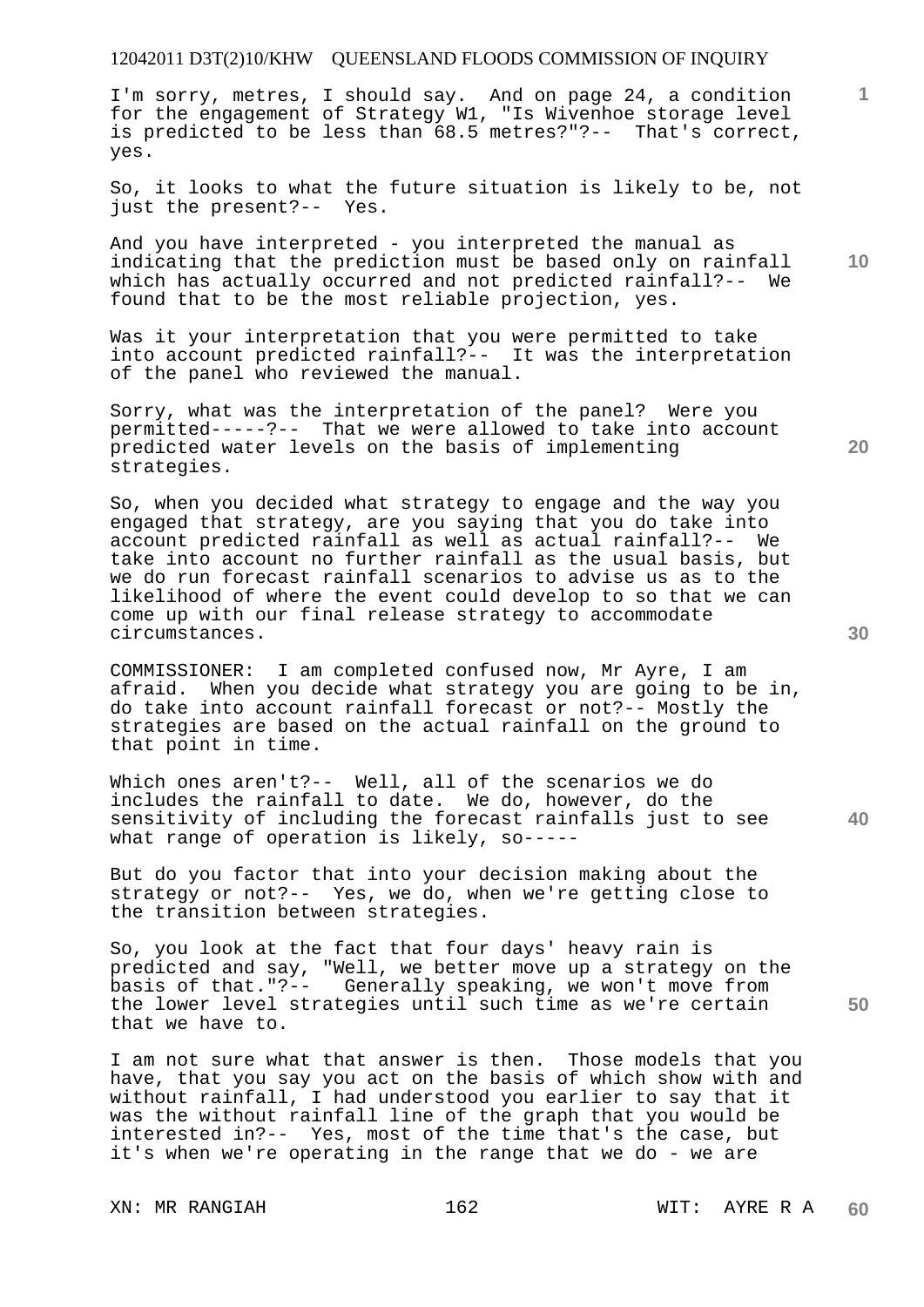aware of what the forecast rainfall scenarios provide.

But it's one thing to be aware of it. Are you actually taking it into account and adding it in as a variable in your decision making?-- If all the models are showing consistently that we are likely to move to a different strategy, then it's taken into account, but if there's a degree of variability, then we would probably discount it, and just operate on the rainfall to date.

Thank you.

MR RANGIAH: Are you suggesting then that if the predicted level using predicted rainfall indicates consistently that the water storage level is predicted to be above 74, then you would move to a W3 - I'm sorry, a W4 strategy?-- Not necessarily. As the - the consistency of the numbers really is what I was talking about. So, if the - the estimates between model runs vary by significant amount, then we would be less inclined to put weighting on that sort of information.

So, it's not the case that when implementing strategy, you don't take into account predicted rainfall; is that what you're saying?-- It is a variable that we considered, but it's not the primary variable.

If you could go to your first statement, paragraph 305, you talk about models on a without - on a with forecast rainfall. Do you have that?-- Yes.

You say that, "They are not the best basis upon which to assess predicted late lake levels. It would be inappropriate to base predicted lake levels on models run solely on a with rainfall basis.", and then you give a number of reasons for that conclusion. Now, in making decisions on the strategies to use and how to use them, did you have those reasons in mind when you came consider forecasts with predicted rainfall?-- On that Saturday afternoon I ran a number of models containing forecast rainfall, including the 24 hour QPF and also the 72 hour access information. Both of those models suggested that the rates that - release rates that we were currently considering would be consistent, but we'd simply extend the duration of the release and, therefore, I saw no - no reason to actually increase releases as a consequence.

But were these reasons that you give in paragraph 305 the sort of reasons that you took into account in your assessment of whether to take account of with forecast rainfall models or without forecast rainfall models?-- Yes, the forecast models are really a sensitivity on what a release strategy will be and it's just giving us an idea of an upper bound, if you like, of where the situation could develop to.

Did you have these reasons in mind when you considered the two different models, not only on the Saturday but in the days that followed?-- Yes.

Now, on the Saturday, you have indicated that you were at

**30** 

**20** 

**40** 

**50** 

**10**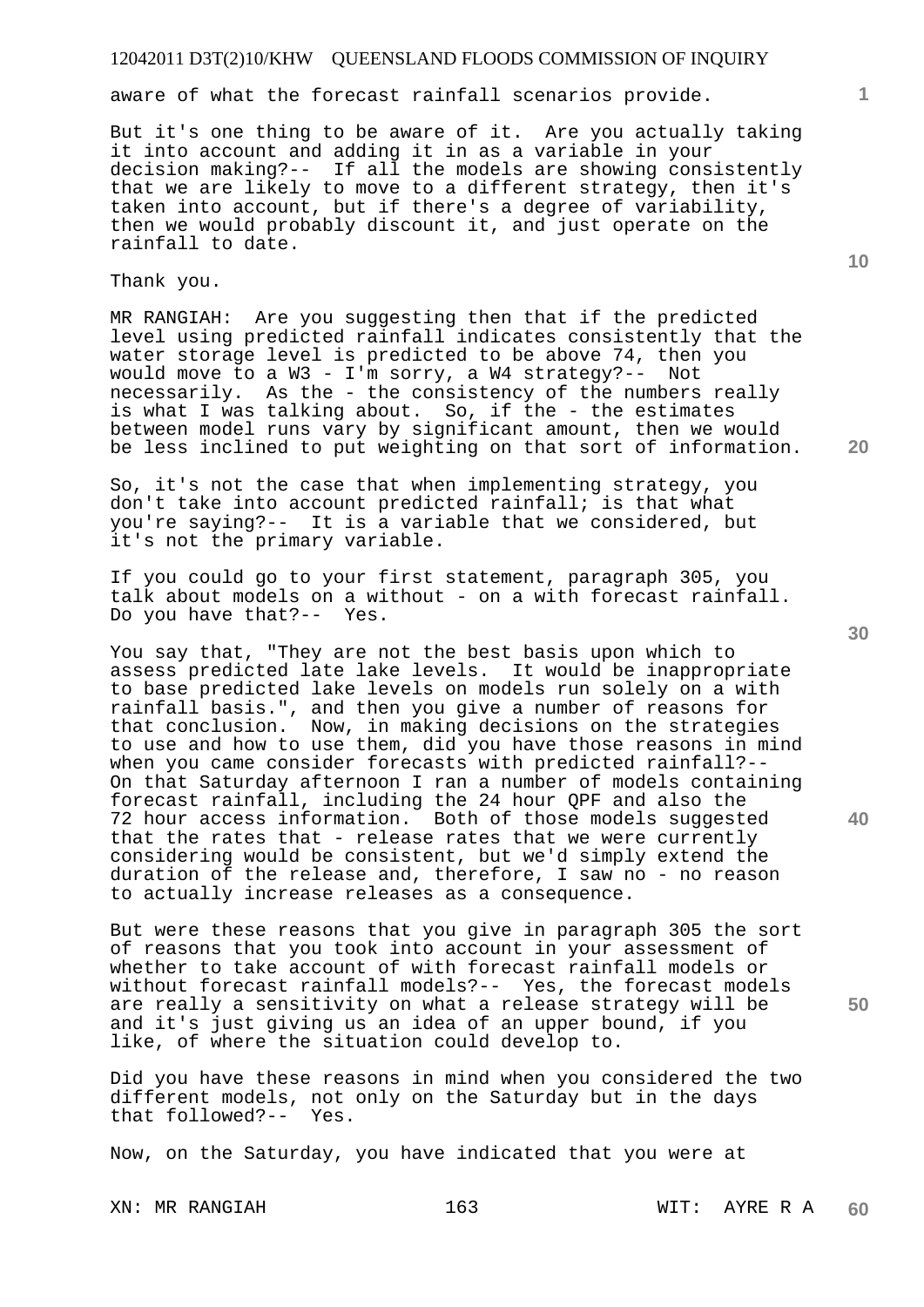W3?-- Yes.

And the primary consideration is protecting urban areas from inundation?-- That's correct.

One of the reasons you give for not using a with forecast rainfall basis - or not giving it the same weight, is the need to protect urban water supply; is that right?-- That's a consideration of the overall objectives, yes.

And by the Saturday, that was a lower priority than protecting urban areas from inundation, wasn't it?-- Yes, it is, yes.

And that was particularly the case where you were aware that the Bureau of Meteorology had forecast a strong La Nina event to at least March 2011?-- The seasonal outlooks are only useful for creating awareness, they don't provide any quantitative assessments of likely rainfalls either specifically for catchments such as Wivenhoe or Somerset, or, indeed, a duration of the rainfall.

The factor, though, of protecting the urban water supply was lower down the list of priorities by that stage?-- It is, it's primarily considered in retaining the full supply level at end of the event.

And then you - another reason that you give there, over on the next page, is, "Needless inundation of bridges."?-- Yes.

But by the time that you had implemented W3, released 1,250 CUMECS, there were already a number of bridges and crossings closed, weren't there?-- Yes, five out of the seven lower level crossings were inundated at that time.

So, that was not a significant factor in not applying or discounting predicted rainfall models?-- No, not necessarily.

**40**  Now, on page 66 then you refer to the - you refer to the uncertainty of weather forecasts as a reason not to base predicted lake levels on models run solely on a with forecast rainfall basis?-- There's no guarantee that the forecast rainfall will actually fall in the catchments. Indeed, the rainfall depth and spacial distribution can vary quite considerably as demonstrated in some of the earlier figures that we discussed this morning.

Generally speaking, the further out the forecast is, further away the forecast is, the less accurate-----?-- The longer horizon from the forecast certainly creates larger levels of uncertainty, yes.

And the most accurate forecast is the 24 hour QPF?-- In the Flood Operations Centre we have considered the 24 hour QPF as being the most reliable of the forecast products, yes.

And the 24 hour QPF is the best information that the Bureau of Meteorology is able to provide, based on - and it's based on a level of probabilities?-- It's a - well, as I

XN: MR RANGIAH 164 MIT: AYRE R A

**20** 

**10** 

**1**

**30**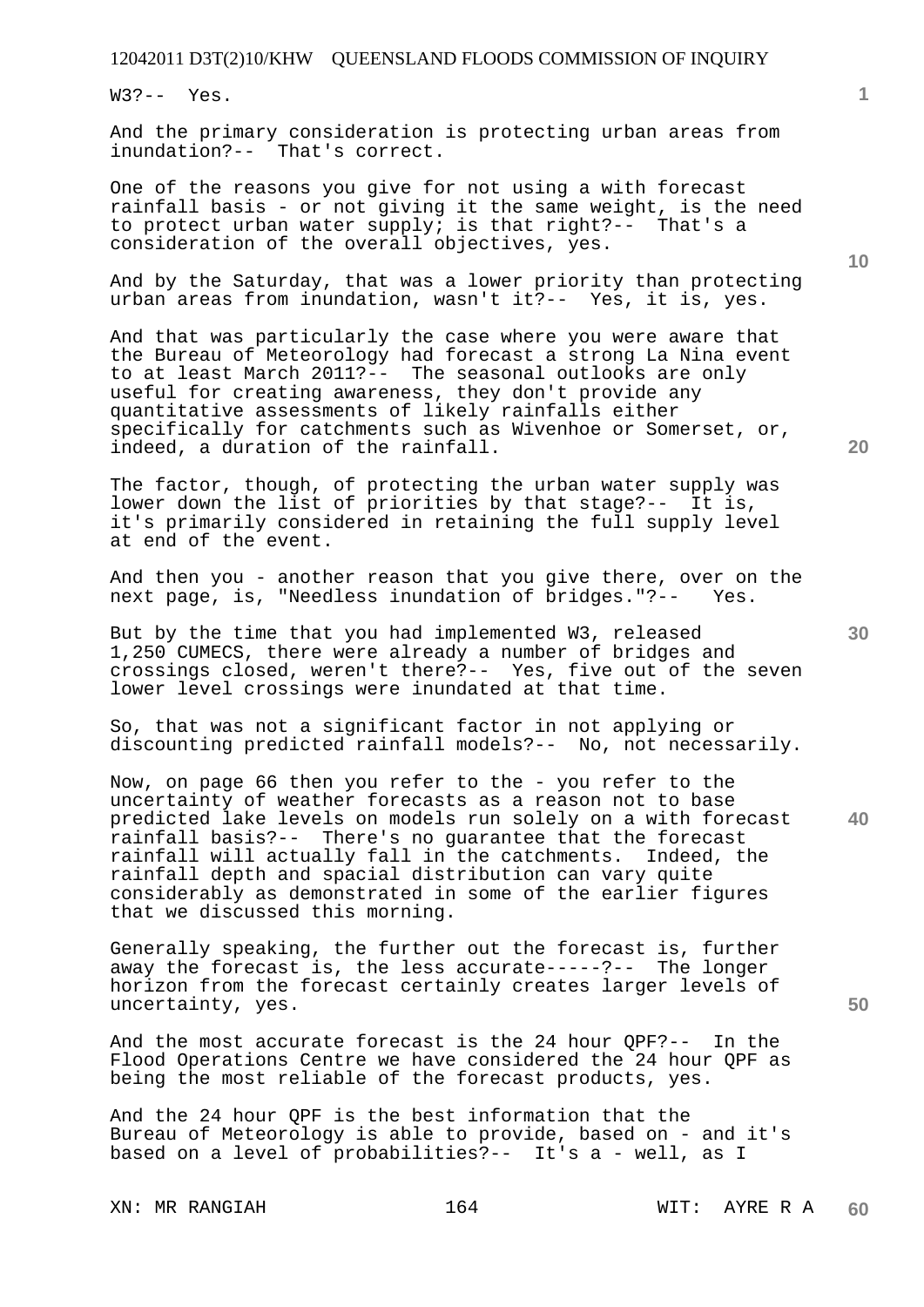understand it, it is a model - a model based estimates, which has meteorological interpretation and which is why we hold it in regard in that context.

But the forecasts are based on a level of probability of rainfall occurring at these levels, within the next 24 hours?-- Not a level of probability, they're based on climatic models, which basically give a quantification of the rainfall depth.

Now, if you don't take into account the predicted level of rainfalls - levels of rainfall in decision making, then do you proceed on the assumption that the predicted rainfall won't happen?-- The no rainfall scenario is indeed that, yes.

So, in other words, the no rainfall models ignore the probability or even any possibility of there being the predicted rainfall?-- Yes, they're based on what we actually know, which is the rainfall that's already occurred on the ground.

So, the no rainfall models use what is the best case scenario, that is there won't be any further rain?-- That's correct, yes, it's a lower level - lower limiting model scenario, if you like.

And it ignores the possible scenario or probable scenario that rain will fall as forecast by the Bureau of Meteorology?-- Well, those particular model runs do, but the model runs incorporating the forecast indeed have the estimates included.

And the worst case scenario is rain significantly exceeding the Bureau of Meteorology predictions?-- Quite likely, yes.

Are any models run on that basis?-- Occasionally we will do sensitivities on model runs, but during this particular event, I don't believe we did so.

And what, in fact, happened was that the rainfall significantly exceeded the predicted rainfall?-- On the Sunday and Monday and Tuesday, yes.

And you say that there had been no modelling on that basis?-- We didn't do - where we did models incorporating the forecast rainfall, but no models including additional forecast rainfall.

And the primary model that you had regard to was to the best possible outcome, that there would be no further rain?-- The model that we rely upon is the model which is based on information that we know about, which is, indeed, the data recorded till time now.

In some areas of public administration, decision makers apply what's called a precautionary principle or precautionary approach, and under that approach actions are taken to avoid serious or irreparable potential harm, despite a lack of scientific certainty as to the likelihood or magnitude of the

XN: MR RANGIAH 165 165 WIT: AYRE R A

**1**

**20** 

**40**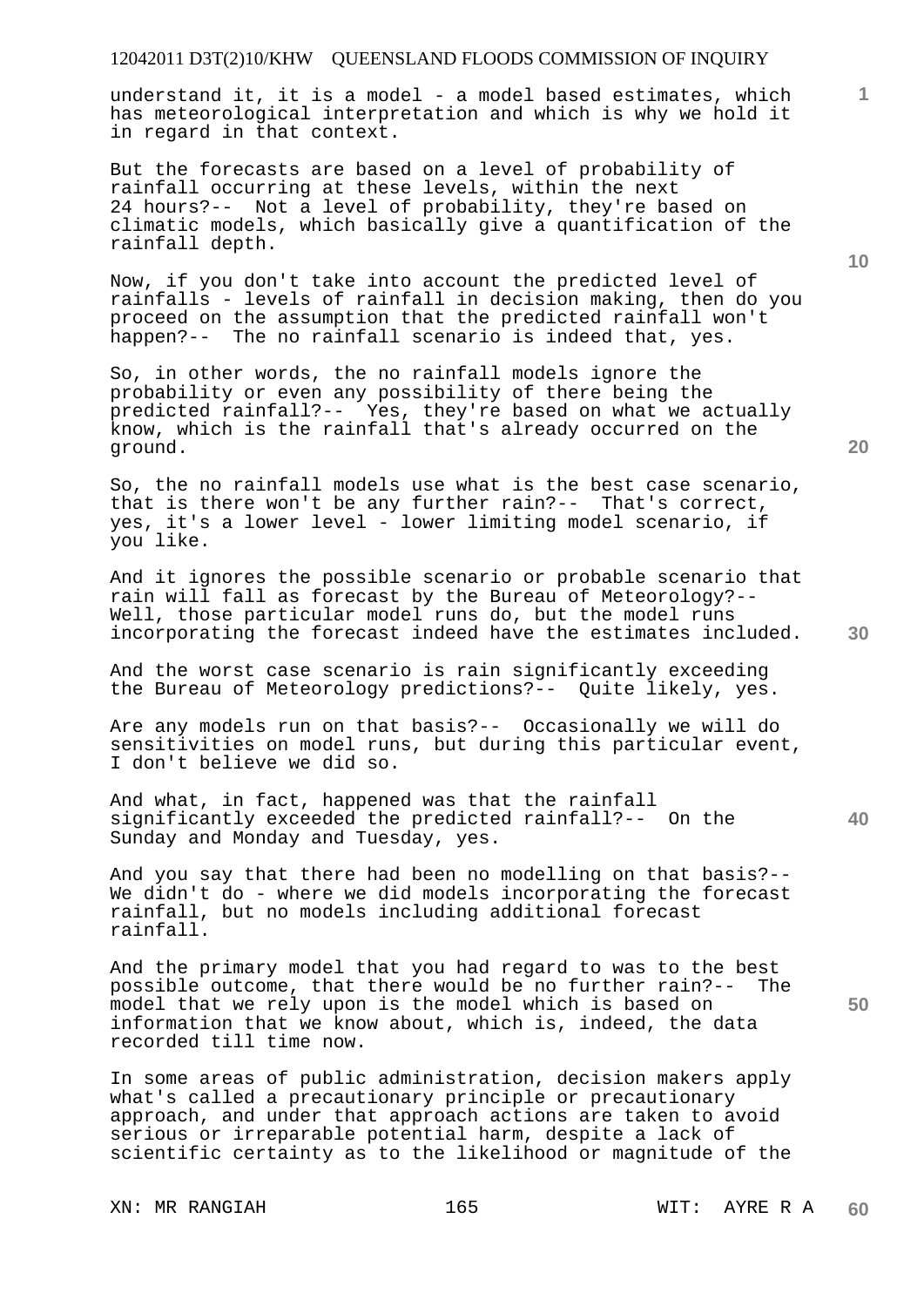harm. Was that type of approach - did that have any place here?-- I believe we actually followed that type of approach in limiting the releases to the basis of no further rain modelling. So, we were making sure that we weren't needlessly inundating bridges or, indeed, property by factoring in forecast rainfall which has no guarantee of actually occurring.

But inundating bridges wasn't a case of causing serious or irreparable harm, was it?-- Well, I believe the - the bridges we're talking about includes the Brisbane Valley Highway, so that would mean that the residents of the Brisbane Valley would be isolated from Brisbane City and Ipswich and major centres.

So, that inconvenience to downstream communities was a major factor in your decision making?-- It's a consideration, but not - but it's taken in consideration with a number of other objectives.

But the serious or irreversible potential harm that was possible at this stage during these floods was major urban flooding?-- Well, at what point would we have known that?

Well, on Saturday-----?-- Yes. On Saturday our - on Saturday, if I can refer to my statement 1 schedule, the modelling based on forecast rainfalls did not suggest we were going to exceed EL74. Therefore, no justification for, in fact, invoking strategy W4 at any point earlier than we did.

And you say that at the same time, there was no modelling based on rainfall exceeding predicted levels?-- Well, we don't do hypothetical modelling, we just wouldn't have the resources to do every conceivable simulation during the flood event.

And later on, and I will come to this later, the predicted rainfall model did suggest rising lake levels to 74 metres?-- It did, yes.

And that wasn't acted upon?-- It was taken into consideration and the releases were, indeed, increased throughout Sunday, Monday and into Tuesday.

Now, Mr Callaghan took you to page 22 of the manual. Could you turn to that again, please? He took you, in particular, to the passage that reads, "The strategy chosen at any point in time will depend upon actual levels in the dams and the following predictions which are to be made using the best forecast rainfall and stream flow information available at the time.", and it was suggested to you that the natural meaning of those words is that you use predicted rainfall?-- As explained just previously after lunch when Mr Devlin was questioning me, the interpretation I have is in accordance with the use of the real time model in producing - in undertaking the projections and it's meant to be read in that context.

**30** 

**20** 



**50** 

**10**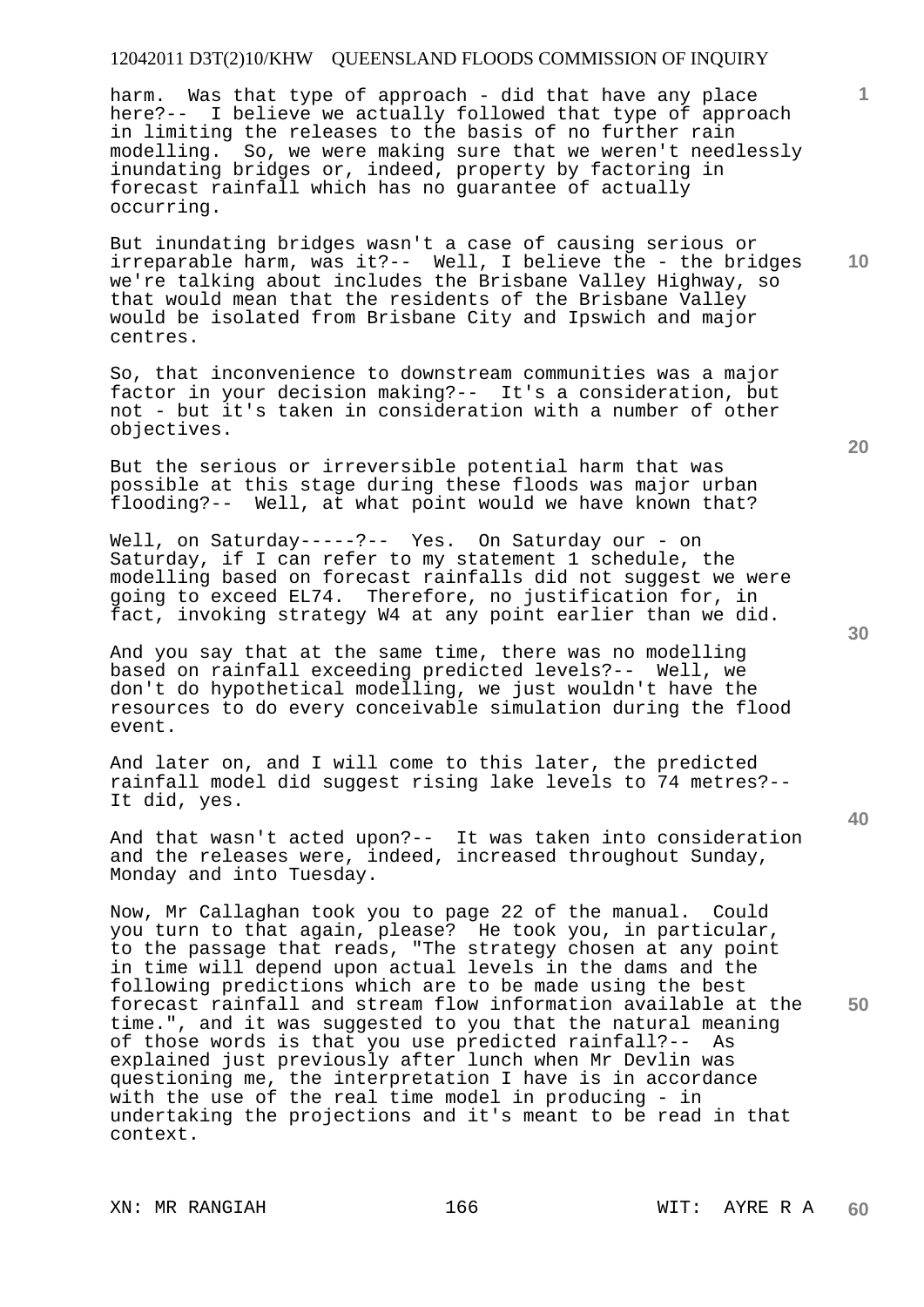When Mr Callaghan was cross-examining you, did you suggest to him that you don't take into account the predicted rainfall models at all?-- As I mentioned before, we do take them into account in terms of awareness or a sensitivity of where the gate release strategy will be.

Does that mean that you don't take them into account in actually making decisions as to what strategy to implement at a particular time?-- Well, I think they are factored into our decision-making process as such, yes.

Is that only the case when you are considering transitioning from one strategy to another?-- Generally speaking, that's when it becomes most important, yes.

Wouldn't predicted rainfall also have a relevance in the rate of release that you adopt within a particular strategy?-- The predicted rainfall is highly variable and so depending on how consistent those forecasts have been, it may be incorporated, but, generally speaking, no, we don't, we do not take it into account.

In other words, you base your rate of release solely upon the rainfall that has actually fallen and not on the rainfall that is predicted to fall?-- In most cases, yes.

And the exception is when you are considering transitioning from one strategy to another?-- Yes.

**30**  Now, if you go further down page 22, I suggest that there are some other parts of the passages that are contained there that also indicate that you should take into account predicted rainfall. So, you will see that it says, "Strategies are likely to change during a flood event as forecasts change and rain is received in the catchments."?-- Yes.

And those "forecasts" must refer to forecasts of rain?-- They could be forecasts of rain or flow rates in some of the catchments.

But they would certainly include rain forecasts?-- Yes.

And then further down, "Strategies are changed in response to changing rainfall forecasts."?-- Yes.

So, there's an express requirement that strategies are changed in response to changing or predicted - changing forecasts or predicted rainfall?-- As I've reiterated a number of times, the release strategies are predominantly based on the no rainfall forecast scenario, which indeed is a rainfall forecast.

But you have indicated that when you're operating in a particular strategy, within a particular strategy and not at the margins of it, you don't take into account rainfall forecasts at all?-- Not necessarily, no.

Well, I thought you indicated that you don't take them into

**10** 

**20** 

**1**

**40**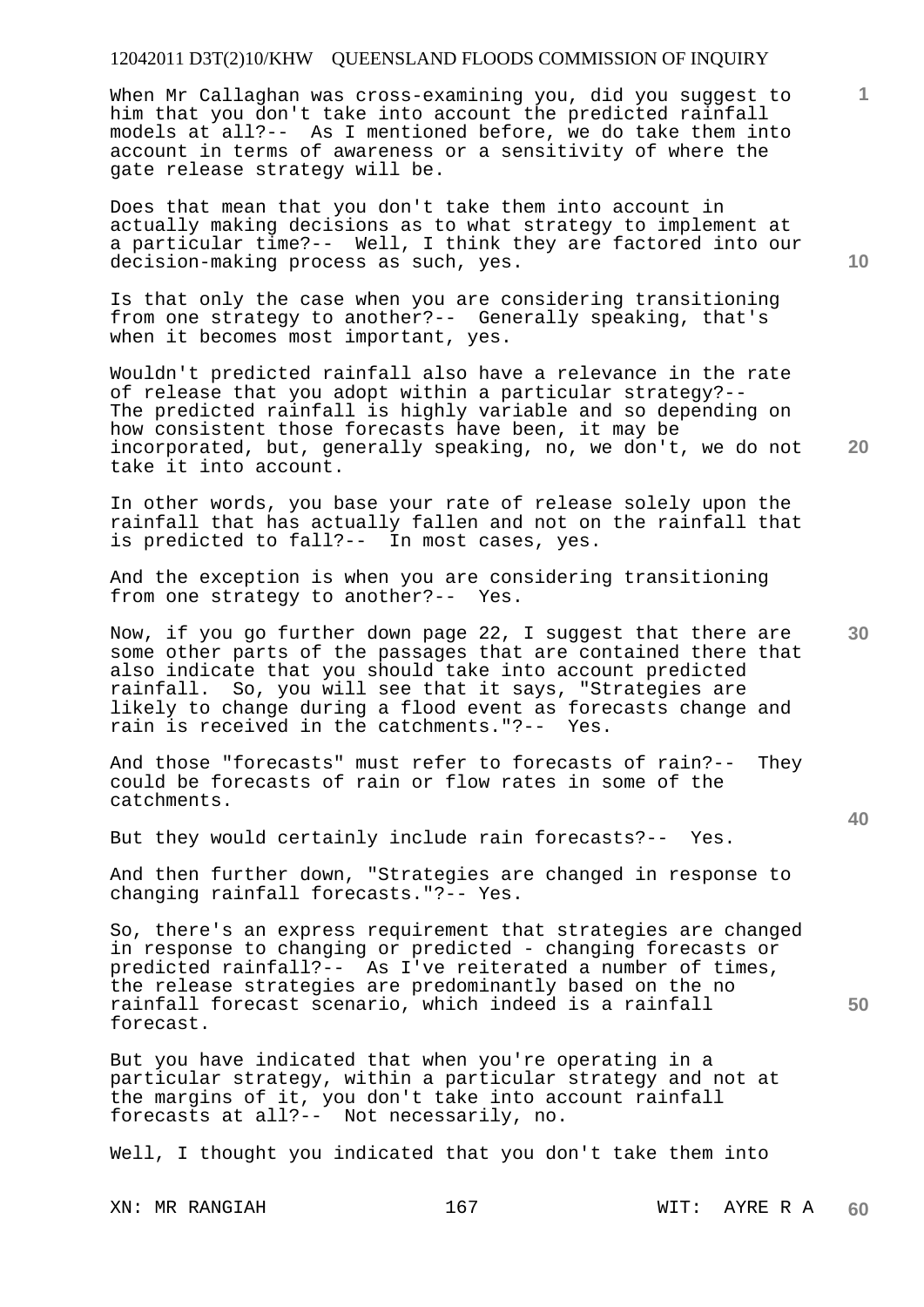account at all?-- We certainly do the modelling and depending on the sensitivity of the model results, they may or may not be taken into account at any particular time.

Well, I suggest that not taking them into account is a breach of the requirements of the manual?-- I disagree with that interpretation.

Now, we're looking here at revision 7; is that right?-- Yes.

And this was promulgated in about November 2009?-- Yes.

And it was the current revision at the time of these flood events in January 2011?-- That's correct, yes.

And you were asked some questions earlier about revision 6?-- Yes.

And I think it may have been put to you, but, in any event, you indicated that floods - that release strategies were determined there only by actual levels, lake levels, not by predicted lake levels?-- The procedures contained in revision 6 of the manual do specify actual lake levels as the threshold points, yes.

See, I want to suggest to you that that's not quite correct. Can I hand to you a copy of the Manual of Operational Procedures For Flood Mitigation For Wivenhoe Dam and Somerset Dam, revision 6? I have two spare copies. Could you go to page 32? Sorry, perhaps before we get to that point, I might just start at page 29, and there's a paragraph that explains how this is intended to work, I think. Just under 8.5, "Flood Control Procedures.", the third paragraph says, "The flood control procedures to be adopted commence with procedure 1 and extend through procedure 4 as the magnitude of the flood predicted by the Real Time Flood Model<br>increases."?-- Yes. increases."?--

Just to get this clear, the Real Time Flood Model is one that takes into account both with rainfall predictions and without rainfall predictions?-- Yes, the model can be run with either configuration, yes.

And then at page 32, just down towards the bottom of the page, is a subheading, "Procedure 4A.", and it says, "The procedure 4A applies while all indications of the peak flood level in Wivenhoe Dam are that it will be insufficient to trigger operation of the first bay of the fuse plug.", et cetera. Now, the reference to "all indications" suggest using both models, doesn't it?-- It suggests that both could be taken into consideration, yes.

And it's an indication also that even under revision 6 predictions had to be made, it wasn't just based on an actual level of the lake?-- Well, I'd refer to page 31 where it says, "If the lake level reaches EL68.5 in Wivenhoe Dam, operation switch to procedure 2 or 3 as appropriate." I take that to be indicating actual lake levels.

XN: MR RANGIAH 168 MIT: AYRE R A

**20** 

**10** 

**1**

**40**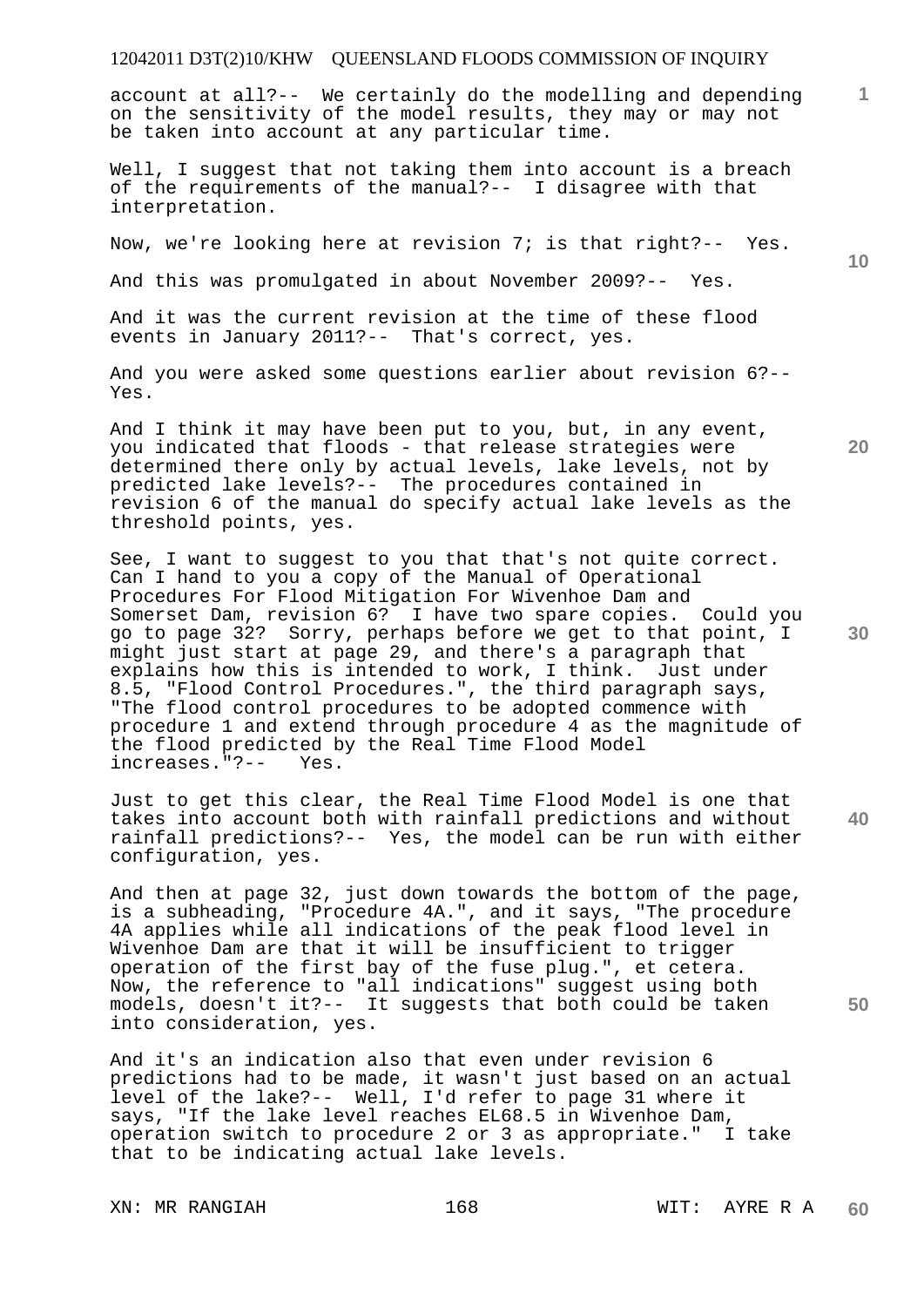Yes, but that is in relation only to switching to procedure 2 or 3, isn't it?-- It is, yes.

And the passage that I took you to refers to procedure 4A?-- And I believe there's a degree of flexibility there to use either actual levels or predicted levels as the case may be.

All right. So, so you're agreeing then that even under revision 6, you didn't just depend upon actual levels, at least once it got to procedure 4?-- Yes, I can consider that, yes.

And that's consistent also with page 33 and the first paragraph under the subheading, "Procedure 4B."?-- Yes.

And, again, the reference is to procedure 4B applying once indications are that the flood peak level will exceed EL75.5?-- And I would contend that could be interpreted when the lake level actually reaches that point.

Well, doesn't it refer to when the indications are that it will exceed that level? Isn't that a forecast of what's to happen?-- It could well - very well be, but it's also - could be based on actual levels.

And I suggest to you that the intention is that the indications will be based upon not just no rainfall models, but also on with rainfall models?-- Considering the consequences of the initiation of the fuse plugs, there would have to be a high degree of certainty associated with the invoking procedures 4A or 4B. I don't know whether we would be willing to use the long range forecasts to actually invoke strategies 4A earlier than would otherwise be necessary.

What about 24 hour forecasts?-- Same deal. I think they're too variable and I wouldn't necessarily invoke those procedures on that basis.

**40**  See, I want to suggest to you that revision 6 contemplated that you would predict lake levels, taking into account both no rainfall and rainfall models?-- It does allow that flexibility, yes.

And I suggest to you that there was no change with revision 7 in that sense, that it continued to require predictions to be made based on both no rainfall and with rainfall models?-- I think the manual does allow that degree of flexibility, yes.

I will tender revision 6 of the manual.

COMMISSIONER: Exhibit 34.

ADMITTED AND MARKED "EXHIBIT 34"

**20** 

**10** 

**30**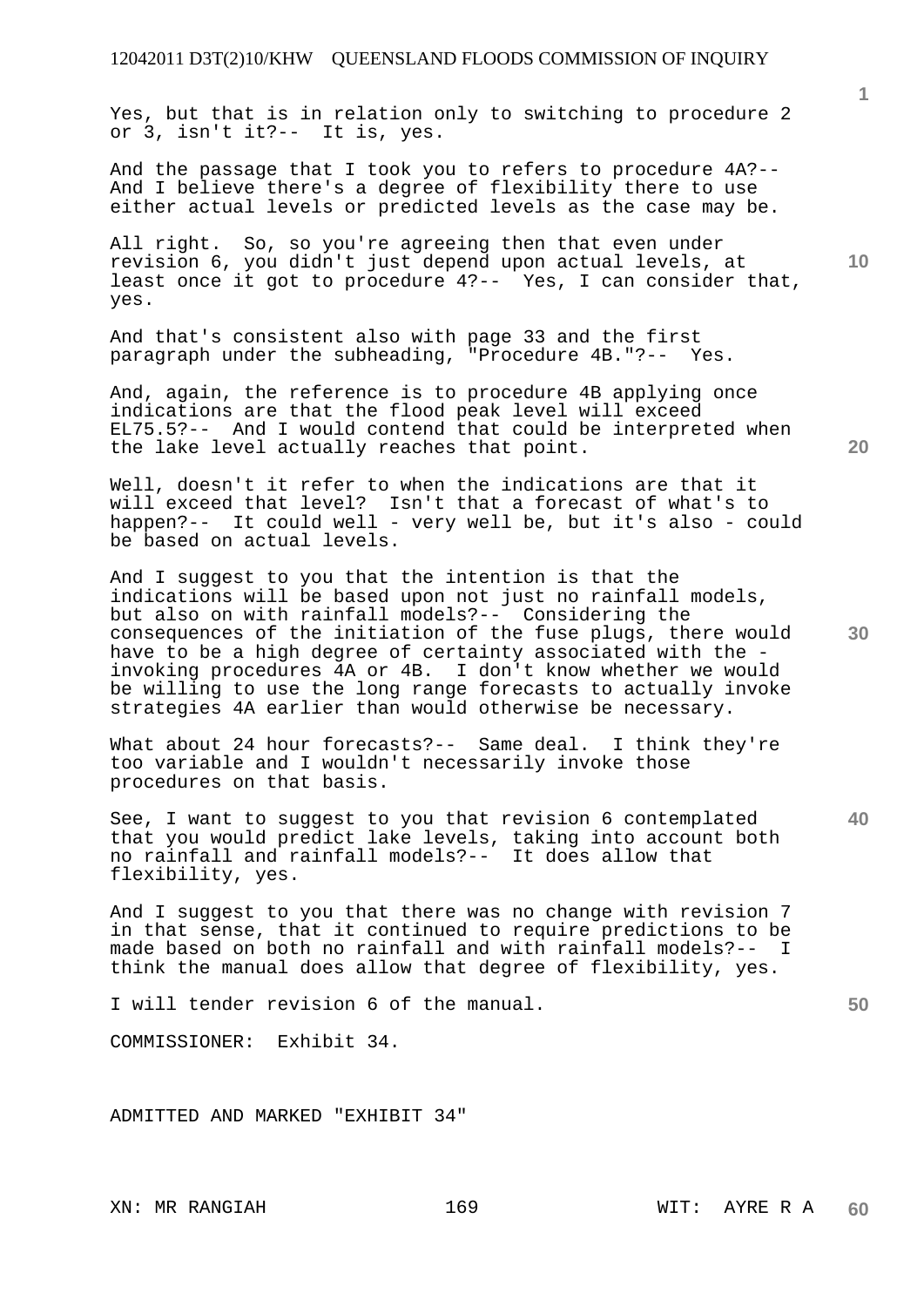MR RANGIAH: Can I take you back, Mr Ayre, to paragraph 49 of your statement?-- Is this the first statement?

No, it's the second statement, I'm sorry. Do you have that?-- Yes, I do.

Paragraph 49 refers to a situation report issued at about 5.53 p.m. on Saturday, the 8th of January 2011, and what was indicated in the second paragraph was that, "Advice from Bureau of Meteorology indicates that South East Queensland can expect further high rainfall totals over the next<br>four days. "?-- Yes. four days."?--

That was in your report? And then further down you said, "Given the standard conditions of the catchment, significant inflow to Seqwater dams will be generated, especially following forecast rainfall on Sunday/Monday."?-- Yes.

**20** 

**40** 

**50** 

**1**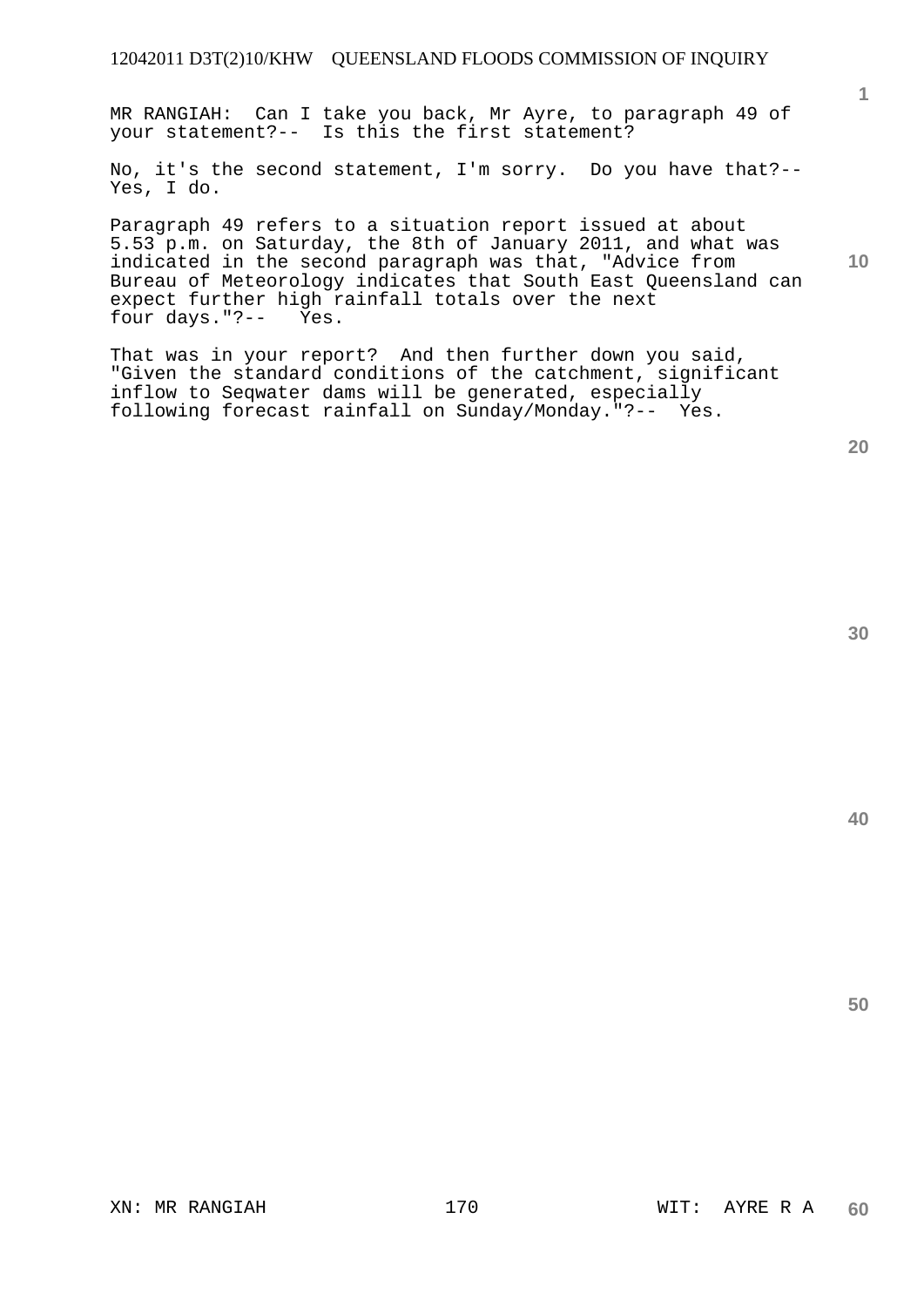And at page 18 under the heading "Wivenhoe" you indicated that "the current gate operation strategy will maintain flows of up to 1,600 CUMECS in mid-Brisbane River throughout the evening."?-- Yes.

And then at page 19, you seem to recognise that higher releases may be required because - just at the bottom of the second last paragraph you said, "However, if falls are greater than those forecast releases from Wivenhoe Dam, may need to adversely impact Mt Crosby Weir Bridge and possibly Fernvale Bridge but will be maintained below 3,500 CUMECS."?-- Yes, that's adopting the precautionary principle we discussed before. We're trying to give the affected councils some prior warning should the situation deteriorate. We weren't necessarily suggesting it would.

But you recognised that possibility that it would?-- Yes, and that's an example of the use of the forecast modelling.

Now, you knew that the forecasts were uncertain?-- Yes.

And you recognised there that there could be more rainfall than predicted?-- Yes. than predicted?--

And what this passage indicates as well was that you would react in terms of your strategy if it transpired that there was greater rainfall than predicted?-- It suggests that if the forecast rainfall indeed fell and run-off was generated, that we would transition the releases accordingly.

In other words, you would react to an event after it occurred?-- Yes.

You would not, on the other hand, take into account the possibility that it might occur and react accordingly?-- We don't do pre-emptive releases, no.

**40**  And what this passage suggests also, I suggest, is that you were particularly concerned with that objective of minimising impact to downstream rural life?-- It was one of the considerations being made, yes.

But under W3 it is a much lower priority than the primary consideration, isn't it?-- It is a lower priority. I don't know whether it is much lower, necessarily.

Would you accept the proposition that a higher release, or rate of release at that stage might have meant there was that there were lower releases in the future if rainfall continued or worsened?-- As the modelling that was undertaken by Terry Malone and presented earlier indicated, yes, indeed, the peak release may have been reduced but the overall net effect would have been similar in the City of Brisbane.

Well, that's yet to be tested, but what I am asking you about is in that situation on that Saturday, if there were higher releases at that time it might have avoided even greater

XN: MR RANGIAH 171 WIT: AYRE R A

**10** 

**1**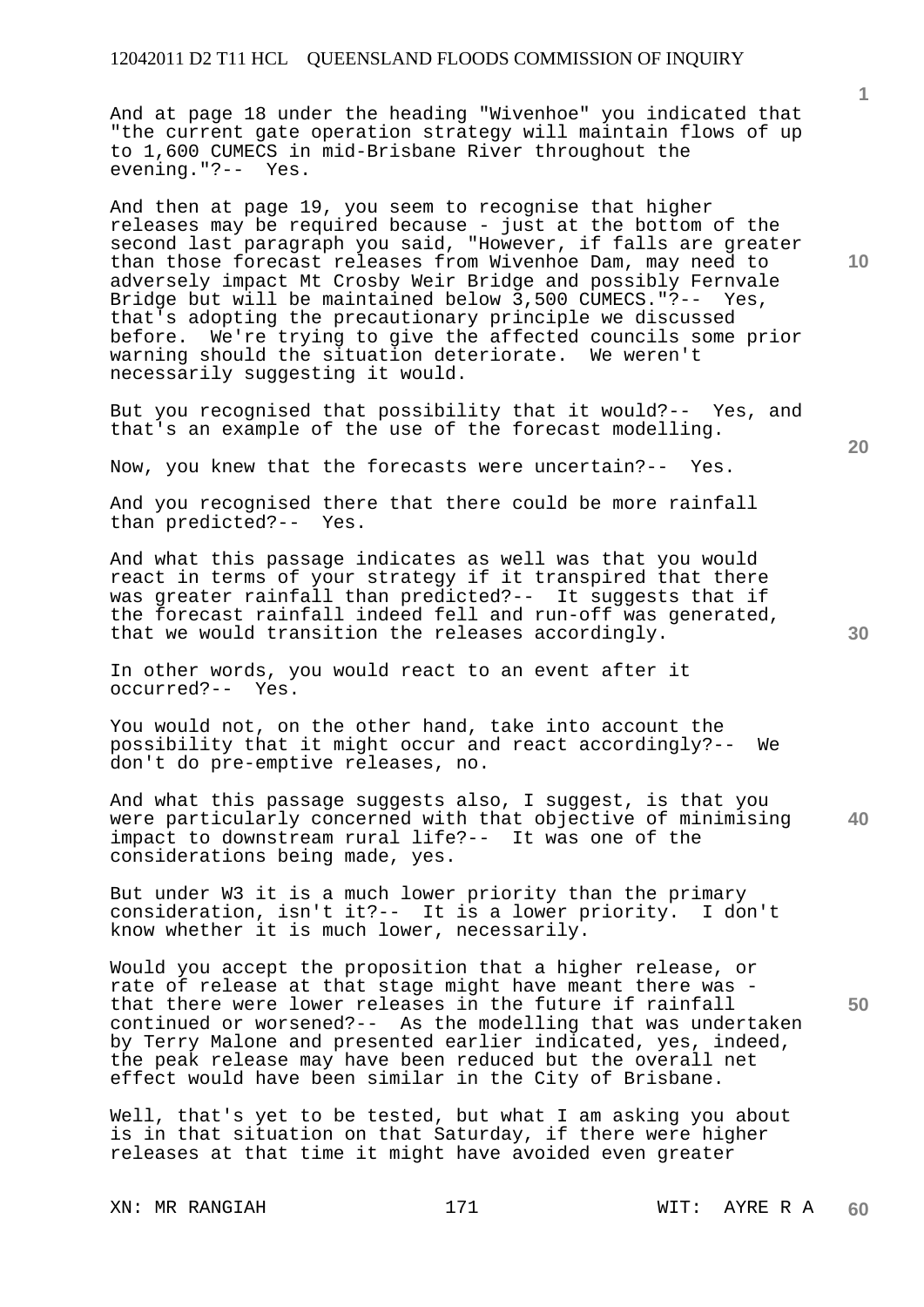releases later on if, as you anticipated might happen, the rainfall was worse than expected?-- Well, I don't believe the modelling we had available to us at that point in time necessarily would justify that.

Now, on page 19, just under the heading "forecast scenario", the second sentence reads: "The interaction with run-off from the Bremer River and Warra Creek catchment is an important consideration as the event magnitude will require the application of Wivenhoe flood operations strategy W2, which is the transition strategy, between minimising downstream impacts and maximising protection to urban areas." You were well and truly into strategy W3 by this stage, weren't you?-- Yes, that's correct. That was an error on my behalf.

In fact, strategy W3 had been engaged at 8 o'clock that morning?-- That morning, yes.

And this was a situation report at 5.53 p.m.?-- Correct, yes.

And according to this, you thought you were still in W2?-- I was certainly contemplating, at the time I wrote that, that we were in transition between strategy W1 and W3.

Well, you had gone through that transition, hadn't you?-- As I said before, it is not really a step jump transition, it is simply a progressive transition.

So what I want to suggest to you then is that your concern about downstream impacts that you express later on in that situation report were based upon a mistaken assumption that you were still in the W2 strategy?-- I think the overall objectives of the strategies are reasonably consistent. I do acknowledge that I had inadvertently recorded strategy W2 at that point in time but recognise that that wasn't correct, we had transitioned into W3 earlier in the day.

Well, this situation report is a record of what you were actually thinking at the time that you wrote it?-- That's correct, yes.

And what you thought at the time you wrote it was that you were still applying the W2 strategy?-- The strategies, I think, are consistent between strategy W3 and W2 in that context, yes.

But did you think that you were applying strategy W2?-- At the time I would have, otherwise I wouldn't have put it in the situation report.

And I suggest to you that that confusion about whether you were operating within a W2 or the W3 strategy must have also caused some confusion about what was the priority?-- No, I believe the two strategies W2 and 3 are consistent in terms of limiting the flows below damaging levels and also keeping in mind the lower level objectives.

But they have quite different - they have quite different

**20** 

**40** 

**30** 

**50** 

**10**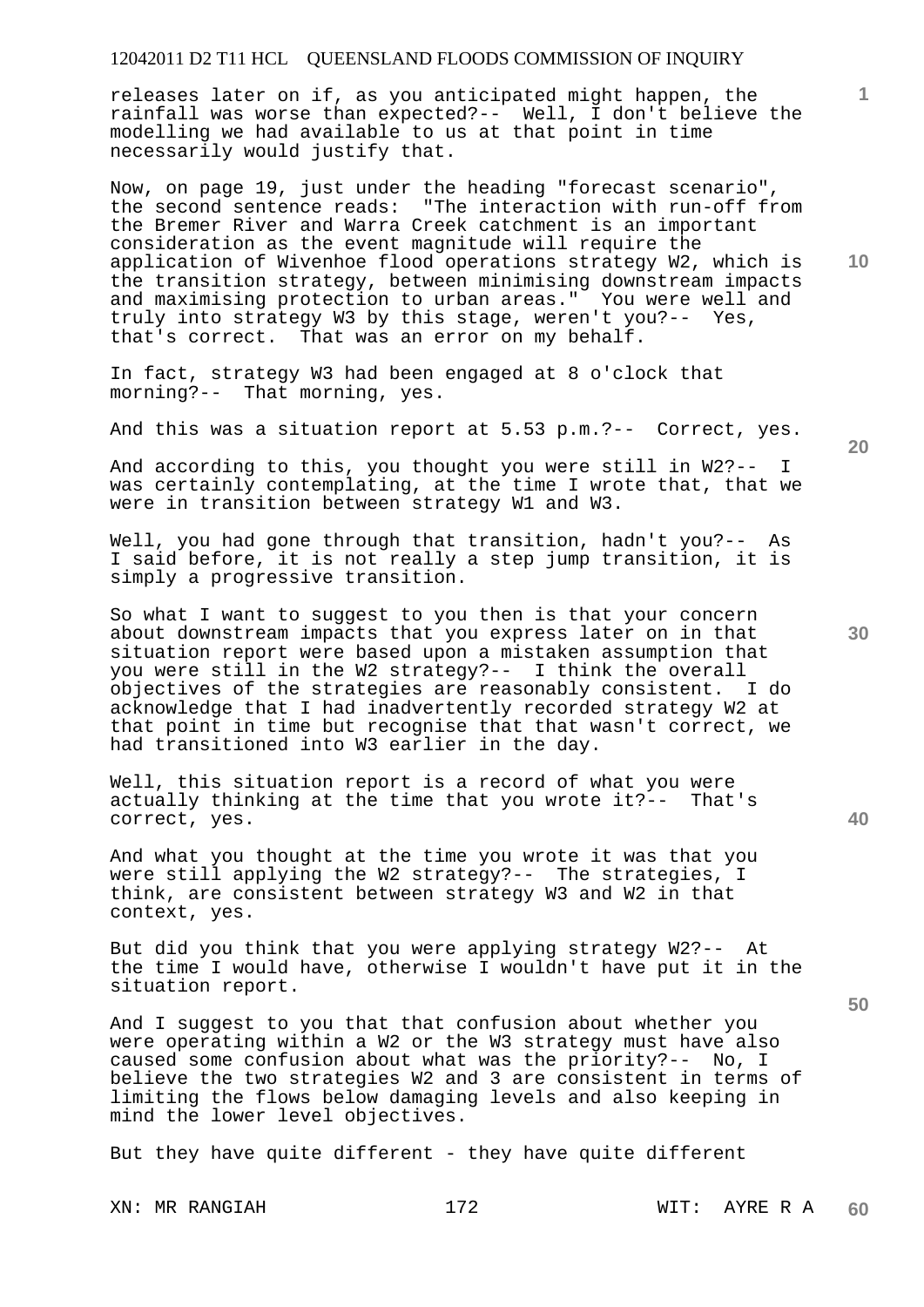primary considerations involved, don't they?-- Both strategies have predicted lake levels at Wivenhoe between 68.5 and 74. The maximum release rate in strategy W2 is three and a half thousand, whereas the maximum release rate in W3 is 4,000. In W2, the primary consideration changes from minimising disruption to downstream rural life to protecting urban areas, whereas W3 simply has the primary consideration of maximising protection to urban areas.

Yes. W2 is a transition strategy?-- Yes.

Where the objective of minimising impact to downstream rural life may be just as important as protecting urban areas from inundation?-- Not necessarily just as important but it is one of the considerations.

Yeah. It could be the balance can change during the transition?-- Yes.

But when you were in W3, the primary consideration is unequivocal, isn't it?-- It is, yes.

And that is protecting urban areas from inundation?-- That's correct, yes.

**30**  Could you go to paragraph 51? In paragraph C you say, "The model predictions were the downstream flow would still be maintained below 3,500 CUMECS." Now, that figure of 3,500 metres is a reference to the maximum release rate required under strategy W2, isn't it?-- It is the maximum release rate out of Wivenhoe Dam, yes.

But under strategy W2, a condition is that the maximum release is predicted to be less than 3,500 CUMECS?-- Yes.

And paragraph 51C is consistent with you still believing that you were operating under strategy W2?-- I believe it recognises we were in transition from strategy W1 to W3, yes.

If you recognise that you were in W3, then the figure that would have been relevant would have been 4,000?-- It would have indeed, but the modelling doesn't justify 4,000 because it was still well below three and a half thousand.

But the point of you referring to the model predictions that downstream flow would still be maintained by 3,500 CUMECS was to indicate that you were in strategy W2, wasn't it?-- It was at that time, yes.

**50**  In paragraph 52 you say that at 7 p.m. you had finished your shift and that "at that time Wivenhoe Dam was 68.65 metres and releasing 1,242 CUMECS." Do you see that?-- Yes.

Then at paragraph 55, you say, "I am aware that some commentators have suggested that after the January 2011 flood event more water should have been released from Wivenhoe over the course of Saturday the 8th of January 2011." And you reject that suggestion. And you - among the reasons you give

XN: MR RANGIAH 173 1999 WIT: AYRE R A

**10** 

**1**

**20**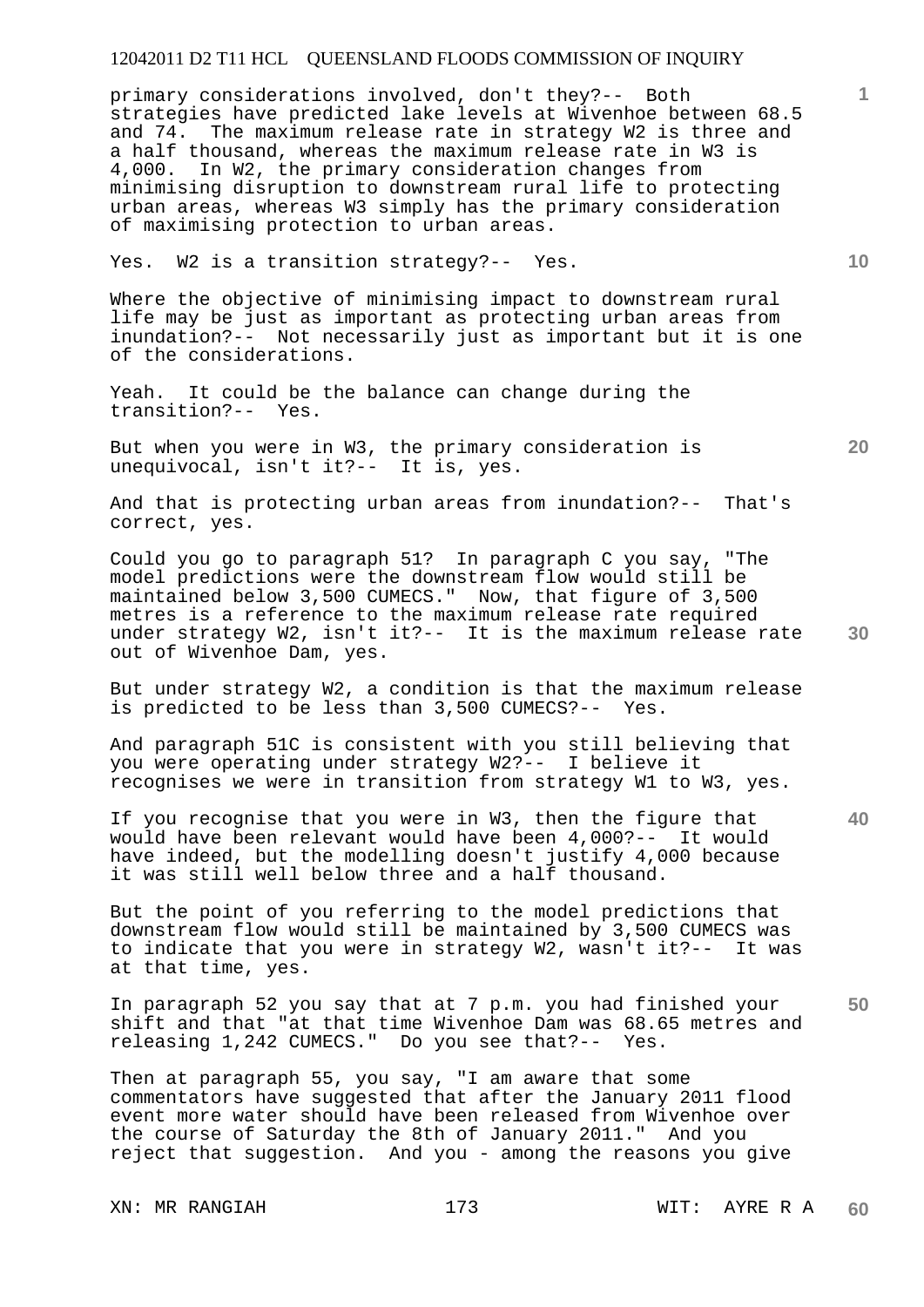for rejecting that suggestion are that there was still a significant amount of flood storage that would have been available in the dam if rainfall increased significantly?-- Yes, the levels that were recurring over the course of Saturday and Sunday morning only varied from 68.32 to 68.65 metres.

But was any modelling done on the basis of a significant increase in rainfall?-- On the Saturday afternoon, I ran the three day forecast which was incorporated into appendix K of the Flood Event Report, which formed the basis of the situation reports, further assessments.

Does your situation report at that stage refer to that modelling on the basis of rainfall increasing significantly?-- It is made on the basis of a three day access outlook.

Was that referred to, though, in your situation report?-- Yes, I believe on page 19 where it is indicated "forecast scenario", "based upon mid-range rainfall forecasts", and the mid-range there means the three day outlook.

Now, paragraph 56, the last sentence towards the bottom you say, "It was only if and when further rainfall eventuated that increased releases from Wivenhoe Dam would be necessary and justified." And, again, is that what I am suggesting is a reactive strategy rather than a predictive one?-- I would suggest it is a precautionary strategy where we don't need to necessarily increase releases to meet the criteria of the seven day drain down due to flood storage already - or floodwater already in storage.

Now, at paragraph 57 you say, "For these reasons it was appropriate that releases from Wivenhoe Dam maximise protection to urban areas while still minimising the impact to rural life downstream." Now, that's the language of W2, I suggest?-- Well, I believe it fits both. It does actually meet the high level objective of W3 and attends to the lower level objectives reference there as well.

Well, let's move to Sunday the 9th of January. And if you could go to paragraph 69? So you say there that you arrived back at the Flood Operations Centre at about 7.30 p.m.?-- Yes.

And then in paragraph 70 you refer to a handover and a discussion with Terry Malone and John Ruffini. And in paragraph A you say that you discussed that the catchment rainfall average for the past 12 hours for Somerset Dam was 150 millimetres and for Wivenhoe Dam was 80 millimetres?-- Yes.

Then in - if I could take you to subparagraph G, you were told that Wivenhoe Dam had started to rise again and would reach 72.15 during Wednesday morning?-- Yes.

You discussed that the strategy would be to maintain flows of about 1,600 CUMECS for 24 hours?-- Yes.

XN: MR RANGIAH 174 WIT: AYRE R A

**10** 

**1**

**30** 

**20** 

**40**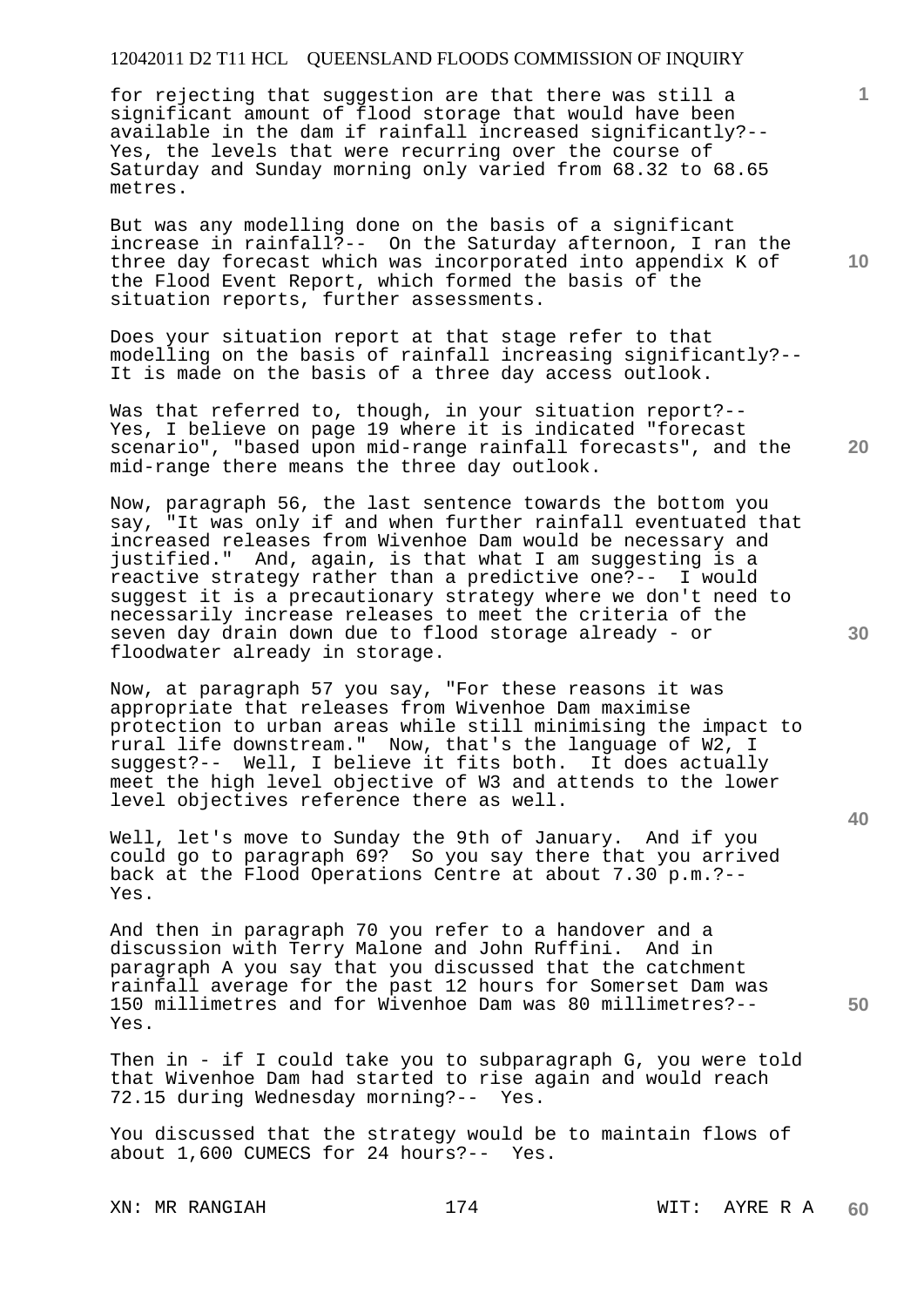But you recognised that releases may have to be increased significantly during Monday morning, depending on rain?-- Yes.

Now, in paragraph H then you were told that John Ruffini had called Peter Allen, the Dam Safety Regulator, and John mentioned that he had advised Peter Allen that much larger flows were expected and you would have to increase releases to around 3,000 CUMECS based on the latest model run?-- Yes.

So you were told that?-- Yes, I was.

And John mentioned that he told Peter Allen that this was likely to have flooding impacts on low lying Brisbane?-- Yes.

Then in paragraph 72 you said, "Following the handover and discussions in relation to the need to increase releases to 3,000 CUMECS, I ran a new model at about 8 p.m." So does that indicate that you agreed with John Ruffini's assessment?-- Yes, I did.

In other words, you accepted that it would be necessary to increase releases to about 3,000 CUMECS?-- At least 2,600, yes.

Later in paragraph 72 you say that you started on a plan to increase releases to at least 2,600 CUMECS on Tuesday. But at that stage you were still at about 1,600, is that correct?-- At that stage - I will just have to check schedule 1.

I am basing that upon what you refer to as the current gate operational strategy, paragraph G?-- Yes, at 20:00 hours on the 9th of January we had a discharge from Wivenhoe of about 1,420 CUMECS.

So that the statement then in paragraph G of maintaining flows around 1,600 was not quite right?-- I believe - no, that's not quite right, yep. We were still at 1,400 CUMECS at that stage.

MR DEVLIN: Commissioner, there seems to be - the witness and the questioner seem to be at cross-purposes. The words used are "to maintain flows of around 1,600 CUMECS in the mid-Brisbane River for the next 24 hours", and the other discussion seems to be about releases, so I don't know whether there is-----

MR RANGIAH: Yes, I accept that I may have caused some confusion through that question.

MR DEVLIN: Perhaps that ought to be reapproached because there have been quite a number of questions based upon the misunderstanding.

MR RANGIAH: All right. So in paragraph 70G, you said that you had maintained flows of around 1,600 and that was based upon releases of 1,400?-- At the current releases, 1,400,

XN: MR RANGIAH 175 175 WIT: AYRE R A

**1**

**20** 

**40**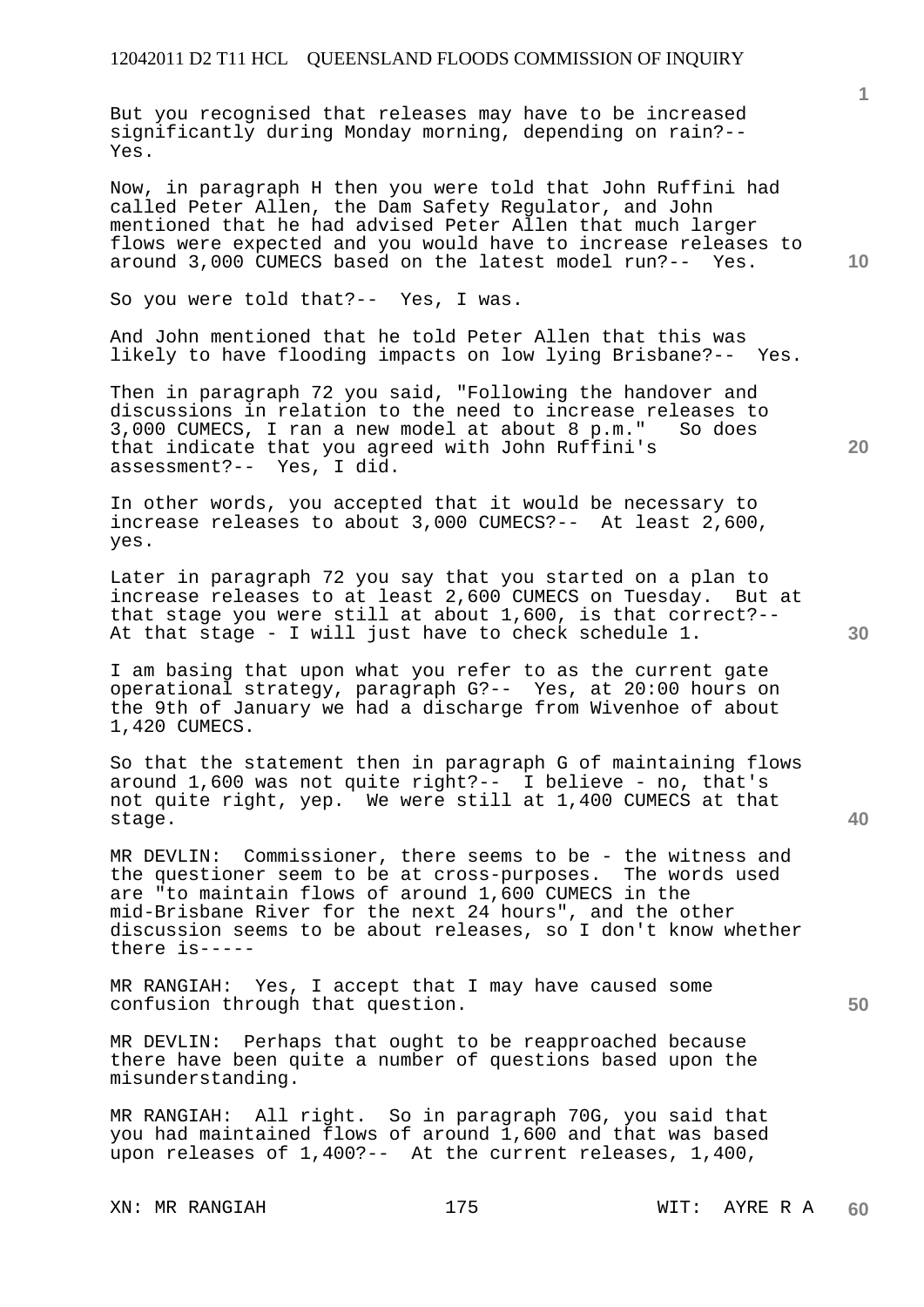yes.

Now, if you could go to paragraph 76? You refer there to a situation report that you participated in preparing at 9.04 p.m., and you recorded that very heavy rainfall had been recorded in the upper reaches of the Brisbane River and Stanley?-- Yes.

**10**  And a bit further down you said that "severe weather warning remains current, heavy rainfall in the dam catchment areas"?-- Yes.

Over on the next page, the second paragraph, it is predicted that the dam would reach at least 73 metres during Tuesday morning. I should say "at least 73 metres during Tuesday morning?-- Yes, that's correct.

And - excuse me for one moment - then you had indicated by now that the objective for dam operations would be to minimise the impact of urban flooding in areas downstream of the dam?-- Yes.

You decided at that stage that releases would be kept below 3,500 and the combined flows would be limited to 4,000?-- Yes.

And that indicates firmly that you were now in strategy W3?-- Yes, that's correct.

**30**  You noted that the current release rate was 1,400 and that gate opening would start to be increased from noon on the next day and expected release to be increased to at least 2,600 on Tuesday morning?-- Yes.

And this report is prepared at 9.04 p.m., approximately?-- 9 o'clock on the evening the Sunday the 9th, yes.

**40**  If you could go to paragraph 78, you say there that a release rate of 2,600 meant that Fernvale Bridge and Mt Crosby Weir Bridge would need to be closed before the releases could start to occur?-- Yes.

Do you see that?-- That's correct.

In fact, Mt Crosby Weir had to be closed when the release rate reached 1,900?-- It has capacity to handle up to 1,900 CUMECS, yes.

And Fernvale Bridge at 2,100?-- Well, the approaches at Fernvale go out to around about 2,000 CUMECS.

But at this stage the release rate was still 1,400?-- That's correct, yes.

And you could certainly have increased it to 1,800, approximately, without closing either Mt Crosby Weir or Fernvale Bridge?-- Well, we had to take into account the flows coming down the Lockyer Creek and residual catchment

XN: MR RANGIAH 176 176 WIT: AYRE R A

**20**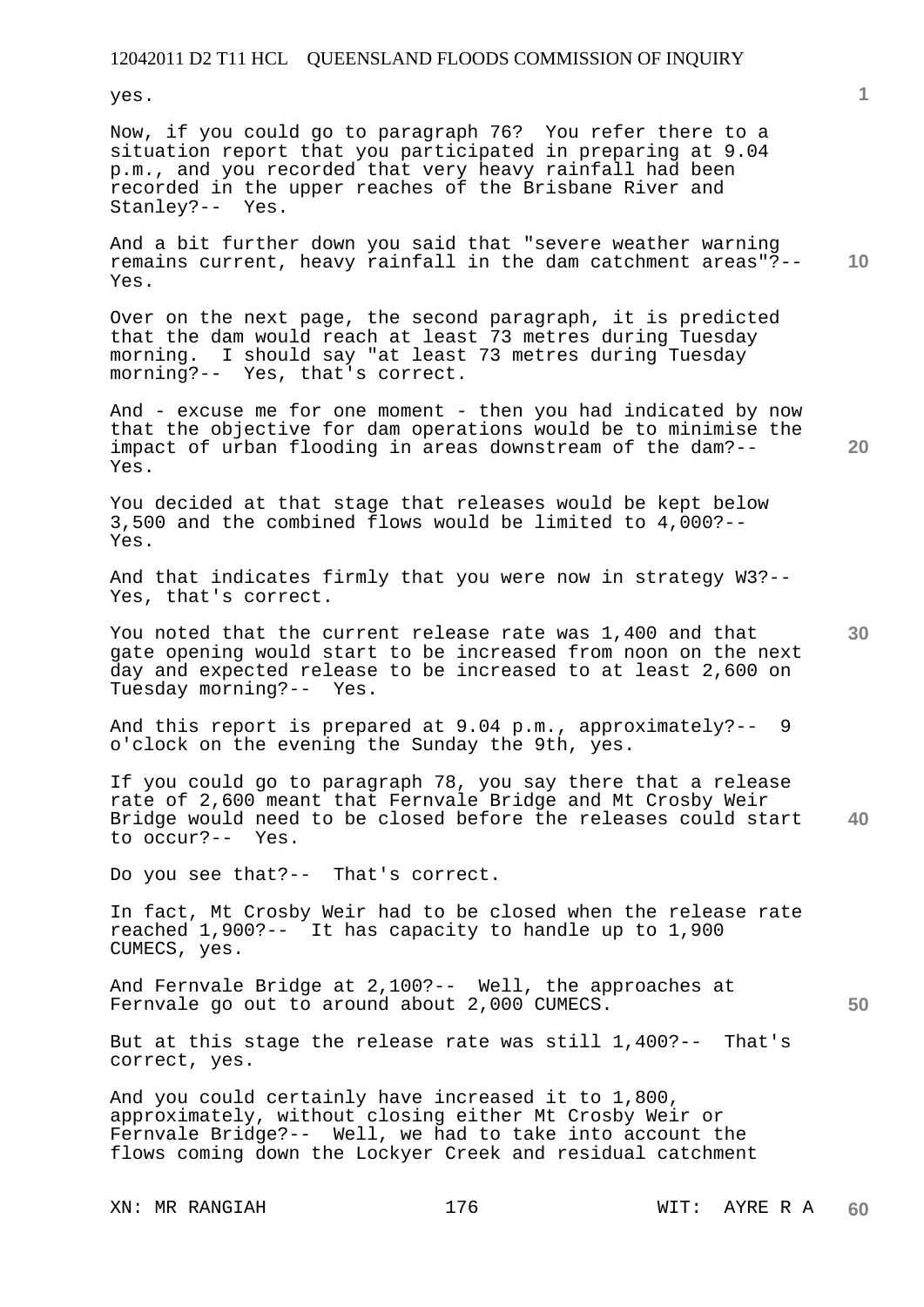areas, so, again, as a precautionary note until we get notification those particular bridges are closed and, therefore, no public is at risk, we wouldn't increase the releases until we have notification those bridges are indeed closed.

Then in paragraph 78 you said, "Once the situation report had been issued, I started trying to coordinate the relevant bridge closures through the SRC and ICC." Can you just tell me what the SRC and ICC are?-- SRC is the Somerset Regional Council. They have responsibilities for a number of the bridges that are located downstream of Wivenhoe and in particular Fernvale Bridge. ICC is Ipswich City Council and they have responsibility for Mt Crosby Weir Bridge.

And paragraph 79 - I won't go through the whole of it, but about halfway through you refer to a discussion with Rob Drury in which you told Mr Drury that Terry Malone told you that he'd spoken with Tony Jacobs at the Somerset Regional Council and Tony had said that the department of Main Roads was responsible for closing the Fernvale Bridge?-- Yes.

And that Tony Jacobs didn't have the after-hours contact number but would contact him on Monday morning?-- Yes.

Now, at 3.30 p.m. that day, you had asked Terry Malone, hadn't you, to contact local councils to warn them of the potential for the closure of Mt Crosby Weir and Fernvale Bridge?-- I think - I can recall that, yes.

You refer to that paragraph 66. But did you ask him to contact the Department of Main Roads?-- Not at that time because in the Emergency Action Plan, and, indeed, the manual, the reference authority for Fernvale Bridge is identified as Somerset Regional Council.

All right. And did you - were you aware that it was the Department of Main Roads that was responsible for closing the bridge?-- Not until that point, no.

So your understanding was that it was the Somerset Regional Council that was responsible for closing?-- Yes.

And at paragraph 83, you refer to advice that guard rails needed to be taken off the Mt Crosby Weir Bridge before it became inundated?-- Yes.

And that advice was received at about 10.30 p.m.?-- Yes, Brett Myers, the water treatment plant manager at Mt Crosby Water Treatment Plant.

And why was it not realised before this that it would be necessary to remove the guard rails?-- Well, it was at this point in time that the situation report that we advised that we were now contemplating releases that would actually inundate the bridge. You wouldn't remove the rails off the bridge and allow public traffic in if you weren't in a position that the bridge was going to be inundated. So at

XN: MR RANGIAH 177 177 WIT: AYRE R A

**10** 

**1**

**20** 

**30**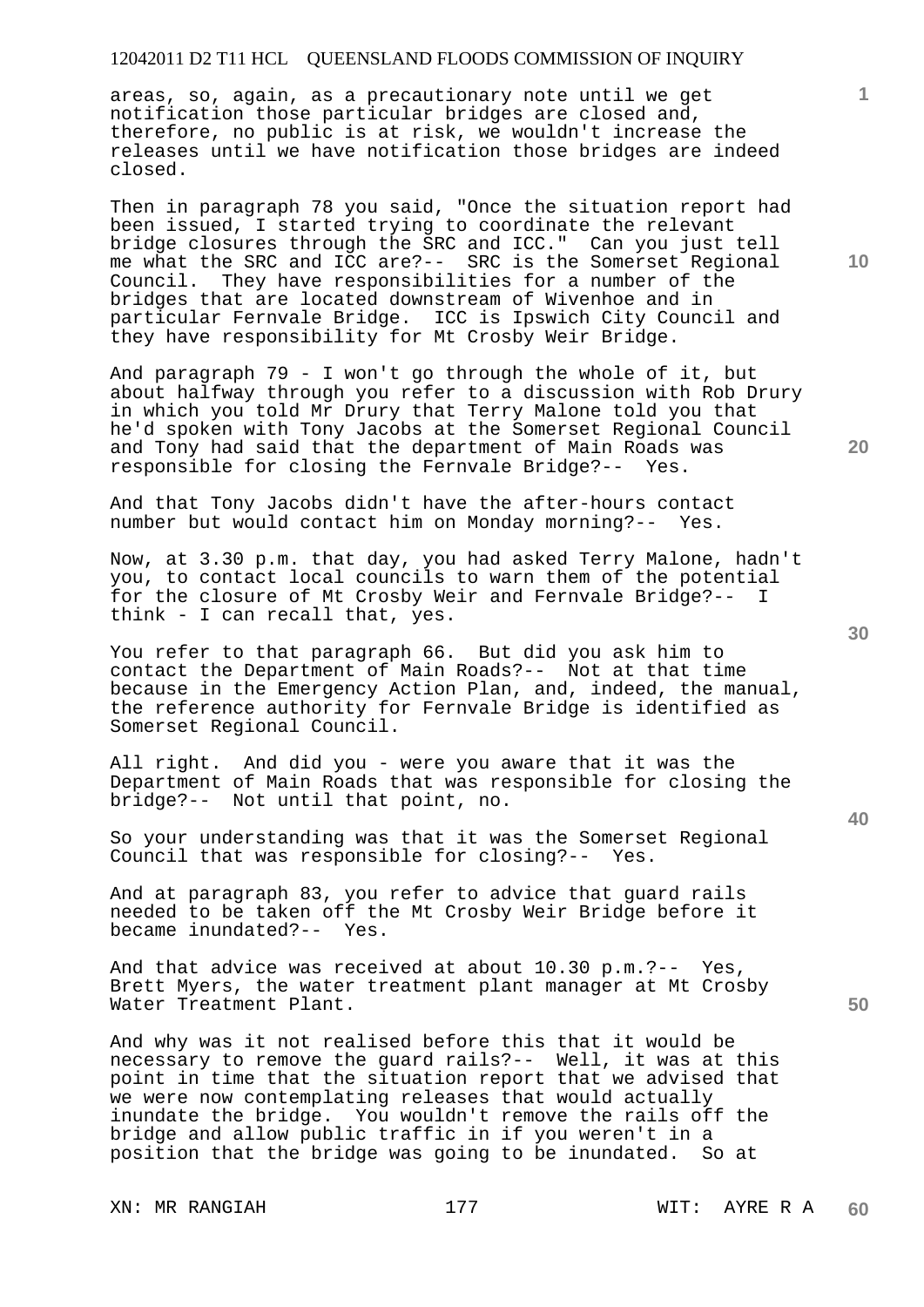that point in time - or up until 9 p.m. we hadn't necessarily contemplated inundating the bridge.

I see. But it certainly was a possibility from at least 3.30 that afternoon?-- It was a possibility, yes.

So is it the case that, according to paragraph 66, that finally the Fernvale Bridge was closed at about 11.35 p.m. when the police were present?-- I believe police were on site around about that time, yes.

And so at that stage it was possible to start increasing the releases?-- Once we were assured that releases could, indeed, be made with both bridges closed, then we could proceed with opening, yes.

So it was something like a two and a half hour delay between when the decision was made to increase the rates and the rates actually being increased?-- We were aware that some of the standby operators were actually being billeted in Fernvale. So we just wanted to make sure that those standby operators were actually available at the dam before we proceeded in making any releases.

And I suggest to you that, in fact, the release rates were not increased to about - I will start that again. I suggest to you that the release rates were not increased over 1,500 CUMECS until 2 o'clock on Monday the 10th of January?-- At 2 a.m. we issued a directive to commence opening the gates, yes.

And that was following the decision that had been made some five hours before that the rates would be increased?-- On the basis that we were now fully aware that the Fernvale Bridge and Mt Crosby Weir Bridge had effectively been closed and, therefore, we weren't endangering the public.

And the rate of release didn't reach 2,000 CUMECS until about 9 a.m. on Monday the 10th of January, does that sound right?-- That's correct. It was a gradual increase in accordance with the modelling.

So at about 8.30 a.m. on the 10th, direction number 10, I think, was issued by Terry Malone and flows - I am sorry, I will just - so Terry Malone issued direction number 10 at 8.30 a.m.?-- I believe so. I wasn't actually present in the Flood Operations Centre at that time.

**10** 

**1**

**20** 

**30**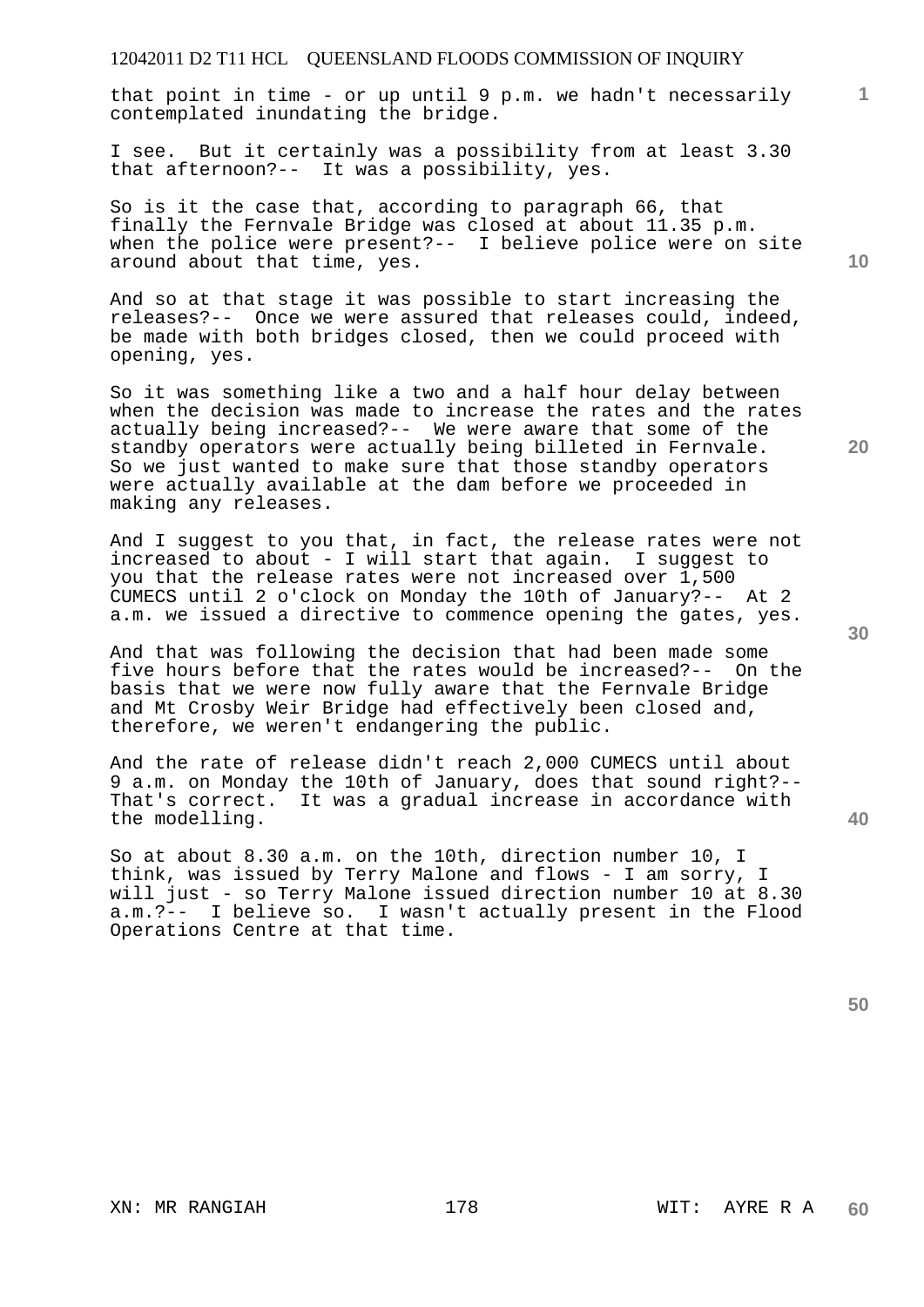And flows then were maintained at 2,000?-- Yes, that's correct.

In fact, they weren't increased to 2,100 until about 4 p.m. that day?-- No, I believe this was in reference to the earlier discussion where John Tibaldi and Terry Malone had a teleconference with officers from the Brisbane City Council. Officers from the Brisbane City Council put to Terry and John that if indeed we could limit flows at Moggill to less than three and a half thousand, that would be in keeping with maximizing protection to urban areas. John and Terry, as I understand, did some additional modelling, indicating that it was possible to maintain the releases at 2,000 without unduly increasing the lake levels or predicted lake levels, and I believe they came up with a number of about .2 of a metre increase. So, they endeavoured to accommodate Brisbane City Council's request at that time, but by around about 2.30 in the afternoon it became evident there was more rainfall and hence more runoff occurring in the upper Brisbane and we had to revert back to our original strategy of trying to achieve 2,600 CUMECS by Tuesday morning.

And in fact, the 2,600 CUMECS was achieved but not until about 7 p.m. on that Monday?-- By 7 p.m. on that night, we actually achieved a rate of about 2,750 CUMECS, yes.

You may or may not be able to answer this, but do you know whether at 8.30 a.m. on the Monday morning there was any evidence of downstream flooding in Brisbane?-- I wouldn't be able to tell you that, I was  $-$  I was resting after my shift on the Sunday night, so, no, I wouldn't be aware at that point in time.

And even with the figure of 2,600 CUMECS that you were aiming for, you weren't anticipating urban flooding, were you?-- In accordance with the damage curves that were provided by the Brisbane City Council, we were aware that there are some properties and infrastructure that is impacted at flows certainly from 1,000 CUMECS up to 4,000. So, yes, we would have been aware that there was damage being incurred.

At 2,600, would that flooding have been limited to minor flooding?-- Yes, at that stage.

Now, it is the case, isn't it, that a release rate of 2,600 could have been achieved much earlier than 7 p.m. on the Monday?-- It could have been, but in light of the discussions between council and the Flood Operations Centre, I think it was appropriate we, indeed, tried to maximise the protection to those urban areas.

Do you have the Flood Event Log with you?-- I do, yes.

Can I ask you to open that, please, to - if you could go to the entries for Sunday, the 9th of January?-- Yes.

To 7.15 p.m.. Now, that entry reads - sorry, there are two entries at the same time, but the second of those says, "FOC

XN: MR RANGIAH 179 179 WIT: AYRE R A

**10** 

**1**

**20** 

**40**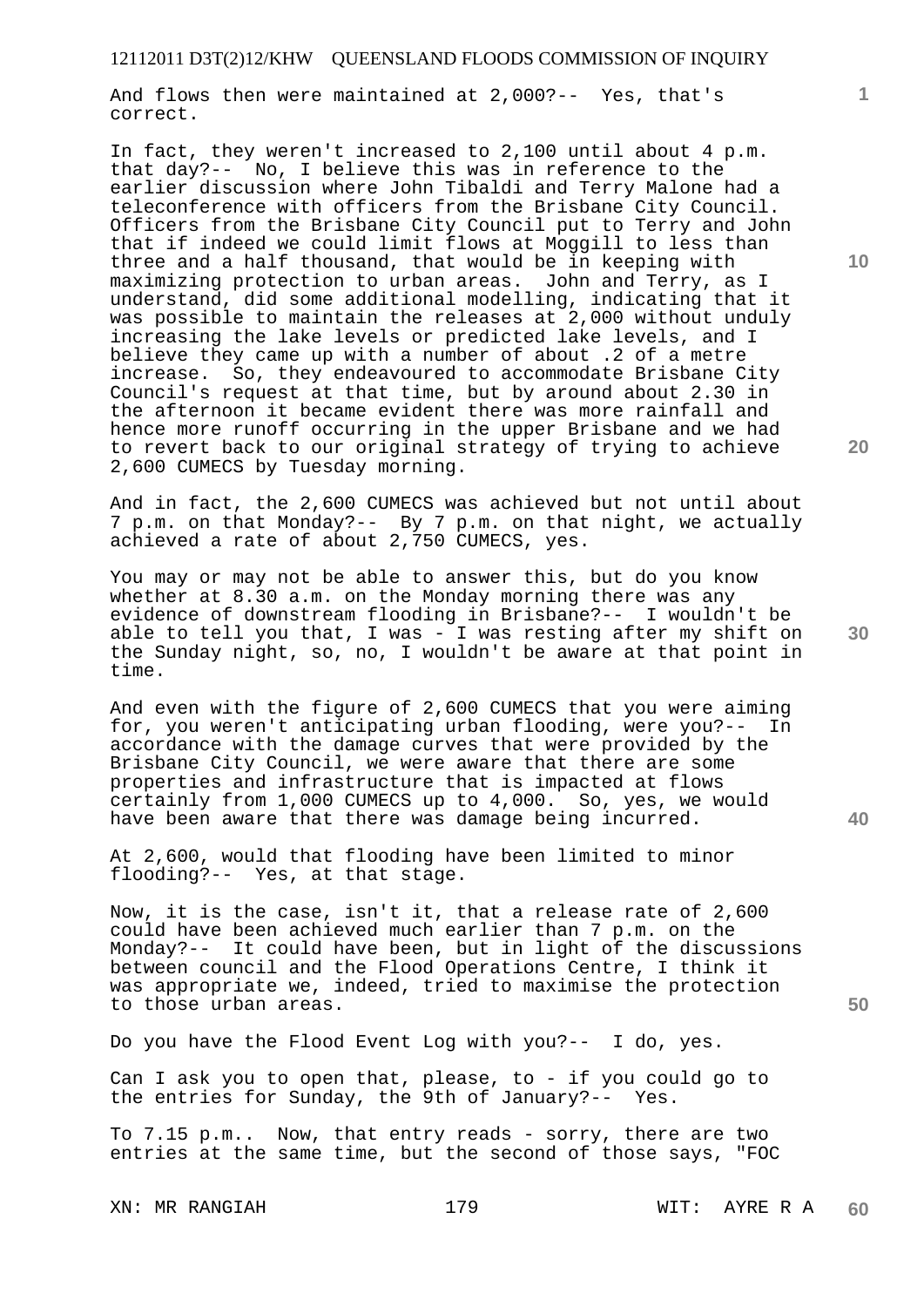called direct Dam Safety advising him that FOC is now looking at much large flows and would have to ramp up releases to around 3,000 CUMECS by as early as midnight, which is likely to have flooding impacts in low-lying areas of Brisbane." Do you know who made that call?-- I believe that was John Ruffini.

Then at 7.20 said that, "Engineer 2 called BCC advising him of potential for high releases sooner than previously expected.", and just who is engineer 2?-- Terry Malone.

And the first of those entries suggests that John Ruffini at least knew that there had to be a very significant increase in the rate of release?-- Yes.

By as early as midnight on the Sunday?-- I can't actually vouch for the Flood Event Log entry because I wasn't actually present in the Flood Operations Centre at that time.

But would you agree that, in fact, there's virtually no increase in release rates until it got to 1,500 at 2 a.m. on the Monday?-- Yes. As I mentioned, we don't make releases from the dam until we are sure that public safety has been attended to.

Yes?-- So, until we were advised that the bridges were closed, we wouldn't increase gate releases.

And the release rate didn't increase to 3,000 until about 10 a.m. on Tuesday, the 11th?-- That's correct, yes.

So, in fact, what was not done was what the Director of Dam Safety was told was going to be done?-- As I said, I can't vouch for that entry in the Flood Event Log. I don't believe it is necessarily a true account of the discussion between John and Peter Allen.

**40**  Then if you could go to the entry for 12.55 on Monday the 10th of January, you will see that it says, "Engineer 3 called Dam Operations Manager to discuss BCC's view on damaging flow. Engineer 3 confirmed that if flows were kept below 3,500 the fuss plug would be triggered." Engineer 3 was John Ruffini?-- That's correct, yes.

And I note that in your statement you disagree with the proposition apparently put forward by Mr Ruffini that if releases were not increased at 3,500 CUMECS then the fuse plug would be triggered?-- Certainly the modelling results we had available at that time don't support that proposition.

However, it's true to say that later in the event you did become concerned that the fuse plug may initiate?-- When procedure W4 was invoked, yes.

So, after the dam level rose past 74 metres?-- Yes.

And it was, in fact necessary to increase releases to above 3,500 to prevent initiation of the fuse plug?-- The

XN: MR RANGIAH 180 180 WIT: AYRE R A

**10** 

**1**

**20**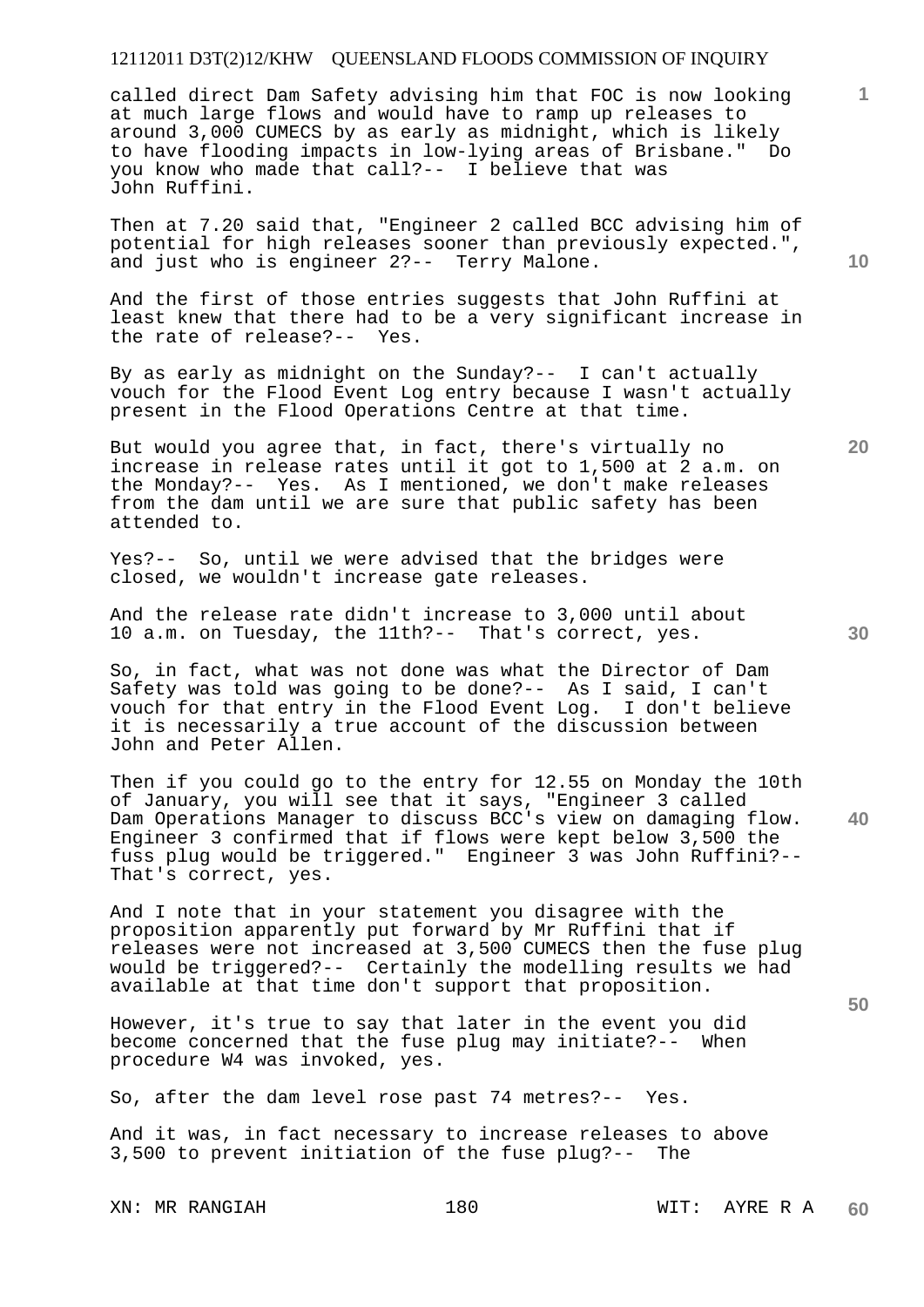**1 10 20 30 40 50**  requirement in W4 is to increase releases until such time as the lake level - the rising lake level is arrested. So, it was necessary to increase-----?-- Yes, it was. -----releases above 3,500-----?-- Indeed, yes. -----to avoid initiation of fuse plug?-- Yes. So, in that sense Mr Ruffini was correct, wasn't he?-- He in that sense, yes, that's correct. COMMISSIONER: Can I just ask you, Mr Ayre, how can you tell in the dam log whether the CUMECS referred to are outflow from the dam and the flow past Moggill, which is another thing you have to worry about?-- Well, in many case, that hasn't been differentiated and I think that's led to some of the confusion. Because in the previous entry the reference to  $3,500$  CUMECS will be the Moggill flow, won't it ?-- Yes. will be the Moggill flow, won't it ?--MR RANGIAH: Now, can I ask you to go back to paragraph 91 of your statement? This is a situation report prepared at about 1.14 a.m.?-- Yes. And by this time, very heavy rainfall had been recorded in the upper Brisbane and Stanley Rivers in the last 12 hours?-- Yes, that's correct. And a severe weather warning remained current for heavy rainfall in the dam catchment areas?-- Yes. Now, by this time, the objective under the W3 was firmly entrenched?-- Yes, it was. And by this stage, you are no longer concerned with impacts on rural communities because the bridges have already been closed?-- That's correct. And at page 33 you said that the current release rate was 1,400 and that the gate opening would start to be increased, the release would increase to 2,600?-- Yes, that's correct. At paragraph 94 in the last two sentences, you said, "In summary, the process of increasing the releases from Wivenhoe Dam to the estimated peak release of 2,600 commenced when safe to do so while minimising the impact on rural communities by not prematurely inundating those areas." Then you also say that - I'm sorry, before we get on to next thing, can I just ask you whether that sentence is still reflective of a concern for that objective of minimising disruption to rural communities?-- I think it's meant to reflect the closure of the bridges. Yes, it would be minimising disruption to those downstream communities in that context.

Then you also note, "These increased releases could not have been made while downstream bridges remained open to the

XN: MR RANGIAH 181 181 WIT: AYRE R A **60**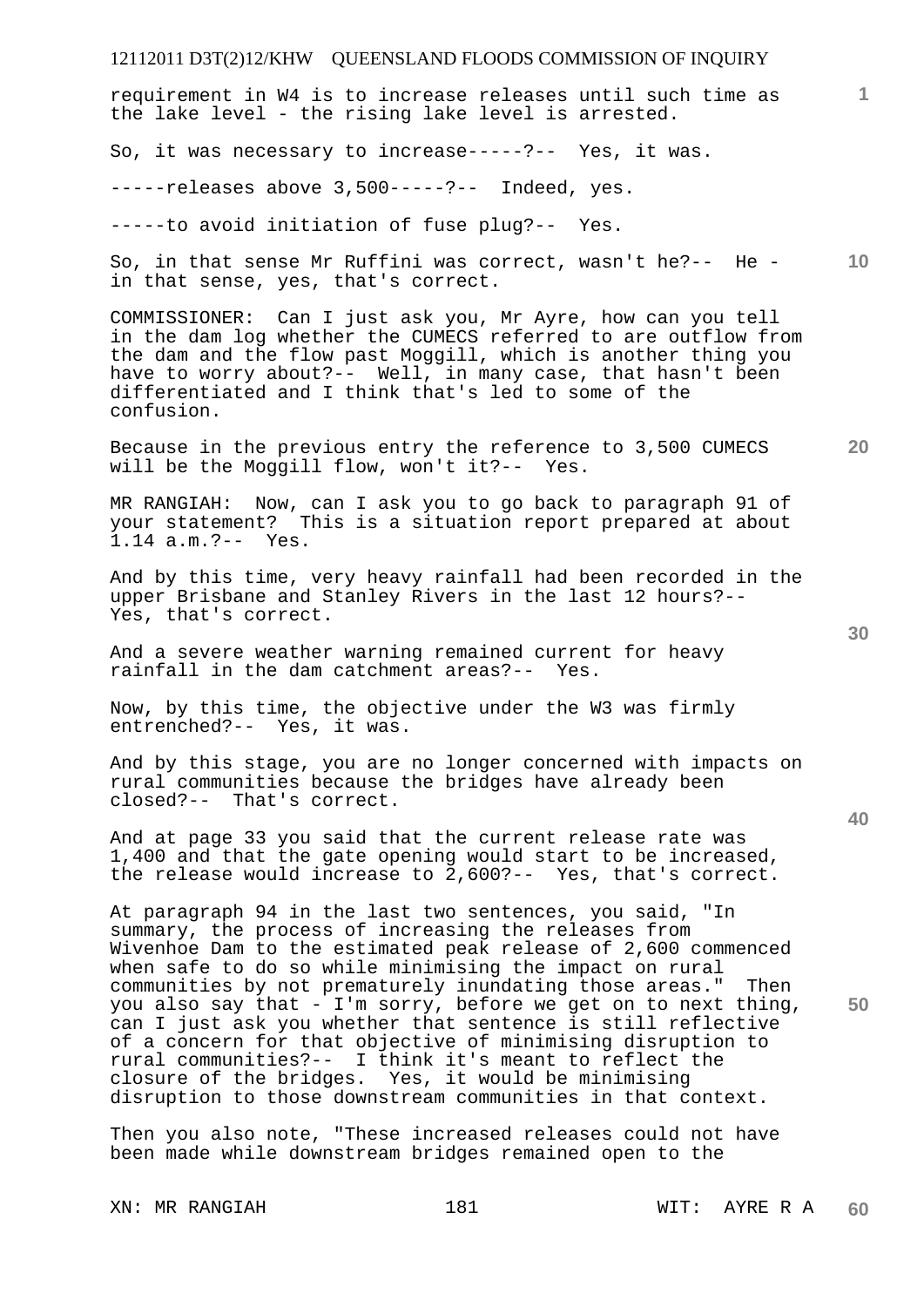public.", but I want to suggest to you that, again, the emphasis that you were giving was on the subjective of minimising impacts to rural areas when the primary objective was preventing inundation of urban areas?-- I think all I was trying to do in that statement is indicate that we did not increase release rates from Wivenhoe until we were sure that the bridges had been properly closed and public safety was considered important. So, we couldn't actually move to the strategy targets until that had occurred.

Now, could you go to paragraph 97, and this is a situation report at 6.30 a.m. on Monday the 10th of January and moderate to heavy rainfall had been reported and a severe weather warning remained current for heavy rain in the dam catchment area?-- Yes.

Page 36, under the heading, "Wivenhoe Dam.", it's said that the dam level was rising quickly?-- Yes.

**20**  And later it's said, "The dam will reach at least 73.3 metres during Tuesday morning?-- Correct, yes.

And was that based on a no rainfall model?-- Yes.

And I suggest that a model run using predicted rainfall showed an expected dam level of over 74 metres at 2 a.m. on Monday the 10th of January?-- I'd have to check the Schedule 1A again.

Yes?-- Just bear with me. That was a situation report at 6.30 a.m. on Monday morning, is it?

Yes, and I am asking you to look at the model that was run at about 2 a.m. Monday morning. I am suggesting that it shows with predicted rainfall an expected dam level of 74.7 metres?-- Yes, that's correct.

And throughout the day, the modelling with predicted rain showed levels consistently above 74 metres?-- It did, yes.

So, for example, a model was run at 10 a.m. which showed a predicted dam level of 74.5 per cent?-- 74.5 meters.

I'm sorry, 74.5 metres?-- Yes.

At 3 p.m., 74.2 metres?-- Yes.

And at 8 p.m., 74.3 metres?-- Yes.

**50**  And that level of 74 metres is a significant one, isn't it?-- It is indeed, yes.

Because it's the trigger to move into the W4 strategy?-- It's at that point where we do invoke our strategy W4, yes.

And that's a level that recognises that the primary consideration is now protecting the structural safety of the dam?-- That's correct, yes.

XN: MR RANGIAH 182 WIT: AYRE R A

**10** 

**1**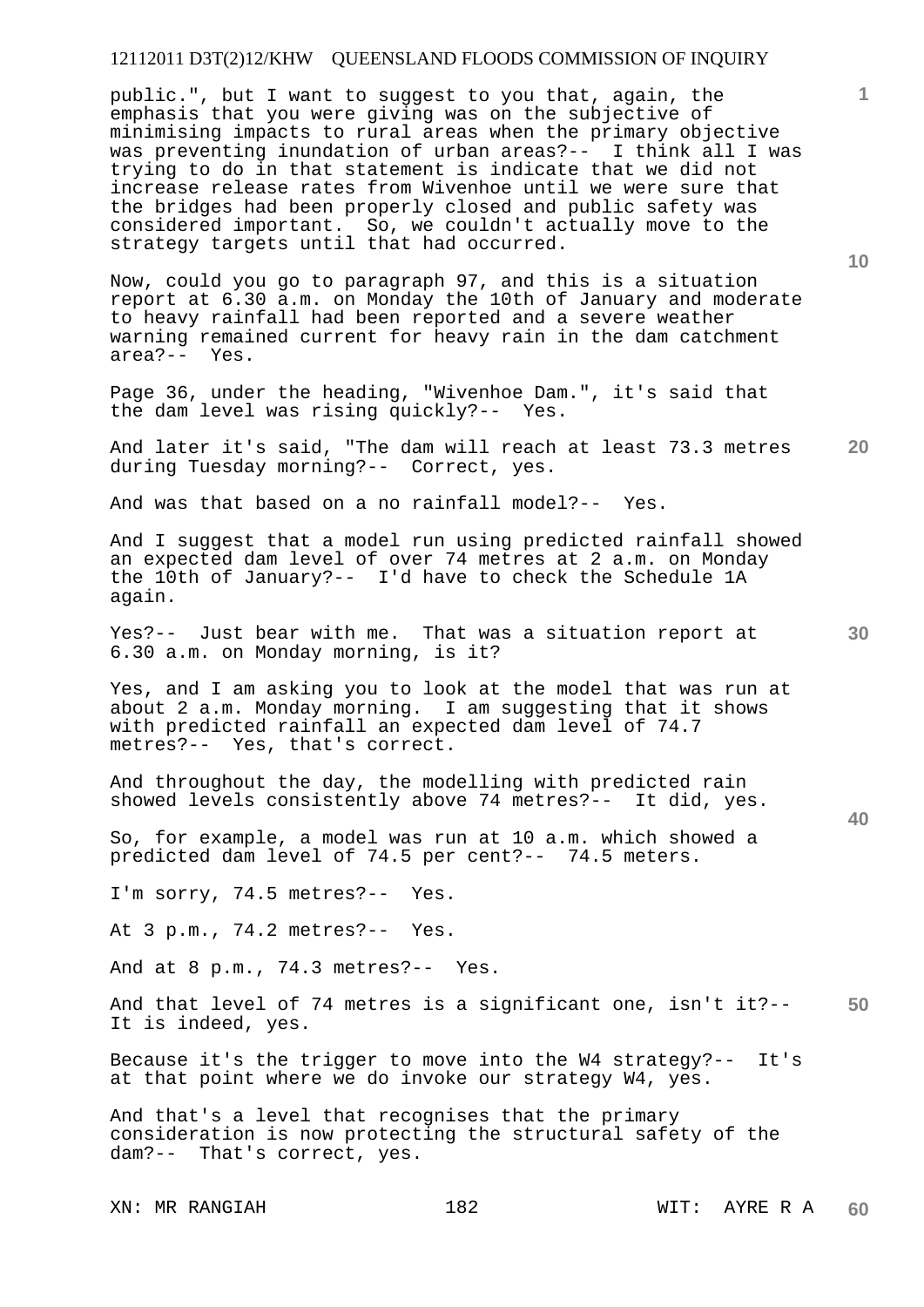And it enables releases over 4,000 CUMECS to be made then?-- It has an unlimited release rate, yes.

And as a matter of fact, the peak level of the dam was, I think, 74.95 metres on Tuesday?-- It was 74.97 metres at 7.30 on Tuesday evening, yes.

Thank you. Even if the no rainfall prediction was not used, it was still getting close to that 74 metre mark by the Monday?-- It was, yes.

And you knew, didn't you, that if rainfall increased, then you can get to that level of 74 metres even on a no rainfall model?-- Well, no, the no rainfall model were showing less than 74, but with the forecast rain was showing in excess of the EL74, yes.

If there was an increase in rainfall in whichever model you used, you could quickly get to 74 metres?-- Yes.

But on page 36, it's indicated the current release rate from Wivenhoe Dam was still only 1,753?-- Yes.

That's at the time of the situation report?-- 6.30 on Monday morning, yes.

And this is despite on one possible measure there being cause to invoke strategy W4?-- Yes, but that's not necessarily the interpretation we use.

You indicated, though, didn't you, that you use a predicted rain model - rainfall model when you are getting close to that transition?-- Yes.

And so in this case, wouldn't it have been appropriate to take into account that the with rainfall model consistently showed a predicted level of over 74 metres?-- Well, given the consequence of making releases in excess of 4,000 cubic metres a second, we wanted to be confident in the fact that the lake level in Wivenhoe would, indeed, exceed the EL74. The only way we can be confident in that is to use the no rainfall model approach.

Even without moving to W4, you were able to release up to 4,000-----?-- Yes.

-----CUMECS; is that right?-- The maximum release rate under W3 is 4,000 CUMECS, yes.

But at this stage, even though since 2 a.m. with rainfall modelling it had been showing an expected dam level of 74 metres, you were still only releasing 1,753 metres?-- We were - those dam levels were not expected till the following day and we were in the process of increasing the releases.

And they were not expected until the following day, but you knew that if you had to go to W4, then there were going to

**20** 

**30** 

**50** 

**10**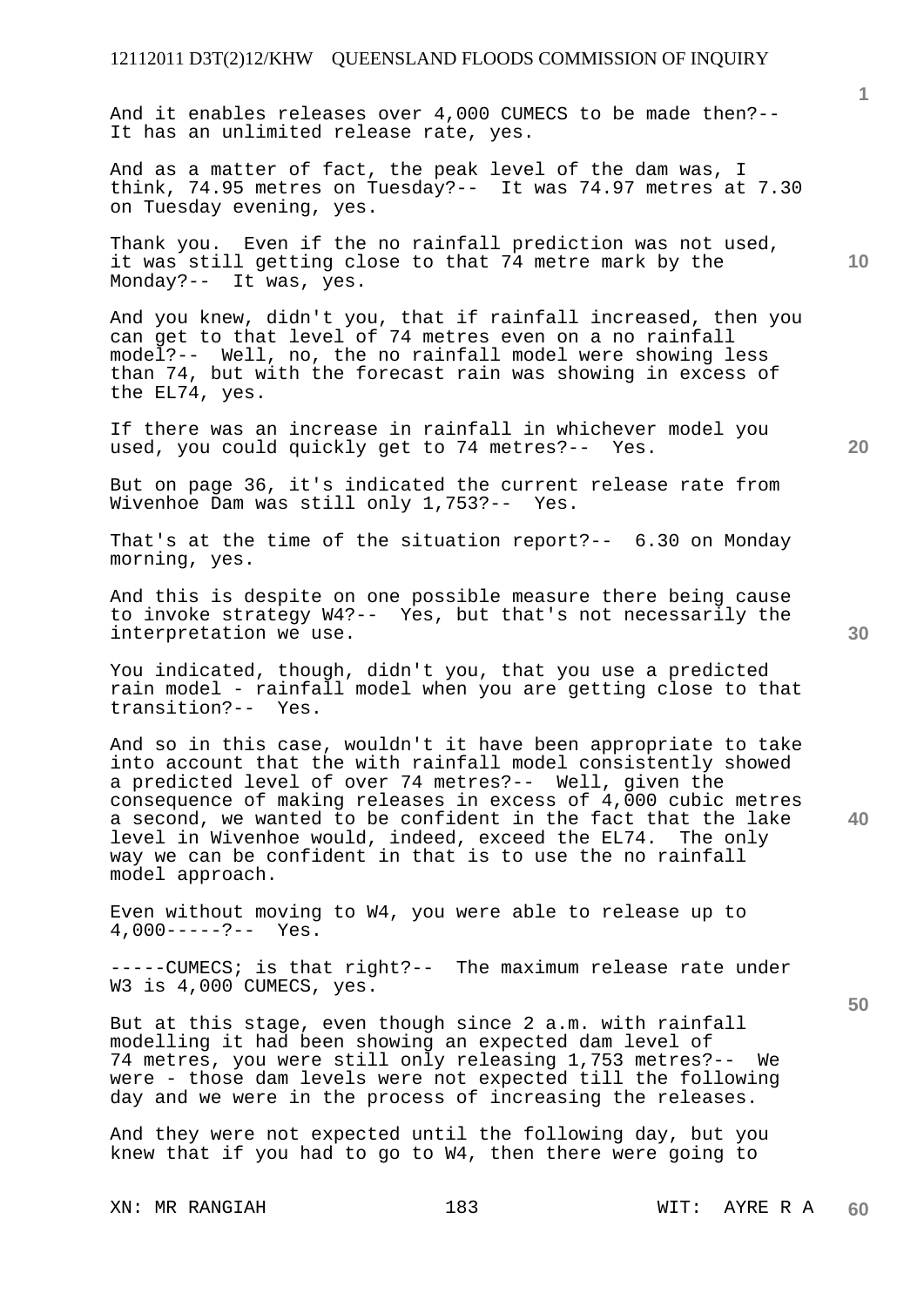have to be significantly increased rates, didn't you?-- Yes, we did.

And significantly increased release rates would mean a significantly higher risk of urban inundation?-- Possibly, yes.

So, one method of avoiding or trying to avoid higher risk of urban inundation would have been to increase release rates?-- Not necessarily, because if you had increased the release rates dramatically on that Monday morning and no further rainfall occurred, you would have needlessly inundated properties as such.

But there was forecast heavy rainfall, wasn't there?-- There was an awareness of forecast but there's no guarantee that forecast rainfall will eventuate.

And it could eventuate?-- It could eventuate and it could, indeed, fall on downstream tributary catchments which would, in fact, exacerbate a heavy prerelease strategy in which case you'd get worse flooding than would otherwise have occurred.

Or it could be significantly greater than is predicted?-- The rainfall could be significantly greater, yes.

Which is what, in fact, happened here?-- Indeed, yes.

In paragraph 100, you refer to your expectation that the rainfall - I'm sorry, you talk about the rainfall producing a system moving south and contracting towards the coast, so your expectation was that metropolitan Brisbane and the Bremer River would bear the brunt of rainfall on Monday and Tuesday, and that was another reason why you didn't want to greatly increase the rate of releases?-- Yeah, that's true. We were concerned that the downstream tributaries would, indeed, increase and, indeed, that did eventuate, especially in the case of Lockyer Creek.

**40**  Is that factor mentioned anywhere in that situation report?-- No, I don't believe so.

Is there any reason for that?-- No, I can't recall.

But you say that that was a critical issue?-- It was a bearing or taking into account the forecast as was available at that point in time.

**50**  It was a critical issue but you neglected to mention this in your situation report?-- I believe we have included in terms of the outlook in that we were - we are going to continue to monitor the situation and provide six hourly updates until the situation stabilised.

I thought you agreed you hadn't mentioned this factor about the rainfall producing system moving south?-- We didn't explicitly include that forecast, but I believe that the statements in the outlook encaptures the fact that we were

XN: MR RANGIAH 184 WIT: AYRE R A

**10** 

**1**

**30**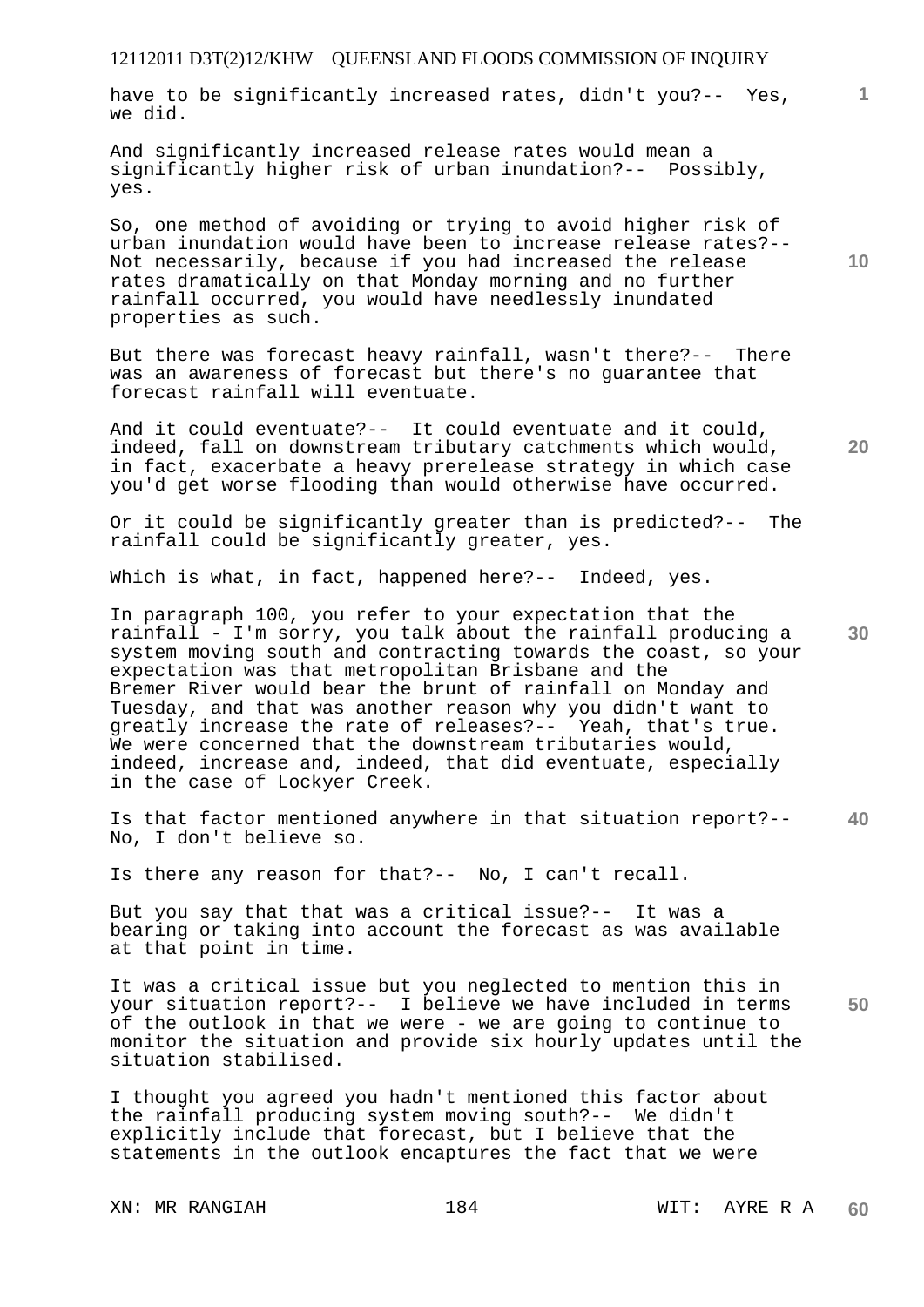concerned about what was happening.

MR DEVLIN: Commissioner, in fairness to the witness, would the questioner please refer to paragraph 91 relating to the previous situation report?

COMMISSIONER: I am not sure how that's going - what do you mean by that, Mr Devlin? Could you be precise? What about paragraph 91?

MR DEVLIN: There was a form of words used at 1.14 a.m. about the system tracking south, just that it's just the previous situation report. He's being asked about leaving it out of the 6.30 a.m. situation report, but there's a reference to it in the 1.14 a.m.. I just thought the questioner might like to take him to that and ask him what he meant by that.

COMMISSIONER: I would have thought you might have saved that for your own re-examination. But, anyway, Mr Rangiah, up to you whether you do it or not.

MR RANGIAH: I will leave it to Mr Devlin. Now, in paragraph 100 you talk about this factor about the rainfall producing a system moving to the south and that was a factor in your release strategy?-- That's a consideration, yes.

And this was in terms of the rate of release within Strategy W3?-- It's a consideration that we wouldn't necessarily ramp up releases in a rapid fashion, because allowing for the travel time of releases from Wivenhoe Dam to Brisbane City, there's a possibility that if Lockyer Creek and the Bremer River did, indeed, respond to rainfall, we would have the situation of making heavy releases into an already flooded situation.

So, isn't this a case of taking into account predicted rainfall in terms of your decisions about rates of release within a particular strategy?-- It is, indeed, yes.

So, you were prepared to use that approach on this occasion for this situation report?-- I believe we take them into account in all situation reports or - in determination of all strategies or decisions related to strategies.

Perhaps I have got this wrong, but I thought you said earlier in your evidence that the manual didn't permit you to take into account predicted rainfall forecasts?-- Are we talking about quantification of rainfall or are we talking about the forecast in terms of the storm movement?

Sorry, could you repeat that? I didn't quite catch the last part?-- Are we talking about rainfall estimates in terms of depth or are we talking about the overall synoptics in terms of how the storm is moving or travelling through the system?

Well, firstly, earlier we were talking about two ways modelling could be done using rainfall. One is actual rainfall that has fallen?-- Yes.

XN: MR RANGIAH 185 185 WIT: AYRE R A

**10** 

**1**

**20** 

**30** 

**40**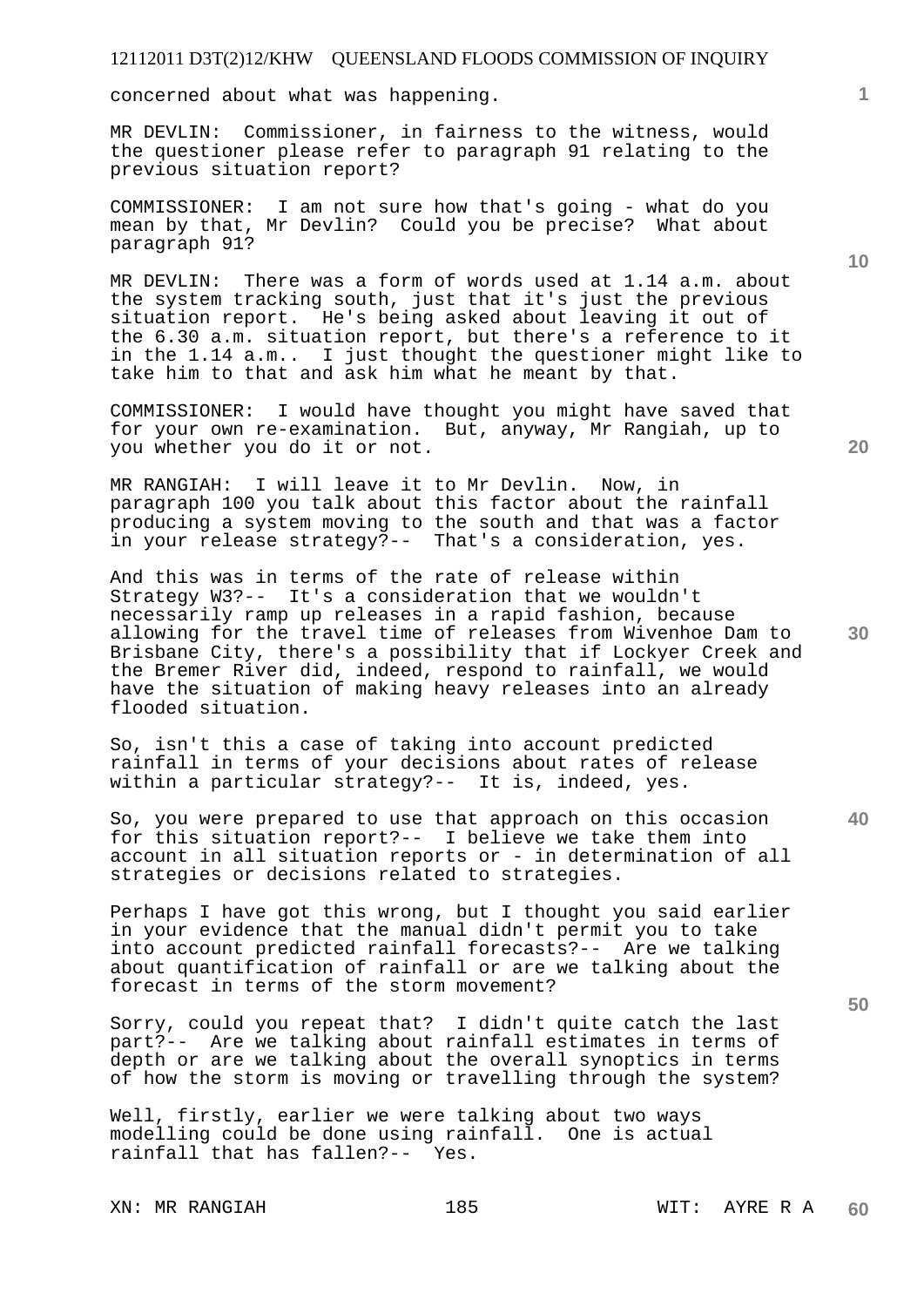And another is predicted rainfall?-- Yes.

And I understood your evidence to be that in determining rates of release for within a particular strategy, the manual did not permit you to take into account predicted rainfall?-- I didn't say it necessarily didn't allow us to take it into account, I said that our usual method is to use the no rainfall forecast scenario so far as a basis of our making operational decisions.

And I understood you to say that you were only permitted to use predicted rainfall when you are considering a transition from one strategy to the other?-- No. Again, we can use it at any time, it's not necessarily limited to that point, and we do take it into account, but it is most - well, used most usually when we're transitioning between strategies.

So, moving to paragraph 102, you say Mr Ruffini issued directive number 9 and this was - this was in accordance with the previously agreed strategy of increasing the rate to 2,600?-- Yes.

And then if I could jump over to paragraph 114, you are referring to a telephone call at 8 p.m. on Monday the 10th of January, and by this time there was a new development which is what you were referring to a little bit earlier in your evidence, the flash flooding in the upper Lockyer Creek?-- Yes, that's correct.

And that led to an increase in the flood of the Brisbane River below Wivenhoe?-- Due to the contributions of Lockyer Creek and residual catchments, yes.

And after this event, it became more difficult or more problematic to increase releases from Wivenhoe?-- Well, to keep within the objectives of stretching W3 and limiting the release rates to 4,000 CUMECS or combined flow rate - sorry, the combined flow of Moggill to 4,000 CUMECS, yes, it became more problematic.

If you can go to Tuesday now, the 11th of January, paragraph 132? In fairness to you, I think I should note that you said there that Tuesday the 11th of January saw some of the highest rainfall ever recorded in Brisbane River and Pine Rivers Basin and then you set out at page 47 some of the levels of rainfall that were recorded. At paragraph 139 you say at 4 a.m. a further model was run in the FOC and you noted that the lake level was predicted to rise to 74.1-----?-- Yes.

-----by that model. And that is on a no rainfall model?-- It is, yes.

**10** 

**1**

**20** 

**40**